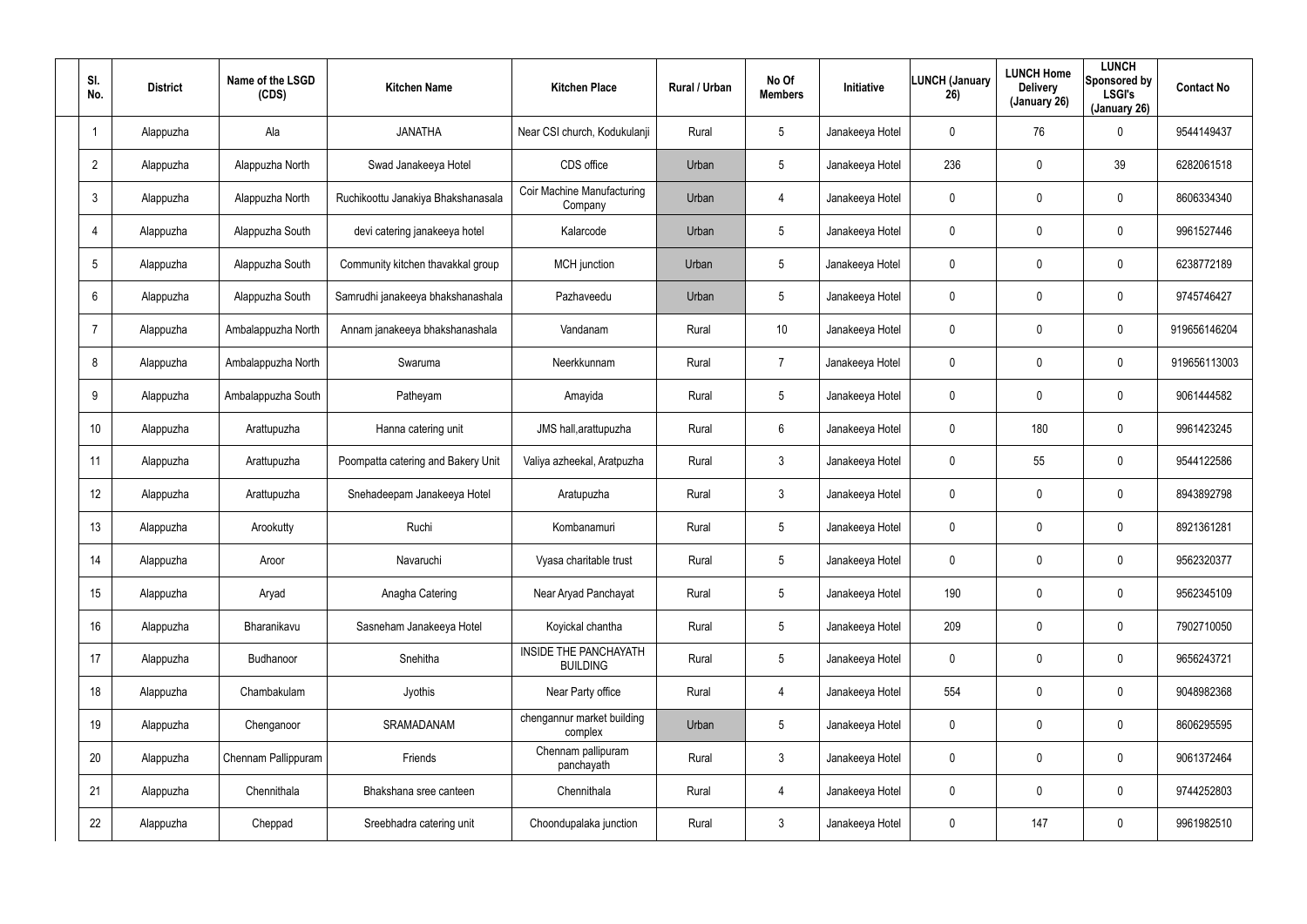| SI.<br>No. | <b>District</b> | Name of the LSGD<br>(CDS) | <b>Kitchen Name</b>           | <b>Kitchen Place</b>                    | Rural / Urban | No Of<br><b>Members</b> | Initiative      | <b>LUNCH (January</b><br>26) | <b>LUNCH Home</b><br><b>Delivery</b><br>(January 26) | <b>LUNCH</b><br>Sponsored by<br><b>LSGI's</b><br>(January 26) | <b>Contact No</b> |
|------------|-----------------|---------------------------|-------------------------------|-----------------------------------------|---------------|-------------------------|-----------------|------------------------------|------------------------------------------------------|---------------------------------------------------------------|-------------------|
| 23         | Alappuzha       | Cheppad                   | Karthika Janakeeya Hotel      | Mambra aalumood, Cheppad                | Rural         | 6                       | Janakeeya Hotel | 0                            | 189                                                  | 0                                                             | 9746575998        |
| 24         | Alappuzha       | Cheriyanad                | <b>DARSANA</b>                | Near GOLDEN PALACE<br><b>AUDITORIUM</b> | Rural         | 5                       | Janakeeya Hotel | 0                            | 45                                                   | 0                                                             | 9747958424        |
| 25         | Alappuzha       | Cherthala Municipality    | Santwanam                     | Ward 10                                 | Urban         | 5                       | Janakeeya Hotel | 0                            | $\mathbf 0$                                          | 0                                                             | 8848178001        |
| 26         | Alappuzha       | Cherthala Municipality    | <b>NULM</b> canteen           | Cherthala Municipality                  | Urban         | 5                       | Janakeeya Hotel | 0                            | $\mathbf 0$                                          | $\mathbf 0$                                                   | 6282870356        |
| 27         | Alappuzha       | Cherthala South           | Kashinandana                  | Cherthala <sub>S</sub>                  | Rural         | 10                      | Janakeeya Hotel | 0                            | $\mathbf 0$                                          | 0                                                             | 9745940057        |
| 28         | Alappuzha       | Cheruthana                | Sreedurga janakeeya hotel     | Near govt HSS aayaparambu               | Rural         | 4                       | Janakeeya Hotel | 169                          | $\mathbf 0$                                          | $\mathbf 0$                                                   | 9961178936        |
| 29         | Alappuzha       | Chettikulangara           | SREE VINAYAKA JANAKEEYA HOTEL | <b>KARIPUZHA</b>                        | Rural         | $\mathbf{3}$            | Janakeeya Hotel | 0                            | $\mathbf 0$                                          | $\mathbf 0$                                                   | 9656810109        |
| 30         | Alappuzha       | Chingoli                  | souhridam unit                | karthikappally I p school               | Rural         | $\mathbf{3}$            | Janakeeya Hotel | 0                            | 172                                                  | $\mathbf 0$                                                   | 7559808470        |
| 31         | Alappuzha       | Chunakkara                | Vanitha Canteen               | Chunakkara                              | Rural         | $\mathbf{3}$            | Janakeeya Hotel | 176                          | $\mathbf 0$                                          | $\mathbf 0$                                                   | 9400509985        |
| 32         | Alappuzha       | Devikulangara             | Thripthi                      | Buds school, devikulangara              | Rural         | 4                       | Janakeeya Hotel | 0                            | 0                                                    | 0                                                             | 9746712528        |
| 33         | Alappuzha       | Edathua                   | Theertham                     | Edathua market                          | Rural         | $\mathbf{3}$            | Janakeeya Hotel | 488                          | $\mathbf 0$                                          | $\mathbf 0$                                                   | 9544351169        |
| 34         | Alappuzha       | Ezhupunna                 | Neethipeedam                  | Eramalloor                              | Rural         | 8                       | Janakeeya Hotel | 0                            | 0                                                    | 0                                                             | 9946790986        |
| 35         | Alappuzha       | Harippad                  | Swad                          | A private Hotel's Kitchen               | Urban         | 4                       | Janakeeya Hotel | 0                            | $\boldsymbol{0}$                                     | 0                                                             | 9562373933        |
| 36         | Alappuzha       | Kadakkarappally           | Soorya                        | Kandamangalam temple<br>auditorium      | Rural         | 5                       | Janakeeya Hotel | 0                            | $\overline{0}$                                       | 0                                                             | 9895266763        |
| 37         | Alappuzha       | Kainakary                 | Sivakashi                     | Near Panchayath                         | Rural         | $5\phantom{.0}$         | Janakeeya Hotel | 419                          | $\overline{0}$                                       | 0                                                             | 8111821552        |
| 38         | Alappuzha       | Kandalloor                | Annapoorna Hotel              | Near Velanchira junction                | Rural         | $\overline{4}$          | Janakeeya Hotel | 0                            | 145                                                  | $\pmb{0}$                                                     | -9747600181       |
| 39         | Alappuzha       | Kanjikuzhy                | Santhwanam                    | Opposite NSS college                    | Rural         | $5\phantom{.0}$         | Janakeeya Hotel | 0                            | $\mathbf 0$                                          | 0                                                             | 9605307328        |
| 40         | Alappuzha       | Karthikappally            | Ruchi                         | Community hall                          | Rural         | $6\phantom{.}6$         | Janakeeya Hotel | 0                            | $\overline{0}$                                       | 0                                                             | 9747607478        |
| 41         | Alappuzha       | Karuvatta                 | Karunya janakeeya hotel       | Near Aashramam junction                 | Rural         | $6\phantom{.}6$         | Janakeeya Hotel | 0                            | $\pmb{0}$                                            | 0                                                             | 916282508791      |
| 42         | Alappuzha       | Kavalam                   | Koottukari Janakeeya Hotel    | <b>Near Permanent Outlet</b>            | Rural         | 5                       | Janakeeya Hotel | 0                            | $\overline{0}$                                       | 0                                                             | 9744173219        |
| 43         | Alappuzha       | Kayamkulam West           | palazhy catering unit         | Kallummood junction                     | Urban         | 5                       | Janakeeya Hotel | 0                            | 134                                                  | 0                                                             | 9388819110        |
| 44         | Alappuzha       | Kodamthurath              | <b>MATRUSAKTHI</b>            | KUTHIYATHODE                            | Rural         | $5\phantom{.0}$         | Janakeeya Hotel | 0                            | $\boldsymbol{0}$                                     | 0                                                             | 8281687439        |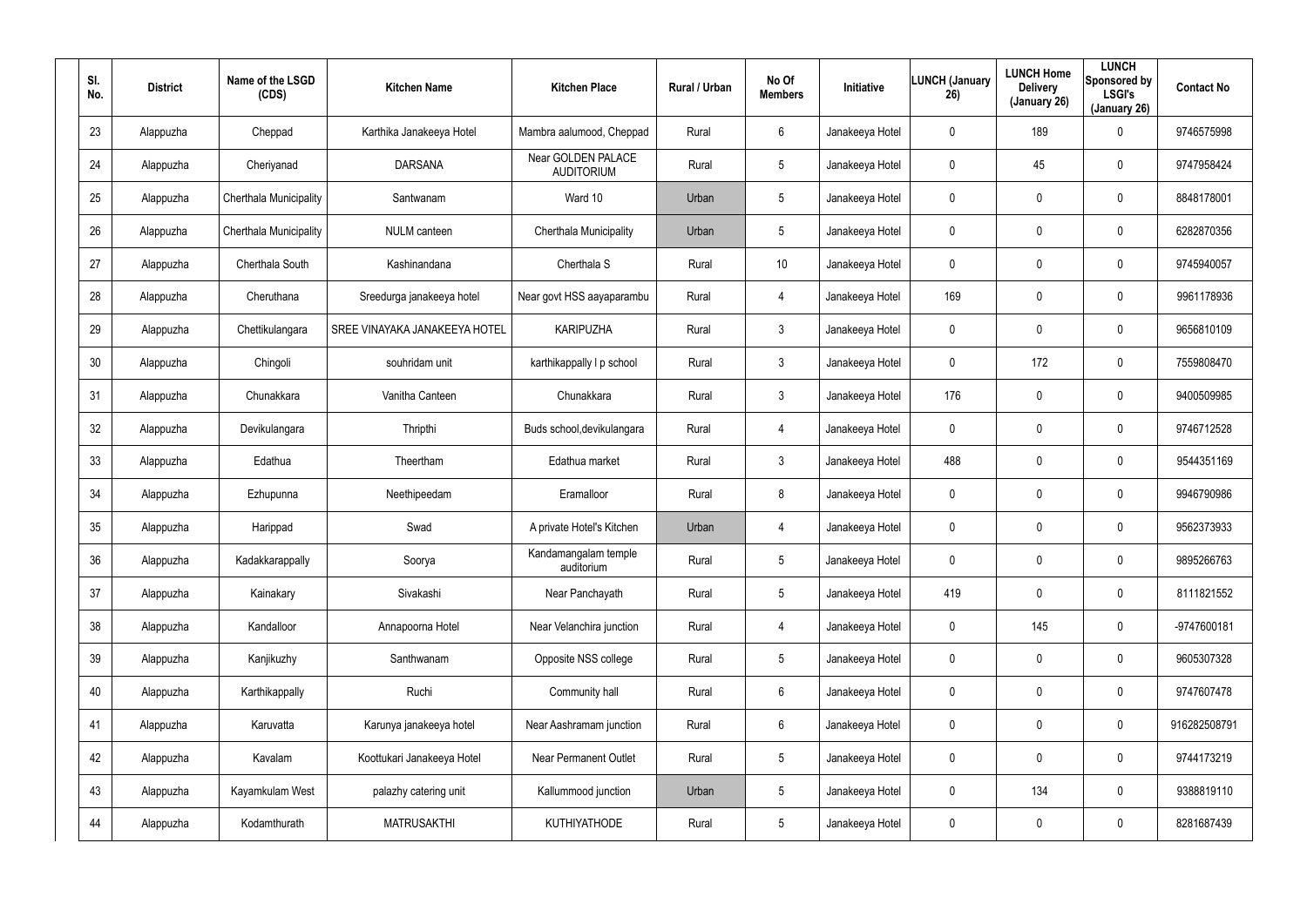|    | SI.<br>No. | <b>District</b> | Name of the LSGD<br>(CDS)   | <b>Kitchen Name</b>             | <b>Kitchen Place</b>                        | Rural / Urban | No Of<br><b>Members</b> | <b>Initiative</b> | <b>LUNCH (January</b><br>26) | <b>LUNCH Home</b><br><b>Delivery</b><br>(January 26) | <b>LUNCH</b><br>Sponsored by<br><b>LSGI's</b><br>(January 26) | <b>Contact No</b> |
|----|------------|-----------------|-----------------------------|---------------------------------|---------------------------------------------|---------------|-------------------------|-------------------|------------------------------|------------------------------------------------------|---------------------------------------------------------------|-------------------|
| 89 | 45         | Alappuzha       | Krishnapuram                | Kanivu catering unit            | Near SCB, kappil                            | Rural         | $\overline{4}$          | Janakeeya Hotel   | 0                            | 0                                                    | $\mathbf 0$                                                   | 9544047480        |
|    | 46         | Alappuzha       | Kumarapuram                 | Mahadeva jankeeya hotel         | Near kavarattu temple                       | Rural         | $\mathbf{3}$            | Janakeeya Hotel   | 196                          | 0                                                    | $\mathbf 0$                                                   | 918606736168      |
|    | 47         | Alappuzha       | Kumarapuram                 | Navodhaya janakeeya hotel       | Kumarapuram                                 | Rural         | $\mathbf{3}$            | Janakeeya Hotel   | 0                            | 0                                                    | $\mathbf 0$                                                   | 9037499871        |
|    | 48         | Alappuzha       | Kuthiyathode                | Ruchi Janakeeya Hotel           | Near kuthiyathode panchayath<br>office      | Rural         | $5\phantom{.0}$         | Janakeeya Hotel   | 0                            | 0                                                    | $\mathbf 0$                                                   | 9249269374        |
|    | 49         | Alappuzha       | Mannanchery                 | Snehitha                        | Panchayat building                          | Rural         | $\overline{4}$          | Janakeeya Hotel   | 45                           | 43                                                   | $\mathbf 0$                                                   | 9544461740        |
|    | 50         | Alappuzha       | Mannar                      | Snehadhara                      | Kunnathur devasom                           | Rural         | $5\phantom{.0}$         | Janakeeya Hotel   | 0                            | 0                                                    | $\mathbf 0$                                                   | 9567853570        |
|    | 51         | Alappuzha       | Mararikulam South           | Snehasparsham                   | Kattoor                                     | Rural         | $\overline{4}$          | Janakeeya Hotel   | 0                            | 10                                                   | $\mathbf 0$                                                   | 9747881642        |
|    | 52         | Alappuzha       | Mavelikara<br>Municipality  | Ruchi janakeeya hotel           | Municipality building                       | Urban         | 10 <sup>°</sup>         | Janakeeya Hotel   | 0                            | 0                                                    | $\mathbf 0$                                                   | 8289996136        |
|    | 53         | Alappuzha       | Mavelikkara<br>Thamarakulam | Thripthi Catering               | Thamarakulam                                | Rural         | $5\phantom{.0}$         | Janakeeya Hotel   | 153                          | 0                                                    | $\mathbf 0$                                                   | 8281558036        |
|    | 54         | Alappuzha       | Mavelikkara<br>Thekkekara   | Bhai catering                   | Pallarimangalam                             | Rural         | $5\overline{)}$         | Janakeeya Hotel   | 0                            | 0                                                    | $\mathbf 0$                                                   | 9539851155        |
|    | 55         | Alappuzha       | Mavelikkara<br>Thekkekara   | Snehatheeram                    | Kurathikkadu                                | Rural         | $5\phantom{.0}$         | Janakeeya Hotel   | 0                            | 0                                                    | $\mathbf 0$                                                   | 9656960190        |
|    | 56         | Alappuzha       | Muhamma                     | <b>SNV Catering</b>             | Near Community Health<br>Centre             | Rural         | $5\overline{)}$         | Janakeeya Hotel   | 180                          | 0                                                    | $\mathbf 0$                                                   | 9605388763        |
|    | 57         | Alappuzha       | Mulakkuzha                  | Snehathanal                     | Mulakkuzha                                  | Rural         | $5\phantom{.0}$         | Janakeeya Hotel   | 0                            | 0                                                    | $\mathbf 0$                                                   | 9037085079        |
|    | 58         | Alappuzha       | Muttar                      | Ruchi Catering Unit             | Panchayat Building                          | Rural         |                         | Janakeeya Hotel   | 0                            | $\mathbf 0$                                          | $\mathbf 0$                                                   | 9072276826        |
|    | 59         | Alappuzha       | Nedumudy                    | Oruma                           | Champakulam                                 | Rural         | $5\phantom{.0}$         | Janakeeya Hotel   | 406                          | $\mathbf 0$                                          | $\pmb{0}$                                                     | 9188536147        |
|    | 60         | Alappuzha       | Neelamperoor                | Amrutha Janakeeya Bhakshanasala | Panchayat Building                          | Rural         | $\mathfrak{Z}$          | Janakeeya Hotel   | 0                            | 0                                                    | $\pmb{0}$                                                     | 9656167060        |
|    | 61         | Alappuzha       | Nooranad                    | Amma Canteen                    | Inside market place, Noornad                | Rural         | $5\phantom{.0}$         | Janakeeya Hotel   | 223                          | 0                                                    | $\pmb{0}$                                                     | 7034377340        |
|    | 62         | Alappuzha       | Palamel                     | Arogya Canteen                  | Panchayat office compound                   | Rural         | 4                       | Janakeeya Hotel   | $\mathbf 0$                  | $\mathbf 0$                                          | $\mathbf 0$                                                   | 9497107651        |
|    | 63         | Alappuzha       | Pallippad                   | Annapoorneswari catering unit   | Irattakulangara junction                    | Rural         | $5\phantom{.0}$         | Janakeeya Hotel   | 193                          | 0                                                    | $\mathbf 0$                                                   | 9562318624        |
|    | 64         | Alappuzha       | Panavally                   | Harikrishnan                    | near nalpatheneswaram<br>temple             | Rural         |                         | Janakeeya Hotel   | $\mathbf 0$                  | $\mathbf 0$                                          | $\mathbf 0$                                                   | 9961774363        |
|    | 65         | Alappuzha       | Pandanad                    | Sreebhadra                      | Muthavazhi                                  | Rural         | $5\phantom{.0}$         | Janakeeya Hotel   | 0                            | 38                                                   | $\boldsymbol{0}$                                              | 9947120239        |
|    | 66         | Alappuzha       | Pathiyoor                   | Dakshina catering unit          | Mahalekshmi auditorium,<br>kareelakulangara | Rural         | $5\phantom{.0}$         | Janakeeya Hotel   | 70                           | 36                                                   | $\pmb{0}$                                                     | 9048200655        |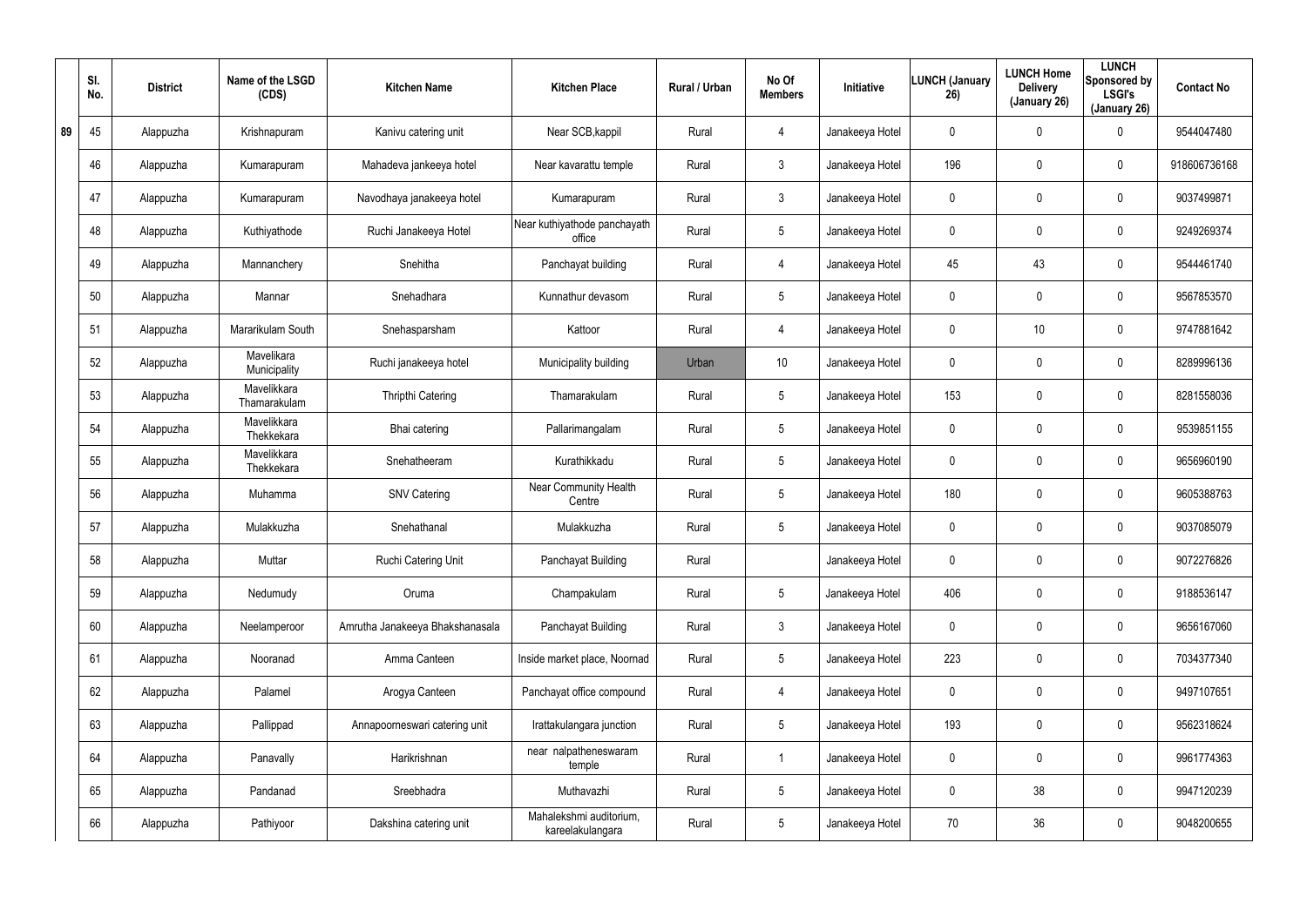| SI.<br>No. | <b>District</b> | Name of the LSGD<br>(CDS) | <b>Kitchen Name</b>         | <b>Kitchen Place</b>                                        | <b>Rural / Urban</b> | No Of<br><b>Members</b> | <b>Initiative</b> | <b>LUNCH (January</b><br>26) | <b>LUNCH Home</b><br><b>Delivery</b><br>(January 26) | <b>LUNCH</b><br>Sponsored by<br><b>LSGI's</b><br>(January 26) | <b>Contact No</b> |
|------------|-----------------|---------------------------|-----------------------------|-------------------------------------------------------------|----------------------|-------------------------|-------------------|------------------------------|------------------------------------------------------|---------------------------------------------------------------|-------------------|
| 67         | Alappuzha       | Pattanakkad               | Aparna                      | Opposite of pattanakkad<br>gramapanchayath                  | Rural                | $5\overline{)}$         | Janakeeya Hotel   | 0                            | 0                                                    | $\mathbf 0$                                                   | 9037450634        |
| 68         | Alappuzha       | Perumbalam                | Amritham                    | Near by govt hospital                                       | Rural                | 4                       | Janakeeya Hotel   | 0                            | 0                                                    | $\mathbf 0$                                                   | 8592809257        |
| 69         | Alappuzha       | Pulincunnu                | Nanma Janakeeya Hotel       | Near Krishi Bhavan                                          | Rural                | $5\overline{)}$         | Janakeeya Hotel   | 0                            | 0                                                    | $\mathbf 0$                                                   | 9544752465        |
| 70         | Alappuzha       | Puliyoor                  | <b>UPPUM MULAKUM</b>        | <b>INSIDE PANCHAYATH</b><br>COMPOUND                        | Rural                | $5\overline{)}$         | Janakeeya Hotel   | 0                            | 65                                                   | $\mathbf 0$                                                   | 6238836314        |
| 71         | Alappuzha       | Punnapra North            | Annapoorneshwary            | Janajagrithi                                                | Rural                | 4                       | Janakeeya Hotel   | 0                            | 0                                                    | $\mathbf 0$                                                   | 8129450136        |
| 72         | Alappuzha       | Punnapra South            | Thripthy janakeeya hotel    | Punnapra south                                              | Rural                | 9                       | Janakeeya Hotel   | 0                            | 0                                                    | $\mathbf 0$                                                   | 9846179646        |
| 73         | Alappuzha       | Purakad                   | Pulari                      | Purakkad gp                                                 | Rural                | $5\phantom{.0}$         | Janakeeya Hotel   | 0                            | 0                                                    | $\mathbf 0$                                                   | 7034494313        |
| 74         | Alappuzha       | Purakad                   | Thiruvonam catering service | Thottappally                                                | Rural                | 4                       | Janakeeya Hotel   | 0                            | 0                                                    | $\pmb{0}$                                                     |                   |
| 75         | Alappuzha       | Ramankary                 | Kudumbashree Vanitha Hotel  | Ramankary Town, Opposite<br>Judicial First Class Magistrate | Rural                | 4                       | Janakeeya Hotel   | 0                            | 0                                                    | $\pmb{0}$                                                     | 8281314746        |
| 76         | Alappuzha       | Thaicattussery            | Unarv                       | Thyakattusheri junction                                     | Rural                | 4                       | Janakeeya Hotel   | 0                            | 0                                                    | $\mathbf 0$                                                   | 9605897567        |
| 77         | Alappuzha       | Thakazhy                  | Thripthi Thakazhy           | <b>GBHSS Thakazhy</b>                                       | Rural                | 6                       | Janakeeya Hotel   | 493                          | 0                                                    | $\mathbf 0$                                                   | 9747405368        |
| 78         | Alappuzha       | Thalavady                 | Sakthi                      | Panayanbnoorkavu Temple<br>Auditorium                       | Rural                | $5\phantom{.0}$         | Janakeeya Hotel   | 0                            | 0                                                    | $\pmb{0}$                                                     |                   |
| 79         | Alappuzha       | Thannermukkom             | Patheyam                    | Panchayath office                                           | Rural                | 4                       | Janakeeya Hotel   | 0                            | 0                                                    | $\mathbf 0$                                                   | 9633933288        |
| 80         | Alappuzha       | Thazhakkara               | Akshaya catering            | Building at glassfactory<br>junction                        | Rural                | $5\phantom{.0}$         | Janakeeya Hotel   | 0                            | 0                                                    | $\pmb{0}$                                                     | 9847177930        |
| 81         | Alappuzha       | Thiruvanvandoor           | <b>SREE KRISHNA</b>         | Near pravinkoodu junction,                                  | Rural                | $5\phantom{.0}$         | Janakeeya Hotel   | 0                            | 116                                                  | $\mathsf{0}$                                                  | 9446627175        |
| 82         | Alappuzha       | Thrikkunnappuzha          | Akshara janakeeya hotel     | KV jetty road                                               | Rural                | $5\phantom{.0}$         | Janakeeya Hotel   | 280                          | 0                                                    | $\mathsf{0}$                                                  | 918891921223      |
| 83         | Alappuzha       | Thuravoor                 | RUCHI JANAKEEYA HOTEL       | Near alakkaparambu                                          | Rural                | $5\phantom{.0}$         | Janakeeya Hotel   | 0                            | 0                                                    | $\mathsf{0}$                                                  | 8157934346        |
| 84         | Alappuzha       | Vallikunnam               | Samthripthi                 | Padayanivattom temple<br>Auditorium                         | Rural                | 4                       | Janakeeya Hotel   | 97                           | 0                                                    | $\mathsf{0}$                                                  | 8078962129        |
| 85         | Alappuzha       | Vayalar                   | Five star                   | Near Nagamkulangara Market                                  | Rural                | $5\phantom{.0}$         | Janakeeya Hotel   | 0                            | 0                                                    | $\mathbf 0$                                                   | 8606081847        |
| 86         | Alappuzha       | Veeyapuram                | Swad 2                      | Veeyapuram jn                                               | Rural                | $5\phantom{.0}$         | Janakeeya Hotel   | 761                          | 0                                                    | $\pmb{0}$                                                     |                   |
| 87         | Alappuzha       | Veeyapuram                | Karuthal                    | Payippad LPS                                                | Rural                | $5\phantom{.0}$         | Janakeeya Hotel   | 539                          | 0                                                    | $\mathsf{0}$                                                  | 8606846513        |
| 88         | Alappuzha       | Veliyanad                 | Manus Janakeeya Hotel       | Kurishmoodu, Near Veliyanadu<br>Grama Panchayat             | Rural                | $\mathfrak{Z}$          | Janakeeya Hotel   | 0                            | 0                                                    | $\mathsf{0}$                                                  | 8086782924        |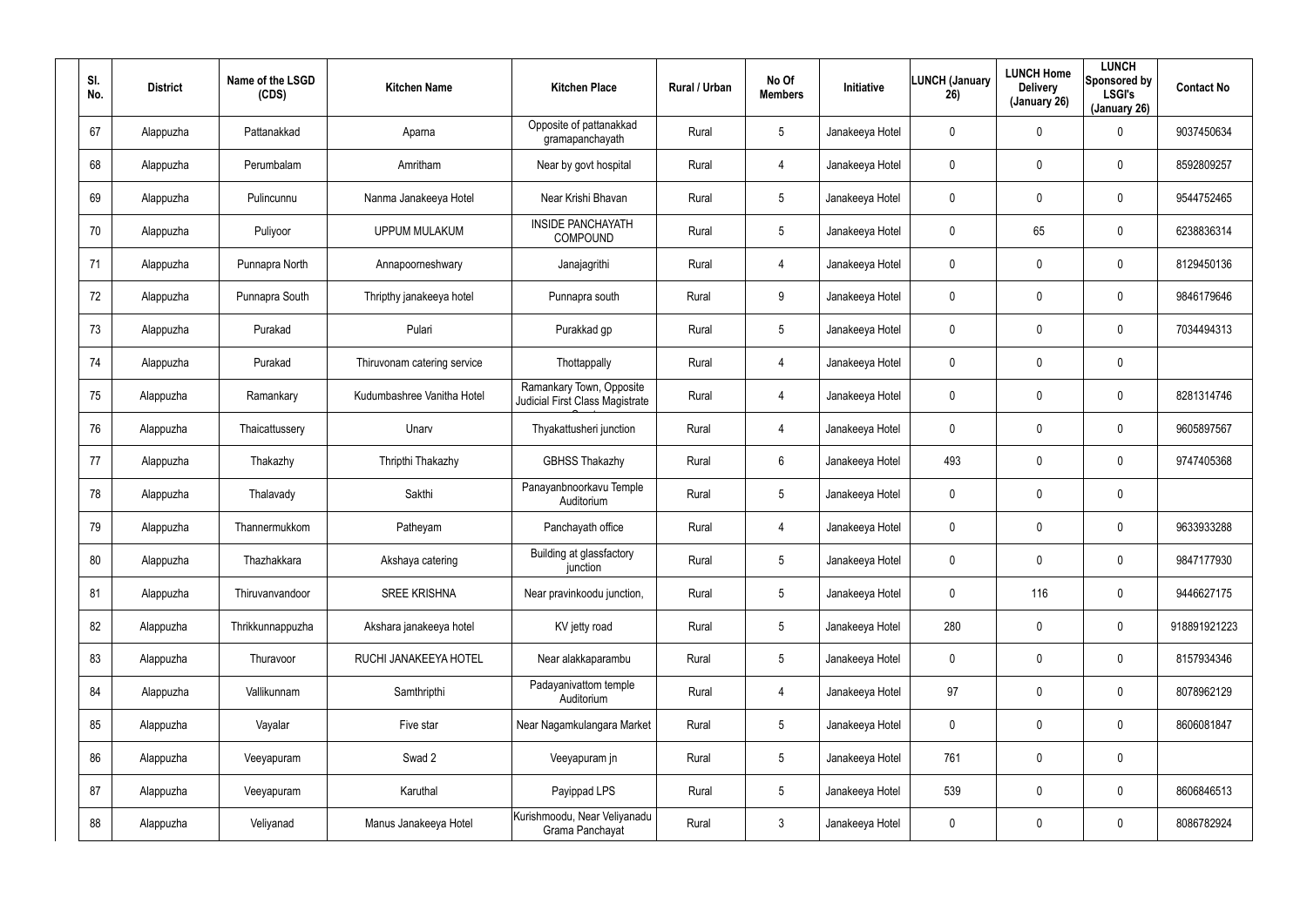|    | SI.<br>No.     | <b>District</b> | Name of the LSGD<br>(CDS) | <b>Kitchen Name</b>              | <b>Kitchen Place</b>         | Rural / Urban | No Of<br><b>Members</b> | Initiative      | <b>LUNCH (January</b><br>26) | <b>LUNCH Home</b><br><b>Delivery</b><br>(January 26) | <b>LUNCH</b><br>Sponsored by<br><b>LSGI's</b><br>(January 26) | <b>Contact No</b> |
|----|----------------|-----------------|---------------------------|----------------------------------|------------------------------|---------------|-------------------------|-----------------|------------------------------|------------------------------------------------------|---------------------------------------------------------------|-------------------|
|    | 89             | Alappuzha       | Venmoney                  | Annapoorna                       | Poyka                        | Rural         | $5\phantom{.0}$         | Janakeeya Hotel | 0                            | 0                                                    | $\mathbf 0$                                                   |                   |
| 89 |                |                 |                           |                                  |                              |               | 423                     |                 | 6077                         | 1451                                                 | 39                                                            |                   |
|    |                | Ernakulam       | Aikkaranad                | Subiksha Janakeeya Hotel         | Kolancherry                  | Rural         | 4                       | Janakeeya Hotel | 486                          | $\mathbf 0$                                          | $\mathbf 0$                                                   | 9074033529        |
|    | $\overline{2}$ | Ernakulam       | Alengade                  | Kasthurba kitchen                | Neerikkode                   | Rural         | $\mathfrak{Z}$          | Janakeeya Hotel | 91                           | 0                                                    | $\mathbf 0$                                                   | 9388462558        |
|    | $\mathbf{3}$   | Ernakulam       | Alengade                  | Thanima foods                    | Koduvazhanga                 | Rural         | $\mathfrak{Z}$          | Janakeeya Hotel | 57                           | $\mathbf 0$                                          | $\mathbf 0$                                                   | 9349013322        |
|    | 4              | Ernakulam       | Alengade                  | Mr.Bakers                        | Malikam peedika              | Rural         | $\mathfrak{Z}$          | Janakeeya Hotel | 17                           | 0                                                    | $\mathbf 0$                                                   | 9633887779        |
|    | 5              | Ernakulam       | Aluva                     | Ruchi janakeeya hotel            | Aluva                        | Urban         | 4                       | Janakeeya Hotel | $\mathbf 0$                  | $\mathbf 0$                                          | $\mathbf 0$                                                   | 9947236080        |
|    | 6              | Ernakulam       | Amballoor                 | Dhanshree catering               | St.ignatius schools Amballur | Rural         | $5\phantom{.0}$         | Janakeeya Hotel | 118                          | 0                                                    | $\mathbf 0$                                                   | 8330081552        |
|    | -7             | Ernakulam       | Angamaly                  | Cafe Shree Canteen               | Municipality Canteen         | Urban         | $5\phantom{.0}$         | Janakeeya Hotel | 187                          | $\mathbf 0$                                          | $\mathbf 0$                                                   | 9656619614        |
|    | 8              | Ernakulam       | Angamaly                  | Cafe Kudumbashree                | T B Junction                 | Urban         | $\mathbf{3}$            | Janakeeya Hotel | 0                            | 0                                                    | $\mathbf 0$                                                   | 9447924974        |
|    | 9              | Ernakulam       | Arakuzha                  | Ruchi Janakeeya hotel, Arakkuzha | Pandappilly                  | Rural         | $5\phantom{.0}$         | Janakeeya Hotel | 0                            | 0                                                    | $\mathbf 0$                                                   | 9744864225        |
|    | 10             | Ernakulam       | Assamannoor               | New Life kudumbasree Hotel       | Cherukunnam                  | Rural         | $\mathfrak{Z}$          | Janakeeya Hotel | 0                            | 0                                                    | $\mathbf 0$                                                   | 9656729450        |
|    | 11             | Ernakulam       | Avoly                     | Janakeeya Hotel, Avoli           | Hostel Junction, Avoli       | Rural         | $\mathfrak{Z}$          | Janakeeya Hotel | 138                          | 0                                                    | $\mathbf 0$                                                   | 9847983621        |
|    | 12             | Ernakulam       | Ayavana                   | Keralashree Janakeeya hotel      | Ayavana                      | Rural         | $5\phantom{.0}$         | Janakeeya Hotel | $\mathbf 0$                  | $\mathbf 0$                                          | $\mathbf 0$                                                   | 9744864210        |
|    | 13             | Ernakulam       | Ayyampuzha                | Sneha Janakeeya Hotel            | Ayyamppuzha                  | Rural         | 4                       | Janakeeya Hotel | 257                          | $\mathbf 0$                                          | $\mathbf 0$                                                   | 8590753551        |
|    | 14             | Ernakulam       | Ayyampuzha                | Five Star Hotel and Catering     | Panchayat Junction           | Rural         | 4                       | Janakeeya Hotel | 88                           | $\mathbf 0$                                          | $\mathbf 0$                                                   | 9744836324        |
|    | 15             | Ernakulam       | Chendamangalam            | Anugraha Kudumbashree hotel      | Vadakkumpuram                | Rural         | $5\phantom{.0}$         | Janakeeya Hotel | $\mathbf 0$                  | $\mathbf 0$                                          | $\mathbf 0$                                                   | 9061419729        |
|    | 16             | Ernakulam       | Chengamanade              | Mythri janakeeya hotel           | Purayar                      | Rural         | $5\phantom{.0}$         | Janakeeya Hotel | $\mathbf 0$                  | $\mathbf 0$                                          | $\mathbf 0$                                                   | 9496818865        |
|    | 17             | Ernakulam       | Cheranalloor              | Chaithanya Janakeeya hotel       | Vishnupuram                  | Rural         | $5\phantom{.0}$         | Janakeeya Hotel | $\mathbf 0$                  | $\mathbf 0$                                          | $\mathbf 0$                                                   | 9747411465        |
|    | 18             | Ernakulam       | Cheranalloor              | Adukkala                         | Chittoor                     | Rural         | $5\phantom{.0}$         | Janakeeya Hotel | $\mathbf 0$                  | 0                                                    | $\mathbf 0$                                                   | 9846423001        |
|    | 19             | Ernakulam       | Chittattukara             | Swadh Janakeeya Hotel            | Neendoor                     | Rural         | $5\phantom{.0}$         | Janakeeya Hotel | 168                          | 0                                                    | $\mathbf 0$                                                   | 9447812788        |
|    | 20             | Ernakulam       | Choornikkara              | Metro hotel                      | Ambattukavu                  | Rural         | $\mathbf{3}$            | Janakeeya Hotel | 310                          | 0                                                    | $\mathbf 0$                                                   | 9605319455        |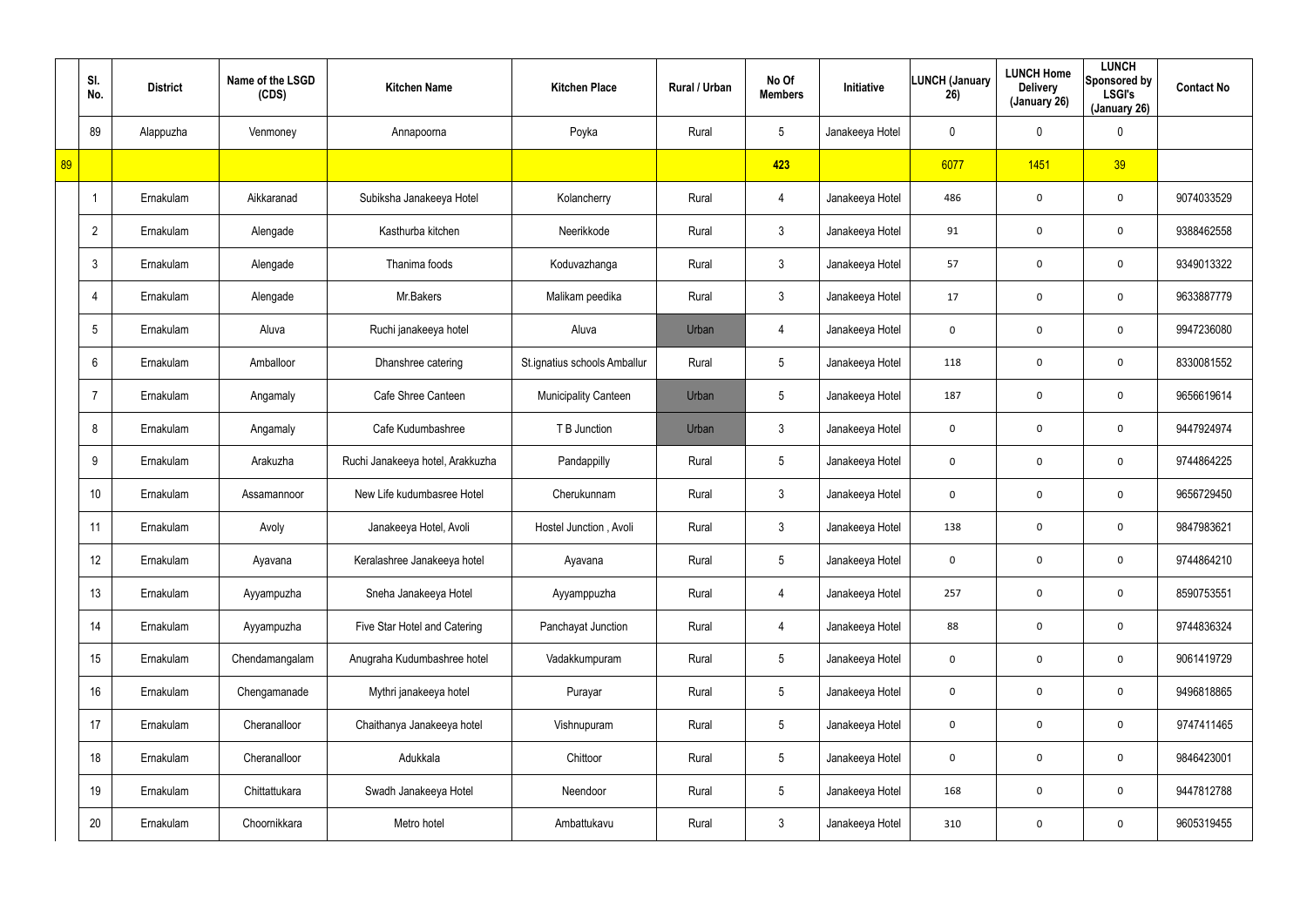| SI.<br>No. | <b>District</b> | Name of the LSGD<br>(CDS) | <b>Kitchen Name</b>                | <b>Kitchen Place</b>                 | Rural / Urban | No Of<br><b>Members</b> | Initiative      | <b>LUNCH (January</b><br>26) | <b>LUNCH Home</b><br><b>Delivery</b><br>(January 26) | <b>LUNCH</b><br>Sponsored by<br><b>LSGI's</b><br>(January 26) | <b>Contact No</b> |
|------------|-----------------|---------------------------|------------------------------------|--------------------------------------|---------------|-------------------------|-----------------|------------------------------|------------------------------------------------------|---------------------------------------------------------------|-------------------|
| 21         | Ernakulam       | Chottanikkara             | Ahalya Cafe                        | Kottayatthupara                      | Rural         | 6                       | Janakeeya Hotel | 87                           | $\mathbf{0}$                                         | 0                                                             | 9567512337        |
| 22         | Ernakulam       | Edakkattuvayal            | SANDHVANAM JANAKEEYA HOTEL         | <b>PEPPATHI</b>                      | Rural         | $\mathbf{3}$            | Janakeeya Hotel | 34                           | $\mathbf 0$                                          | 0                                                             | 9447047980        |
| 23         | Ernakulam       | Edathala                  | Veetiloru oonne                    | Manalimukke                          | Rural         | $\mathbf{3}$            | Janakeeya Hotel | 282                          | $\boldsymbol{0}$                                     | 0                                                             |                   |
| 24         | Ernakulam       | Edathala                  | Souhridam Kudumbashree canteen     | Edathala                             | Rural         | $\mathbf{3}$            | Janakeeya Hotel | 0                            | $\mathbf 0$                                          | 0                                                             | 7593057378        |
| 25         | Ernakulam       | Edavanakkad               | Royal Hotel                        | Edavanakad                           | Rural         | $\mathbf{3}$            | Janakeeya Hotel | 45                           | $\mathbf 0$                                          | 0                                                             | 9446742863        |
| 26         | Ernakulam       | Elanji                    | janakiya hotel elanji              | elanji punjayathu junction           | Rural         | 5                       | Janakeeya Hotel | 0                            | $\mathbf 0$                                          | 0                                                             | 8921266850        |
| 27         | Ernakulam       | Eloor                     | Nalanandhana janakeeya hotel       | Eloor                                | Urban         | $\mathbf{3}$            | Janakeeya Hotel | 98                           | $\mathbf 0$                                          | 0                                                             | 8848524108        |
| 28         | Ernakulam       | Ezhikkara                 | Sree Rajarajeswari Janakeeya Hotel | Ezhikkara                            | Rural         | $5\phantom{.0}$         | Janakeeya Hotel | 103                          | $\mathbf 0$                                          | 0                                                             | 7558020438        |
| 29         | Ernakulam       | Kadungalloor              | Snehitha janakeeya hotel           | Kadungalloor                         | Rural         | $\mathbf{3}$            | Janakeeya Hotel | 0                            | $\mathbf 0$                                          | 0                                                             | $9.20E+11$        |
| 30         | Ernakulam       | Kalady                    | Jyothi Vanitha Canteen             | Kalady                               | Rural         | $5\phantom{.0}$         | Janakeeya Hotel | 0                            | $\mathbf 0$                                          | 0                                                             | 9544624439        |
| 31         | Ernakulam       | Kalamassery East          | Thanima Janakeeya Hotel            | Kangarappady Medical college<br>Road | Urban         | $\mathbf{3}$            | Janakeeya Hotel | 248                          | $\mathbf 0$                                          | 0                                                             | 9745481742        |
| 32         | Ernakulam       | Kalamassery East          | Nanma janakeeya hotel              | HMT, kalammassery                    | Urban         | $\mathbf{3}$            | Janakeeya Hotel | 267                          | $\mathbf 0$                                          | 0                                                             | 9061986861        |
| 33         | Ernakulam       | Kalamassery West          | Pulari janakeeya hotel             | Kunamthai                            | Urban         | $\mathbf{3}$            | Janakeeya Hotel | 439                          | $\mathbf 0$                                          | 0                                                             | 7736594305        |
| 34         | Ernakulam       | Kalamassery West          | Kismath janakeeya hotel            | Vattekkunnam                         | Urban         | $\mathbf{3}$            | Janakeeya Hotel | 0                            | $\mathbf 0$                                          | 0                                                             | 9895049873        |
| 35         | Ernakulam       | Kalloorkkad               | Puthuma Janakeeya Hotel            | Kallorkkad                           | Rural         | $\mathbf{3}$            | Janakeeya Hotel | 0                            | $\mathbf 0$                                          | 0                                                             | 7558091353        |
| 36         | Ernakulam       | Kanjoor                   | Ammachiyude Adukkala               | Parappuram                           | Rural         | $\mathbf{3}$            | Janakeeya Hotel | 165                          | $\mathbf 0$                                          | 0                                                             | 8547064578        |
| 37         | Ernakulam       | Karukutty                 | Anugraha Janakeeya Hotel           | Pallissery                           | Rural         | $5\phantom{.0}$         | Janakeeya Hotel | 120                          | $\boldsymbol{0}$                                     | 0                                                             | 8943838295        |
| 38         | Ernakulam       | Karumalloor               | Koottayma janakeeya hotel          | Kariyachira                          | Rural         | $\overline{4}$          | Janakeeya Hotel | $\mathbf 0$                  | $\mathbf 0$                                          | 0                                                             | 8281548828        |
| 39         | Ernakulam       | Kavalangad                | Five star Janakeeya Hotel          | Nellimattom                          | Rural         | 5                       | Janakeeya Hotel | 150                          | $\mathbf 0$                                          | 0                                                             | 9744705648        |
| 40         | Ernakulam       | Keerampara                | Abhaya Janakeeya Hotel             | Punnekkad                            | Rural         | $\overline{4}$          | Janakeeya Hotel | $\mathbf 0$                  | $\mathbf 0$                                          | 0                                                             | 9074528135        |
| 41         | Ernakulam       | Keezhmad                  | Sadyalayam janakeeya hotel         | Keezhmad                             | Rural         | 5                       | Janakeeya Hotel | 80                           | $\mathbf 0$                                          | $\mathbf 0$                                                   | 7012778281        |
| 42         | Ernakulam       | Kochi East                | ANNAPOORNA JANAKEEYA HOTEL         | ALINCHUVADU                          | Urban         | 5                       | Janakeeya Hotel | 0                            | $\mathbf 0$                                          | 0                                                             | 9567529849        |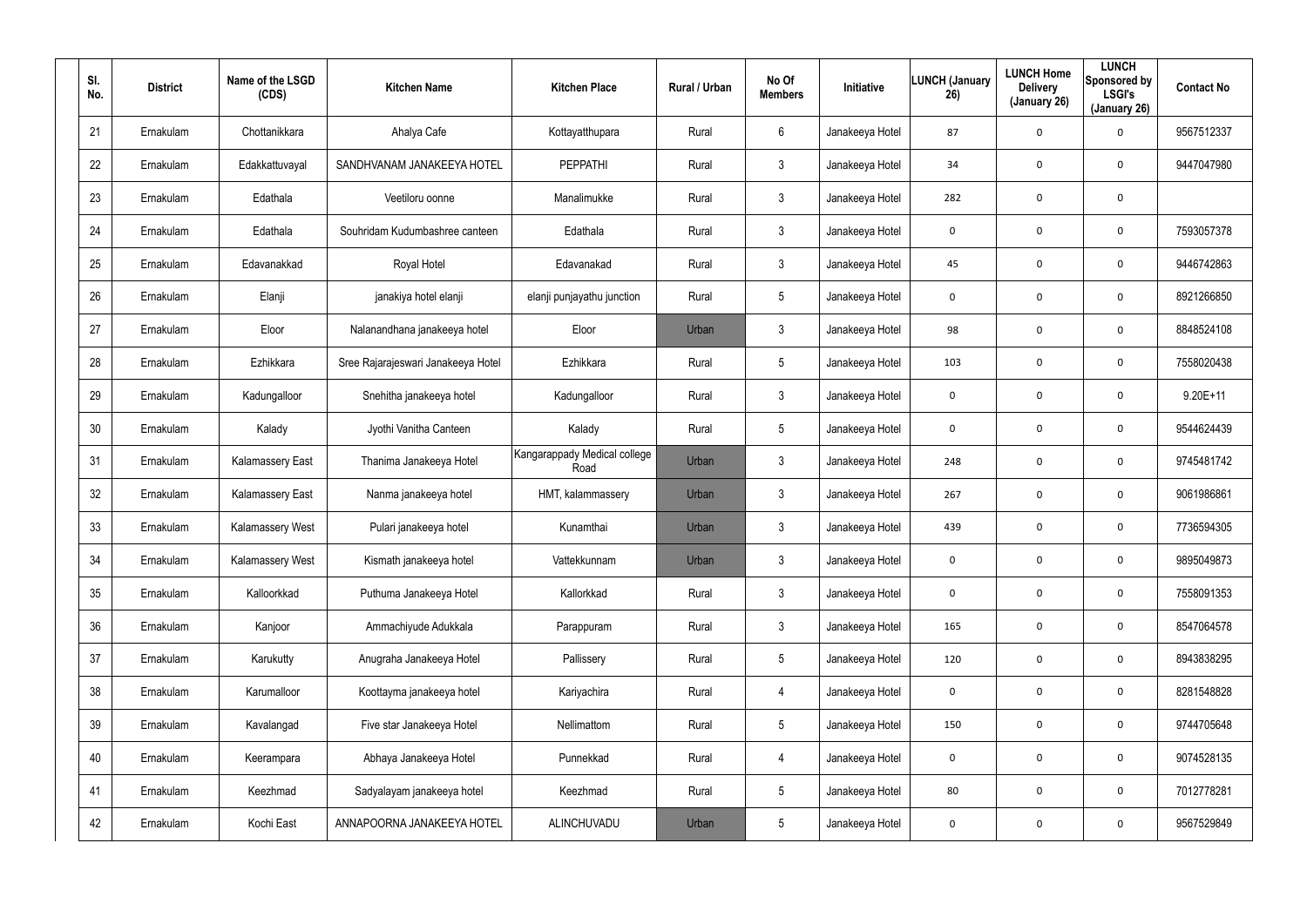|     | SI.<br>No. | <b>District</b> | Name of the LSGD<br>(CDS) | <b>Kitchen Name</b>        | <b>Kitchen Place</b>                      | Rural / Urban | No Of<br><b>Members</b> | <b>Initiative</b> | <b>LUNCH (January</b><br>26) | <b>LUNCH Home</b><br><b>Delivery</b><br>(January 26) | <b>LUNCH</b><br>Sponsored by<br><b>LSGI's</b><br>(January 26) | <b>Contact No</b> |
|-----|------------|-----------------|---------------------------|----------------------------|-------------------------------------------|---------------|-------------------------|-------------------|------------------------------|------------------------------------------------------|---------------------------------------------------------------|-------------------|
|     | 43         | Ernakulam       | Kochi East                | YUMMEES KITCHEN            | VADUTHALA                                 | Urban         | $5\phantom{.0}$         | Janakeeya Hotel   | 0                            | 0                                                    | 0                                                             | 9497680558        |
|     | 44         | Ernakulam       | Kochi East                | <b>ORUMA KITCHEN</b>       | <b>PACHALAM</b>                           | Urban         | $\mathbf{3}$            | Janakeeya Hotel   | 0                            | 0                                                    | $\mathbf 0$                                                   | 9497680558        |
|     | 45         | Ernakulam       | Kochi East                | <b>PONPULARI</b>           | <b>KEERHI NAGAR,</b><br><b>ELAMAKKARA</b> | Urban         | $\mathbf{3}$            | Janakeeya Hotel   | 315                          | 0                                                    | $\mathbf 0$                                                   | 9446607548        |
|     | 46         | Ernakulam       | Kochi East                | <b>RUCHI CATERING</b>      | PUNNACKAL                                 | Urban         | $5\phantom{.0}$         | Janakeeya Hotel   | 269                          | 0                                                    | $\mathbf 0$                                                   | 9947080022        |
|     | 47         | Ernakulam       | Kochi East                | Samrudhi @ Kochi           | Ernakulam North                           | Urban         | 14                      | Janakeeya Hotel   | 1332                         | 1086                                                 | $\mathbf 0$                                                   | 9048609615        |
|     | 48         | Ernakulam       | Kochi South               | NEW AKSHAYA HOTEL          | PONNURUNNI                                | Urban         | $5\phantom{.0}$         | Janakeeya Hotel   | 411                          | 0                                                    | 0                                                             | 8547855284        |
|     | 49         | Ernakulam       | Kochi South               | <b>AMMAS KITCHEN</b>       | <b>THEVARA</b>                            | Urban         | $\overline{4}$          | Janakeeya Hotel   | 391                          | 0                                                    | 0                                                             | 8547855284        |
|     | 50         | Ernakulam       | Kochi South               | <b>FRIENDS</b>             | <b>MINI PARK</b>                          | Urban         | $5\phantom{.0}$         | Janakeeya Hotel   | 139                          | 0                                                    | 0                                                             | 9567127064        |
|     | 51         | Ernakulam       | Kochi West                | NAMMUDE ADUKKALA           | <b>ERAVELI COLONY</b>                     | Urban         | $5\phantom{.0}$         | Janakeeya Hotel   | 693                          | 0                                                    | 0                                                             | 9496025576        |
|     | 52         | Ernakulam       | Kochi West                | PUTHUMA KUDUMBASHREE HOTEL | PALLURUTHY NADA                           | Urban         | $5\phantom{.0}$         | Janakeeya Hotel   | 310                          | 0                                                    | 0                                                             | 9496025576        |
|     | 53         | Ernakulam       | Kochi West                | USHUS KUDUMBASHREE HOTEL   | <b>FORT KOCHI</b>                         | Urban         | $\overline{4}$          | Janakeeya Hotel   | $\mathbf 0$                  | 0                                                    | $\mathbf 0$                                                   | 9847866090        |
|     | 54         | Ernakulam       | Koothattukulam            | Niravu janakeeya hotel     | Near ksrtc bus stand<br>koothattukulam    | Urban         | $\mathbf{3}$            | Janakeeya Hotel   | 0                            | 0                                                    | $\mathbf 0$                                                   | 9656619614        |
|     | 55         | Ernakulam       | Koovappady                | Kaipunyam Janakeeya hotel  | Koovappady                                | Rural         | $5\phantom{.0}$         | Janakeeya Hotel   | 72                           | 0                                                    | 0                                                             | 9526628158        |
|     | 56         | Ernakulam       | Kothamangalam             | P.K Janakeeya hotel        | Kothamangalam                             | Urban         | 3                       | Janakeeya Hotel   | 302                          | 0                                                    | $\mathbf 0$                                                   | 8156869114        |
|     | 57         | Ernakulam       | Kothamangalam             | Thanima catering unit      | Kothamangalam                             | Urban         | $\mathbf{3}$            | Janakeeya Hotel   | $\mathbf 0$                  | 0                                                    | $\mathbf 0$                                                   | 9846664377        |
| 114 | 58         | Ernakulam       | Kottapady                 | Janakeeya Hotel            | Kottappady junction                       | Rural         | $\mathbf{3}$            | Janakeeya Hotel   | 168                          | 0                                                    | $\mathbf 0$                                                   | 9497406993        |
|     | 59         | Ernakulam       | Kottuvally                | Amritha Janakeeya Hotel    | kottuvally                                | Rural         | $5\phantom{.0}$         | Janakeeya Hotel   | $\mathbf 0$                  | 0                                                    | $\mathbf 0$                                                   | 8590034196        |
|     | 60         | Ernakulam       | Kumbalam                  | JANAKEEYA HOTEL KUMBALAM   | <b>MADAVANA</b>                           | Rural         | $5\phantom{.0}$         | Janakeeya Hotel   | 315                          | 0                                                    | $\mathbf 0$                                                   | 9746652717        |
|     | 61         | Ernakulam       | Kumbalangy                | St Antoneys kudumbashree   | OLD POST OFFICE                           | Rural         | $\mathbf{3}$            | Janakeeya Hotel   | $\mathbf 0$                  | 0                                                    | $\mathbf 0$                                                   | 8138860764        |
|     | 62         | Ernakulam       | Kunnathunad               | Thripthi Janakeeya Hotel   | Pallikkara                                | Rural         | 6                       | Janakeeya Hotel   | 75                           | 0                                                    | $\mathbf 0$                                                   | 9744561425        |
|     | 63         | Ernakulam       | Kunnukara                 | Greenchilly cafe           | Kunnukara                                 | Rural         | $\mathfrak{Z}$          | Janakeeya Hotel   | $\mathbf 0$                  | 32                                                   | $\mathbf 0$                                                   | 9496852989        |
|     | 64         | Ernakulam       | Kunnukara                 | Thanima canteen            | North aduvassery                          | Rural         | $5\phantom{.0}$         | Janakeeya Hotel   | $\mathbf 0$                  | 44                                                   | $\mathbf 0$                                                   | 9744200583        |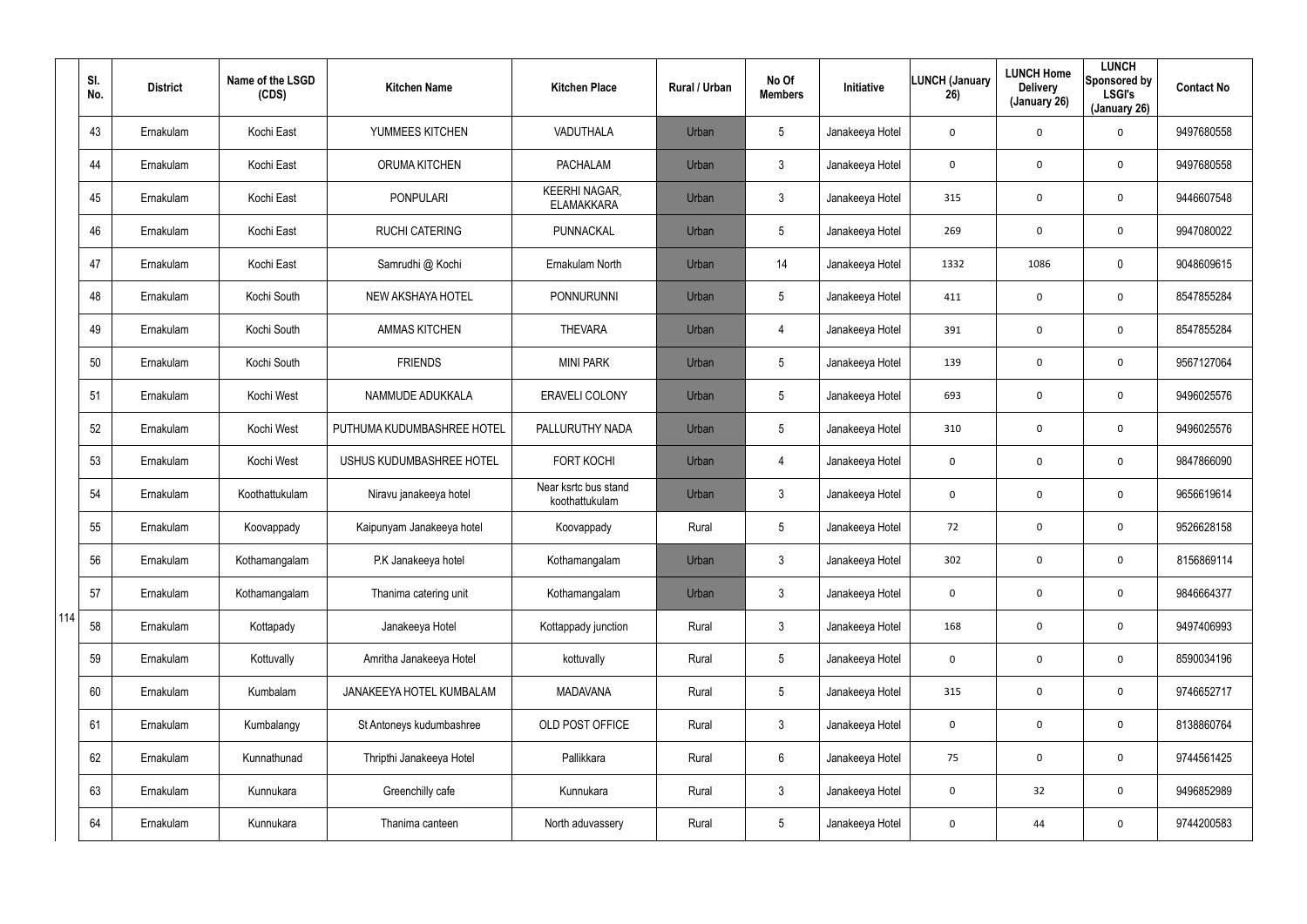| SI.<br>No. | <b>District</b> | Name of the LSGD<br>(CDS) | <b>Kitchen Name</b>              | <b>Kitchen Place</b>      | Rural / Urban | No Of<br><b>Members</b> | Initiative      | <b>LUNCH (January</b><br>26) | <b>LUNCH Home</b><br><b>Delivery</b><br>(January 26) | <b>LUNCH</b><br>Sponsored by<br><b>LSGI's</b><br>(January 26) | <b>Contact No</b> |
|------------|-----------------|---------------------------|----------------------------------|---------------------------|---------------|-------------------------|-----------------|------------------------------|------------------------------------------------------|---------------------------------------------------------------|-------------------|
| 65         | Ernakulam       | Kuttampuzha               | Nila kudumbashree janakiya hotel | Mini stadium, vadattupara | Rural         | 6                       | Janakeeya Hotel | 0                            | $\mathbf 0$                                          | 0                                                             | 9496754018        |
| 66         | Ernakulam       | Kuzhippilly               | Janakeeya hotel                  | Kuzhupilli                | Rural         | $\mathbf 0$             | Janakeeya Hotel | 88                           | $\mathbf 0$                                          | 0                                                             | 9744631998        |
| 67         | Ernakulam       | Malayattoor               | Whats app Janakeeya Hotel        | Thottuva                  | Rural         | $\mathbf{3}$            | Janakeeya Hotel | 282                          | $\mathbf 0$                                          | 0                                                             | 9.19E+11          |
| 68         | Ernakulam       | Malayattoor               | Natturuchi Janakeeya Hotel       | Ettakkadavu               | Rural         | $\mathbf{3}$            | Janakeeya Hotel | 278                          | $\mathbf 0$                                          | 0                                                             | 9745470234        |
| 69         | Ernakulam       | Maneed                    | Coral Island                     | Maneed                    | Rural         | $\overline{4}$          | Janakeeya Hotel | 85                           | $\mathbf 0$                                          | 0                                                             | 7012652495        |
| 70         | Ernakulam       | Manjalloor                | Thanima Kudumbashree hotel       | Vazhakkulam               | Rural         | 5                       | Janakeeya Hotel | 210                          | $\mathbf 0$                                          | 0                                                             | 7306907918        |
| 71         | Ernakulam       | Manjapra                  | Sara's Kitchen                   | Puthenpalli               | Rural         | $\mathbf{3}$            | Janakeeya Hotel | 273                          | $\mathbf 0$                                          | 0                                                             | 8547392730        |
| 72         | Ernakulam       | Maradu                    | <b>VANITHA HOTEL</b>             | <b>KUNDANNOR JN</b>       | Urban         | 4                       | Janakeeya Hotel | 0                            | $\mathbf 0$                                          | 0                                                             | 9349505008        |
| 73         | Ernakulam       | Marady                    | Janakeeya hotel, Marady          | Unnakkuppa                | Rural         | $\overline{4}$          | Janakeeya Hotel | 0                            | $\mathbf 0$                                          | 0                                                             | 9947943177        |
| 74         | Ernakulam       | Mazhuvannoor              | Sruthi Janakeeya Hotel           | Valayanchirangara         | Rural         | $\mathbf{3}$            | Janakeeya Hotel | 185                          | $\mathbf 0$                                          | 0                                                             | 9747924485        |
| 75         | Ernakulam       | Mookkannoor               | Mammaks Kitchen                  | Mookkannoor               | Rural         | $\mathbf{3}$            | Janakeeya Hotel | 184                          | $\mathbf 0$                                          | 0                                                             | $9.19E+11$        |
| 76         | Ernakulam       | Mudakkuzha                | Janakeeya Hotel                  | Mudakkuzha                | Rural         | $\mathbf{3}$            | Janakeeya Hotel | 0                            | $\mathbf 0$                                          | 0                                                             | $9.19E+11$        |
| 77         | Ernakulam       | Mulanthuruthy             | Sulabha                          | karikode, mulanthuruthy   | Rural         | $\mathbf 0$             | Janakeeya Hotel | 210                          | $\mathbf 0$                                          | 0                                                             | 9633427553        |
| 78         | Ernakulam       | Mulavukad                 | Kudumbashree Veetile bakshanam   | Mulavukad                 | Rural         | 5                       | Janakeeya Hotel | 0                            | $\mathbf 0$                                          | 0                                                             | 9061339557        |
| 79         | Ernakulam       | Muvattupuzha              | Oottupura                        | Muvattupuzha              | Urban         | $\mathbf{3}$            | Janakeeya Hotel | 0                            | $\boldsymbol{0}$                                     | 0                                                             |                   |
| 80         | Ernakulam       | Nayarambalam              | Four star cafe                   | Nayarambalam              | Rural         | $\mathbf{3}$            | Janakeeya Hotel | 70                           | $\mathbf 0$                                          | 0                                                             | 8891755948        |
| 81         | Ernakulam       | Nedumbassery              | Thani Nadan                      | Athani                    | Rural         | $5\phantom{.0}$         | Janakeeya Hotel | 0                            | 218                                                  | 0                                                             | 8138917514        |
| 82         | Ernakulam       | Nellikuzhy                | Janakeeya Hotel                  | Nellikkuzhi               | Rural         | 3 <sup>1</sup>          | Janakeeya Hotel | 256                          | $\mathbf 0$                                          | 0                                                             | 9562713076        |
| 83         | Ernakulam       | Njarakkal                 | Kripa Catering Unit              | Njarakkal                 | Rural         | 3 <sup>1</sup>          | Janakeeya Hotel | 46                           | $\boldsymbol{0}$                                     | 0                                                             | 9567534006        |
| 84         | Ernakulam       | Okkal                     | Manna Janakeeya Hotel            | Edavoor                   | Rural         | $\overline{4}$          | Janakeeya Hotel | 81                           | $\mathbf 0$                                          | 0                                                             | 9539507674        |
| 85         | Ernakulam       | Paingottoor               | Janakeeya hotel                  | Paingottoor               | Rural         | $\overline{7}$          | Janakeeya Hotel | 56                           | $\mathbf 0$                                          | $\mathbf 0$                                                   | 9656855730        |
| 86         | Ernakulam       | Paipra                    | Nanma Janakeeya Hotel            | Pezhakkappilly            | Rural         | 3 <sup>1</sup>          | Janakeeya Hotel | 141                          | $\mathbf 0$                                          | $\mathbf 0$                                                   | 9567747725        |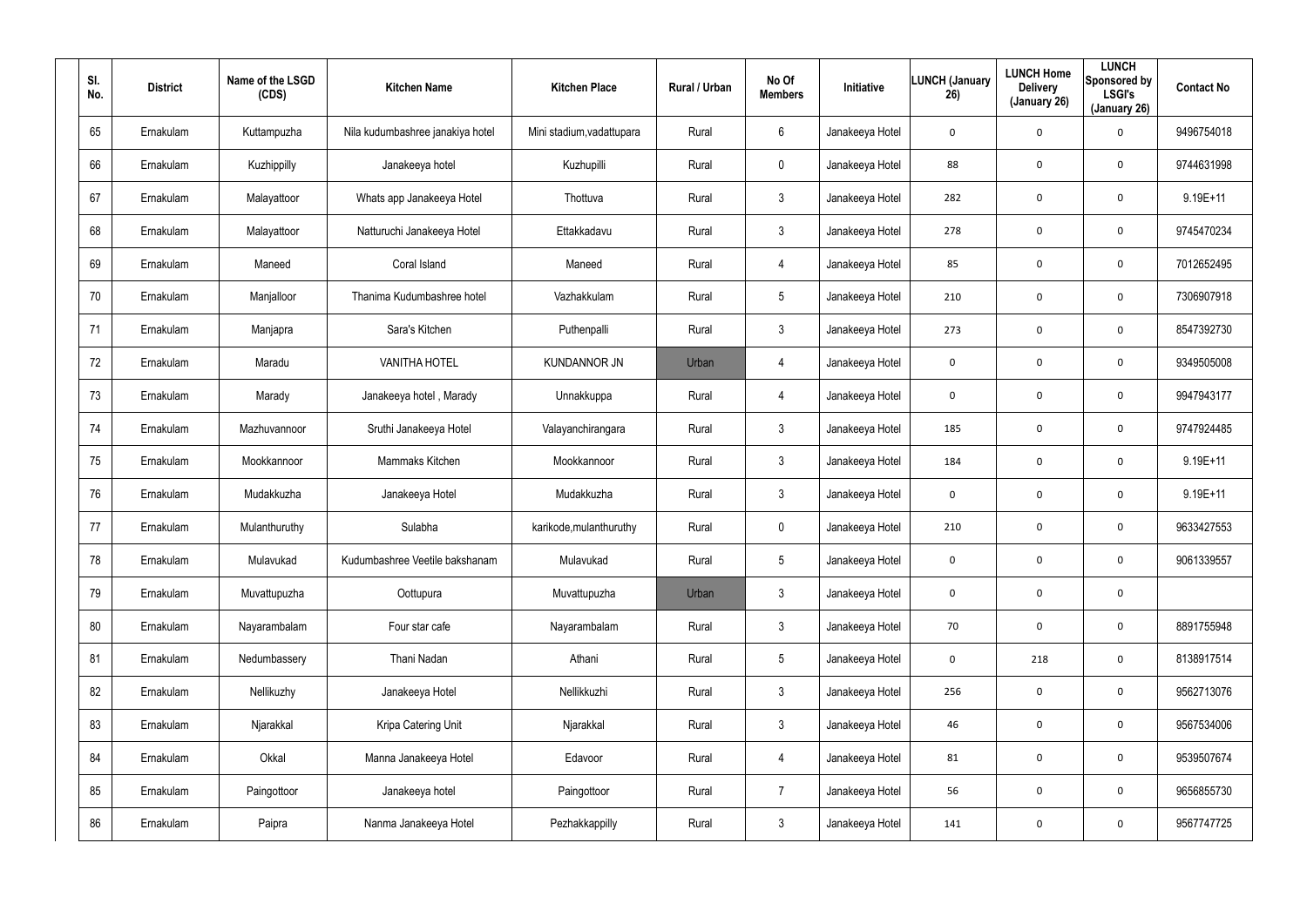| SI.<br>No. | <b>District</b> | Name of the LSGD<br>(CDS) | <b>Kitchen Name</b>                                      | <b>Kitchen Place</b>                        | <b>Rural / Urban</b> | No Of<br><b>Members</b> | Initiative      | <b>LUNCH (January</b><br>26) | <b>LUNCH Home</b><br><b>Delivery</b><br>(January 26) | <b>LUNCH</b><br>Sponsored by<br><b>LSGI's</b><br>(January 26) | <b>Contact No</b> |
|------------|-----------------|---------------------------|----------------------------------------------------------|---------------------------------------------|----------------------|-------------------------|-----------------|------------------------------|------------------------------------------------------|---------------------------------------------------------------|-------------------|
| 87         | Ernakulam       | Pallarimangalam           | Janakeeya Hotel                                          | Janakeeya Hotel, Koovalloor                 | Rural                | 4                       | Janakeeya Hotel | 158                          | $\mathbf 0$                                          | 0                                                             | 7025992310        |
| 88         | Ernakulam       | Pallipuram                | SANTHWANAM Janakeeyahotel                                | Pothen valav                                | Rural                | 5                       | Janakeeya Hotel | 246                          | $\boldsymbol{0}$                                     | 0                                                             | 9747525176        |
| 89         | Ernakulam       | Pambakkuda                | viswastha catering unit                                  | pambakkuda block punjayathu<br>building     | Rural                | 4                       | Janakeeya Hotel | 0                            | $\mathbf 0$                                          | 0                                                             | 9946404045        |
| 90         | Ernakulam       | Parakkadave               | Thejus catering unit                                     | Moozhikkulam                                | Rural                | 10                      | Janakeeya Hotel | 0                            | 66                                                   | 0                                                             | 9847936303        |
| 91         | Ernakulam       | Paravoor                  | sree vigneswara sc cafe                                  | Govt.boys' HSS, N.Paravur                   | Urban                | 4                       | Janakeeya Hotel | 80                           | $\mathbf 0$                                          | 0                                                             |                   |
| 92         | Ernakulam       | Perumbavoor               | JANAKEEYA HOTEL MINI CIVIL<br><b>STATION PERUMBAVOOR</b> | <b>CIVIL STATION</b>                        | Urban                | $\mathfrak{Z}$          | Janakeeya Hotel | 236                          | $\mathbf 0$                                          | 0                                                             | 9847008734        |
| 93         | Ernakulam       | Perumbavoor               | Swath kudumbashree canteen                               | Perumbavoor                                 | Urban                | $\mathbf{3}$            | Janakeeya Hotel | 0                            | $\mathbf 0$                                          | 0                                                             | 9847015470        |
| 94         | Ernakulam       | Perumbavoor               | Janakeeya Hotel                                          | Kanjirakkad pallippady                      | Urban                | $\mathbf{3}$            | Janakeeya Hotel | 281                          | $\mathbf 0$                                          | 0                                                             | 9847015470        |
| 95         | Ernakulam       | Pindimana                 | Janakeeya hotel                                          | Muthamkuzhi                                 | Rural                | $\overline{4}$          | Janakeeya Hotel | 0                            | $\mathbf 0$                                          | 0                                                             | 9656297799        |
| 96         | Ernakulam       | Piravam                   | sneha canteen                                            | municipality building base floor<br>piravom | Urban                | 4                       | Janakeeya Hotel | 200                          | $\mathbf 0$                                          | 0                                                             | 8075376906        |
| 97         | Ernakulam       | Pootrikka                 | <b>GRANDMA JANAKEEYA HOTEL</b>                           | <b>CHOONDI</b>                              | Rural                | $\mathbf{3}$            | Janakeeya Hotel | 0                            | $\mathbf 0$                                          | 0                                                             | 9400550287        |
| 98         | Ernakulam       | Pothanikkad               | Taj hotel                                                | Pothanikkad                                 | Rural                | $\mathbf{3}$            | Janakeeya Hotel | 120                          | $\mathbf 0$                                          | 0                                                             | 9645079573        |
| 99         | Ernakulam       | Puthanvelikkara           | Panjami cafe kudumbashree                                | Near panjayath office                       | Rural                | $5\overline{)}$         | Janakeeya Hotel | 0                            | 120                                                  | 0                                                             | 9645530669        |
| 100        | Ernakulam       | Ramamangalam              | Kalavara janakeeya hotel                                 | ramamngalam                                 | Rural                | 4                       | Janakeeya Hotel | 136                          | $\mathbf 0$                                          | 0                                                             | 9961344346        |
| 101        | Ernakulam       | Rayamangalam              | Arya canteen                                             | Kuruppampady                                | Rural                | $\mathbf{3}$            | Janakeeya Hotel | 0                            | $\mathbf 0$                                          | $\mathbf 0$                                                   | 8281825730        |
| 102        | Ernakulam       | Thirumarady               | janakiya hotel thirumarady                               | edappara jn.                                | Rural                | $\mathfrak{Z}$          | Janakeeya Hotel | $\mathbf 0$                  | $\mathbf 0$                                          | $\mathbf 0$                                                   | 7594811868        |
| 103        | Ernakulam       | Thiruvaniyoor             | Thanima                                                  | Thiruvaniyoor                               | Rural                | $\mathbf 0$             | Janakeeya Hotel | 0                            | $\boldsymbol{0}$                                     | $\mathbf 0$                                                   | 9061239698        |
| 104        | Ernakulam       | Thrikkakkara East         | Thanima Janakeeya Hotel                                  | Kakkanad                                    | Urban                | 8                       | Janakeeya Hotel | 0                            | $\mathbf 0$                                          | $\mathbf 0$                                                   | 9207134763        |
| 105        | Ernakulam       | Thrikkakkara west         | Janakeeya hotel                                          | Chembumukku                                 | Urban                | $5\phantom{.0}$         | Janakeeya Hotel | 69                           | $\boldsymbol{0}$                                     | 0                                                             | 9496530576        |
| 106        | Ernakulam       | Thuravoor                 | e-grill Janakeeya Hotel                                  | Yudapuram                                   | Rural                | 4                       | Janakeeya Hotel | 456                          | $\boldsymbol{0}$                                     | $\mathbf 0$                                                   | 9526845935        |
| 107        | Ernakulam       | Tripunithura              | Janakeeya Hotel Tripunithura                             | Eroor                                       | Urban                | $\mathfrak{Z}$          | Janakeeya Hotel | 0                            | $\boldsymbol{0}$                                     | $\mathbf 0$                                                   | 8137977644        |
| 108        | Ernakulam       | Vadakkekkara              | vadakkekkara kudumbasree janakeeya<br>hotel              | Madaplathuruth                              | Rural                | 4                       | Janakeeya Hotel | 158                          | $\mathbf 0$                                          | 0                                                             | 8301806778        |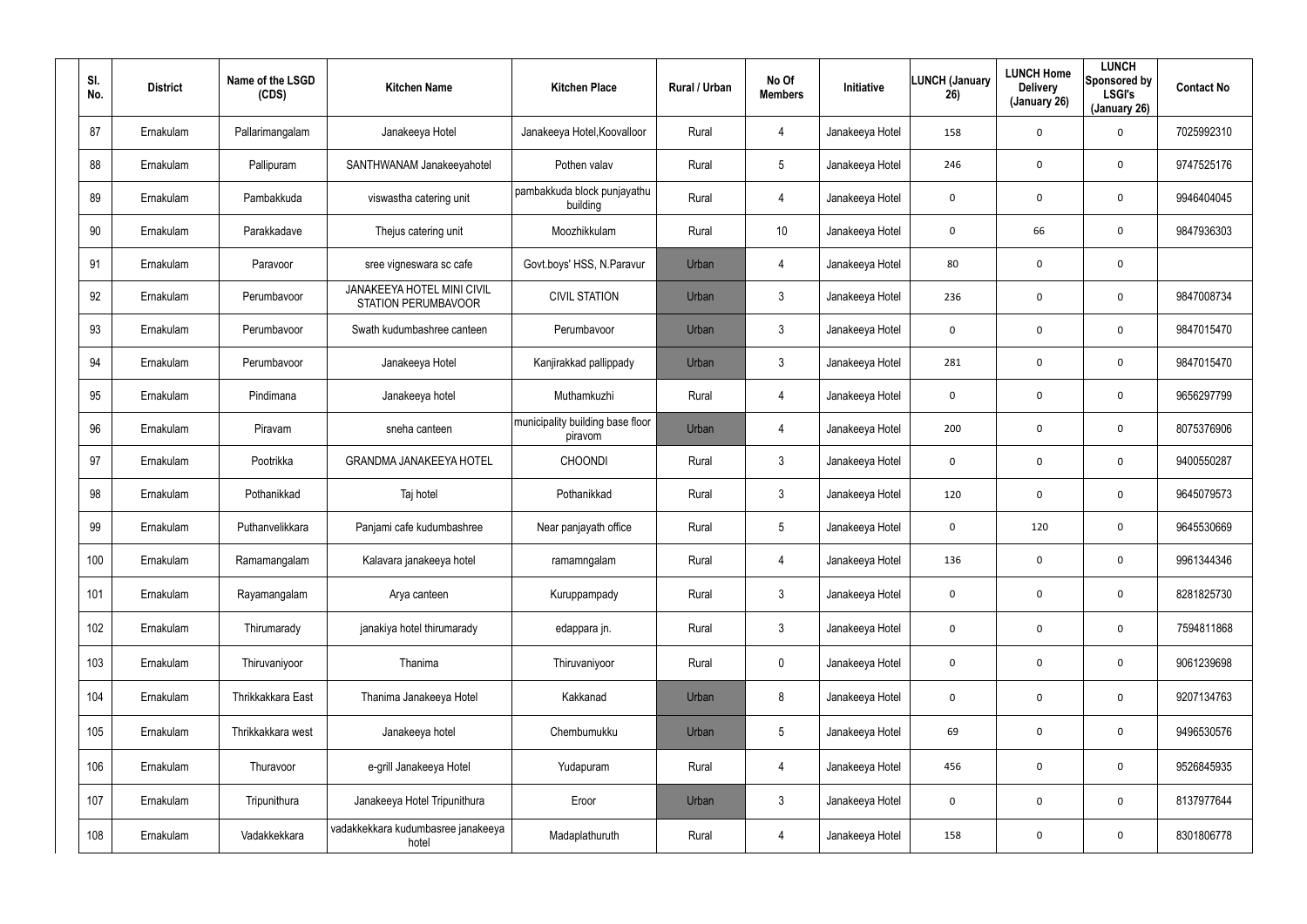|     | SI.<br>No.      | <b>District</b> | Name of the LSGD<br>(CDS) | <b>Kitchen Name</b>          | <b>Kitchen Place</b>                              | Rural / Urban | No Of<br><b>Members</b> | Initiative      | <b>LUNCH (January</b><br>26) | <b>LUNCH Home</b><br><b>Delivery</b><br>(January 26) | <b>LUNCH</b><br>Sponsored by<br><b>LSGI's</b><br>(January 26) | <b>Contact No</b> |
|-----|-----------------|-----------------|---------------------------|------------------------------|---------------------------------------------------|---------------|-------------------------|-----------------|------------------------------|------------------------------------------------------|---------------------------------------------------------------|-------------------|
|     | 109             | Ernakulam       | Vadavukode<br>Puthancruz  | <b>JANAKEEYA HOTEL</b>       | Puthencruz                                        | Rural         | $\mathfrak{Z}$          | Janakeeya Hotel | 0                            | $\mathbf 0$                                          | 0                                                             | $9.19E+11$        |
|     | 110             | Ernakulam       | Valakom                   | Ruchi                        | Valakom                                           | Rural         | $5\phantom{.0}$         | Janakeeya Hotel | 0                            | $\mathbf 0$                                          | 0                                                             | 9074232700        |
|     | 111             | Ernakulam       | Varapuzha                 | <b>DURGA ACTIVITY</b>        | CHETTIBHAGAM                                      | Rural         | 8                       | Janakeeya Hotel | 113                          | $\mathbf 0$                                          | $\overline{2}$                                                | 9496160074        |
|     | 112             | Ernakulam       | Vazhakulam                | Three Star Hotel             | Marampally                                        | Rural         | $\mathfrak{Z}$          | Janakeeya Hotel | 278                          | $\mathbf 0$                                          | $\mathbf 0$                                                   | 6282644893        |
|     | 113             | Ernakulam       | Vengola                   | Janakeeya Hotel              | Pathipalam                                        | Rural         | $5\phantom{.0}$         | Janakeeya Hotel | 106                          | $\mathbf 0$                                          | $\mathbf 0$                                                   | 8137887455        |
|     | 114             | Ernakulam       | Vengoor                   | <b>JANAKEEYA HOTEL</b>       | Choorathod                                        | Rural         | 4                       | Janakeeya Hotel | 135                          | $\mathbf 0$                                          | 0                                                             | 9656904682        |
| 114 |                 |                 |                           |                              |                                                   |               | 449                     |                 | 14044                        | 1566                                                 | $\sqrt{2}$                                                    |                   |
|     |                 | Idukki          | Adimaly                   | Friends Janakeeya Hotel      | Adimaly                                           | Rural         | 4                       | Janakeeya Hotel | 0                            | $\boldsymbol{0}$                                     | $\pmb{0}$                                                     | 9961635779        |
|     | $\overline{2}$  | Idukki          | Alackode                  | Five Star Canteen            | Elamdesham Block<br>Panchayath Building, Alakode  | Rural         | $5\phantom{.0}$         | Janakeeya Hotel | 32                           | $\pmb{0}$                                            | $\pmb{0}$                                                     | 9961482164        |
|     | $\mathbf{3}$    | Idukki          | Arakkulam                 | Sabhalyam                    | Moolamattom                                       | Rural         | 4                       | Janakeeya Hotel | 210                          | $\boldsymbol{0}$                                     | $\pmb{0}$                                                     | 8848124921        |
|     | $\overline{4}$  | Idukki          | Ayyappancovil             | Maria Janakeeya Hotel        | Parappu                                           | Rural         | $\mathfrak{Z}$          | Janakeeya Hotel | 73                           | $\pmb{0}$                                            | $\mathbf 0$                                                   | 9544622096        |
|     | $5\phantom{.0}$ | Idukki          | Bysonvalley               | Famous Janakiya Hotel        | Pottankad                                         | Rural         | 4                       | Janakeeya Hotel | 85                           | $\mathbf 0$                                          | $\mathbf 0$                                                   | 9744566398        |
|     | 6               | Idukki          | Chakkupallam              | Vanithasree Janakeeya Hotel  | Anakkara                                          | Rural         | $\mathfrak{Z}$          | Janakeeya Hotel | 221                          | $\mathbf 0$                                          | $\pmb{0}$                                                     | 8075143547        |
|     | $\overline{7}$  | Idukki          | Devikulam                 | Kudumbashree Janakeeya Hotel | Echo point                                        | Rural         | $\mathfrak{Z}$          | Janakeeya Hotel | 105                          | $\mathbf 0$                                          | $\pmb{0}$                                                     | 8281640208        |
|     | 8               | Idukki          | Edavetty                  | Kudumbashree Janakeeya Hotel | Edavetty                                          | Rural         | $\mathfrak{Z}$          | Janakeeya Hotel | 0                            | 0                                                    | $\pmb{0}$                                                     | 6238694173        |
|     | 9               | Idukki          | Erattayar                 | Vanitha Janakeeya Hotel      | Erattayar                                         | Rural         | 4                       | Janakeeya Hotel | 98                           | $\mathbf 0$                                          | $\pmb{0}$                                                     | 9188166929        |
|     | 10 <sup>°</sup> | Idukki          | Kamakshi                  | Kripa Catering               | Thankamani                                        | Rural         | $\overline{5}$          | Janakeeya Hotel | 0                            | 0                                                    | $\pmb{0}$                                                     | 9544021398        |
|     | 11              | ldukki          | Kanchiyar                 | Swadh Janakeeya Hotel        | Kanchiyar                                         | Rural         | $\overline{5}$          | Janakeeya Hotel | 82                           | $\mathbf 0$                                          | $\mathbf 0$                                                   | 8606856496        |
|     | 12              | Idukki          | Kanjikkuzhi               | Samarppanam                  | Kanjikkuzhi                                       | Rural         | 4                       | Janakeeya Hotel | 151                          | $\overline{0}$                                       | -1                                                            | 9447169262        |
|     | 13              | ldukki          | Kanthaloor                | Morningstar Janakeeya Hotel  | Sahayagiri complex, near<br>Kanthalloor Bus stand | Rural         | 4                       | Janakeeya Hotel | 67                           | $\mathbf 0$                                          | $\mathbf 0$                                                   | 9447941632        |
|     | 14              | Idukki          | Karimannoor               | Rujiya Catering Unit         | Karimannoor                                       | Rural         | $\overline{5}$          | Janakeeya Hotel | 64                           | $\overline{0}$                                       | $\pmb{0}$                                                     | 9497454952        |
|     | 15              | ldukki          | Karunapuram               | Karuna Hotel                 | Panchayathu complex                               | Rural         | 4                       | Janakeeya Hotel | 182                          | $\mathbf 0$                                          | $\pmb{0}$                                                     | 9961152820        |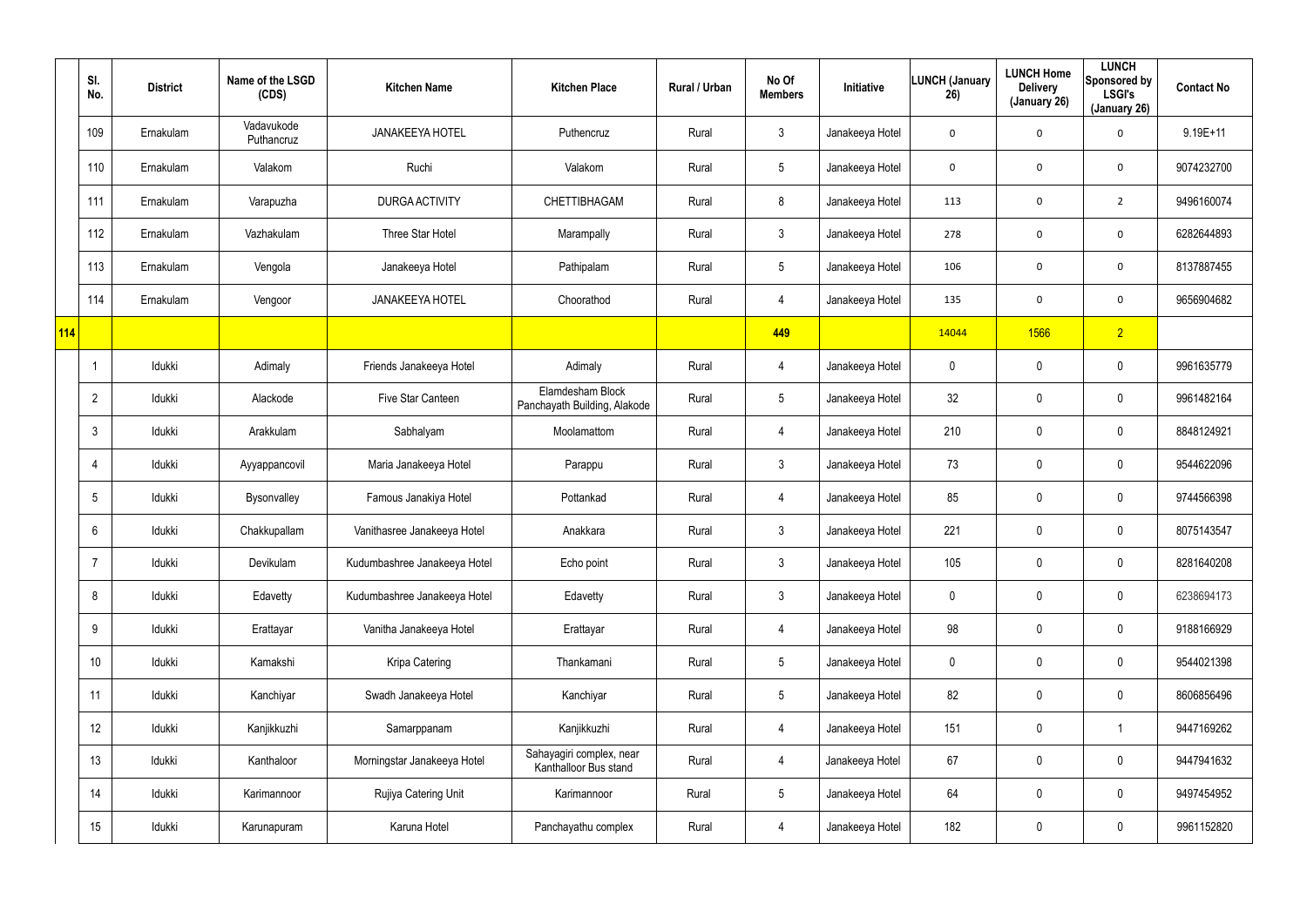|    | SI.<br>No. | <b>District</b> | Name of the LSGD<br>(CDS) | <b>Kitchen Name</b>                | <b>Kitchen Place</b>          | Rural / Urban | No Of<br><b>Members</b> | Initiative      | LUNCH (January<br>26) | <b>LUNCH Home</b><br><b>Delivery</b><br>(January 26) | <b>LUNCH</b><br>Sponsored by<br><b>LSGI's</b><br>(January 26) | <b>Contact No</b> |
|----|------------|-----------------|---------------------------|------------------------------------|-------------------------------|---------------|-------------------------|-----------------|-----------------------|------------------------------------------------------|---------------------------------------------------------------|-------------------|
|    | 16         | Idukki          | Kattappana                | Karunya Janakeeya Hotel            | Kattappana                    | Urban         | 5                       | Janakeeya Hotel | 280                   | $\mathbf 0$                                          | 0                                                             | 9497684477        |
|    | 17         | Idukki          | Kodikkulam                | Kulirma Janakiya Hotel             | Kodikkulam                    | Rural         | 6                       | Janakeeya Hotel | 0                     | $\mathbf 0$                                          | 0                                                             | 9605111852        |
|    | 18         | Idukki          | Kokkayar                  | Sevana Janakeeya hotel             | 35th Mile                     | Rural         | 3                       | Janakeeya Hotel | 0                     | 0                                                    | 0                                                             | 9562067674        |
|    | 19         | Idukki          | Konnathadi                | Friends Janakeeya Hotel            | Panickankudi                  | Rural         | $6\phantom{.}6$         | Janakeeya Hotel | 79                    | 0                                                    | 0                                                             | 9544048878        |
|    | 20         | Idukki          | Konnathadi                | Janapriya Janakeeya Hotel          | Konnathadi                    | Rural         | 3                       | Janakeeya Hotel | 0                     | 0                                                    | 0                                                             | 9895147074        |
|    | 21         | Idukki          | Kudayathoor               | Kudumbashree Janakeeya Hotel       | Kanjar                        | Rural         | 3                       | Janakeeya Hotel | 75                    | 0                                                    | 0                                                             | 9526762560        |
|    | 22         | Idukki          | Kumaramangalam            | Kumaramangalam Janakeeya Hotel     | Kumaramangalam                | Rural         | 4                       | Janakeeya Hotel | 0                     | 0                                                    | 0                                                             | 9745633509        |
|    | 23         | Idukki          | Kumili                    | Ruchi Hotel                        | Kumili                        | Rural         | 4                       | Janakeeya Hotel | 154                   | 0                                                    | 0                                                             | 9447980637        |
|    | 24         | Idukki          | Manakkadu                 | Vanitha Hotel                      | Chittoor                      | Rural         | $\mathbf{3}$            | Janakeeya Hotel | 55                    | 0                                                    | 0                                                             | 8330097933        |
|    | 25         | Idukki          | Mankulam                  | Jeevanam Catering Janakeeya Hotel  | Panchayathu Building          | Rural         | 4                       | Janakeeya Hotel | 54                    | 0                                                    | 0                                                             | 9495060505        |
| 51 | 26         | Idukki          | Mankulam                  | Happy Janakéeya Hotel              | Aanakkulam                    | Rural         | $\mathbf{3}$            | Janakeeya Hotel | 62                    | 0                                                    | 0                                                             | 9496251027        |
|    | 27         | Idukki          | Marayoor                  | Malabar food court Janakeeya Hotel | Marayoor Near IDCB bank       | Rural         | 4                       | Janakeeya Hotel | 103                   | 0                                                    | 0                                                             | 9446925610        |
|    | 28         | Idukki          | Mariyapuram               | Anaswara Hotel & Catering          | Idukki                        | Rural         | 4                       | Janakeeya Hotel | 105                   | $\mathbf 0$                                          | 0                                                             | 9526329438        |
|    | 29         | Idukki          | Munnar                    | Annapoorna catering                | Lorry stand, old munnar       | Rural         | 5                       | Janakeeya Hotel | 232                   | 0                                                    | 0                                                             | 8281009478        |
|    | 30         | Idukki          | Muttom                    | Nila Janakeeya Hotel               | Muttom                        | Rural         | $\mathbf{3}$            | Janakeeya hotel | 260                   | $\mathbf 0$                                          | 0                                                             | 9961104818        |
|    | 31         | Idukki          | Nedumkandam               | Annus catering                     | Nedumkandam<br>Kizhakkekavala | Rural         | 4                       | Janakeeya Hotel | 0                     | $\mathbf 0$                                          | 0                                                             | 9747458576        |
|    | 32         | Idukki          | Pallivasal                | Blessing Janakeeya Hotel           | Pallivasal                    | Rural         | 4                       | Janakeeya Hotel | 72                    | $\mathbf 0$                                          | 0                                                             | 9947981574        |
|    | 33         | Idukki          | Pampadumpara              | Thripthy Janakeeya Hotel           | Pampadumpara                  | Rural         | $\mathbf{3}$            | Janakeeya Hotel | 138                   | $\mathbf 0$                                          | 0                                                             | 9207150558        |
|    | 34         | Idukki          | Peermedu                  | Thripthy Janakeeya Hotel           | Peermedu                      | Rural         | $\mathbf{3}$            | Janakeeya Hotel | 0                     | $\mathbf 0$                                          | 0                                                             | 9633311267        |
|    | 35         | Idukki          | Peruvanthanam             | Janakeeya Hotel                    | Peruvanthanam                 | Rural         | $5\phantom{.0}$         | Janakeeya Hotel | 30 <sup>°</sup>       | $\mathbf 0$                                          | 0                                                             | 9562274720        |
|    | 36         | Idukki          | Purappuzha                | Ammas Janakeeya Hotel              | Purappuzha                    | Rural         | $\mathbf{3}$            | Janakeeya Hotel | 45                    | $\mathbf 0$                                          | 0                                                             | 9744954032        |
|    | 37         | Idukki          | Rajakkadu                 | Janakeeya Hotel                    | Rajakkadu Town                | Rural         | $\mathbf{3}$            | Janakeeya Hotel | 447                   | $\mathbf 0$                                          | 0                                                             | 9446766999        |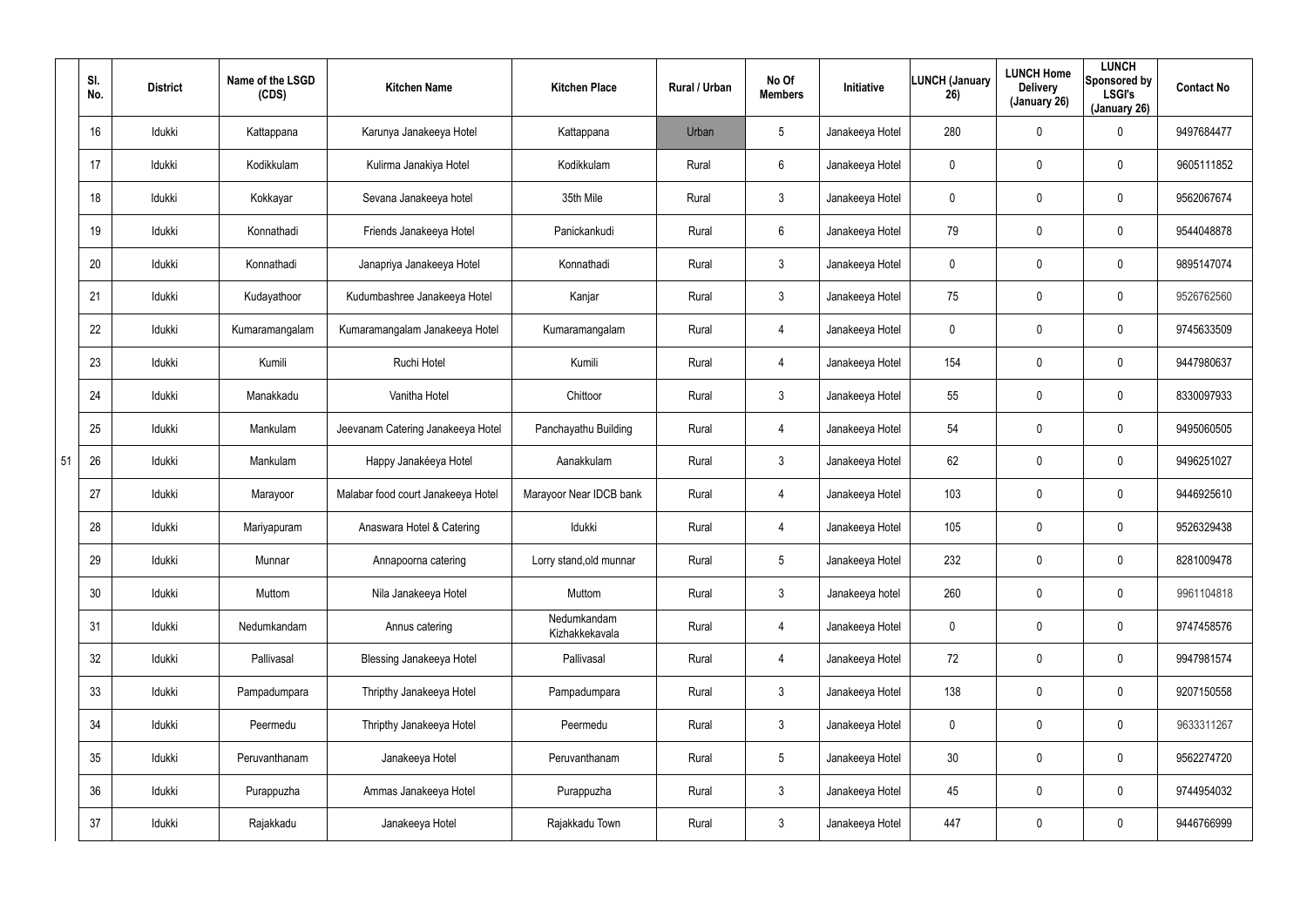|    | SI.<br>No.      | <b>District</b> | Name of the LSGD<br>(CDS) | <b>Kitchen Name</b>                       | <b>Kitchen Place</b>                      | Rural / Urban | No Of<br><b>Members</b> | Initiative      | <b>LUNCH (January</b><br>26) | <b>LUNCH Home</b><br><b>Delivery</b><br>(January 26) | <b>LUNCH</b><br>Sponsored by<br><b>LSGI's</b><br>(January 26) | <b>Contact No</b> |
|----|-----------------|-----------------|---------------------------|-------------------------------------------|-------------------------------------------|---------------|-------------------------|-----------------|------------------------------|------------------------------------------------------|---------------------------------------------------------------|-------------------|
|    | 38              | Idukki          | Rajakumari                | Aiswarya Vanitha Restaurent               | Rajakumari South                          | Rural         | $\overline{4}$          | Janakeeya Hotel | 340                          | 0                                                    | $\mathbf 0$                                                   | 9526570410        |
|    | 39              | Idukki          | Santhanpara               | Janakeeya Hotel                           | Santhanpara                               | Rural         | $\overline{4}$          | Janakeeya Hotel | 175                          | 0                                                    | $\mathbf 0$                                                   | 9526174553        |
|    | 40              | Idukki          | Senapathy                 | Ammoose Hotel                             | Mangathotty                               | Rural         | 3 <sup>1</sup>          | Janakeeya Hotel | 0                            | 0                                                    | $\mathbf 0$                                                   | 9539396626        |
|    | 41              | Idukki          | Udumbannoor               | Kudumbashree Janakeeya Hotel              | Udumbannor                                | Rural         | $\mathbf{3}$            | Janakeeya Hotel | 210                          | 0                                                    | $\mathbf 0$                                                   | 9633678438        |
|    | 42              | Idukki          | Upputhara                 | Samarppitha Janakeeya hotel               | Upputhara                                 | Rural         | $5\overline{)}$         | Janakeeya Hotel | 58                           | 0                                                    | $\mathbf 0$                                                   | 9526590710        |
|    | 43              | Idukki          | Vandanmedu                | Dharshana Janakeeya Hotel                 | Vandanmedu                                | Rural         | $\overline{4}$          | Janakeeya Hotel | 68                           | 0                                                    | $\mathbf 0$                                                   | 9744038737        |
|    | 44              | Idukki          | Vandiperiyar              | Vandiperiyar Janakeeya Hotel              | Vandiperiyar                              | Rural         | $5\phantom{.0}$         | Janakeeya Hotel | 171                          | 0                                                    | $\mathbf 0$                                                   | 8086863254        |
|    | 45              | Idukki          | Vannappuram               | Souhrudham Janakeeya Hotel                | Vannappuram                               | Rural         | $5\phantom{.0}$         | Janakeeya Hotel | 0                            | 0                                                    | $\mathbf 0$                                                   | 8113054492        |
|    | 46              | Idukki          | Vathikudy                 | Karthika                                  | Thopramkudi                               | Rural         | $\overline{4}$          | Janakeeya Hotel | 0                            | 0                                                    | $\mathbf 0$                                                   | 9947636989        |
|    | 47              | Idukki          | Vathikudy                 | Mahima                                    | Murickassery                              | Rural         | $\mathbf{3}$            | Janakeeya Hotel | 123                          | 0                                                    | $\mathbf 0$                                                   | 8289945652        |
|    | 48              | Idukki          | Vattavada                 | Vattavada Kudumbashree Janakeeya<br>Hotel | Keekkara, Kovilur                         | Rural         | $\overline{4}$          | Janakeeya Hotel | 152                          | 0                                                    | $\mathbf 0$                                                   | 9497790469        |
|    | 49              | ldukki          | Vazhathoppu               | Grahalakshmi Hotel & Catering             | Cheruthoni                                | Rural         | $\overline{4}$          | Janakeeya Hotel | 175                          | 0                                                    | $\overline{2}$                                                | 9496178884        |
|    | 50              | Idukki          | Vellathooval              | Flowers Janakeeya Hotel                   | Vellathooval                              | Rural         | 4                       | Janakeeya Hotel | 75                           | 0                                                    | $\mathbf 0$                                                   | 9961419892        |
|    | 51              | Idukki          | Velliyamattam             | Padhayam Kudumbashree Janakeeya<br>Hotel  | Velliyamattam                             | Rural         | $\overline{4}$          | Janakeeya Hotel | 0                            | 0                                                    | $\mathbf 0$                                                   | 7902854627        |
| 51 |                 |                 |                           |                                           |                                           |               | 201                     |                 | 5108                         | $\bullet$                                            | 3 <sup>2</sup>                                                |                   |
|    |                 | Kannur          | Maloor                    | Maloor Janakeeya Hotel                    | Thrikandaripoyil, PO-<br>Thrikandaripoyil | Rural         | $\mathbf{3}$            | Janakeeya Hotel | 152                          | $\boldsymbol{0}$                                     | $\mathbf{0}$                                                  | 9656132294        |
|    | $\overline{2}$  | Kannur          | Kolachery                 | Janakeeya Hotel                           | Kolachery Paramba, PO-<br>Kolacheri       | Rural         | $5\phantom{.0}$         | Janakeeya Hotel | 230                          | $\boldsymbol{0}$                                     | $\overline{4}$                                                | 9895324699        |
|    | $\mathbf{3}$    | Kannur          | Pinarayi                  | Janakeeya hotel, Pinarayi                 | Pinarayi                                  | Rural         | $6\phantom{.0}$         | Janakeeya Hotel | 155                          | 0                                                    | $\mathbf 0$                                                   | 9447215211        |
|    | 4               | Kannur          | Muzhakunnu                | Thripthy Janakeeya Hotel                  | Kakkayangad, Muzhakkunnu                  | Rural         | $5\phantom{.0}$         | Janakeeya Hotel | 288                          | 0                                                    | $\overline{2}$                                                | 9526047538        |
|    | $5\overline{)}$ | Kannur          | Chapparappadavu           | Kudumbasree janakeeya hotel               | Near village office,<br>Chapparappadav    | Rural         | 3 <sup>1</sup>          | Janakeeya Hotel | 183                          | 0                                                    | $\mathbf 0$                                                   | 9605413324        |
|    | 6               | Kannur          | Iritty                    | Roopasree Kudumbashree hotel              | Koolichembra                              | Urban         | 8                       | Janakeeya Hotel | 340                          | 0                                                    | $\mathbf 0$                                                   | 8589921533        |
|    | $\overline{7}$  | Kannur          | Dharmadam                 | Dharmadam Janakeeya hotel                 | Near Andalloor kav,<br>Dharmadam          | Rural         | 3 <sup>1</sup>          | Janakeeya Hotel | 149                          | 0                                                    | $\mathbf 0$                                                   | 9526975778        |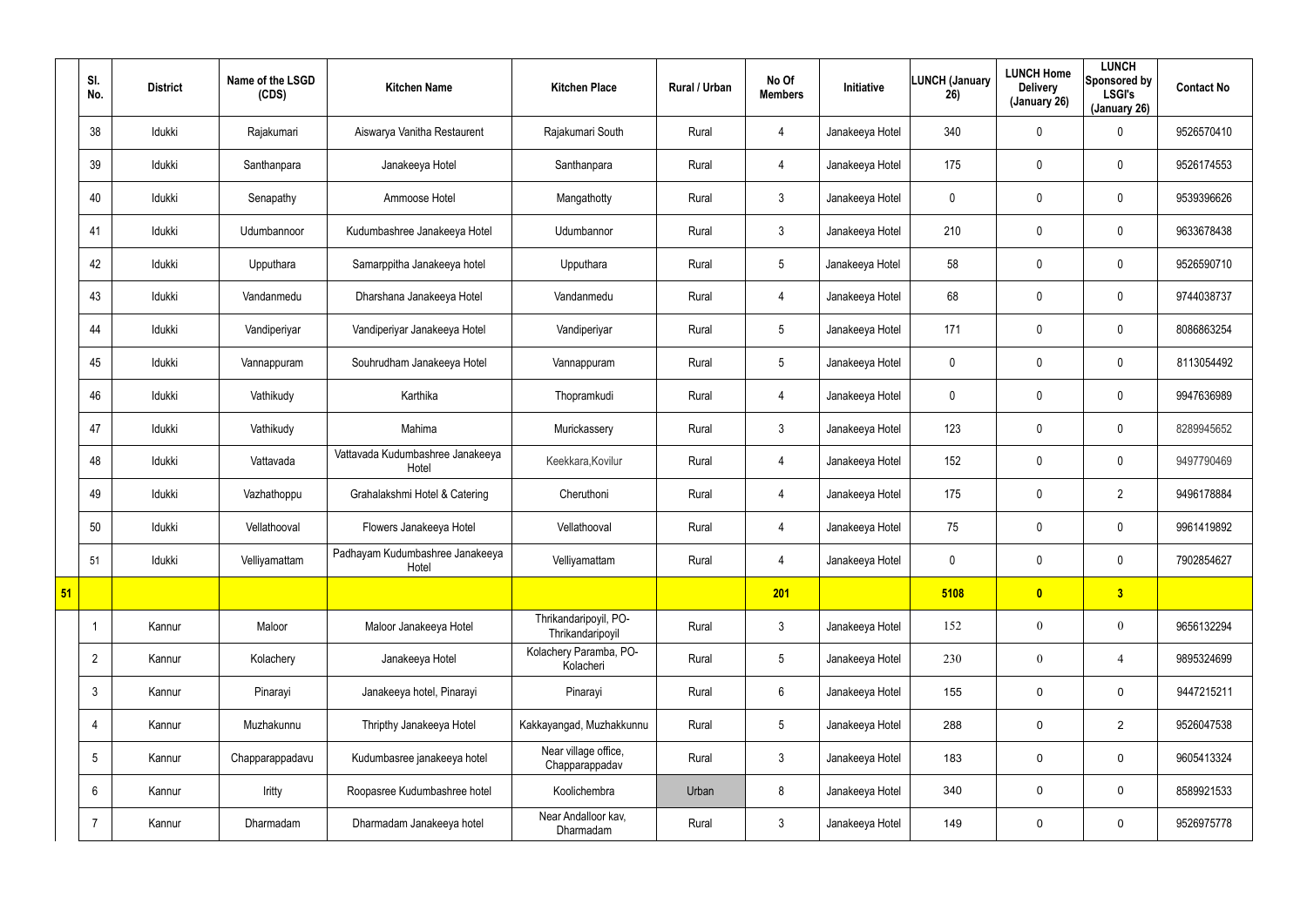| SI.<br>No.      | <b>District</b> | Name of the LSGD<br>(CDS)   | <b>Kitchen Name</b>                                | <b>Kitchen Place</b>                           | <b>Rural / Urban</b> | No Of<br><b>Members</b> | <b>Initiative</b> | <b>LUNCH (January</b><br>26) | <b>LUNCH Home</b><br><b>Delivery</b><br>(January 26) | <b>LUNCH</b><br>Sponsored by<br><b>LSGI's</b><br>(January 26) | <b>Contact No</b> |
|-----------------|-----------------|-----------------------------|----------------------------------------------------|------------------------------------------------|----------------------|-------------------------|-------------------|------------------------------|------------------------------------------------------|---------------------------------------------------------------|-------------------|
| 8               | Kannur          | Peralassery                 | Janakeeya Hotel                                    | Peralassery Town, PO -<br>Mundallur            | Rural                | 9                       | Janakeeya Hotel   | 376                          | $\mathbf 0$                                          | 0                                                             | 70256213909       |
| 9               | Kannur          | Kadannappalli<br>Panappuzha | Kudumbasree janakeeya hotel                        | Chanthappura                                   | Rural                | 4                       | Janakeeya Hotel   | 146                          | 0                                                    | 0                                                             | 9961089935        |
| 10 <sup>°</sup> | Kannur          | Anthur                      | Janakeeya hotel                                    | Dharmasala                                     | Urban                | $5\overline{)}$         | Janakeeya Hotel   | 196                          | $\mathbf 0$                                          | 0                                                             | 9544138650        |
| 11              | Kannur          | Cheruthazham                | Janakeeya Hotel (Thripthi<br>Kudumbashree Canteen) | Pilathara                                      | Rural                | 3                       | Janakeeya Hotel   | 169                          | 0                                                    | 0                                                             | 9947540361        |
| 12 <sup>°</sup> | Kannur          | Peravoor                    | Kudumbashree Janakeeya Hotel                       | Peravoor Bus stand, Peravoor<br>P <sub>O</sub> | Rural                | $\mathfrak{Z}$          | Janakeeya Hotel   | 187                          | $\mathbf 0$                                          | 0                                                             | 9947567857        |
| 13              | Kannur          | Kalliassery                 | Janakeeya Hotel                                    | Irinav Road, Payyattam, PO-<br>Irinav          | Rural                | 4                       | Janakeeya Hotel   | 283                          | 0                                                    | 0                                                             | 8848330570        |
| 14              | Kannur          | Panniyannur                 | Janakeeya Hotel                                    | Panoor Block office compound                   | Rural                | 6                       | Janakeeya Hotel   | 214                          | $\mathbf 0$                                          | 0                                                             | 9447449875        |
| 15              | Kannur          | Kannapuram                  | Janakeeya Hotel                                    | Chynaclay road, Kannapuram                     | Rural                | $5\overline{)}$         | Janakeeya Hotel   | 153                          | 0                                                    | 2                                                             | 8089127045        |
| 16              | Kannur          | Sreekandapuram              | Janakeeya Hotel                                    | Sreekandapuram, near bus<br>stand              | Urban                | 5                       | Janakeeya Hotel   | 141                          | $\mathbf 0$                                          | 0                                                             | 7591948757        |
| 17              | Kannur          | Thalasseri                  | Janakeeya Hotel                                    | New bus stand, Thalasseri                      | Urban                | 6                       | Janakeeya Hotel   | 723                          | 0                                                    | 0                                                             | 9446263864        |
| 18              | Kannur          | Chokli                      | Janakeeya Hotel                                    | Olavilam, Chokli                               | Rural                | $5\phantom{.0}$         | Janakeeya Hotel   | 110                          | $\mathbf 0$                                          | 0                                                             | 9846892821        |
| 19              | Kannur          | Udayagiri                   | Janakeeya Hotel                                    | Karthikapuram                                  | Rural                | 4                       | Janakeeya Hotel   | 265                          | 0                                                    | 0                                                             | 9562375342        |
| 20              | Kannur          | Karivellur Peralam          | Janakeeya Hotel                                    | Panchayah building,<br>Onakkunnu               | Rural                | 4                       | Janakeeya Hotel   | 119                          | $\mathbf 0$                                          | 0                                                             | 7025519714        |
| 21              | Kannur          | Muzhappilangad              | Janakeeya Hotel                                    | Near FCI godown,<br>Muzhappilangad             | Rural                | $5\phantom{.0}$         | Janakeeya Hotel   | 300                          | $\mathbf 0$                                          | 0                                                             | 7306005267        |
| 22              | Kannur          | Narath                      | Janakeeya Hotel                                    | Janakeeya Hotel, Kambil,<br>Narath             | Rural                | $\overline{7}$          | Janakeeya Hotel   | 164                          | $\mathbf 0$                                          | $\overline{2}$                                                | 9747441162        |
| 23              | Kannur          | Payyannur                   | Janakeeya Hotel                                    | Municipality compoud,<br>Payyannur             | Urban                | $\mathfrak{Z}$          | Janakeeya Hotel   | 0                            | $\mathbf 0$                                          | $\mathbf 0$                                                   | 9526620805        |
| 24              | Kannur          | Kangol Alappadamba          | Janakeeya Hotel                                    | Mathil, Near Kangol<br>Alappadamba Panchayath  | Rural                | $\overline{4}$          | Janakeeya Hotel   | 78                           | $\mathbf 0$                                          | 0                                                             | 9495296142        |
| 25              | Kannur          | Naduvil                     | Janakeeya Hotel                                    | Panchayath compound,<br>Naduvil town           | Rural                | 4                       | Janakeeya Hotel   | 135                          | $\mathbf 0$                                          | $\mathbf 0$                                                   | 7902902490        |
| 26              | Kannur          | Koothuparamba               | Janakeeya Hotel                                    | Manghad Vayal, Near HSS<br>Koothuparamba, PO-  | Urban                | 8                       | Janakeeya Hotel   | 389                          | 0                                                    | 0                                                             | 9645608253        |
| 27              | Kannur          | Kuttiatoor                  | Janakeeya Hotel                                    | Near Panchayath office,<br>Chattukappara       | Rural                | $5\phantom{.0}$         | Janakeeya Hotel   | 82                           | 0                                                    | $\mathbf 0$                                                   | 9544644195        |
| 28              | Kannur          | Kathirur                    | Janakeeya Hotel                                    | Panchayath office building,<br>Kathirur        | Rural                | $5\phantom{.0}$         | Janakeeya Hotel   | 203                          | $\pmb{0}$                                            | $\mathbf{1}$                                                  | 8129404833        |
| 29              | Kannur          | Panoor                      | Janakeeya Hotel                                    | Elangode, Panoor                               | Urban                | $5\phantom{.0}$         | Janakeeya Hotel   | 148                          | 0                                                    | $\mathbf 0$                                                   | 9605852157        |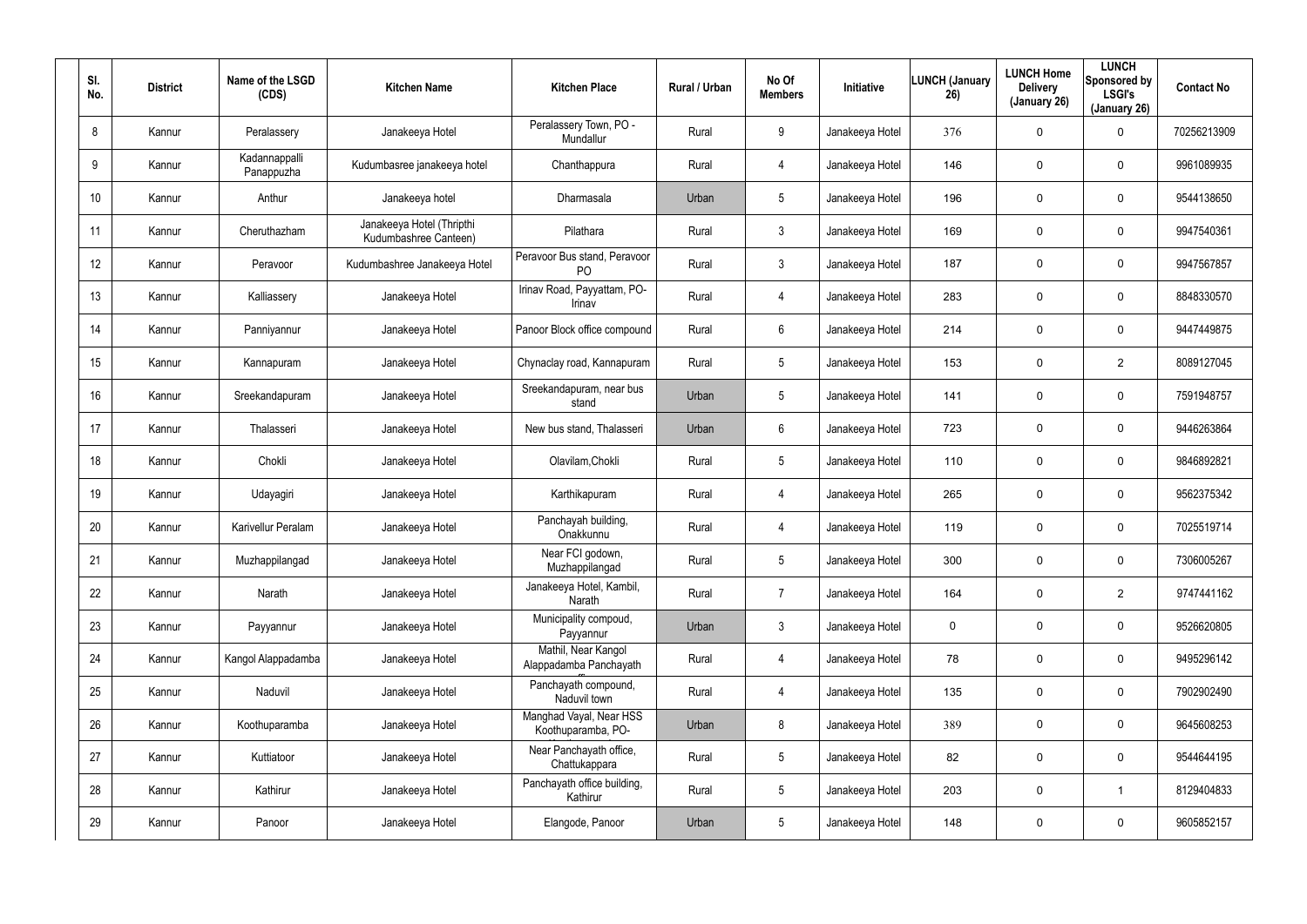|    | SI.<br>No. | <b>District</b> | Name of the LSGD<br>(CDS) | <b>Kitchen Name</b> | <b>Kitchen Place</b>                                             | Rural / Urban | No Of<br><b>Members</b> | Initiative      | <b>LUNCH (January</b><br>26) | <b>LUNCH Home</b><br><b>Delivery</b><br>(January 26) | <b>LUNCH</b><br>Sponsored by<br><b>LSGI's</b><br>(January 26) | <b>Contact No</b> |
|----|------------|-----------------|---------------------------|---------------------|------------------------------------------------------------------|---------------|-------------------------|-----------------|------------------------------|------------------------------------------------------|---------------------------------------------------------------|-------------------|
|    | 30         | Kannur          | Chirakkal                 | Janakeeya Hotel     | Chirakkal weavers,<br>Puthiyatheru                               | Rural         | $5\phantom{.0}$         | Janakeeya Hotel | 203                          | 0                                                    | 0                                                             | 9895854873        |
|    | 31         | Kannur          | Eranjoli                  | Janakeeya Hotel     | Near Thalassery RTO office,<br>Chungam                           | Rural         | $5\phantom{.0}$         | Janakeeya Hotel | 182                          | 0                                                    | $\mathbf 0$                                                   | 9656368808        |
|    | 32         | Kannur          | Payam                     | Janakeeya Hotel     | Near Panchayath office,<br>Madathil                              | Rural         | $\overline{4}$          | Janakeeya Hotel | 168                          | 0                                                    | $\mathbf 0$                                                   | 9496554678        |
|    | 33         | Kannur          | Eramam Kuttoor            | Janakeeya Hotel     | Mathamangalam, Near CDS<br>office                                | Rural         | $\overline{4}$          | Janakeeya Hotel | 115                          | 0                                                    | $\mathbf 0$                                                   | 9562473576        |
|    | 34         | Kannur          | Ramanthally               | Janakeeya hotel     | Ramanthally                                                      | Rural         | $\overline{4}$          | Janakeeya Hotel | 150                          | 0                                                    | $\mathbf 0$                                                   | 9496705429        |
|    | 35         | Kannur          | Thripangottur             | Janakeeya Hotel     | Kallikkandy, Thripangottur                                       | Rural         | $\mathbf{3}$            | Janakeeya Hotel | 0                            | 0                                                    | $\mathbf 0$                                                   | 9495191659        |
|    | 36         | Kannur          | Madayi                    | Janakeeya Hotel     | Eripuram, Near Vrindhavan<br>Residency, PO Pazhayangadi          | Rural         | $\mathfrak{Z}$          | Janakeeya Hotel | 154                          | 0                                                    | $\mathbf 0$                                                   | 7561006271        |
|    | 37         | Kannur          | Kelakam                   | Janakeeya Hotel     | Kelakam PO                                                       | Rural         | $\mathbf{3}$            | Janakeeya Hotel | 146                          | 0                                                    | 0                                                             | 8113866296        |
|    | 38         | Kannur          | Kurumathoor               | Janakeeya Hotel     | Near GVHSS, Kurumathoor                                          | Rural         | $\mathbf{3}$            | Janakeeya Hotel | 113                          | 0                                                    | 3                                                             | 9633816470        |
|    | 39         | Kannur          | Peringome Vayakkara       | Janakeeya Hotel     | Peringome, Near Police station                                   | Rural         | $5\phantom{.0}$         | Janakeeya Hotel | 85                           | 0                                                    | $\pmb{0}$                                                     | 9961413726        |
|    | 40         | Kannur          | Munderi                   | Janakeeya Hotel     | Kanjirode Karakkadu, Munderi                                     | Rural         | $\overline{4}$          | Janakeeya Hotel | 291                          | $\boldsymbol{0}$                                     | $\overline{0}$                                                | 8547609196        |
|    | 41         | Kannur          | Anjarakandy               | Janakeeya Hotel     | Panayatham Paramba,<br>Anjarankandy                              | Rural         | $\overline{4}$          | Janakeeya Hotel | 160                          | 0                                                    | $\mathbf 0$                                                   | 9496900755        |
| 89 | 42         | Kannur          | Ayyankkunnu               | Janakeeya Hotel     | Ayyankunnu Panchayth<br>Anghadikkadavu                           | Rural         | 4                       | Janakeeya Hotel | 245                          | 0                                                    | 0                                                             | 9946734976        |
|    | 43         | Kannur          | Padiyoor                  | Janakeeya Hotel     | Padiyoor PO                                                      | Rural         | $\overline{4}$          | Janakeeya Hotel | 0                            | 0                                                    | $\pmb{0}$                                                     | 9539028498        |
|    | 44         | Kannur          | Ezhome                    | Janakeeya Hotel     | Pazhayangadi bus stand,<br>Ezhom                                 | Rural         | $5\phantom{.0}$         | Janakeeya Hotel | 268                          | 0                                                    | $\mathbf 0$                                                   | 8086910862        |
|    | 45         | Kannur          | Koodali                   | Janakeeya Hotel     | Near Koodali Panchayath<br>Office, Kololam, PO -                 | Rural         | 4                       | Janakeeya Hotel | 99                           | 0                                                    | $\mathbf 0$                                                   | 9526524230        |
|    | 46         | Kannur          | Pappinisseri              | Janakeeya Hotel     | Edavannont<br>Near EMS Smaraka Govt.<br>Higher secondary school, | Rural         | $\overline{4}$          | Janakeeya Hotel | 210                          | 0                                                    | $\mathbf 0$                                                   | 9605727307        |
|    | 47         | Kannur          | Mattannur                 | Janakeeya Hotel     | Near Municipality office,<br>Mattannur                           | Urban         | $5\phantom{.0}$         | Janakeeya Hotel | 159                          | 0                                                    | $\mathbf 0$                                                   | 7510706897        |
|    | 48         | Kannur          | Chenghalayi               | Janakeeya Hotel     | Valakai, Chenghalayi                                             | Rural         | $\mathbf{3}$            | Janakeeya Hotel | 120                          | 0                                                    | 0                                                             | 8547696233        |
|    | 49         | Kannur          | Pattiam                   | Janakeeya Hotel     | Cheruvancheri PO,<br>Cheruvancheri                               | Rural         | $\overline{4}$          | Janakeeya Hotel | 294                          | 0                                                    | 0                                                             | 7025025275        |
|    | 50         | Kannur          | Thaliparamba              | Janakeeya Hotel     | Municipality compoud,<br>Thaliparamba                            | Urban         | $\overline{4}$          | Janakeeya Hotel | 238                          | 0                                                    | 0                                                             | 8547849019        |
|    | 51         | Kannur          | Payyavoor                 | Janakeeya Hotel     | Payyavoor - PO, Payyavoor                                        | Rural         | $5\phantom{.0}$         | Janakeeya Hotel | 213                          | 0                                                    | 0                                                             | 9495311608        |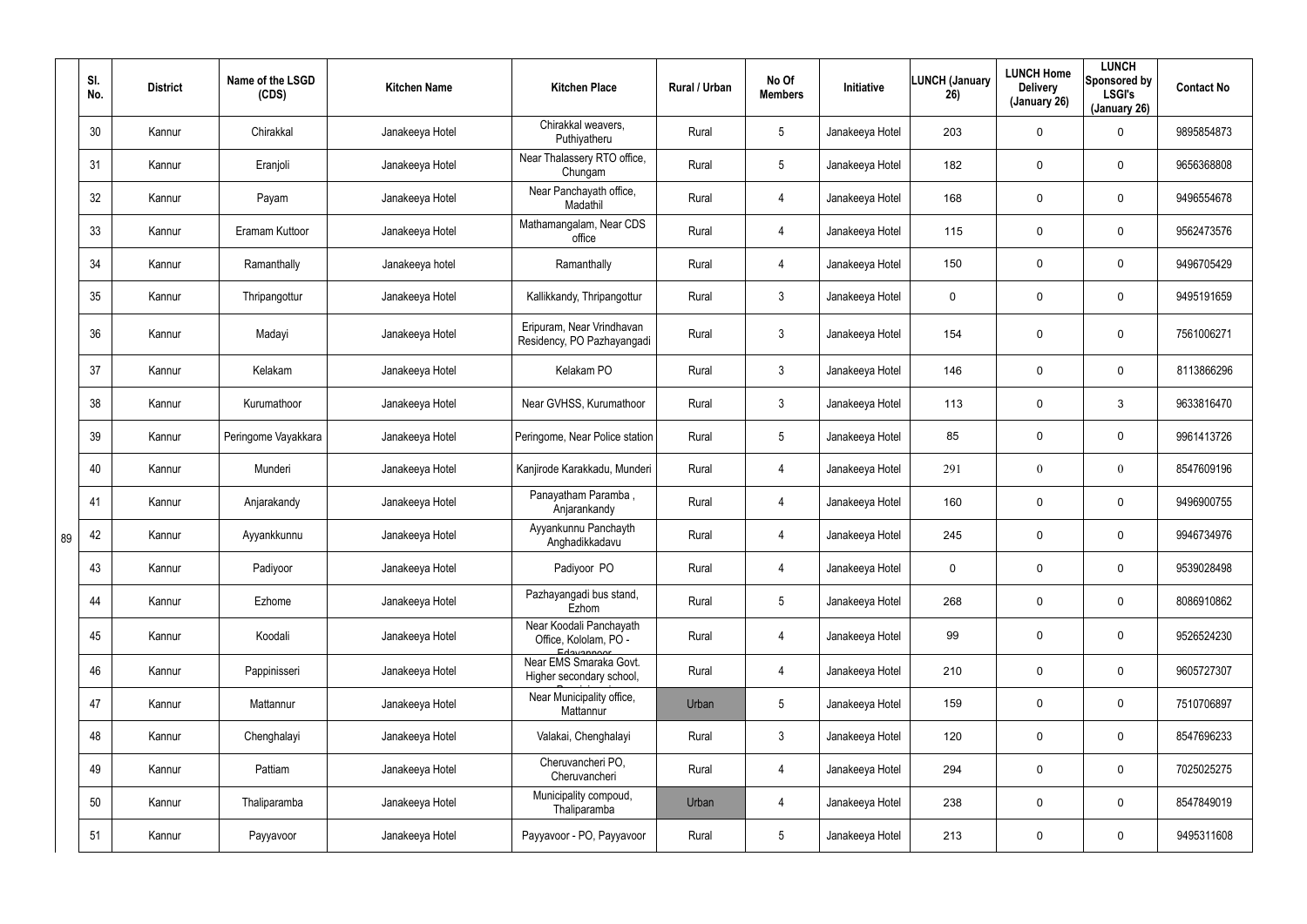| SI. | No. | <b>District</b> | Name of the LSGD<br>(CDS) | <b>Kitchen Name</b>                          | <b>Kitchen Place</b>                                    | Rural / Urban | No Of<br><b>Members</b> | Initiative      | <b>LUNCH (January</b><br>26) | <b>LUNCH Home</b><br><b>Delivery</b><br>(January 26) | <b>LUNCH</b><br>Sponsored by<br><b>LSGI's</b><br>(January 26) | <b>Contact No</b> |
|-----|-----|-----------------|---------------------------|----------------------------------------------|---------------------------------------------------------|---------------|-------------------------|-----------------|------------------------------|------------------------------------------------------|---------------------------------------------------------------|-------------------|
|     | 52  | Kannur          | Kottiyoor                 | Janakeeya Hotel                              | Neendunokki, Kottiyoor - PO                             | Rural         | $5\phantom{.0}$         | Janakeeya Hotel | 115                          | 0                                                    | $\mathbf 0$                                                   | 6282565854        |
|     | 53  | Kannur          | Kunnothparamba            | Janakeeya Hotel                              | Kunnothparamba PO,<br>Kunnothparamba                    | Rural         | 3                       | Janakeeya Hotel | 246                          | 0                                                    | 0                                                             | 8156840487        |
|     | 54  | Kannur          | Pariyaram                 | Janakeeya Hotel                              | Near Panchayath Office,<br>Chithappile poyil, Pariyaram | Rural         | 4                       | Janakeeya Hotel | $\mathbf 0$                  | 0                                                    | 0                                                             | 9744385083        |
|     | 55  | Kannur          | Kunjimangalam             | Janakeeya Hotel                              | Old Post office building,<br>Andamkovil, Kunjimangalam  | Rural         | 4                       | Janakeeya Hotel | 116                          | 0                                                    | $\pmb{0}$                                                     | 9526981326        |
|     | 56  | Kannur          | Thillenkeri               | Janakeeya Hotel                              | Thekkam poyil, Near Uliyil<br>Town                      | Rural         | $\mathbf{3}$            | Janakeeya Hotel | 303                          | 0                                                    | $\mathbf 0$                                                   | 9745059451        |
|     | 57  | Kannur          | Chittariparamba           | Janakeeya Hotel                              | Poovathinkeezhil, PO-<br>Chittariparamba                | Rural         | $6\phantom{.}$          | Janakeeya Hotel | 155                          | 0                                                    | 0                                                             | 8943506825        |
|     | 58  | Kannur          | Mayyil                    | Janakeeya Hotel                              | Near Mayyil Panchayath office,<br>Mayyil                | Rural         | 4                       | Janakeeya Hotel | $\mathbf 0$                  | 0                                                    | $\mathbf 0$                                                   | 9526072638        |
|     | 59  | Kannur          | Cherukunnu                | Janakeeya Hotel                              | Pallichal, PO - Cherukunnu,<br>Pin-670301               | Rural         | 4                       | Janakeeya Hotel | 174                          | 0                                                    | $\overline{2}$                                                | 8547361298        |
|     | 60  | Kannur          | Aaralam                   | Janakeeya Hotel                              | Athikkal, PO - Keezhpally                               | Rural         | $5\phantom{.0}$         | Janakeeya Hotel | 240                          | 0                                                    | $\mathbf 0$                                                   | 9961285762        |
|     | 61  | Kannur          | Alakkode                  | Janakeeya Hotel                              | Therthally, Therthally PO,<br>Alakkode                  | Rural         | $5\phantom{.0}$         | Janakeeya Hotel | 212                          | 0                                                    | 0                                                             | 8547045070        |
|     | 62  | Kannur          | Malappattam               | Janakeeya Hotel                              | Near Malappattam<br>panchayath, Malappattam             | Rural         | $\mathbf{3}$            | Janakeeya Hotel | 186                          | 0                                                    | $\mathbf 0$                                                   | 9400571842        |
|     | 63  | Kannur          | Kanichar                  | Janakeeya Hotel                              | Kanichar PO, Kanichar                                   | Rural         | 3                       | Janakeeya Hotel | 166                          | 0                                                    | 0                                                             | 9526167667        |
|     | 64  | Kannur          | Mokeri                    | Kudumbashree Janakeeya Hotel,<br>Mokeri      | Vallangad, Mokeri                                       | Rural         | $5\phantom{.0}$         | Janakeeya Hotel | 390                          | 0                                                    | $\mathbf 0$                                                   | 9947037223        |
|     | 65  | Kannur          | Anjarakandy 2             | Kudumbashree Janakeeya Hotel,<br>Anjarakandy | Kavinmoola, Anjarakandy                                 | Rural         | $5\phantom{.0}$         | Janakeeya Hotel | 168                          | 0                                                    | $\mathbf 0$                                                   | 9446657510        |
|     | 66  | Kannur          | Newmahi                   | Kudumbashree Janakeeya Hotel                 | Newmahi bridge, Newmahi                                 | Rural         | $\mathfrak{Z}$          | Janakeeya Hotel | 0\$                          | 0\$                                                  | 0\$                                                           | 9946056862        |
|     | 67  | Kannur          | Keezhallur                | Janakeeya Hotel                              | Kummanam, Elambara                                      | Rural         | $\mathfrak{Z}$          | Janakeeya Hotel | 216                          | 0                                                    | $\mathbf 0$                                                   | 9947648580        |
|     | 68  | Kannur          | Chembilode                | Janakeeya hotel                              | Chakkarakal bus stand,<br>mowanchery                    | Rural         | $5\phantom{.0}$         | Janakeeya Hotel | 483                          | $\overline{0}$                                       | $\mathbf{0}$                                                  | 9847951631        |
|     | 69  | Kannur          | vengad                    | Janakeeya hotel                              | mambaram                                                | Rural         | $6\phantom{.}$          | Janakeeya Hotel | 155                          | 0                                                    | $\mathbf 0$                                                   | 7902970902        |
|     | 70  | Kannur          | Azhikode                  | Janakeeya hotel                              | vankulathvayayal                                        | Rural         | 4                       | Janakeeya Hotel | 141                          | $\mathbf 0$                                          | $\mathbf 0$                                                   | 9895910633        |
|     | 71  | Kannur          | Kolayad                   | Janakeeya hotel                              | kolayad                                                 | rural         | $\mathfrak{Z}$          | janakeeya hotel | 155                          | 0                                                    | $\mathbf 0$                                                   | 8592065431        |
|     | 72  | Kannur          | valapattanam              | janakeeya hotel                              | mill road, valapattanam                                 | rural         | $\mathfrak{Z}$          | janakeeya hotel | 0                            | 0                                                    | $\mathbf 0$                                                   | 9061345312        |
|     | 73  | Kannur          | Anthur 2                  | annapoorna janakeeya hotel                   | paliyath valapp, po morazha                             | urban         | $\mathfrak{Z}$          | janakeeya hotel | 153                          | 0                                                    | $\mathsf{O}$                                                  | 9526183004        |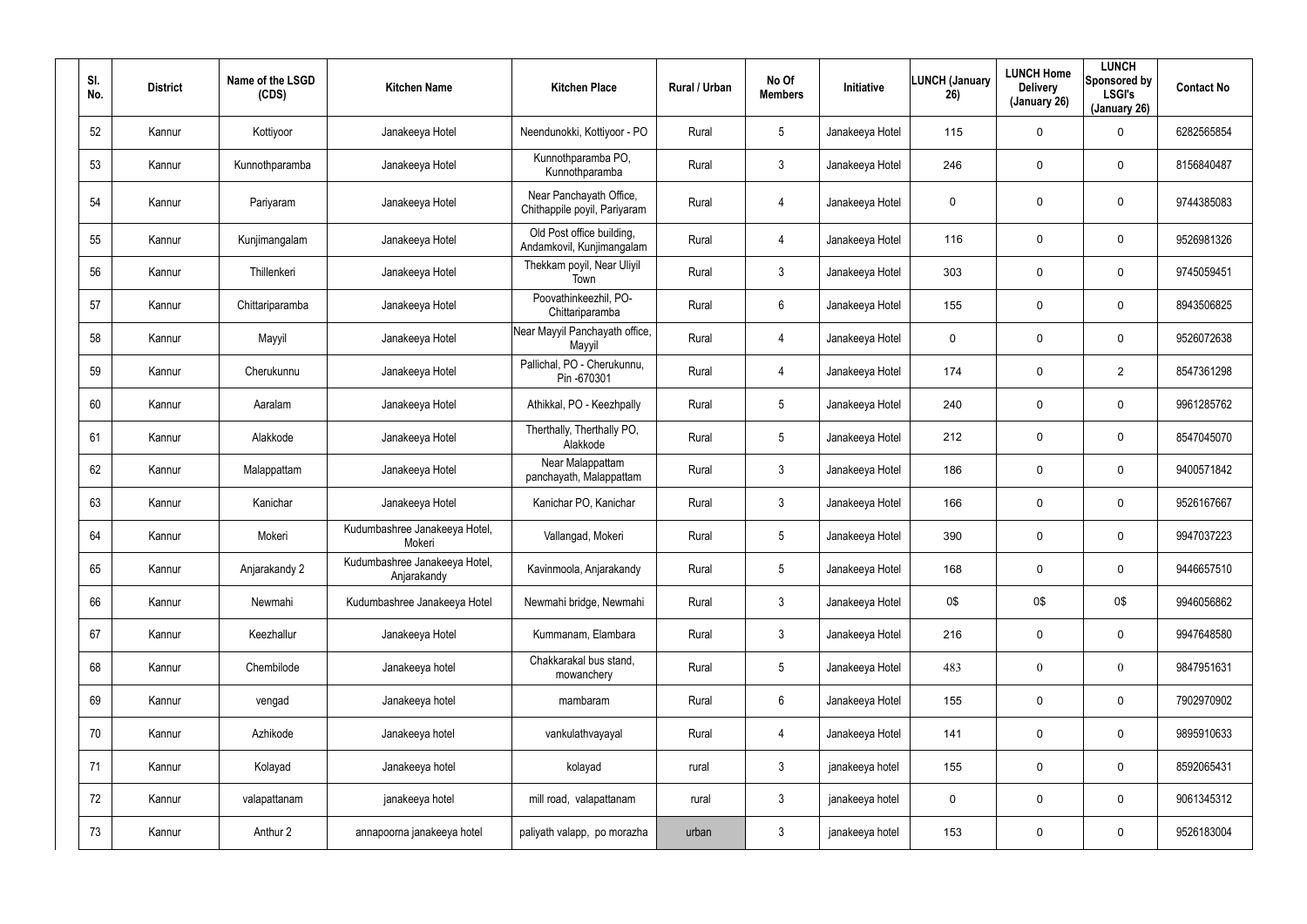|    | SI.<br>No.      | <b>District</b> | Name of the LSGD<br>(CDS) | <b>Kitchen Name</b>             | <b>Kitchen Place</b>                                        | Rural / Urban | No Of<br><b>Members</b> | Initiative      | <b>LUNCH (January</b><br>26) | <b>LUNCH Home</b><br><b>Delivery</b><br>(January 26) | <b>LUNCH</b><br>Sponsored by<br><b>LSGI's</b><br>(January 26) | <b>Contact No</b> |
|----|-----------------|-----------------|---------------------------|---------------------------------|-------------------------------------------------------------|---------------|-------------------------|-----------------|------------------------------|------------------------------------------------------|---------------------------------------------------------------|-------------------|
|    | 74              | Kannur          | payyannur 2               | janakeeya hotel                 | kaniyeri, po vellur                                         | urban         | $\mathbf{3}$            | janakeeya hotel | 27                           | 0                                                    | $\mathbf 0$                                                   | 8301817232        |
|    | 75              | Kannur          | cherupuzha                | janakeeya hotel                 | near panjayath office,<br>cherupuzha, 670511                | rural         | $\overline{4}$          | janakeeya hotel | 268                          | $\mathbf 0$                                          | $\mathbf 0$                                                   | 8547114024        |
|    | 76              | Kannur          | Eruvessy                  | Janakeeya hotel                 | Panchayath office road,<br>Chemberi                         | Rural         | 4                       | Janakeeya hotel | 242                          | $\mathbf 0$                                          | $\mathbf 0$                                                   | 9544893463        |
|    | 77              | Kannur          | Pattuvam                  | Janakeeya Hotel                 | Near Pattuvam panchayath<br>office, Pattuvam                | Rural         | $5\overline{)}$         | Janakeeya hotel | 155                          | 0                                                    | $\mathbf 0$                                                   | 9539731430        |
|    | 78              | Kannur          | Mangattidom               | Janakeeya Hotel                 | Kaitheri idam, Nirmalagiri PO,<br>Mangattidom               | Rural         | $\overline{7}$          | Janakeeya hotel | 183                          | 0                                                    | $\mathbf 0$                                                   | 9207253934        |
|    | 79              | Kannur          | Panoor                    | Janakeeya Hotel                 | Thundayi peedika, Pukkom,<br>Panoor PO                      | Urban         | 5                       | Janakeeya hotel | 186                          | 0                                                    | $\mathbf 0$                                                   | 9605852157        |
|    | 80              | Kannur          | Kottayam                  | Janakeeya hotel                 | Kottayam malabar, Kottayam<br>panchayath building, Kottayam | Rural         | $5\overline{)}$         | Janakeeya hotel | 0                            | 0                                                    | $\mathbf 0$                                                   | 9656672187        |
|    | 81              | Kannur          | Ulikkal                   | Janakeeya hotel                 | Vattiyam thodu (po) Mattara,<br><b>Ulikkal, 670705</b>      | Rural         | $5\overline{)}$         | Janakeeya hotel | 85                           | 0                                                    | $\mathbf 0$                                                   | 8086777517        |
|    | 82              | Kannur          | Kadambur                  | Janakeeya hotel                 | Kadachira, Kadambur                                         | Rural         | $5\overline{)}$         | Janakeeya hotel | 127                          | 0                                                    | $\mathbf 0$                                                   | 9847178332        |
|    | 83              | Kannur          | Irikkoor                  | Janakeeya hotel                 | Peruvalathuparambu, PO -<br>Irikkoor                        | Rural         | $\overline{4}$          | Janakeeya hotel | 138                          | 0                                                    | $\mathbf 0$                                                   | 9746864255        |
|    | 84              | Kannur          | Mattool                   | Janakeeya hotel                 | Mattool central, Mattool                                    | Rural         | $5\overline{)}$         | Janakeeya hotel | 0                            | 0                                                    | $\mathbf 0$                                                   | 9895321842        |
|    | 85              | Kannur          | Thalasseri -2             | Janakeeya hotel                 | Thalayi harbour, Thalasseri                                 | Urban         | $5\overline{)}$         | Janakeeya hotel | 151                          | 0                                                    | $\mathbf 0$                                                   | 9605745402        |
|    | 86              | Kannur          | Kannur                    | Janakeeya hotel                 | Pallipoyil division, Kannur<br>corporation                  | Urban         | $\mathbf{3}$            | Janakeeya hotel | 184                          | 0                                                    | $\mathbf 0$                                                   | 9745243643        |
|    | 87              | Kannur          | Ulikkal                   | Janakeeya hotel                 | Manikkadavu PO,<br>Manikkadadavu - 670705                   | Rural         | $5\overline{)}$         | Janakeeya hotel | 158                          | $\pmb{0}$                                            | $\boldsymbol{0}$                                              | 8547972988        |
|    | 88              | Kannur          | payam                     | Janakeeya hotel                 | vallithod, Kiliyanthara po<br>670706                        | Rural         | $5\overline{)}$         | Janakeeya Hotel | 330                          | 0                                                    | $\mathbf 0$                                                   | 8848760234        |
|    | 89              | Kannur          | Naduvil                   | Janakeeya Hotel                 | karuvanchal                                                 | Rural         | $6\overline{6}$         | janakeeya hotel | 277                          | 0                                                    | $\mathbf 0$                                                   | 9495191934        |
| 89 |                 |                 |                           |                                 |                                                             |               | 396                     |                 | 15976                        | $\boldsymbol{0}$                                     | 16                                                            |                   |
|    |                 | kasaragod       | kayyur cheemeni           | janakeeya hotel cheemeni        | cheemeni                                                    | Rural         | $\overline{4}$          | janakeeya hotel | 200                          |                                                      |                                                               |                   |
|    | $\overline{2}$  | Kasaragod       | Pilicode                  | Janakeeya Hotel, Pilicode       | Kalikkadavu                                                 | Rural         | $\overline{4}$          | Janakeeya Hotel | 171                          | 0                                                    | $\mathbf 0$                                                   | 9944087661        |
|    | $\mathbf{3}$    | Kasaragod       | Kodom belur               | janakeeya hotel kalichanadukkam | Kalichanadukkam                                             | Rural         | $\overline{4}$          | Janakeeya Hotel | 116                          | 0                                                    | $\mathbf 0$                                                   | 9562820280        |
|    | 4               | Kasaragod       | Chemnad                   | Oruma janakeeya hotel           | Koliyadkam                                                  | Rural         | $5\overline{)}$         | Janakeeya Hotel | 150                          | 0                                                    | $\mathbf 0$                                                   | 9567660603        |
|    | $5\phantom{.0}$ | Kasaragod       | Trikarpur                 | Janakeeya Hotel                 | Trikaripur                                                  | Rural         | 5 <sub>5</sub>          | Janakeeya Hotel | 240                          | 0                                                    | $\mathbf 0$                                                   | 8086392698        |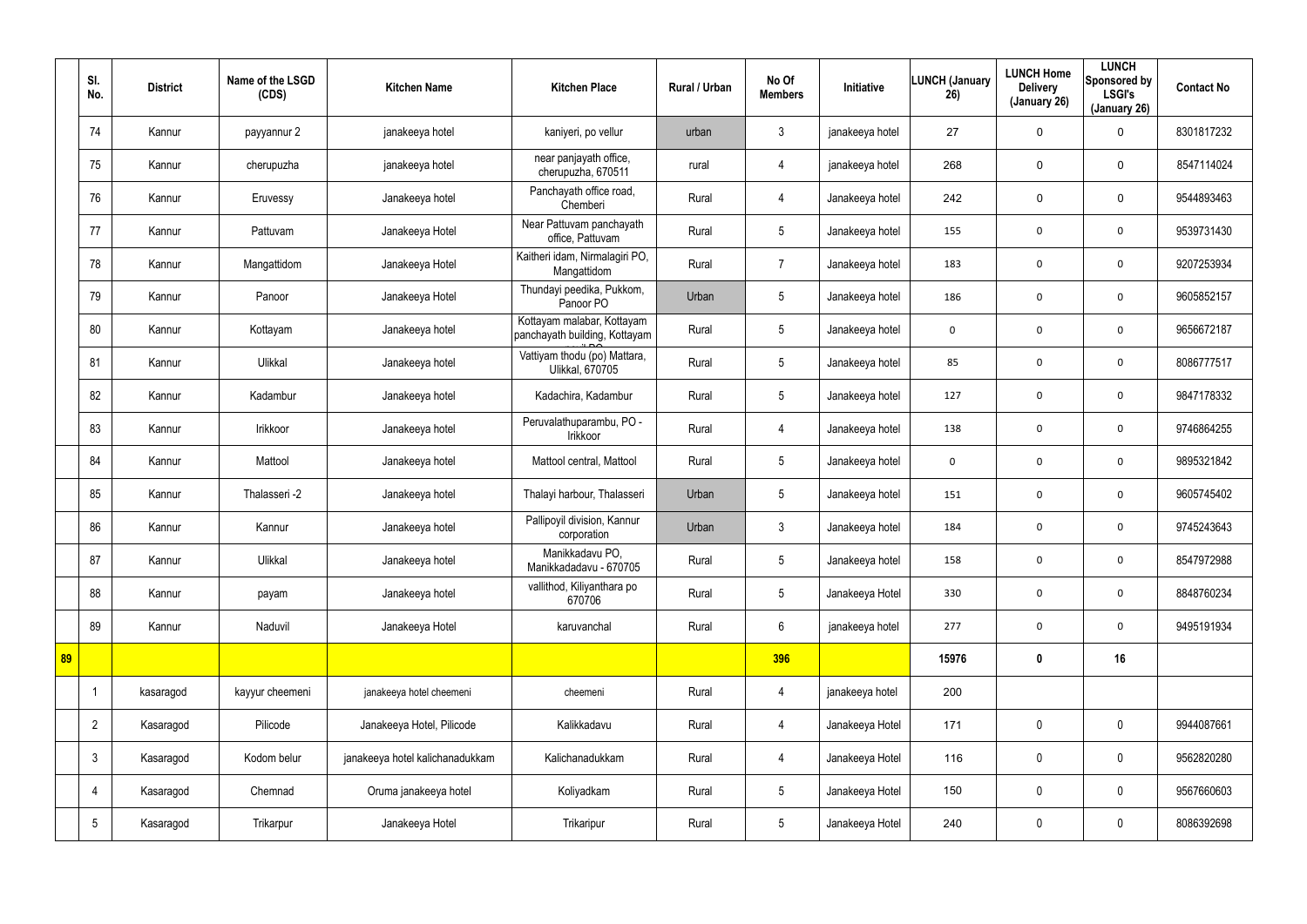| SI.<br>No.      | <b>District</b> | Name of the LSGD<br>(CDS) | <b>Kitchen Name</b>      | <b>Kitchen Place</b>  | Rural / Urban | No Of<br><b>Members</b> | Initiative      | <b>LUNCH (January</b><br>26) | <b>LUNCH Home</b><br><b>Delivery</b><br>(January 26) | <b>LUNCH</b><br>Sponsored by<br><b>LSGI's</b><br>(January 26) | <b>Contact No</b> |
|-----------------|-----------------|---------------------------|--------------------------|-----------------------|---------------|-------------------------|-----------------|------------------------------|------------------------------------------------------|---------------------------------------------------------------|-------------------|
| 6               | Kasaragod       | Panathady                 | janakeeya hotel panthoor | Panathoor             | Rural         | 4                       | Janakeeya Hotel | 95                           | $\boldsymbol{0}$                                     | $\boldsymbol{0}$                                              | 8943109804        |
|                 | Kasaragod       | West eleri                | Thripthi Janakeeya hotel | Bheemanadi            | Rural         | 4                       | Janakeeya Hotel | 224                          | $\boldsymbol{0}$                                     | $\mathbf 0$                                                   | 9497847040        |
| 8               | Kasaragod       | Madikai                   | Salkara Janakeeya hotel  | Madikai               | Rural         | 3 <sup>1</sup>          | Janakeeya Hotel | 80                           | $\boldsymbol{0}$                                     | $\pmb{0}$                                                     | 8281850733        |
| 9               | Kasaragod       | Valiyaparamba             | Janakeeya hotel          | Valiyaparamba         | Rural         | $\mathbf{3}$            | Janakeeya Hotel | 68                           | $\boldsymbol{0}$                                     | $\boldsymbol{0}$                                              | 9745962447        |
| 10 <sup>°</sup> | Kasaragod       | Ajanur                    | Janakeeya hotel          | Vellikkoth            | Rural         | 3                       | Janakeeya Hotel | 281                          | $\boldsymbol{0}$                                     | $\boldsymbol{0}$                                              | 7558068272        |
| 11              | Kasaragod       | Badiadka                  | Janakeeya hotel          | <b>Badiadka</b>       | Rural         | 4                       | Janakeeya Hotel | 0                            | 0                                                    | $\mathbf 0$                                                   | 9539359291        |
| 12              | Kasaragod       | Kuttikkol                 | Janakeeya hotel          | Kuttikkol             | Rural         | $\overline{4}$          | Janakeeya Hotel | 110                          | $\boldsymbol{0}$                                     | $\pmb{0}$                                                     | 8547062480        |
| 13              | Kasaragod       | Delampadi                 | Janakeeya hotel          | Delampadi             | Rural         | 4                       | Janakeeya hotel | 0                            | $\boldsymbol{0}$                                     | $\mathbf 0$                                                   | 9496702505        |
| 14              | Kasaragod       | Meenja                    | Janakeeya hotel          | Miyapadav             | Rural         | 4                       | Janakeeya Hotel | 35                           | $\boldsymbol{0}$                                     | $\boldsymbol{0}$                                              | 9497161960        |
| 15              | Kasaragod       | Puthige                   | Janakeeya hotel          | Puthige               | Rural         | $\mathbf{3}$            | Janakeeya hotel | 47                           | $\boldsymbol{0}$                                     | $\boldsymbol{0}$                                              | 8592071686        |
| 16              | Kasaragod       | Bedaduka                  | Janakeeya hotel          | Kundamkuzhi           | Rural         | $\mathbf{3}$            | Janakeeya hotel | 130                          | $\boldsymbol{0}$                                     | $\pmb{0}$                                                     | 8281092860        |
| 17              | Kasaragod       | muliyar                   | Janakeeya Hotel          | Bovikanam             | Rural         | 9                       | Janakeeya Hotel | 213                          | $\boldsymbol{0}$                                     | $\pmb{0}$                                                     | 7034632654        |
| 18              | Kasaragod       | Pallikara                 | Janakeeya Hotel          | Pallikara             | Rural         | 4                       | Janakeeya Hotel | 185                          | $\boldsymbol{0}$                                     | $\pmb{0}$                                                     | 7034016505        |
| 19              | Kasaragod       | Kinanoor karinthalam      | Janakeeya Hotel          | Parappa               | Rural         | $5\phantom{.0}$         | Janakeeya hotel | 210                          | $\pmb{0}$                                            | $\pmb{0}$                                                     | 9526063885        |
| 20              | Kasaragod       | Nileswaram                | Janakeeya Hotel          | Nileswaram market     | Urban         | $5\phantom{.0}$         | Janakeeya hotel | 222                          | 0                                                    | $\mathbf 0$                                                   | 6235177323        |
| 21              | Kasaragod       | Kanhangad 1               | Janakeeya hotel          | Kanhangad town        | Urban         | 5 <sub>5</sub>          | Janakeeya hotel | 287                          | 0                                                    | $\mathbf 0$                                                   | 8111858204        |
| 22              | Kasaragod       | Kanhangad 1               | Janakeeya hotel          | Nr.Mini civil station | Urban         | $\mathbf{3}$            | Janakeeya hotel | 0                            | 125                                                  | $\mathbf 0$                                                   | 9495561250        |
| 23              | Kasaragod       | Paivalige                 | Janakeeya hotel          | Paivalige             | Rural         | $\overline{4}$          | Janakeeya hotel | 0                            | 0                                                    | $\mathbf 0$                                                   | 7356491447        |
| 24              | Kasaragod       | Manjeswaram               | Janakeeya Hotel          | Manjeswaram           | Rural         | $\overline{4}$          | Janakeeya Hotel | 65                           | 0                                                    | $\mathbf 0$                                                   | 9562867549        |
| 25              | Kasaragod       | Kanhangad 2               | Janakeeya Hotel          | Kottrachal            | Urban         | 3 <sup>5</sup>          | Janakeeya Hotel | 131                          | 0                                                    | $\mathbf 0$                                                   | 7025961094        |
| 26              | Kasaragod       | Cheruvathur               | Janakeeya hotel          | Kavumchira            | Rural         | $5\overline{)}$         | Janakeeya Hotel | 225                          | $\boldsymbol{0}$                                     | $\mathbf 0$                                                   | 9562358039        |
| 27              | Kasaragod       | Padne                     | Janakeeya Hotel          | Nadakkavu             | Rural         | $\mathbf{3}$            | Janakeeya Hotel | 218                          | 0                                                    | $\bf{0}$                                                      | 9744087661        |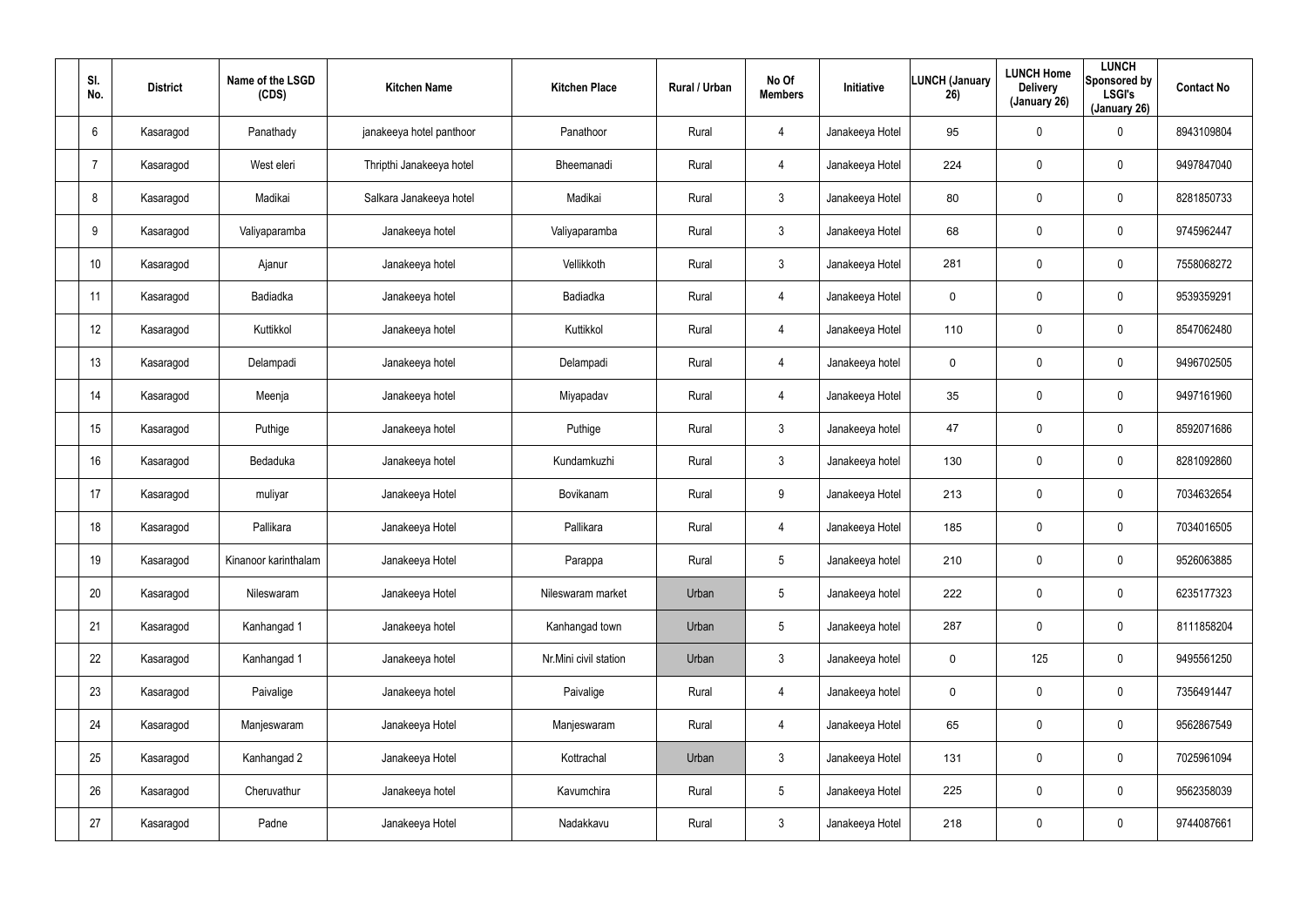|    | SI.<br>No.      | <b>District</b> | Name of the LSGD<br>(CDS) | <b>Kitchen Name</b>          | <b>Kitchen Place</b>                 | Rural / Urban | No Of<br><b>Members</b> | Initiative      | <b>LUNCH (January</b><br>26) | <b>LUNCH Home</b><br><b>Delivery</b><br>(January 26) | <b>LUNCH</b><br>Sponsored by<br><b>LSGI's</b><br>(January 26) | <b>Contact No</b> |
|----|-----------------|-----------------|---------------------------|------------------------------|--------------------------------------|---------------|-------------------------|-----------------|------------------------------|------------------------------------------------------|---------------------------------------------------------------|-------------------|
|    | 28              | Kasaragod       | Kasaragod                 | Janakeeya Hotel              | Kasaragod                            | Urban         | $\overline{4}$          | Janakeeya Hotel | 180                          | $\mathbf 0$                                          | 0                                                             | 9633400269        |
|    | 29              | Kasarkode       | Pallikkara                | Janakeeya Hotel              | Perladukkam                          | Rural         | $\overline{4}$          | Janakeeya Hotel | 242                          | 0                                                    | $\mathbf 0$                                                   | 9544582935        |
|    | 30              | Kasargode       | Kumbala                   | Janakeeya Hotel              | Kumbala                              | Rural         | 3                       | Janakeeya Hotel | 0                            | $\mathbf 0$                                          | $\mathbf 0$                                                   | 7012142329        |
|    | 31              | Kasargode       | Karadka                   | Janakeeya Hotel              | Mulleria                             | Rural         | $\overline{7}$          | Janakeeya Hotel | 125                          | $\mathbf 0$                                          | $\mathbf 0$                                                   | 8281395910        |
|    | 32              | Kasaragode      | Vorkady                   | Janakeeya Hotel              | Vorkady                              | Rural         | $\mathbf{3}$            | Janakeeya Hotel | 0                            | $\mathbf 0$                                          | $\mathbf 0$                                                   | 8547223339        |
|    | 33              | Kasaragode      | Balal                     | Janakeeya hotel              | Balal                                | Rural         | $\mathbf{3}$            | Janakeeya hotel | 88                           | $\mathbf 0$                                          | $\mathbf 0$                                                   | 7510839676        |
|    | 34              | Kasaragod       | Nileswaram                | mahima janakeeya hotel       | kanichira                            | urban         | 4                       | janakeeya hotel | 151                          | $\mathbf 0$                                          | $\mathbf 0$                                                   | 8590121681        |
|    | 35              | Kasaragode      | Kallar                    | janakeeya hotel              | kallar                               | rural         | 4                       | janakeeya hotel | 138                          | 0                                                    | $\mathbf 0$                                                   | 9562820280        |
|    | 36              | Kasaragode      | Mangalpady                | janakeeya hotel              | mangalpady                           | rural         | 4                       | janakeeya hotel | 141                          | $\mathbf 0$                                          | $\pmb{0}$                                                     | 9633488309        |
|    | 37              | kasaragod       | Uduma                     | granma janakeeya hotel       | palakkunnu                           | Rural         | $\overline{4}$          | janakeeya hotel | 279                          | 0                                                    | $\mathbf 0$                                                   | 8129957159        |
|    | 38              | Kasaragod       | pullur periya             | Salkara Janakeeya hotel      | periya                               | Rural         | $5\overline{)}$         | janakeeya hotel | $\mathbf 0$                  | 0                                                    | 0                                                             | 8547309266        |
|    | 39              | kasaragod       | kumbadaje                 | janakeeya hotel              | kumbadaje                            | Rural         | 3                       | janakeeya hotel | 34                           | 0                                                    | $\mathbf 0$                                                   | 8593848698        |
|    | 40              | Kasaragod       | Chengala                  | Janakeeya Hotel              | Cherkkala                            | Rural         | $\mathbf{3}$            | Janakeeya Hotel | 116                          | 0                                                    | $\pmb{0}$                                                     |                   |
|    | 41              | kasaragod       | East eleri                | janakeeya hotel              | east eleri                           | Rural         | $\mathbf{3}$            | janakeeya hotel | 118                          | $\pmb{0}$                                            | $\pmb{0}$                                                     |                   |
|    | 42              | kasaragod       | karadka                   | janakeeya hotel              | karmam thody                         | Rural         | 10 <sup>°</sup>         | janakeeya hotel | 90                           | $\pmb{0}$                                            | $\mathbf 0$                                                   |                   |
|    | 43              | kasargod        | madhur                    | janakeeya hotel              | madhur                               | Rural         |                         | janakeeya hotel | $\mathbf 0$                  |                                                      |                                                               |                   |
| 43 |                 |                 |                           |                              |                                      |               | 175                     |                 | 5405                         | $\boldsymbol{0}$                                     | $\mathbf 0$                                                   |                   |
|    | -1              | Kollam          | Chathannur                | Memsahib                     | Sheemaaty junction                   | Rural         | $5\overline{)}$         | Janakeeya Hotel | 320                          | 0                                                    | $\pmb{0}$                                                     | 9446246685        |
|    | $\overline{2}$  | Kollam          | Melila                    | <b>Atham Unit</b>            | Melila                               | Rural         | $\overline{7}$          | Janakeeya Hotel | 212                          | $\mathbf 0$                                          | $\pmb{0}$                                                     | 9961178040        |
|    | $\mathbf{3}$    | Kollam          | Kulakkada                 | Ruchi Snacks & Catering Unit | Poovattoor                           | Rural         | $\overline{4}$          | Janakeeya Hotel | 193                          | 0                                                    | $\pmb{0}$                                                     | 7907941183        |
|    | $\overline{4}$  | Kollam          | Ittiva                    | Nanma Janakeeya hotel        | Kattampally                          | Rural         | $5\overline{)}$         | Janakeeya Hotel | $\pmb{0}$                    | $\mathbf 0$                                          | $\mathbf 0$                                                   | 9809171887        |
|    | $5\phantom{.0}$ | Kollam          | Sooranad North            | Nanma catering unit          | Sooranadu higher secondary<br>school | Rural         | $5\overline{)}$         | Janakeeya Hotel | 0                            | 0                                                    | $\mathsf{0}$                                                  | 9846082469        |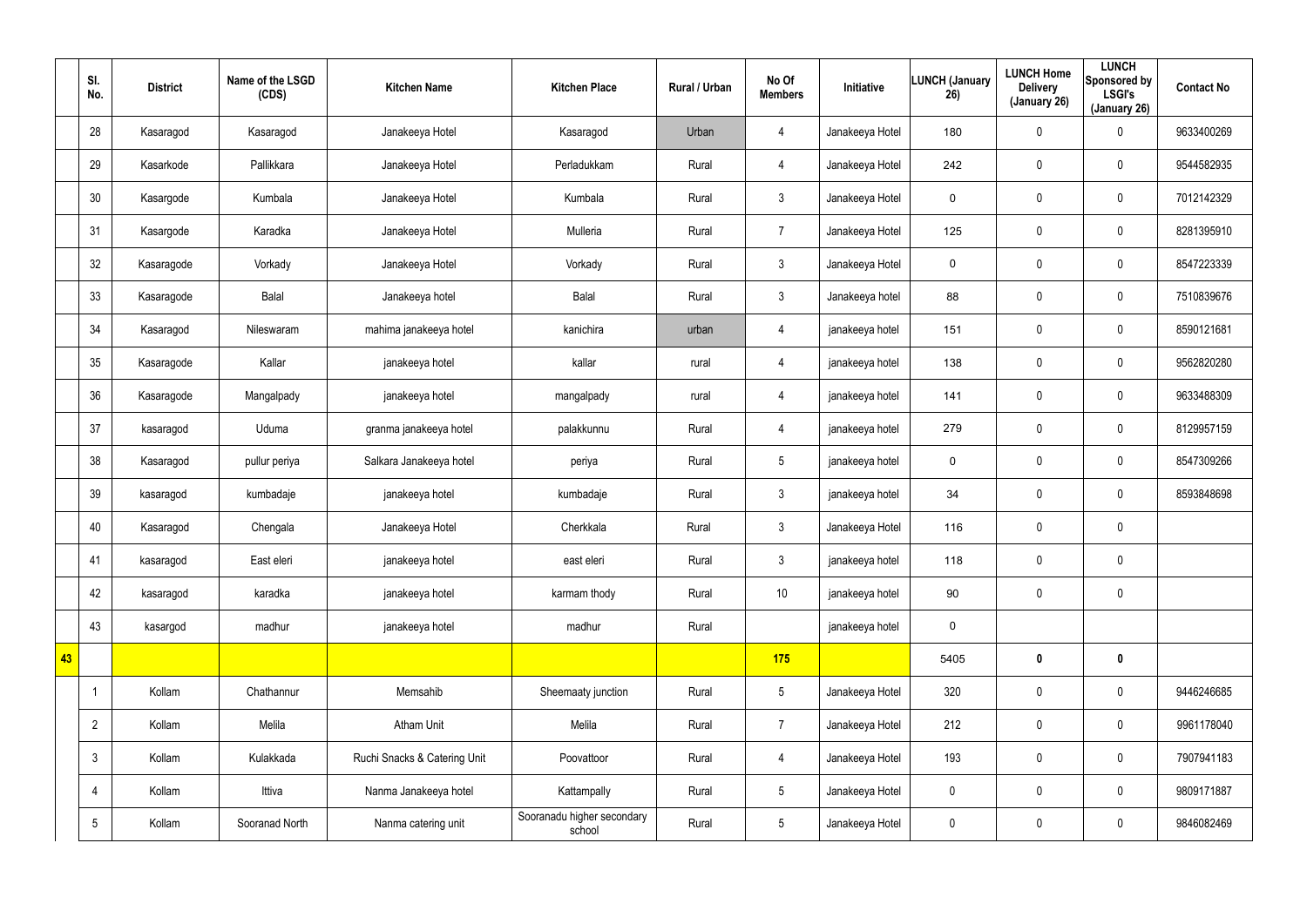| SI.<br>No.      | <b>District</b> | Name of the LSGD<br>(CDS) | <b>Kitchen Name</b>              | <b>Kitchen Place</b>         | Rural / Urban | No Of<br><b>Members</b> | Initiative      | <b>LUNCH (January</b><br>26) | <b>LUNCH Home</b><br><b>Delivery</b><br>(January 26) | <b>LUNCH</b><br>Sponsored by<br><b>LSGI's</b><br>(January 26) | <b>Contact No</b> |
|-----------------|-----------------|---------------------------|----------------------------------|------------------------------|---------------|-------------------------|-----------------|------------------------------|------------------------------------------------------|---------------------------------------------------------------|-------------------|
| $6\phantom{.}6$ | Kollam          | Clappana                  | Bismi catering                   | Palakulangara                | Rural         | $5\overline{)}$         | Janakeeya Hotel | 0                            | $\mathbf 0$                                          | 0                                                             | 9847901413        |
| $\overline{7}$  | Kollam          | Mayyanad                  | Krishnas Janakeeya hotel         | Eravipuram                   | Rural         | $\mathfrak{Z}$          | Janakeeya Hotel | 132                          | $\pmb{0}$                                            | 0                                                             | 9656477455        |
| 8               | Kollam          | Mayyanad                  | Souhridha Janakeeya hotel        | Pattarumukku,                | Rural         | 9                       | Janakeeya Hotel | 175                          | $\pmb{0}$                                            | 0                                                             | 7902645448        |
| 9               | Kollam          | Kulasekharapuram          | adi sakthi                       | Puthentheruvu.               | Rural         | $5\overline{)}$         | Janakeeya Hotel | 197                          | $\mathbf 0$                                          | 0                                                             | 9656890790        |
| 10 <sup>°</sup> | Kollam          | Thekkumbhagam             | Krishna hotel                    | Nadakavu junction            | Rural         | $\overline{4}$          | Janakeeya Hotel | 40                           | $\mathbf 0$                                          | 0                                                             | 9961070031        |
| 11              | Kollam          | Oachira                   | Parabhramam catering             | near oachira , ITI canteen,  | Rural         | 4                       | Janakeeya Hotel | $\mathbf 0$                  | $\mathbf 0$                                          | 0                                                             | 9562283927        |
| 12 <sup>°</sup> | Kollam          | Thodiyoor                 | Samridhi activity group          | Lpschool thodiyoor           | Rural         | $5\phantom{.0}$         | Janakeeya Hotel | $\mathbf 0$                  | $\mathbf 0$                                          | 0                                                             | 9895703572        |
| 13              | Kollam          | Thrikkovilvattom          | Murari catering, janakeeya hotel | Mukhathala                   | Rural         | 4                       | Janakeeya Hotel | 86                           | 0                                                    | 0                                                             | 9847072544        |
| 14              | Kollam          | Sasthamcotta              | Sreedurgha catering              | Jemini hotel sasthamcotta    | Rural         | $\overline{7}$          | Janakeeya Hotel | 451                          | $\mathbf 0$                                          | 0                                                             | 9744368496        |
| 15 <sub>2</sub> | Kollam          | Kollam                    | Athulya catering                 | Thirumullavaram              | Urban         | 4                       | Janakeeya Hotel | 185                          | $\mathbf 0$                                          | 0                                                             | 9048646080        |
| 16              | Kollam          | West Kallada              | Keerthi catering                 | Karalimukku                  | Rural         | $5\overline{)}$         | Janakeeya Hotel | $\mathbf 0$                  | $\mathbf 0$                                          | 0                                                             | 9605206907        |
| 17              | Kollam          | Thazhava                  | Pavizham                         | Karutheri junction           | Rural         | $5\overline{)}$         | Janakeeya Hotel | 175                          | $\mathbf 0$                                          | 0                                                             | 8086704216        |
| 18              | Kollam          | Kollam                    | Niravu catering                  | Chinnakkada                  | Urban         | $5\phantom{.0}$         | Janakeeya Hotel | 276                          | $\boldsymbol{0}$                                     | 0                                                             | 9633073613        |
| 19              | Kollam          | Kundara                   | Ammu Catering unit               | Mulavana LP school           | Rural         | 4                       | Janakeeya Hotel | 164                          | $\overline{0}$                                       | 0                                                             | 9633518572        |
| 20              | Kollam          | Neduvathur                | Pooja hotel                      | Thevalappuram                | Rural         | $\mathbf{3}$            | Janakeeya Hotel | $\mathbf 0$                  | $\overline{0}$                                       | 0                                                             | 9745376675        |
| 21              | Kollam          | Punalur                   | Jyothi Catering                  | Punalur                      | Urban         | $\overline{4}$          | Janakeeya Hotel | 295                          | $\overline{0}$                                       | 0                                                             | 9961249345        |
| 22              | Kollam          | Punalur                   | Mahima Catering                  | Punalur                      | Urban         | $5\phantom{.0}$         | Janakeeya Hotel | 178                          | $\overline{0}$                                       | 0                                                             | 9496112957        |
| 23              | Kollam          | Punalur                   | Safalyam Catering                | Punalur                      | Urban         | $5\phantom{.0}$         | Janakeeya Hotel | 321                          | $\boldsymbol{0}$                                     | 0                                                             | 9495476197        |
| 24              | Kollam          | Thrikkaruva               | Janakeeya Bhakshanashala         | Thinavila Junction Kanjaveli | Rural         | $\overline{4}$          | Janakeeya Hotel | 0                            | $\boldsymbol{0}$                                     | 0                                                             | 9645069880        |
| 25              | Kollam          | Chithara                  | AKG Janakeeya Hotel              | Kizhakkumbagom               | Rural         | $5\phantom{.0}$         | Janakeeya Hotel | 117                          | $\boldsymbol{0}$                                     | 0                                                             | 9495701987        |
| 26              | Kollam          | South Paravur             | Kshree janakeeya hotel           | Busstand , paravur           | Urban         | $5\phantom{.0}$         | Janakeeya Hotel | 135                          | $\boldsymbol{0}$                                     | $5\phantom{.0}$                                               | 8606179380        |
| 27              | Kollam          | Mynagappally              | Anugraha hotel                   | Kadappa                      | Rural         | $5\phantom{.0}$         | Janakeeya Hotel | 391                          | $\boldsymbol{0}$                                     | 0                                                             | 9995085705        |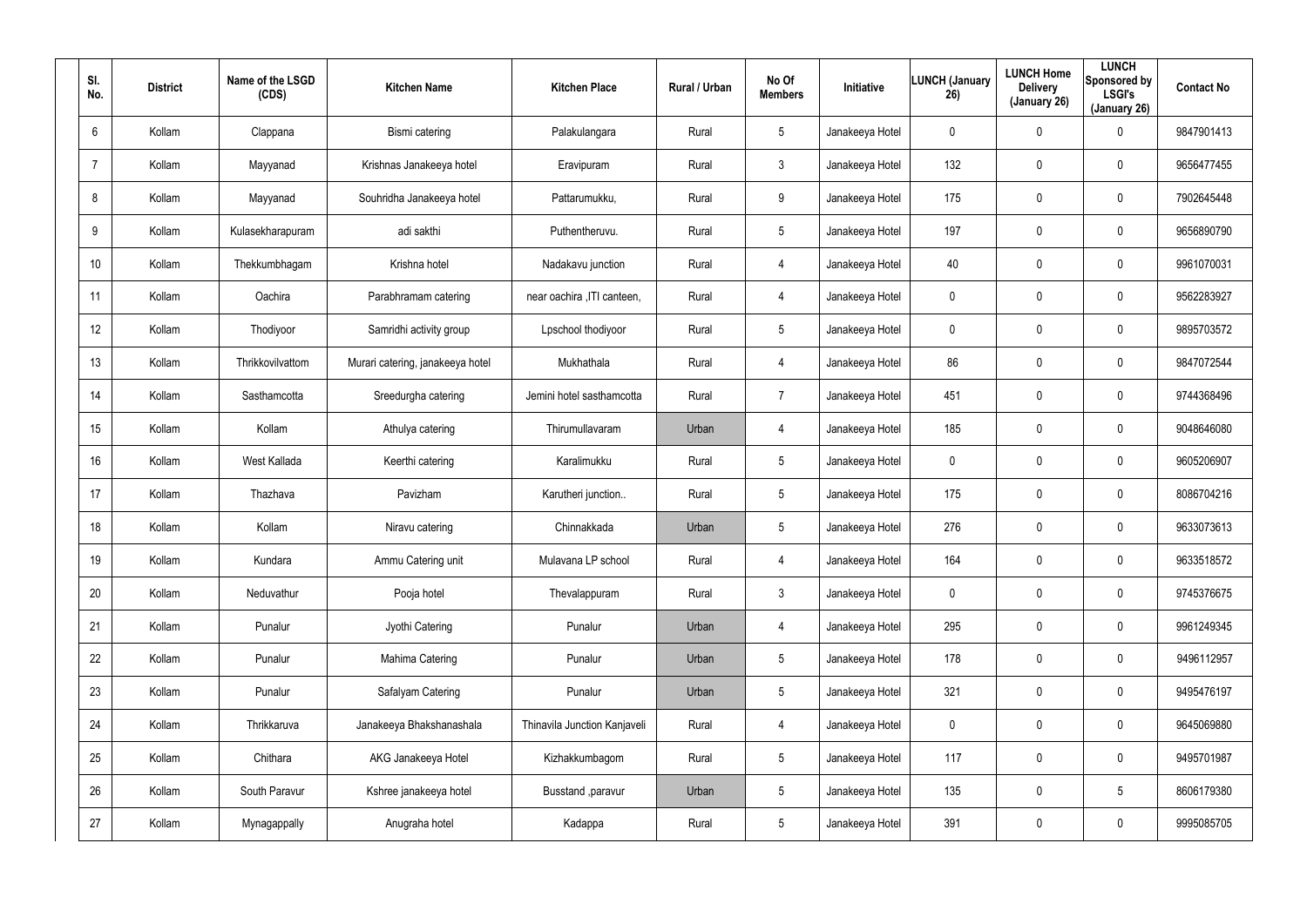|    | SI.<br>No. | <b>District</b> | Name of the LSGD<br>(CDS) | <b>Kitchen Name</b>         | <b>Kitchen Place</b>              | Rural / Urban | No Of<br><b>Members</b> | Initiative      | <b>LUNCH (January</b><br>26) | <b>LUNCH Home</b><br><b>Delivery</b><br>(January 26) | <b>LUNCH</b><br>Sponsored by<br><b>LSGI's</b><br>(January 26) | <b>Contact No</b> |
|----|------------|-----------------|---------------------------|-----------------------------|-----------------------------------|---------------|-------------------------|-----------------|------------------------------|------------------------------------------------------|---------------------------------------------------------------|-------------------|
|    | 28         | Kollam          | Mandrothuruthu            | Janakeeya Bhakshanashala    | Thoombummukham                    | Rural         | 4                       | Janakeeya Hotel | 0                            | $\mathbf 0$                                          | 0                                                             | 9526648057        |
|    | 29         | Kollam          | Karungappally             | Bagya catering              | Muncipality                       | Urban         | 4                       | Janakeeya Hotel | 0                            | $\mathbf 0$                                          | 0                                                             | 9947702130        |
|    | 30         | Kollam          | Kollam East               | Bharathlekshmi              | Vadakkevila                       | Urban         | $\mathfrak{Z}$          | Janakeeya Hotel | 0                            | $\mathbf 0$                                          | 0                                                             | 9744300901        |
|    | 31         | Kollam          | Chavara                   | Harisree janakeya hotel     | Panchayath                        | Rural         | 3                       | Janakeeya Hotel | 0                            | $\mathbf 0$                                          | 0                                                             | 9995166343        |
|    | 32         | Kollam          | Pavithreswaram            | Kairali                     | Pavithreswaram                    | Rural         | 4                       | Janakeeya Hotel | 205                          | $\mathbf 0$                                          | 0                                                             | 9605836414        |
|    | 33         | Kollam          | Veliyam                   | Kantharees                  | Panchayathu building              | Rural         | 5                       | Janakeeya Hotel | 119                          | $\mathbf 0$                                          | 0                                                             | 9562111715        |
|    | 34         | Kollam          | Velinalloor               | Quality Janakeeya hotel     | Alummod, Velinalloor              | Rural         | 4                       | Janakeeya Hotel | 115                          | $\mathbf 0$                                          | 0                                                             | 9605896303        |
|    | 35         | Kollam          | Elamadu                   | Swaruma janakeeya hotel     | Near cooperative bank,<br>Elamadu | Rural         | $\mathbf{3}$            | Janakeeya Hotel | 147                          | 0                                                    | 3                                                             | 8129611321        |
|    | 36         | Kollam          | Kadakkal                  | Nanma janakeeya hotel       | Kadakkal                          | Rural         | 4                       | Janakeeya Hotel | $\mathbf 0$                  | 0                                                    | 0                                                             | 9847936390        |
|    | 37         | Kollam          | Perayam                   | Janakeeya hotel             | Onambalam                         | Rural         | 4                       | Janakeeya Hotel | 0                            | 0                                                    | 0                                                             | 9446855866        |
|    | 38         | Kollam          | Ezhukone                  | Ezhukone janakeeya hotel    | Near panchayathu office           | Rural         | $5\overline{)}$         | Janakeeya Hotel | 183                          | $\mathbf 0$                                          | 0                                                             | 8086757275        |
| 80 | 39         | Kollam          | Adichanalloor             | Ruchikkoottu                | Mylakkaadu                        | Rural         | 4                       | Janakeeya Hotel | 71                           | 0                                                    | 0                                                             | 8136954461        |
|    | 40         | Kollam          | Poruvazhi                 | Amma janakeeya hotel        | Poruvaxhy                         | Rural         | $5\overline{)}$         | Janakeeya Hotel | 0                            | $\mathbf 0$                                          | 0                                                             | 9656421272        |
|    | 41         | Kollam          | Nilamel                   | Vanitha Janakeeya Hotel     | Nilamel                           | Rural         | 4                       | Janakeeya Hotel | 117                          | $\overline{0}$                                       | 0                                                             | 9447407264        |
|    | 42         | Kollam          | Panmana                   | SV janakeeya hotel          | Kollaka CN junction               | Rural         | $\mathbf{3}$            | Janakeeya Hotel | $\mathbf 0$                  | $\mathbf 0$                                          | 0                                                             | 8113020216        |
|    | 43         | Kollam          | Ummannoor                 | Thanal                      | Nellikunnam                       | Rural         | 4                       | Janakeeya Hotel | 190                          | $\mathbf 0$                                          | 0                                                             | 9656194614        |
|    | 44         | Kollam          | Kulathupuzha              | Karunya Janakeeya Hotel     | Thinkal karikkam                  | Rural         | 4                       | Janakeeya Hotel | 188                          | $\mathbf 0$                                          | 0                                                             | 9048034267        |
|    | 45         | Kollam          | Kareepra                  | Kareepra janakeeya hotel    | Panchayathu office junction       | Rural         | $5\phantom{.0}$         | Janakeeya Hotel | 0                            | $\boldsymbol{0}$                                     | 0                                                             | 9656783244        |
|    | 46         | Kollam          | Piravanthur               | Thanima catering unit       | Piravanthoor                      | Rural         | $5\phantom{.0}$         | Janakeeya Hotel | 149                          | $\boldsymbol{0}$                                     | 0                                                             | 9207907284        |
|    | 47         | Kollam          | Karavaloor                | Sreelekshmi Janakeeya Hotel | Karavalur                         | Rural         | $5\phantom{.0}$         | Janakeeya Hotel | 93                           | $\boldsymbol{0}$                                     | 0                                                             | 9745719860        |
|    | 48         | Kollam          | Kunnathur                 | Sneha janakeeya hotel       | Bhoothakuzhi                      | Rural         | $\mathfrak{Z}$          | Janakeeya Hotel | 0                            | $\boldsymbol{0}$                                     | 0                                                             | 9061504141        |
|    | 49         | Kollam          | Alayaman                  | Sreelakam Janakeeya Hotel   | Karukone                          | Rural         | 4                       | Janakeeya Hotel | 187                          | $\mathbf 0$                                          | 0                                                             | 8592858448        |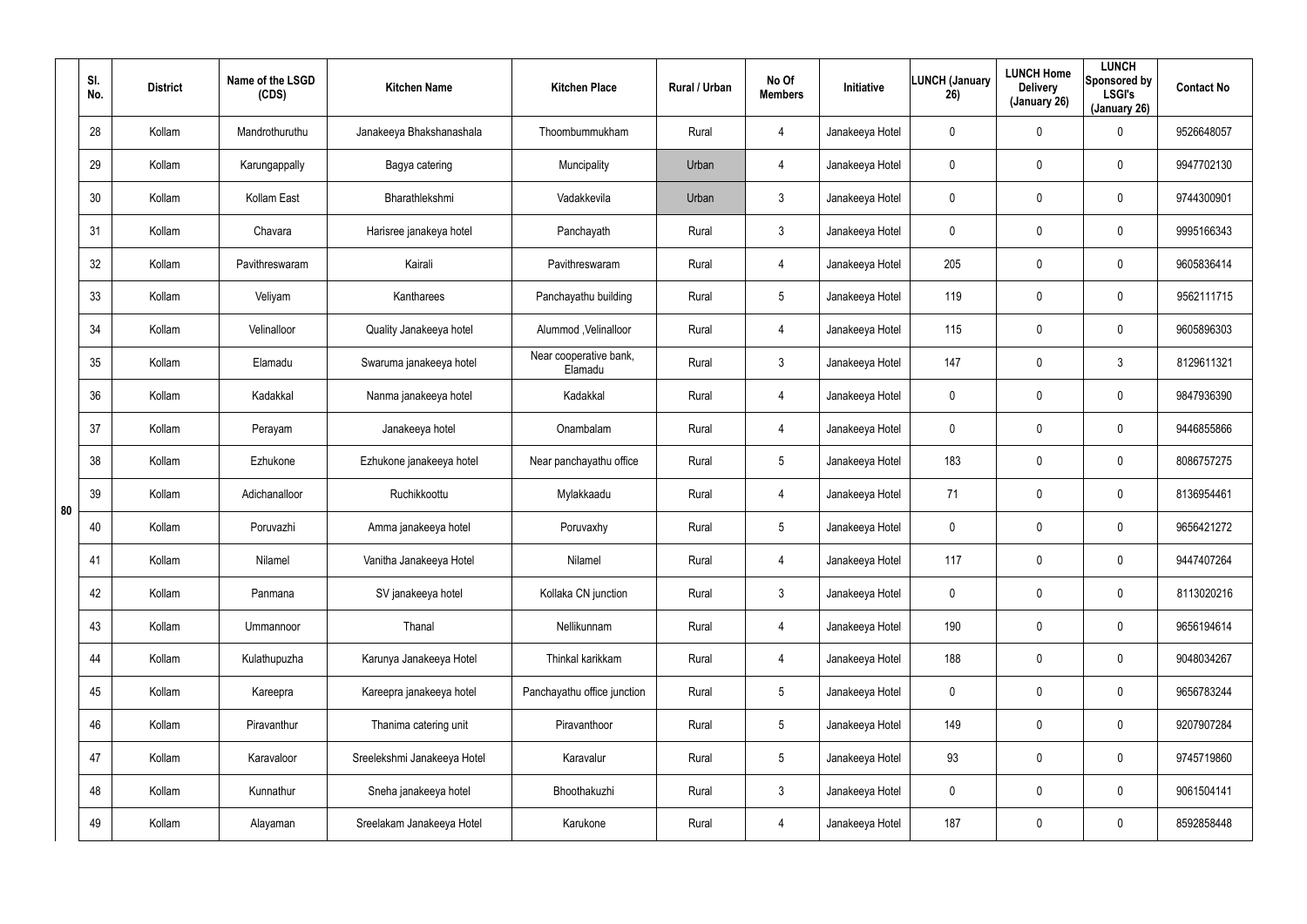| SI.<br>No. | <b>District</b> | Name of the LSGD<br>(CDS) | <b>Kitchen Name</b>                              | <b>Kitchen Place</b>                                 | Rural / Urban | No Of<br><b>Members</b> | Initiative      | <b>LUNCH (January</b><br>26) | <b>LUNCH Home</b><br><b>Delivery</b><br>(January 26) | <b>LUNCH</b><br>Sponsored by<br><b>LSGI's</b><br>(January 26) | <b>Contact No</b> |
|------------|-----------------|---------------------------|--------------------------------------------------|------------------------------------------------------|---------------|-------------------------|-----------------|------------------------------|------------------------------------------------------|---------------------------------------------------------------|-------------------|
| 50         | Kollam          | Kottarakkara              | Ruchi                                            | Kottarakkara christuraj hospital<br>hospital canteen | Urban         | $5\overline{)}$         | Janakeeya Hotel | 165                          | $\mathbf 0$                                          | 0                                                             | 9447997809        |
| 51         | Kollam          | Chirakkara                | Bhoomika Jh                                      | Bhajanamadam mukku                                   | Rural         | $5\overline{)}$         | Janakeeya Hotel | 98                           | 0                                                    | 0                                                             | 9567024263        |
| 52         | Kollam          | Kalluvathukkal            | Deepam Jh                                        | Parippally                                           | Rural         | 4                       | Janakeeya Hotel | 0                            | $\mathbf 0$                                          | 0                                                             | 8593984144        |
| 53         | Kollam          | Chirakkara                | Niram Jh                                         | Vadakkemukku ,chirakkara                             | Rural         | $\overline{4}$          | Janakeeya Hotel | 192                          | 0                                                    | 0                                                             | 9847286593        |
| 54         | Kollam          | Velinalloor               | Mathrika janakeeya hotel                         | Govt PHC canteen                                     | Rural         | 4                       | Janakeeya Hotel | 0                            | $\mathbf 0$                                          | 0                                                             | 7592859804        |
| 55         | Kollam          | East Kallada              | kudumbashree janakeeya hotel                     | marthandapuram                                       | Rural         | $5\overline{)}$         | Janakeeya Hotel | 136                          | 0                                                    | 0                                                             | 9746964557        |
| 56         | Kollam          | Anchal                    | Malu janakeeya hotel                             | Anchal, Town ward                                    | Rural         | $\mathbf{3}$            | Janakeeya Hotel | 219                          | $\pmb{0}$                                            | 0                                                             | 9656920091        |
| 57         | Kollam          | Kummil                    | Sreebhadra janakeeya hotel                       | Thachonam                                            | Rural         | $\mathbf{3}$            | Janakeeya Hotel | 90                           | $\boldsymbol{0}$                                     | 0                                                             | 9846327312        |
| 58         | Kollam          | Yeroor                    | Oottupura janakeeya hotel                        | yeroor                                               | Rural         | $6\phantom{.}6$         | Janakeeya Hotel | 268                          | $\pmb{0}$                                            | 0                                                             | 9526031467        |
| 59         | Kollam          | Nedumpana                 | Samthripthy janakeeya hotel                      | Pallimon                                             | Rural         | 4                       | Janakeeya Hotel | 34                           | $\boldsymbol{0}$                                     | 0                                                             | 9539780119        |
| 60         | Kollam          | Kollam                    | Ishwarya janakeeya hotel                         | Near collectorate, Thevally<br>division              | Urban         | $\mathbf{3}$            | Janakeeya Hotel | 0                            | $\pmb{0}$                                            | 0                                                             | 8848893882        |
| 61         | Kollam          | Edamulakkal               | Sahya janakeeya hotel                            | Edamulackal                                          | Rural         | 4                       | Janakeeya Hotel | 155                          | $\boldsymbol{0}$                                     | 0                                                             | 7025532998        |
| 62         | Kollam          | Mylom                     | Amrutha                                          | Inchakkadu                                           | Rural         | 5                       | Janakeeya Hotel | 152                          | $\boldsymbol{0}$                                     | 0                                                             | 9539780965        |
| 63         | Kollam          | Thevalakkara              | Kerala Janakeeya Hotel                           | Thevalakkara                                         | Rural         | 3                       | Janakeeya Hotel | 97                           | $\pmb{0}$                                            | 0                                                             | 9847291089        |
| 64         | Kollam          | Thalavoor                 | Kudumbasheree Nadan<br>Bhakshanashala            | Pidavoor                                             | Rural         | $\overline{4}$          | Janakeeya Hotel | 80                           | $\mathbf 0$                                          | 0                                                             | 9747324839        |
| 65         | Kollam          | Vilakkudy                 | vadhanam                                         | KUNNICODU                                            | Rural         | $5\phantom{.0}$         | Janakeeya Hotel | 185                          | $\boldsymbol{0}$                                     | 0                                                             | 9526354689        |
| 66         | Kollam          | Poothakkulam              | Avani catering                                   | Poothakkulam gp                                      | Rural         | $\overline{4}$          | Janakeeya Hotel | 80                           | $\overline{0}$                                       | 0                                                             | 9562782082        |
| 67         | Kollam          | Pathanapuram              | Pathanapuram Grama Panchayath<br>Janakeeya Hotel | Pathanapuram                                         | Rural         | 4                       | Janakeeya Hotel | 96                           | $\overline{0}$                                       | 0                                                             | 9061291033        |
| 68         | Kollam          | Chadayamangalam           | Real janakeeya hotel                             | Chadayamangalam                                      | Rural         | $\mathbf{3}$            | Janakeeya Hotel | 65                           | $\overline{0}$                                       | 0                                                             | 9562123039        |
| 69         | Kollam          | Elampalloor               | Kalavara janakeeya hotel                         | Ashupathri mukku, Kundara                            | Rural         | $5\phantom{.0}$         | Janakeeya Hotel | 122                          | $\overline{0}$                                       | 0                                                             | 8943182967        |
| 70         | Kollam          | Kottamkara                | Ishwarya janakeeya hotel                         | Keralapuram                                          | Rural         | $5\phantom{.0}$         | Janakeeya Hotel | 0                            | $\overline{0}$                                       | 0                                                             | 9747765979        |
| 71         | Kollam          | Vettikavala               | Nanma                                            | Vettikkavala                                         | Rural         | $\mathfrak{Z}$          | Janakeeya Hotel | 172                          | $\mathbf 0$                                          | 0                                                             | 9645070430        |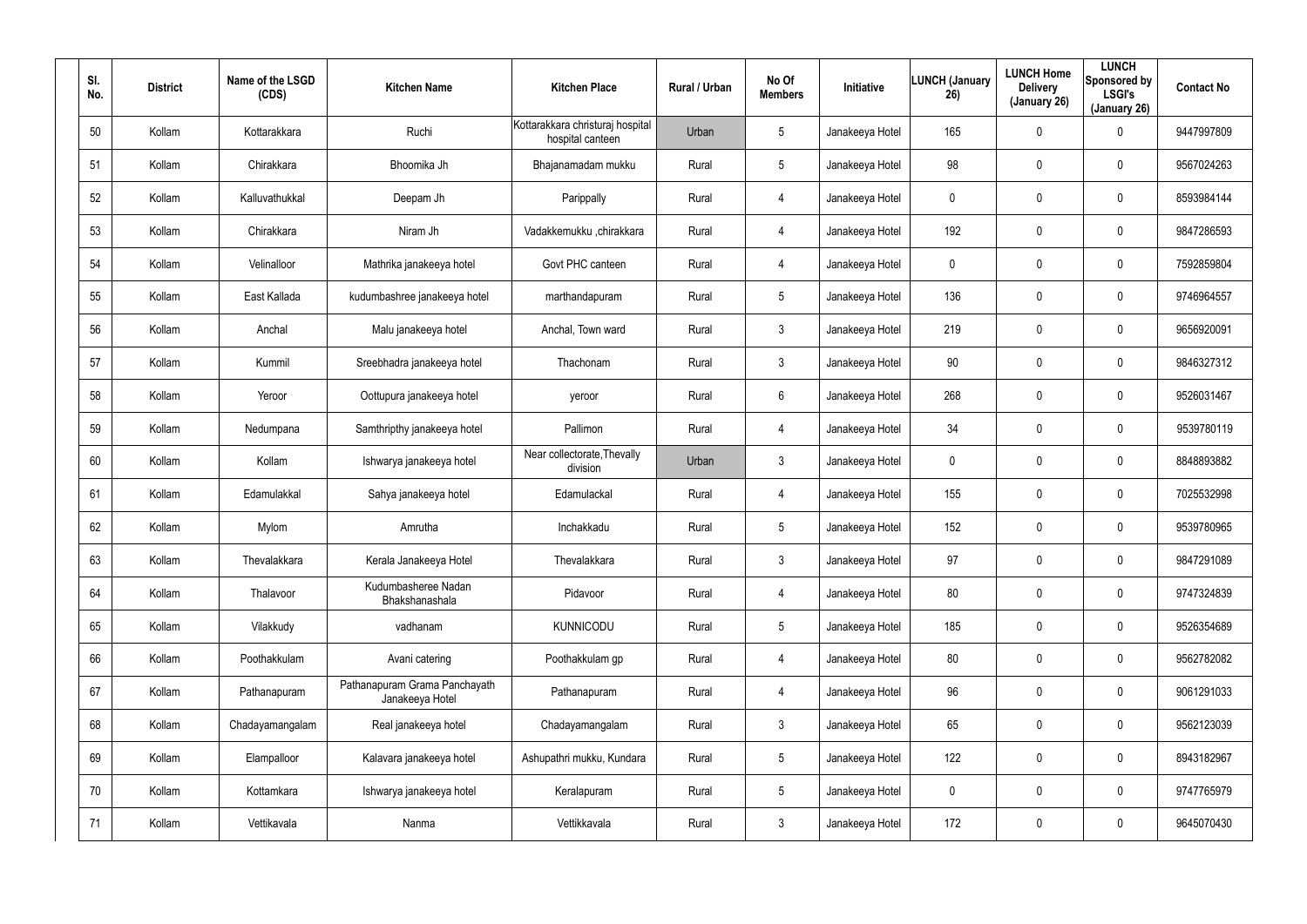|                 | SI.<br>No.      | <b>District</b> | Name of the LSGD<br>(CDS) | <b>Kitchen Name</b>             | <b>Kitchen Place</b>                   | Rural / Urban | No Of<br><b>Members</b> | Initiative      | LUNCH (January<br>26) | <b>LUNCH Home</b><br><b>Delivery</b><br>(January 26) | <b>LUNCH</b><br>Sponsored by<br><b>LSGI's</b><br>(January 26) | <b>Contact No</b> |
|-----------------|-----------------|-----------------|---------------------------|---------------------------------|----------------------------------------|---------------|-------------------------|-----------------|-----------------------|------------------------------------------------------|---------------------------------------------------------------|-------------------|
|                 | 72              | Kollam          | Pooyappally               | Anaswara janakeeya hotel        | Maruthamanpally                        | Rural         | $5\phantom{.0}$         | Janakeeya Hotel | 173                   | 0                                                    | $\mathbf 0$                                                   | 9947289476        |
|                 | 73              | Kollam          | Thenmala                  | Nanma janakeeya hotel           | Thennala                               | Rural         | 4                       | Janakeeya Hotel | 0                     | 0                                                    | $\mathbf 0$                                                   | 9446274943        |
|                 | 74              | Kollam          | Pattazhi                  | Suprabhatham Catering Unit      | pattazhy                               | Rural         | $\overline{4}$          | Janakeeya Hotel | 0                     | 0                                                    | $\mathbf 0$                                                   | 9495195796        |
|                 | 75              | Kollam          | Neendakara                | Darshana Janakeeya Hotel        | Puthenthura Junction                   | Rural         | $\mathfrak{Z}$          | Janakeeya Hotel | 203                   | 0                                                    | $\mathbf 0$                                                   | 9633106463        |
|                 | 76              | Kollam          | Panayam                   | snehadeepam activity group      | Thanikkamukku                          | Rural         | $\overline{4}$          | Janakeeya Hotel | 0                     | 0                                                    | $\mathbf 0$                                                   | 8606117577        |
|                 | 77              | Kollam          | Clappana                  | Vijayasree                      | Near alumpeedika junction              | Rural         | $5\phantom{.0}$         | Janakeeya Hotel | 122                   | 0                                                    | $\mathbf 0$                                                   | 9567797660        |
|                 | 78              | Kollam          | Sooranad South            | Akshaya janakeeya hotel         | Patharam                               | Rural         | $\overline{4}$          | Janakeeya Hotel | 585                   | 0                                                    | $\mathbf 0$                                                   | 9746919825        |
|                 | 79              | Kollam          | Edamulakkal               | Deepam janakeeya hotel          | Edamulackal                            | Rural         | $\mathbf{3}$            | Janakeeya Hotel | 255                   | 0                                                    | $\mathbf 0$                                                   | 9400684494        |
|                 | 80              | Kollam          | Aryankavu                 | Sevana janakeeya hotel          | Kazhuthurutty                          | Rural         | $\mathbf{3}$            | Janakeeya Hotel | 120                   | 0                                                    | $\mathbf 0$                                                   | 8921381398        |
|                 | 81              | Kollam          | Pattazhi Vadakkekara      | Annapoorna                      | Kaduvathode                            | Rural         | $\overline{4}$          | Janakeeya Hotel | 102                   | 0                                                    | $\mathbf 0$                                                   | 7561013776        |
|                 | 82              | Kollam          | Kulasekharapuram          | Vinayaka                        | Puthiykavu                             | Rural         | 4                       | Janakeeya Hotel | 231                   | $\mathbf 0$                                          | $\mathbf 0$                                                   | 9947499053        |
| $\overline{82}$ |                 |                 |                           |                                 |                                        |               | 354                     |                 | 10004                 | $\overline{\mathbf{0}}$                              | 8                                                             |                   |
|                 |                 | Kottayam        | Akalakkunnam              | Navaruchi                       | Chengalam                              | Rural         | $\sqrt{5}$              | Janakeeya Hotel | 135                   | 0                                                    | $\mathbf 0$                                                   | 9188362235        |
|                 | $\overline{2}$  | Kottayam        | Arpookkara                | Niravu                          | <b>Medical College</b>                 | Rural         | $\bf 8$                 | Janakeeya Hotel | 95                    | 0                                                    | $\pmb{0}$                                                     | 9744719092        |
|                 | $\mathbf{3}$    | Kottayam        | Arpookkara                | Ruchi Janakeeya Hotel           | Kaippuzha mutt                         | Rural         | $\overline{4}$          | Janakeeya Hotel | 120                   | 0                                                    | $\mathsf{0}$                                                  | 9847147156        |
|                 | 4               | Kottayam        | Athirampuzha              | Hannas                          | Mannanam                               | Rural         | $\overline{4}$          | Janakeeya Hotel | 48                    | 0                                                    | $\mathbf 0$                                                   | 9496136682        |
|                 | $5\overline{)}$ | Kottayam        | Ayarkunnam                | Panchami Unit                   | Near PHC Ayarkunnam                    | Rural         | $5\phantom{.0}$         | Janakeeya Hotel | 55                    | 0                                                    | $\mathbf 0$                                                   | 9744560994        |
|                 | 6               | Kottayam        | Aymanam                   | Bisiya                          | Aymanam panchayath hall                | Rural         | 3 <sup>1</sup>          | Janakeeya Hotel | 75                    | 0                                                    | $\mathsf{0}$                                                  | 9544560606        |
|                 | $\overline{7}$  | Kottayam        | Bharananganam             | Kudumbshree nadan bhakshanasala | Bharananganam                          | Rural         | $\mathbf{3}$            | Janakeeya Hotel | 85                    | 0                                                    | $\mathsf{0}$                                                  | 8113827680        |
|                 | 8               | Kottayam        | Changanassery             | Janakeeya Hotel                 | Near Railway station                   | Urban         | 3 <sup>1</sup>          | Janakeeya Hotel | 78                    | 0                                                    | $\mathsf{0}$                                                  | 7560866821        |
|                 | 9               | Kottayam        | Chemp                     | Thanima                         | Chemp                                  | Rural         | $\overline{4}$          | Janakeeya Hotel | 0                     | 0                                                    | $\mathbf 0$                                                   | 9809940907        |
|                 | 10              | Kottayam        | Chirakkadav               | Udaya Catering Unit             | Mahatma Gandhi Town Hall,<br>Ponkunnam | Rural         | $5\phantom{.0}$         | Janakeeya Hotel | 104                   | 0                                                    | $\mathbf 0$                                                   | 6282479410        |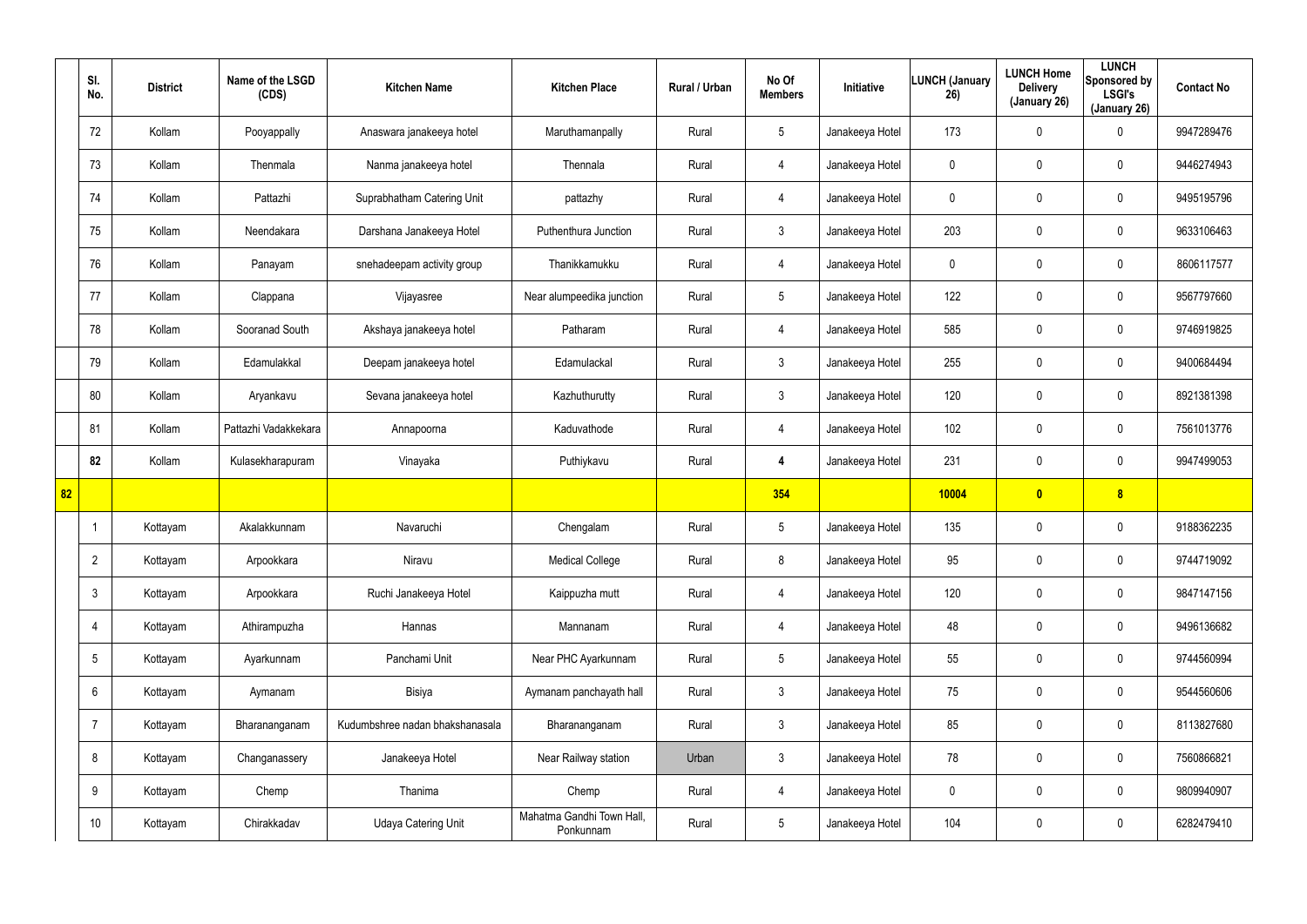| SI.<br>No. | <b>District</b> | Name of the LSGD<br>(CDS) | <b>Kitchen Name</b>            | <b>Kitchen Place</b>               | <b>Rural / Urban</b> | No Of<br><b>Members</b> | Initiative      | <b>LUNCH (January</b><br>26) | <b>LUNCH Home</b><br><b>Delivery</b><br>(January 26) | <b>LUNCH</b><br>Sponsored by<br><b>LSGI's</b><br>(January 26) | <b>Contact No</b> |
|------------|-----------------|---------------------------|--------------------------------|------------------------------------|----------------------|-------------------------|-----------------|------------------------------|------------------------------------------------------|---------------------------------------------------------------|-------------------|
| 11         | Kottayam        | Chirakkadav               | Sargam                         | Thekkethu Kavala                   | Rural                | $\mathfrak{Z}$          | Janakeeya Hotel | 58                           | 0                                                    | 0                                                             | 9656087110        |
| 12         | Kottayam        | Elikulam                  | Janakeeya Hotel Elikkulam      | Manchakuzhy                        | Rural                | 3                       | Janakeeya Hotel | 85                           | 0                                                    | $\mathbf 0$                                                   | 9074768314        |
| 13         | Kottayam        | Ettumanoor                | Gramashree cafe kudumbasree    | Nandanam auditorium,<br>Ettumanoor | Urban                | $5\overline{)}$         | Janakeeya Hotel | 105                          | 0                                                    | $\mathbf 0$                                                   | 9847334071        |
| 14         | Kottayam        | Kadanad                   | Thanal catering                | Kadanad                            | Rural                | $5\overline{)}$         | Janakeeya Hotel | 158                          | 0                                                    | $\mathbf 0$                                                   | 9048099040        |
| 15         | Kottayam        | Kadaplamattam             | Salt &pepper                   | Near Kadaplamattom CDS             | Rural                | 4                       | Janakeeya Hotel | 0                            | 0                                                    | $\mathbf 0$                                                   | 9645400860        |
| 16         | Kottayam        | Kadaplamattam             | Kadaplamattam Janakeeya Hotel  | Vayala                             | Rural                | 4                       | Janakeeya Hotel | 43                           | 32                                                   | $\mathbf 0$                                                   | 9446804954        |
| 17         | Kottayam        | Kaduthuruthy              | Janakeeya Hotel                | Panchayath premise                 | Rural                | 6                       | Janakeeya Hotel | 0                            | $\boldsymbol{0}$                                     | 0                                                             | 9847166464        |
| 18         | Kottayam        | Kallara                   | Vasuki Janakeeya hotel         | Kallara                            | Rural                | 3                       | Janakeeya Hotel | 88                           | 0                                                    | $\mathbf 0$                                                   | 9846103478        |
| 19         | Kottayam        | Kanakkari                 | Jesus                          | Pattithanam                        | Rural                | $5\phantom{.0}$         | Janakeeya Hotel | 144                          | $\boldsymbol{0}$                                     | 0                                                             | 9447192439        |
| 20         | Kottayam        | Kangazha                  | Sulabha                        | Pathanadu                          | Rural                | 5                       | Janakeeya Hotel | 0                            | 0                                                    | $\mathbf 0$                                                   | 9847438293        |
| 21         | Kottayam        | Kanjirapally              | Vanitha canteen                | Panchayath premise                 | Rural                | $\mathbf{3}$            | Janakeeya Hotel | 145                          | $\boldsymbol{0}$                                     | 0                                                             | 9605391868        |
| 22         | Kottayam        | Karoor                    | Unarvu janakeeya hotel         | Valavoor                           | Rural                | $5\overline{)}$         | Janakeeya Hotel | 180                          | $\boldsymbol{0}$                                     | $\mathbf 0$                                                   | 8304903250        |
| 23         | Kottayam        | Karukachal                | <b>Sukrutham Catering Unit</b> | Karukachal                         | Rural                | 5                       | Janakeeya Hotel | 50                           | $\boldsymbol{0}$                                     | $\mathbf 0$                                                   | 9847766843        |
| 24         | Kottayam        | Kidangoor                 | Janakeeya hotel                | Kidangoor Panchayath               | Rural                | $\mathfrak{Z}$          | Janakeeya Hotel | 140                          | $\pmb{0}$                                            | $\pmb{0}$                                                     | 9048080292        |
| 25         | Kottayam        | Kooroppada                | Achus Janakeeya Hotel          | Panchayath                         | Rural                | $\mathfrak{Z}$          | Janakeeya Hotel | 0                            | $\pmb{0}$                                            | $\pmb{0}$                                                     | 9778121989        |
| 26         | Kottayam        | Koottickal                | Janakeeya hotel                | Koottickal                         | Rural                | $5\phantom{.0}$         | Janakeeya Hotel | 68                           | $\pmb{0}$                                            | $\pmb{0}$                                                     | 9645219929        |
| 27         | Kottayam        | Koruthodu                 | Koruthodu Janakeeya Hotel      | Koruthodu                          | Rural                | 6                       | Janakeeya Hotel | 63                           | $\pmb{0}$                                            | $\pmb{0}$                                                     | 7510770418        |
| 28         | Kottayam        | KottayamNorth             | Alfa Canteen                   | Municipality Kottayam              | Urban                | $5\phantom{.0}$         | Janakeeya Hotel | 66                           | $\overline{0}$                                       | $\pmb{0}$                                                     | 9846571923        |
| 29         | Kottayam        | KottayamNorth             | Kerala cafe janakeeya hotel    | Choottuveli                        | Urban                | $\mathbf{3}$            | Janakeeya Hotel | 85                           | $\pmb{0}$                                            | 0                                                             | 8129337294        |
| 30         | Kottayam        | KottayamNorth             | Maria Janakeeya Hotel          | Chungam                            | Urban                | $5\phantom{.0}$         | Janakeeya Hotel | 69                           | $\overline{0}$                                       | $\pmb{0}$                                                     | 9744843928        |
| 31         | Kottayam        | KottayamNorth             | Ambady Janakeeya Hotel         | Karapuzha                          | Urban                | 4                       | Janakeeya Hotel | 0                            | $\pmb{0}$                                            | 0                                                             | 9496374594        |
| 32         | Kottayam        | Kozhuvanal                | Rohini Janakeeya Hotel         | Vakkappulam                        | Rural                | $\mathfrak{Z}$          | Janakeeya Hotel | 0                            | $\boldsymbol{0}$                                     | 0                                                             | 9400216885        |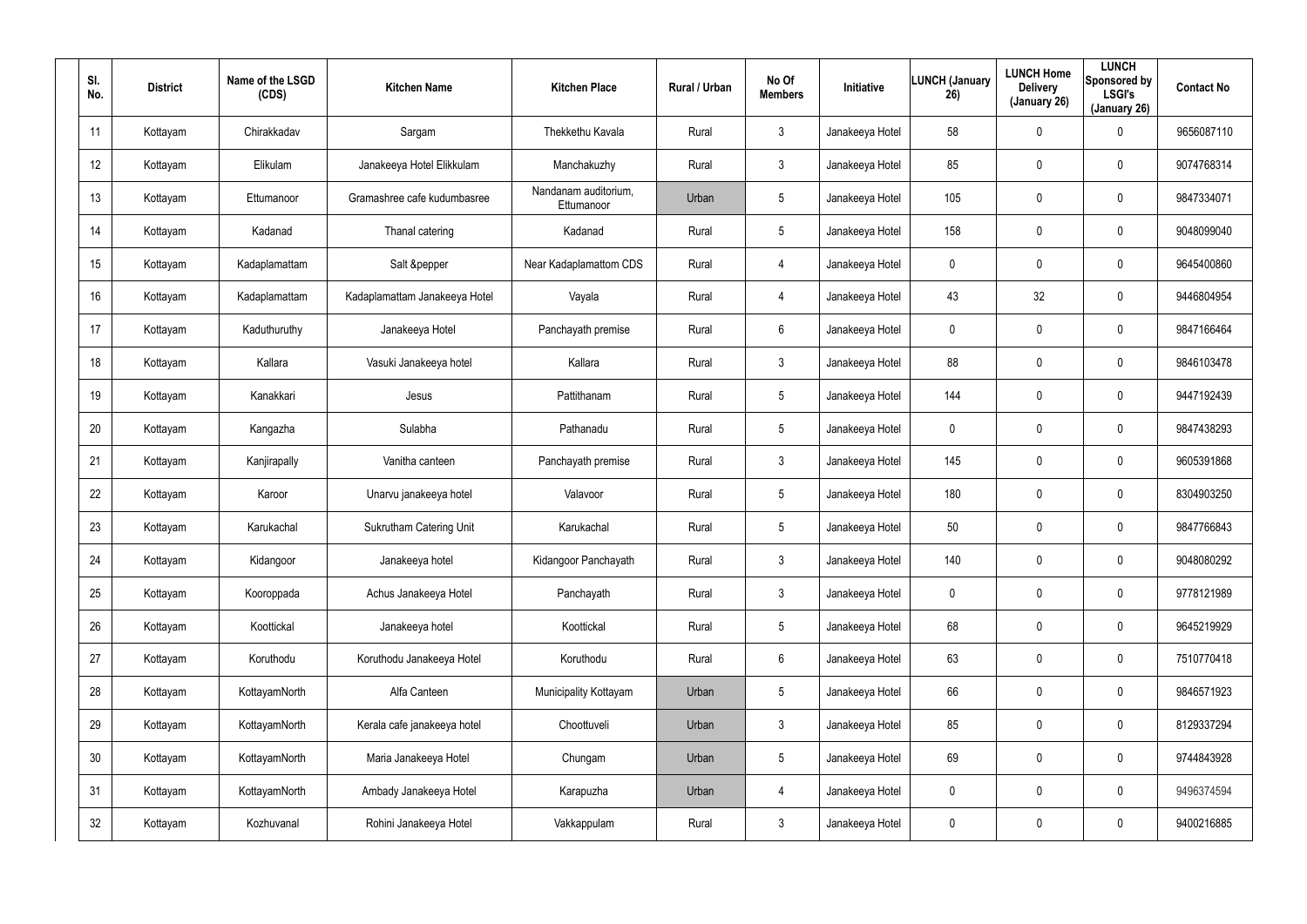|    | SI.<br>No. | <b>District</b> | Name of the LSGD<br>(CDS) | <b>Kitchen Name</b>             | <b>Kitchen Place</b>           | Rural / Urban | No Of<br><b>Members</b> | Initiative      | <b>LUNCH (January</b><br>26) | <b>LUNCH Home</b><br><b>Delivery</b><br>(January 26) | <b>LUNCH</b><br>Sponsored by<br><b>LSGI's</b><br>(January 26) | <b>Contact No</b> |
|----|------------|-----------------|---------------------------|---------------------------------|--------------------------------|---------------|-------------------------|-----------------|------------------------------|------------------------------------------------------|---------------------------------------------------------------|-------------------|
|    | 33         | Kottayam        | Kuravilangadu             | kudumbashree janakeeya hotel    | kuravilangady by pass junction | Rural         | $5\phantom{.0}$         | Janakeeya Hotel | 155                          | 0                                                    | 0                                                             | 7559022364        |
|    | 34         | Kottayam        | Kurichi                   | Swad Catering                   | Cheruvelippadi                 | Rural         | 4                       | Janakeeya Hotel | 66                           | 0                                                    | $\mathbf 0$                                                   | 9847891917        |
|    | 35         | Kottayam        | Madappally                | SR catering                     | Mammoodu                       | Rural         | $\mathfrak{Z}$          | Janakeeya Hotel | 63                           | 0                                                    | $\mathbf 0$                                                   | 9747702203        |
|    | 36         | Kottayam        | Manimala                  | Vanitha canteen                 | Manimala                       | Rural         | $\mathfrak{Z}$          | Janakeeya Hotel | 120                          | 0                                                    | $\mathbf 0$                                                   | 9946318069        |
|    | 37         | Kottayam        | Manjoor                   | Oruma catering unit             | Kuruppanthara                  | Rural         | $5\phantom{.0}$         | Janakeeya Hotel | 0                            | 67                                                   | $\mathbf 0$                                                   | 9349189590        |
|    | 38         | Kottayam        | Marangattupilly           | Marangattupilly Janakeeya Hotel | Marangattupilly                | Rural         | 4                       | Janakeeya Hotel | 190                          | $\mathbf 0$                                          | $\mathbf 0$                                                   | 9544416772        |
|    | 39         | Kottayam        | Maravanthuruth            | Changathi                       | Maravanthuruth                 | Rural         | 4                       | Janakeeya Hotel | 75                           | 0                                                    | $\mathbf 0$                                                   | 9744598169        |
|    | 40         | Kottayam        | Meenachil                 | Akshaya Janakeeya hotel         | Idamattam                      | Rural         | 4                       | Janakeeya Hotel | 97                           | 0                                                    |                                                               | 9747190979        |
| 82 | 41         | Kottayam        | Meenachil                 | Archana janakeeya Hotel         | Paika                          | Rural         | $5\phantom{.0}$         | Janakeeya Hotel | 190                          | 0                                                    | $\mathbf 0$                                                   | 9048759539        |
|    | 42         | Kottayam        | Meenadom                  | Nainus                          | Meenadom                       | Rural         | 3                       | Janakeeya Hotel | 0                            | 0                                                    | $\mathbf 0$                                                   | 9539752801        |
|    | 43         | Kottayam        | Melukavu                  | Seenayi Cafe centre             | Melukavumattam                 | Rural         | $5\phantom{.0}$         | Janakeeya Hotel | 0                            | 0                                                    | $\mathbf 0$                                                   | 9744546703        |
|    | 44         | Kottayam        | Moonnilav                 | Aiswarya                        | Moonnilav                      | Rural         | 3                       | Janakeeya Hotel | 85                           | 0                                                    | $\mathbf 0$                                                   | 8281227689        |
|    | 45         | Kottayam        | Mulakkulam                | Janakeeya Hotel                 | Moorkkattilpadi                | Rural         | 4                       | Janakeeya Hotel | 52                           | 0                                                    | $\mathbf 0$                                                   | 9747856382        |
|    | 46         | Kottayam        | Mundakkayam               | Janakeeya Hotel Mundakkayam     | Mundakkayam                    | Rural         | 6                       | Janakeeya Hotel |                              | $\mathbf 0$                                          | $\mathbf 0$                                                   | 9495314979        |
|    | 47         | Kottayam        | Nedumkunnam               | Nanma Kudumbashree Unit         | Nedumkunnam                    | Rural         | $5\phantom{.0}$         | Janakeeya Hotel | 26                           | $\mathbf 0$                                          | $\overline{2}$                                                | 7306791612        |
|    | 48         | Kottayam        | Neendoor                  | Gruhasree ME Unit               | Panchayath                     | Rural         | $\mathfrak{Z}$          | Janakeeya Hotel | 43                           | 0                                                    | $\pmb{0}$                                                     | 9847756958        |
|    | 49         | Kottayam        | Njeezhoor                 | Annapoorna Janakeeya Hotel      | Panchayath                     | Rural         | 4                       | Janakeeya Hotel | 102                          | $\mathbf 0$                                          | $\pmb{0}$                                                     | 9745246839        |
|    | 50         | Kottayam        | Pala                      | Angel Janakeeya Hotel           | Pala Municipality              | Urban         | 4                       | Janakeeya Hotel | 212                          | $\mathbf 0$                                          | $\pmb{0}$                                                     | 9745963125        |
|    | 51         | Kottayam        | Pala                      | Harithasree catering            | Chethimattam                   | Urban         | $5\phantom{.0}$         | Janakeeya Hotel | 210                          | $\mathbf 0$                                          | $\mathbf 0$                                                   | 9895154240        |
|    | 52         | Kottayam        | Pallickathodu             | Sangeetha                       | Pallickathodu Bus stand        | Rural         | $\mathfrak{Z}$          | Janakeeya Hotel | 66                           | $\mathbf 0$                                          | $\pmb{0}$                                                     | 9633814381        |
|    | 53         | Kottayam        | Pampady                   | Thrupthi                        | Pampady Town                   | Rural         | $5\phantom{.0}$         | Janakeeya Hotel | 0                            | $\mathbf 0$                                          | $\mathbf 0$                                                   | 9633013622        |
|    | 54         | Kottayam        | Panachikkadu              | Ruchi Canteen                   | Paruthumpara                   | Rural         | $\overline{5}$          | Janakeeya Hotel | 52                           | $\mathbf 0$                                          | $\pmb{0}$                                                     | 9656411494        |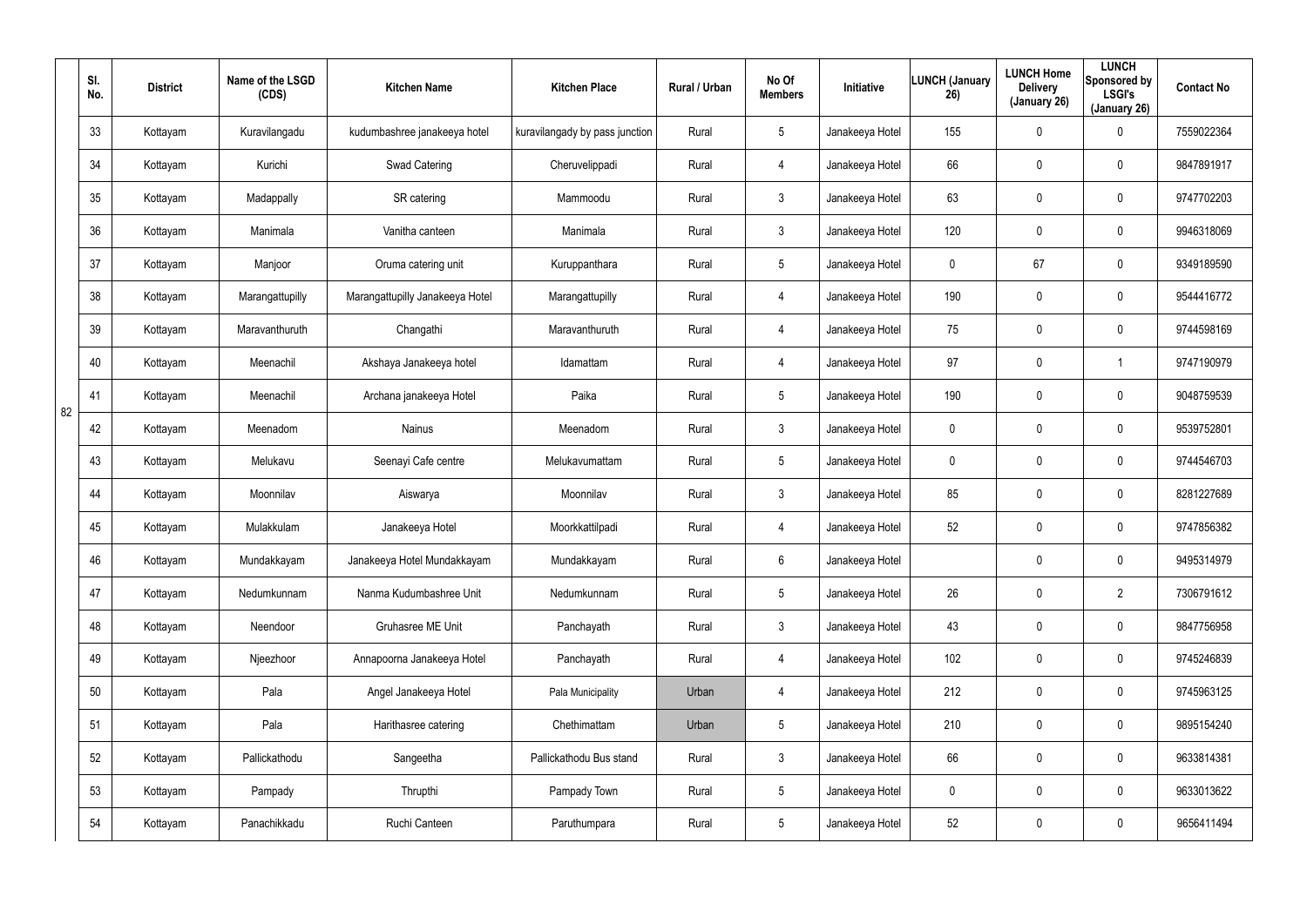| SI.<br>No. | <b>District</b> | Name of the LSGD<br>(CDS) | <b>Kitchen Name</b>                                      | <b>Kitchen Place</b>                        | Rural / Urban | No Of<br><b>Members</b> | Initiative      | <b>LUNCH (January</b><br>26) | <b>LUNCH Home</b><br><b>Delivery</b><br>(January 26) | <b>LUNCH</b><br>Sponsored by<br><b>LSGI's</b><br>(January 26) | <b>Contact No</b> |
|------------|-----------------|---------------------------|----------------------------------------------------------|---------------------------------------------|---------------|-------------------------|-----------------|------------------------------|------------------------------------------------------|---------------------------------------------------------------|-------------------|
| 55         | Kottayam        | Parathodu                 | Janakeeya Hotel Parathodu                                | Panchayath                                  | Rural         | 4                       | Janakeeya Hotel | 63                           | $\pmb{0}$                                            | 0                                                             | 7907455541        |
| 56         | Kottayam        | Paippadu                  | Thejus                                                   | Paippadu                                    | Rural         | 5                       | Janakeeya Hotel | 45                           | $\boldsymbol{0}$                                     | 0                                                             | 7034621426        |
| 57         | Kottayam        | Poonjar                   | Haritham                                                 | Poonjar                                     | Rural         | 5                       | Janakeeya Hotel | 94                           | $\pmb{0}$                                            | 0                                                             | 9495235348        |
| 58         | Kottayam        | poonjar south             | Sowbhagya Janakeeya Hotel                                | poonjar south                               | Rural         | 4                       | Janakeeya Hotel | 170                          | $\boldsymbol{0}$                                     | 0                                                             | 9495151799        |
| 59         | Kottayam        | Ramapuram                 | Ruchi                                                    | Ramapuram                                   | Rural         | $\overline{4}$          | Janakeeya Hotel | 0                            | $\pmb{0}$                                            | 0                                                             | 9495107277        |
| 60         | Kottayam        | T.V.Puram                 | Vijaya Janakeeya Hotel                                   | TV Puram                                    | Rural         | $\mathbf{3}$            | Janakeeya Hotel | 0                            | $\mathbf 0$                                          | 0                                                             | 9847614136        |
| 61         | Kottayam        | Teekkoy                   | Kairali                                                  | Vagamattom, Kallambhagam                    | Rural         | $\mathbf{3}$            | Janakeeya Hotel | 87                           | $\pmb{0}$                                            | 0                                                             | 7025702768        |
| 62         | Kottayam        | Thalanad                  | Nanma                                                    | Muttambhagam Kavala                         | Rural         | $\mathbf{3}$            | Janakeeya Hotel | 32                           | $\boldsymbol{0}$                                     | $\mathbf 0$                                                   | 9961289547        |
| 63         | Kottayam        | Thalappalam               | Ameya                                                    | Thalappalam                                 | Rural         | $\overline{4}$          | Janakeeya Hotel | 138                          | $\overline{0}$                                       | 0                                                             | 7025932626        |
| 64         | Kottayam        | Thalayolaparambu          | kudumbashree janakeeya hotel                             | Thalayolaparambu                            | Rural         | $\mathbf{3}$            | Janakeeya Hotel | 82                           | $\pmb{0}$                                            | $\mathbf 0$                                                   | 7994830570        |
| 65         | Kottayam        | Thidanadu                 | Janani                                                   | Chemmlamattam                               | Rural         | $6\phantom{.}6$         | Janakeeya Hotel | 125                          | $\overline{0}$                                       | 0\$                                                           | 9562695545        |
| 66         | Kottayam        | Thidanadu                 | Krishna                                                  | Near Panchayath                             | Rural         | 4                       | Janakeeya Hotel | 130                          | $\boldsymbol{0}$                                     | $\mathbf 0$                                                   | 9605565960        |
| 67         | Kottayam        | Thiruvarppu               | Sreeparvathy food products                               | Illickal                                    | Rural         | $\mathbf{3}$            | Janakeeya Hotel | 162                          | $\overline{0}$                                       | $\mathbf 0$                                                   | 9747289846        |
| 68         | Kottayam        | Thrikkodithanam           | Swanthanam                                               | Thrikkodithanam                             | Rural         | 5                       | Janakeeya Hotel | 63                           | $\mathbf 0$                                          | $\pmb{0}$                                                     | 7902729237        |
| 69         | Kottayam        | Udayanapuram              | Uppum Mulakum                                            | Nerekadavu                                  | Rural         | $\mathbf{3}$            | Janakeeya Hotel | 54                           | $\overline{0}$                                       | $\pmb{0}$                                                     | 8111850728        |
| 70         | Kottayam        | Udayanapuram              | Aiswarya Activity Group                                  | Vaikom Block Panchayath                     | Rural         | $5\phantom{.0}$         | Janakeeya Hotel | 60                           | $\mathbf 0$                                          | $\pmb{0}$                                                     | 9847437286        |
| 71         | Kottayam        | Uzhavoor                  | Uzhavoor Janakeeya Hotel                                 | Uzhavoor Town                               | Rural         | 8                       | Janakeeya Hotel | 170                          | $\mathbf 0$                                          | $\pmb{0}$                                                     | 9746074266        |
| 72         | Kottayam        | Vaikom                    | <b>Chanees Eats</b>                                      | Chalapparambu                               | Urban         | $\overline{4}$          | Janakeeya Hotel | 198                          | $\mathbf 0$                                          | $\pmb{0}$                                                     | 9446467389        |
| 73         | Kottayam        | Vakathanam                | Padheyam                                                 | Njaliakuzhi                                 | Rural         | $6\phantom{.}6$         | Janakeeya Hotel | 36                           | $\pmb{0}$                                            | 0                                                             | 9495010073        |
| 74         | Kottayam        | Vazhappally               | Udayam                                                   | Vazhappally                                 | Rural         | $\overline{4}$          | Janakeeya Hotel | 63                           | $\mathbf 0$                                          | 0                                                             | 9562267564        |
| 75         | Kottayam        | Vazhoor                   | Kudumbashree Canteen Unit At<br>Vazhoor Grama Panchayath | Vazhoor Grama Panchayath<br><b>Building</b> | Rural         | $5\phantom{.0}$         | Janakeeya Hotel | 0                            | $\pmb{0}$                                            | 0                                                             | 9544717796        |
| 76         | Kottayam        | Vazhoor                   | New India                                                | Nedumavu                                    | Rural         | 3 <sup>1</sup>          | Janakeeya Hotel | 28                           | $\boldsymbol{0}$                                     | 0                                                             | 9744581242        |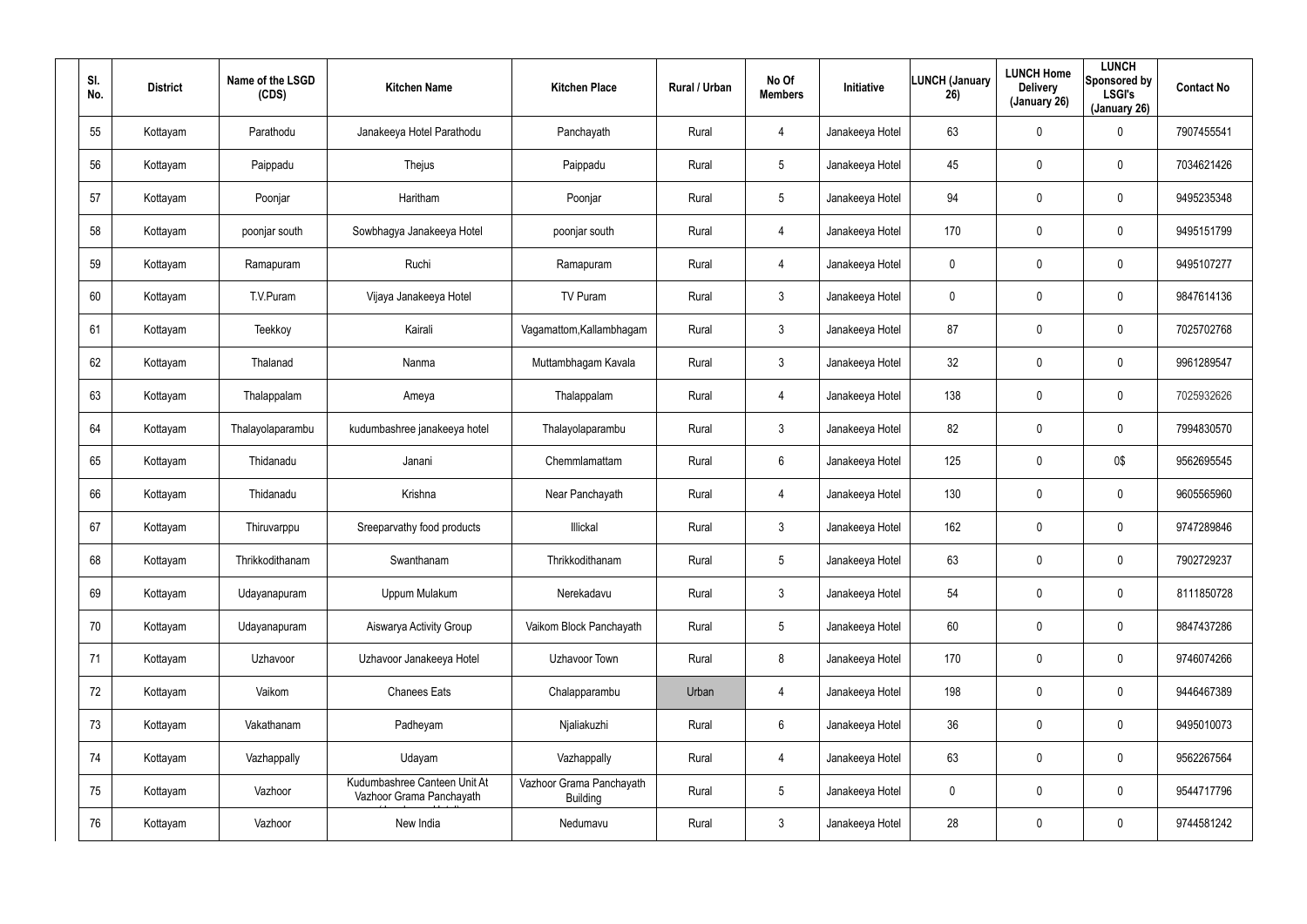|    | SI.<br>No.      | <b>District</b> | Name of the LSGD<br>(CDS) | <b>Kitchen Name</b>            | <b>Kitchen Place</b>                  | Rural / Urban | No Of<br><b>Members</b> | <b>Initiative</b> | <b>LUNCH (January</b><br>26) | <b>LUNCH Home</b><br><b>Delivery</b><br>(January 26) | <b>LUNCH</b><br>Sponsored by<br><b>LSGI's</b><br>(January 26) | <b>Contact No</b> |
|----|-----------------|-----------------|---------------------------|--------------------------------|---------------------------------------|---------------|-------------------------|-------------------|------------------------------|------------------------------------------------------|---------------------------------------------------------------|-------------------|
|    | 77              | Kottayam        | Vechoor                   | Treeland Annapoorna            | <b>Bund Road</b>                      | Rural         | $\mathbf{3}$            | Janakeeya Hotel   | 95                           | 0                                                    | $\mathbf 0$                                                   | 8606814487        |
|    | 78              | Kottayam        | Veliyannoor               | Thanima foods                  | Veliyannoor                           | Rural         | $\mathbf{3}$            | Janakeeya Hotel   | 137                          | 0                                                    | $\mathbf 0$                                                   | 9744392147        |
|    | 79              | Kottayam        | Vellavoor                 | Uppum Mulakum Janakeeya Hotel  | Panchayath premise                    | Rural         | $5\overline{)}$         | Janakeeya Hotel   | 160                          | 0                                                    | $\mathbf 0$                                                   | 9188317288        |
|    | 80              | Kottayam        | Velloor                   | Puzhayoram catering            | Near Velloor cds office               | Rural         | 4                       | Janakeeya Hotel   | 93                           | 0                                                    | $\mathbf 0$                                                   | 9895522286        |
|    | 81              | Kottayam        | Vijayapuram               | Niravu                         | Iranjal                               | Rural         | $\mathbf{3}$            | Janakeeya Hotel   | 66                           | 0                                                    | $\mathbf 0$                                                   | 9495245895        |
|    | 82              | Kottayam        | Vijayapuram               | Renown Janakeeya Hotel         | Vadavathoor                           | Rural         | $5\overline{)}$         | Janakeeya Hotel   | 149                          | 99                                                   | $\mathbf 0$                                                   | 8606536302        |
| 82 |                 |                 |                           |                                |                                       |               | 336                     |                   | 6646                         | 198                                                  | $\sqrt{3}$                                                    |                   |
|    | $\mathbf 1$     | Kozhikode       | Balussery                 | Unarvu Janakeeya Hotel         | Balussery                             | Rural         | $5\phantom{.0}$         | Janakeeya Hotel   | 130                          | 0                                                    | $\mathbf 0$                                                   | 95440 03929       |
|    | $\overline{2}$  | Kozhikode       | Panangad                  | Kairali Janakeeya Hotel        | Balussery mukku at KK<br>hospital     | Rural         | $\mathbf{3}$            | Janakeeya Hotel   | 342                          | 0                                                    | $\mathbf 0$                                                   | 97450 85782       |
|    | $\mathbf{3}$    | Kozhikode       | Koorachundu               | Koorachundu Janakeeya hotel    | Koorachundu                           | Rural         | 4                       | Janakeeya Hotel   | 290                          | 0                                                    | $\mathbf 0$                                                   | 94967 07886       |
|    | 4               | Kozhikode       | Koorachundu               | Koottayma Janakeeya Hotel      | Kallanode                             | Rural         | $5\phantom{.0}$         | Janakeeya Hotel   | 360                          | 0                                                    | $\mathbf 0$                                                   | 94967 26850       |
|    | 5               | Kozhikode       | Kottur                    | Sneha Janakeeya Hotel          | Kottur                                | Rural         | $5\phantom{.0}$         | Janakeeya Hotel   | 143                          | 0                                                    | $\mathbf 0$                                                   | 97456 72101       |
|    | 6               | Kozhikode       | Naduvannur                | Naduvannur Janakeeya Hotel     | Naduvannur                            | Rural         | $\overline{7}$          | Janakeeya Hotel   | 321                          | $\mathbf 0$                                          | $\mathbf 0$                                                   | 8592-031802       |
|    | -7              | Kozhikode       | Naduvannur                | Kudumbashree Janakeeya Hotel   | Anjolimukku                           | Rural         | $\mathfrak{Z}$          | Janakeeya Hotel   | 352                          | 0                                                    | $\pmb{0}$                                                     | 9995947043        |
|    | 8               | Kozhikode       | Ulliyeri                  | Ulliyeri Janakeeya Hotel       | Ulliyeri                              | Rural         | 4                       | Janakeeya Hotel   | 339                          | 0                                                    | $\pmb{0}$                                                     | 89434 06681       |
|    | 9               | Kozhikode       | Unnikulam                 | Swad Janakeeya Hotel           | Ekarool Kaappil Road                  | Rural         | $\mathbf{3}$            | Janakeeya Hotel   | 720                          | 0                                                    | $\pmb{0}$                                                     | 85475 75474       |
|    | 10 <sup>°</sup> | Kozhikode       | Unnikulam                 | Chaithanya Janakeeya Hotel     | Opposite unnikulam<br>gramapanchayath | Rural         | $\mathfrak{Z}$          | Janakeeya Hotel   | 689                          | 0                                                    | $\pmb{0}$                                                     | 87141 31460       |
|    | 11              | Kozhikode       | Nanminda                  | Akshaya vanitha hotel          | Nanminda panchayath building          | Rural         | $\mathbf{3}$            | Janakeeya Hotel   | 137                          | 0                                                    | $\mathbf 0$                                                   | 9961184212        |
|    | 12              | Kozhikode       | Thalakkulathur            | Thalakkulathur Janakeeya Hotel | Parambath                             | Rural         | 4                       | Janakeeya Hotel   | 201                          | 0                                                    | $\mathbf 0$                                                   | 7593067511        |
|    | 13              | Kozhikode       | Kakkodi                   | Kakkodi Janakeeya Hotel        | Kakkodi Bazar                         | Rural         | $\overline{7}$          | Janakeeya Hotel   | 281                          | 0                                                    | $\pmb{0}$                                                     | 8943123615        |
|    | 14              | Kozhikode       | Chelannur                 | Oottupura Janakeeya Hotel      | Ambalathukulangara                    | Rural         | $\overline{7}$          | Janakeeya Hotel   | 148                          | 0                                                    | $\overline{2}$                                                | 9846010528        |
|    | 15              | Kozhikode       | Narikkuni                 | Amma Janakeeya Hotel           | Narikkuni                             | Rural         | $\mathfrak{Z}$          | Janakeeya Hotel   | 157                          | 0                                                    | $\pmb{0}$                                                     | 9645606562        |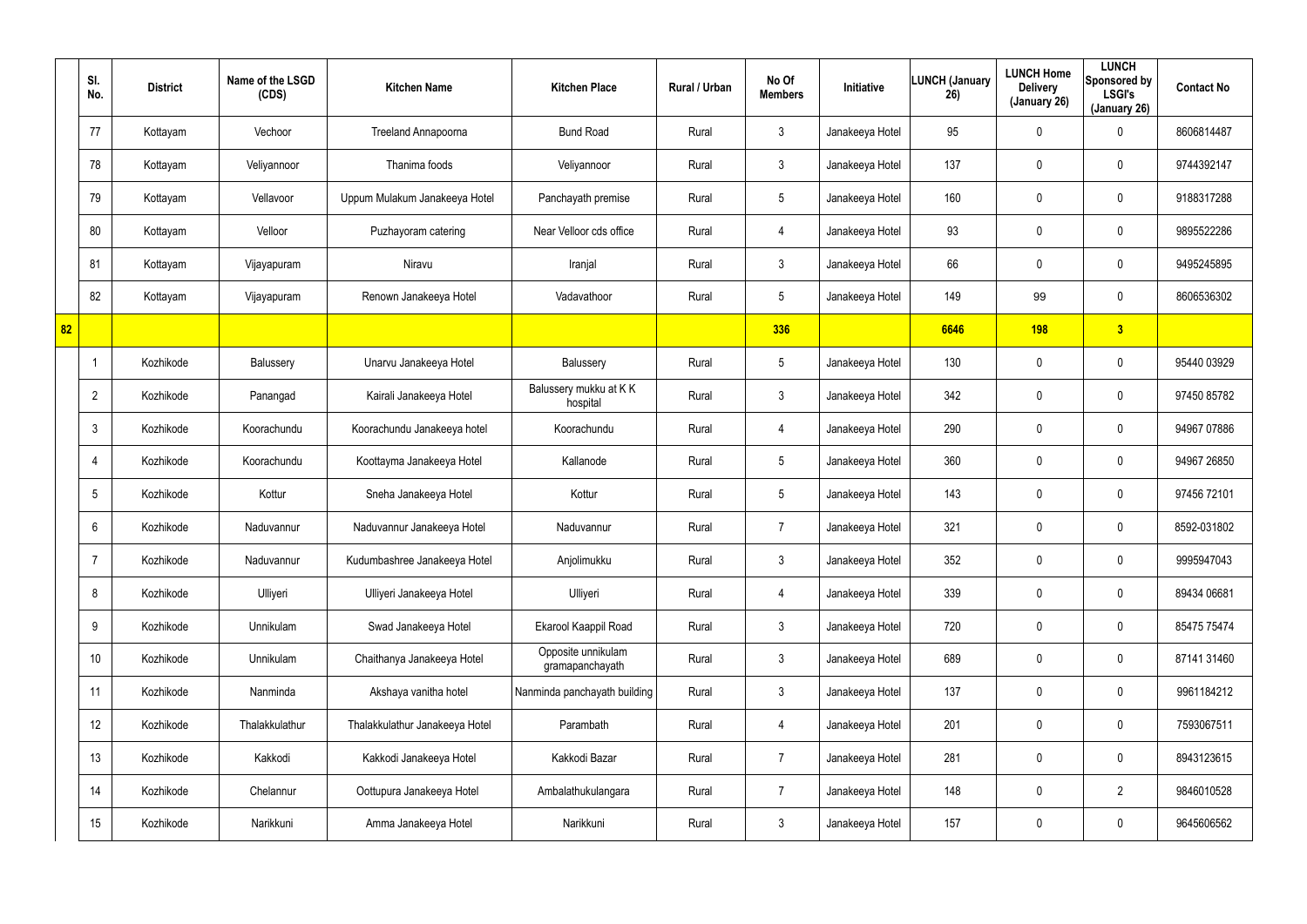| SI.<br>No. | <b>District</b> | Name of the LSGD<br>(CDS) | <b>Kitchen Name</b>                      | <b>Kitchen Place</b>      | Rural / Urban | No Of<br><b>Members</b> | Initiative      | <b>LUNCH (January</b><br>26) | <b>LUNCH Home</b><br><b>Delivery</b><br>(January 26) | <b>LUNCH</b><br>Sponsored by<br><b>LSGI's</b><br>(January 26) | <b>Contact No</b> |
|------------|-----------------|---------------------------|------------------------------------------|---------------------------|---------------|-------------------------|-----------------|------------------------------|------------------------------------------------------|---------------------------------------------------------------|-------------------|
| 16         | Kozhikode       | Kakkoor                   | Janakeeya Hotel Kakkoor                  | Kakkoor                   | Rural         | 5                       | Janakeeya Hotel | 155                          | $\mathbf 0$                                          | 0                                                             | 8592050112        |
| 17         | Kozhikode       | Koduvally                 | Sadhya Janakeeya Hotel                   | G M L P School, Koduvally | Urban         | 5                       | Janakeeya Hotel | 397                          | 0                                                    | $\mathbf 0$                                                   | 8593898831        |
| 18         | Kozhikode       | Koduvally                 | KKN Janakeeya Hotel Koduvally            | Nellamkandi               | Urban         | 3                       | Janakeeya Hotel | 162                          | 0                                                    | $\mathbf 0$                                                   | 9847650894        |
| 19         | Kozhikode       | Koduvally                 | Swad Janakeeya Hotel                     | Manipuram                 | Urban         | 5                       | Janakeeya Hotel | 237                          | 0                                                    | $\mathbf 0$                                                   | 9946991995        |
| 20         | Kozhikode       | Madavoor                  | Madavoor Janakeeya Hotel                 | Near madavoor panchayath  | Rural         | 5                       | Janakeeya Hotel | 0                            | 0                                                    | $\mathbf 0$                                                   | 8547590842        |
| 21         | Kozhikode       | Omasseri                  | Annapoornna Janakeeya Hotel              | Omasseri                  | Rural         | 4                       | Janakeeya Hotel | 0                            | 0                                                    | $\mathbf 0$                                                   | 9605102599        |
| 22         | Kozhikode       | Puthuppadi                | Ruchi Janakeeya Hotel                    | Puthupadi                 | Rural         | 5                       | Janakeeya Hotel | 180                          | $\boldsymbol{0}$                                     | 0                                                             | 7909113114        |
| 23         | Kozhikode       | Kizhakkoth                | Swad Janakeeya Hotel                     | Mariveettilthazham        | Rural         | $\overline{4}$          | Janakeeya Hotel | 120                          | $\boldsymbol{0}$                                     | $\mathbf 0$                                                   | 9847086665        |
| 24         | Kozhikode       | Thamarassery              | Pavithram Janakeeya hotel                | Thamarassery old stand    | Rural         | 6                       | Janakeeya Hotel | 281                          | $\boldsymbol{0}$                                     | $\mathbf 0$                                                   | 9048389661        |
| 25         | Kozhikode       | Kodenchery                | Kairali Janakeeya Hotel                  | Kodenchery                | Rural         | $\overline{4}$          | Janakeeya Hotel | 72                           | $\boldsymbol{0}$                                     | $\mathbf 0$                                                   | 9446037829        |
| 26         | Kozhikode       | Koodaranji                | Ruchikkoot Janakeeya Hotel               | Koodaranji                | Rural         | 6                       | Janakeeya Hotel | 216                          | $\boldsymbol{0}$                                     | $\mathbf 0$                                                   | 9496439278        |
| 27         | Kozhikode       | Thiruvambadi              | Pulari Janakeeya Hotel                   | Thondimmal                | Rural         | 5                       | Janakeeya Hotel | 129                          | $\boldsymbol{0}$                                     | $\mathbf 0$                                                   | 7034264232        |
| 28         | Kozhikode       | Kattippara                | Ruchi Janakeeya Hotel                    | Chamal                    | Rural         | 6                       | Janakeeya Hotel | 125                          | $\boldsymbol{0}$                                     | 0                                                             | 7591974045        |
| 29         | Kozhikode       | Koyilandy North           | Naveena canteen                          | Near new bus stand        | Urban         | $\overline{7}$          | Janakeeya Hotel | 537                          | $\pmb{0}$                                            | $\pmb{0}$                                                     | 9544185262        |
| 30         | Kozhikode       | Koyilandy North           | Koyilandi Nagarasabha Janakeeya<br>Hotel | Near Kollamchira          | Urban         | 10                      | Janakeeya Hotel | 332                          | $\pmb{0}$                                            | 0                                                             | 8943191728        |
| 31         | Kozhikode       | Koyilandi South           | Snehadeepam Janakeeya Hotel              | Muthambi                  | Urban         | $6\phantom{.}6$         | Janakeeya Hotel | 62                           | $\pmb{0}$                                            | $\pmb{0}$                                                     | 9188198658        |
| 32         | Kozhikode       | Koyilandi South           | Kudumbashree Janakeeya Hotel             | Koyilandi Market          | Urban         | $\mathbf{3}$            | Janakeeya Hotel | 303                          | $\pmb{0}$                                            | $\pmb{0}$                                                     | 9544185262        |
| 33         | Kozhikode       | Chengottukavu             | Amma Janakeeya Hotel                     | Edakkulam                 | Rural         | $5\phantom{.0}$         | Janakeeya Hotel | 0                            | $\overline{0}$                                       | $\pmb{0}$                                                     | 9048235785        |
| 34         | Kozhikode       | Atholi                    | Atholi Janakeeya Hotel                   | Kodassery                 | Rural         | 4                       | Janakeeya Hotel | 115                          | $\pmb{0}$                                            | 0                                                             | 9072499251        |
| 35         | Kozhikode       | Moodadi                   | Ruchi Janakeeya Hotel                    | Moodadi                   | Rural         | $5\phantom{.0}$         | Janakeeya Hotel | 320                          | $\mathbf 0$                                          | $\pmb{0}$                                                     | 8281226403        |
| 36         | Kozhikode       | Chemancheri               | Annapoornna Janakeeya Hotel              | Pookkad                   | Rural         | $5\phantom{.0}$         | Janakeeya Hotel | 150                          | $\overline{0}$                                       |                                                               | 9048235785        |
| 37         | Kozhikode       | Arikkulam                 | Thanima Janakeeya Hotel                  | Kurudimukku               | Rural         | $\overline{4}$          | Janakeeya Hotel | 155                          | $\boldsymbol{0}$                                     |                                                               | 9645137125        |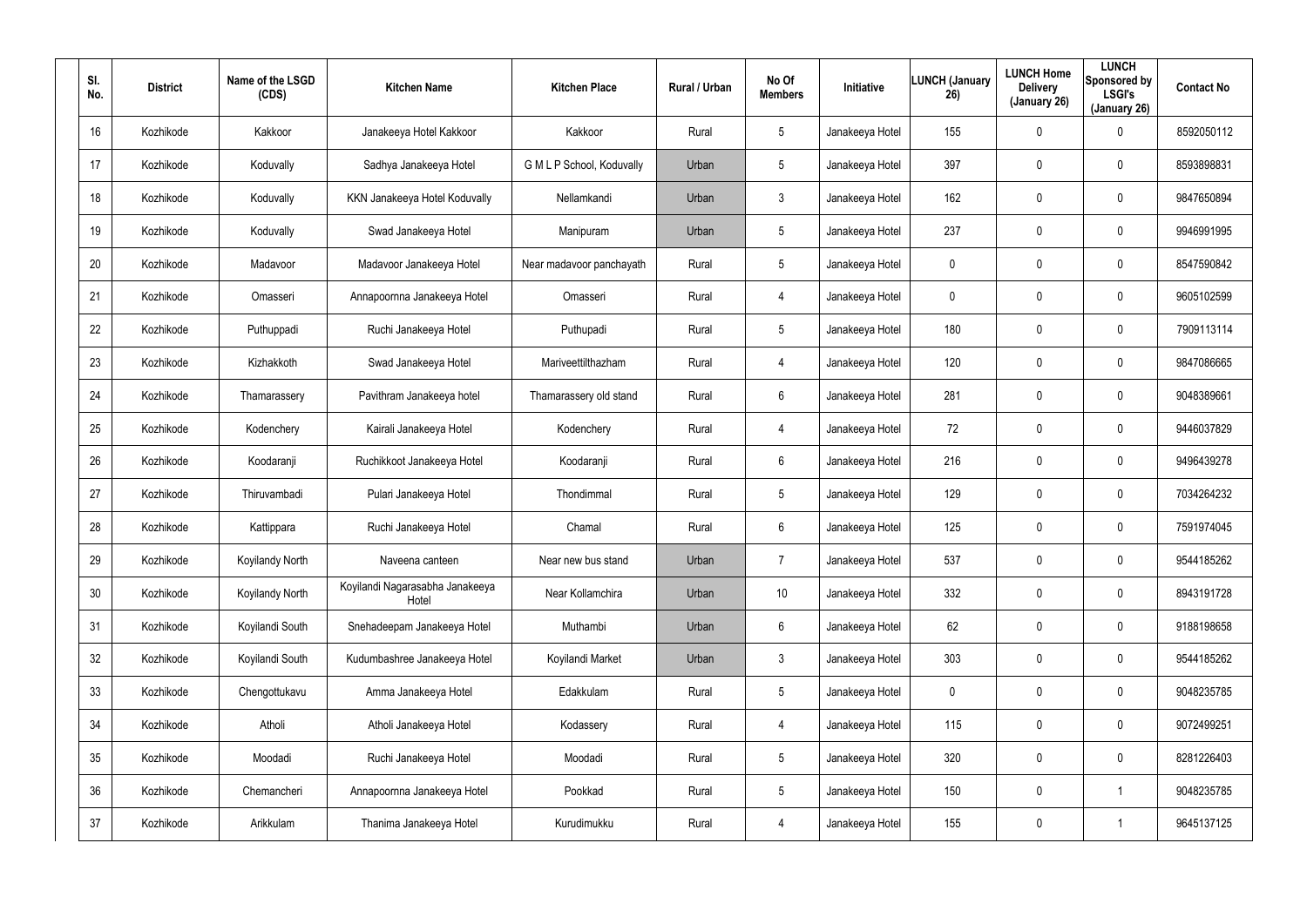|     | SI.<br>No. | <b>District</b> | Name of the LSGD<br>(CDS) | <b>Kitchen Name</b>        | <b>Kitchen Place</b>                        | Rural / Urban | No Of<br><b>Members</b> | Initiative      | <b>LUNCH (January</b><br>26) | <b>LUNCH Home</b><br><b>Delivery</b><br>(January 26) | <b>LUNCH</b><br>Sponsored by<br><b>LSGI's</b><br>(January 26) | <b>Contact No</b> |
|-----|------------|-----------------|---------------------------|----------------------------|---------------------------------------------|---------------|-------------------------|-----------------|------------------------------|------------------------------------------------------|---------------------------------------------------------------|-------------------|
|     | 38         | Kozhikode       | Arikkulam                 | Ruchiyidam Janakeeya Hotel | Arikkulam                                   | Rural         | $\overline{4}$          | Janakeeya Hotel | 65                           | 0                                                    | $\mathbf 0$                                                   | 9048410803        |
|     | 39         | Kozhikode       | Kozhikode Central.        | Ruchikkoott                | <b>District Veterinary Hospital</b>         | Urban         | $\mathbf{3}$            | Janakeeya Hotel | 536                          | 90                                                   | $\mathbf 0$                                                   | 7025774213        |
|     | 40         | Kozhikode       | Kozhikode Central         | Sneha Ruchikkoott          | Mankavu                                     | Urban         | $\overline{4}$          | Janakeeya Hotel | 304                          | 58                                                   | $\mathbf 0$                                                   | 8921995031        |
|     | 41         | Kozhikode       | Kozhikode Central         | Tripthi Janakeeya Hotel    | Near AMLP School,<br>Moozhikkal             | Urban         | $\mathbf{3}$            | Janakeeya Hotel | 621                          | 108                                                  | $\mathbf 0$                                                   | 8129200288        |
|     | 42         | Kozhikode       | Kozhikode Central         | New Ganesh                 | Kovoor, near library                        | Urban         | $5\overline{)}$         | Janakeeya Hotel | 910                          | 40                                                   | $\mathbf 0$                                                   | 9349123701        |
|     | 43         | Kozhikode       | Kozhikode Central         | Ruchippura Janakeeya Hotel | Near Focus mall, New bus<br>stand Kozhikode | Urban         | $\mathbf{3}$            | Janakeeya Hotel | 877                          | 0                                                    | $\mathbf 0$                                                   | 9605602806        |
|     | 44         | Kozhikode       | Kozhikode Central         | Souparnika Janakeeya Hotel | Medical college near chest<br>hospital      | Urban         | 6                       | Janakeeya Hotel | 467                          | 0                                                    | $\mathbf 0$                                                   | 8281709784        |
|     | 45         | Kozhikode       | Kozhikode North           | Udayam kudumbasree canteen | Thadambattuthazham                          | Urban         | $5\phantom{.0}$         | Janakeeya Hotel | 400                          | 94                                                   | $\mathbf 0$                                                   | 7736850096        |
|     | 46         | Kozhikode       | Kozhikode North           | Ruchi                      | Elathoor, Chettikulam                       | Urban         | $\overline{4}$          | Janakeeya Hotel | 288                          | 0                                                    | $\mathbf 0$                                                   | 9947743713        |
|     | 47         | Kozhikode       | Kozhikode North           | Tasty Janakeeya Hotel      | Butt road                                   | Urban         | $5\phantom{.0}$         | Janakeeya Hotel | 599                          | 75                                                   | $\mathbf 0$                                                   | 9074462795        |
|     | 48         | Kozhikode       | Kozhikode North           | Oruma                      | Eranjikkal                                  | Urban         | $\overline{4}$          | Janakeeya Hotel | 378                          | 18                                                   | $\mathbf 0$                                                   |                   |
|     | 49         | Kozhikode       | Feroke                    | Ruchi vanitha mess         | <b>Feroke Muncipality</b>                   | Urban         | 7                       | Janakeeya Hotel | 142                          | 0                                                    | $\mathbf 0$                                                   | 9544468026        |
|     | 50         | Kozhikode       | Feroke                    | Mithra Janakeeya Hotel     | Ambalangadi                                 | Urban         | $5\phantom{.0}$         | Janakeeya Hotel | 285                          | 0                                                    | $\mathbf 0$                                                   | 9847657229        |
|     | 51         | Kozhikode       | Feroke                    | Chemmeen Janakeeya Hotel   | Karuvanthuruthi                             | Urban         | 4                       | Janakeeya Hotel | 208                          | 0                                                    | $\mathbf 0$                                                   | 9747265293        |
|     | 52         | Kozhikode       | Ramanattukara             | Tasty catering unit        | Ramanattukara                               | Urban         | $6\phantom{.}$          | Janakeeya Hotel | 411                          | 0                                                    | $\pmb{0}$                                                     | 9961004004        |
| 106 | 53         | Kozhikode       | KozhikodeSouth            | Ushass cattering           | Meenchantha school                          | Urban         | $5\overline{)}$         | Janakeeya Hotel | $\mathbf 0$                  | 0                                                    | $\pmb{0}$                                                     | 9645629224        |
|     | 54         | Kozhikode       | Kozhikode South           | Oruma                      | Naduvattam                                  | Urban         | $\overline{4}$          | Janakeeya Hotel | 252                          | 0                                                    | $\pmb{0}$                                                     | 9747405960        |
|     | 55         | Kozhikode       | Kozhikode South           | Ruchi Janakeeya Hotel      | Kundayithode                                | Urban         | $5\overline{)}$         | Janakeeya Hotel | 547                          | 0                                                    | $\mathbf 0$                                                   | 9526521036        |
|     | 56         | Kozhikode       | Kozhikode South           | Five star                  | Palayam                                     | Urban         | 4                       | Janakeeya Hotel | 368                          | 0                                                    | $\mathbf 0$                                                   | 9744307041        |
|     | 57         | Kozhikode       | Olavanna                  | Kailamadam Janakeeya Hotel | Pantheerankavu bypass                       | Rural         | $6\phantom{.}6$         | Janakeeya Hotel | 295                          | 168                                                  | $\pmb{0}$                                                     | 9526123535        |
|     | 58         | Kozhikode       | Olavanna                  | Snehitha Janakeeya Hotel   | Kunnathupalam                               | Rural         | $6\overline{6}$         | Janakeeya Hotel | 311                          | 176                                                  | $\pmb{0}$                                                     | 9072771905        |
|     | 59         | Kozhikode       | Kadalundi                 | Kadambhari Janakeeya Hotel | Mannoor valavil                             | Rural         | $6\,$                   | Janakeeya Hotel | 191                          | 0                                                    | $\pmb{0}$                                                     | 9349923675        |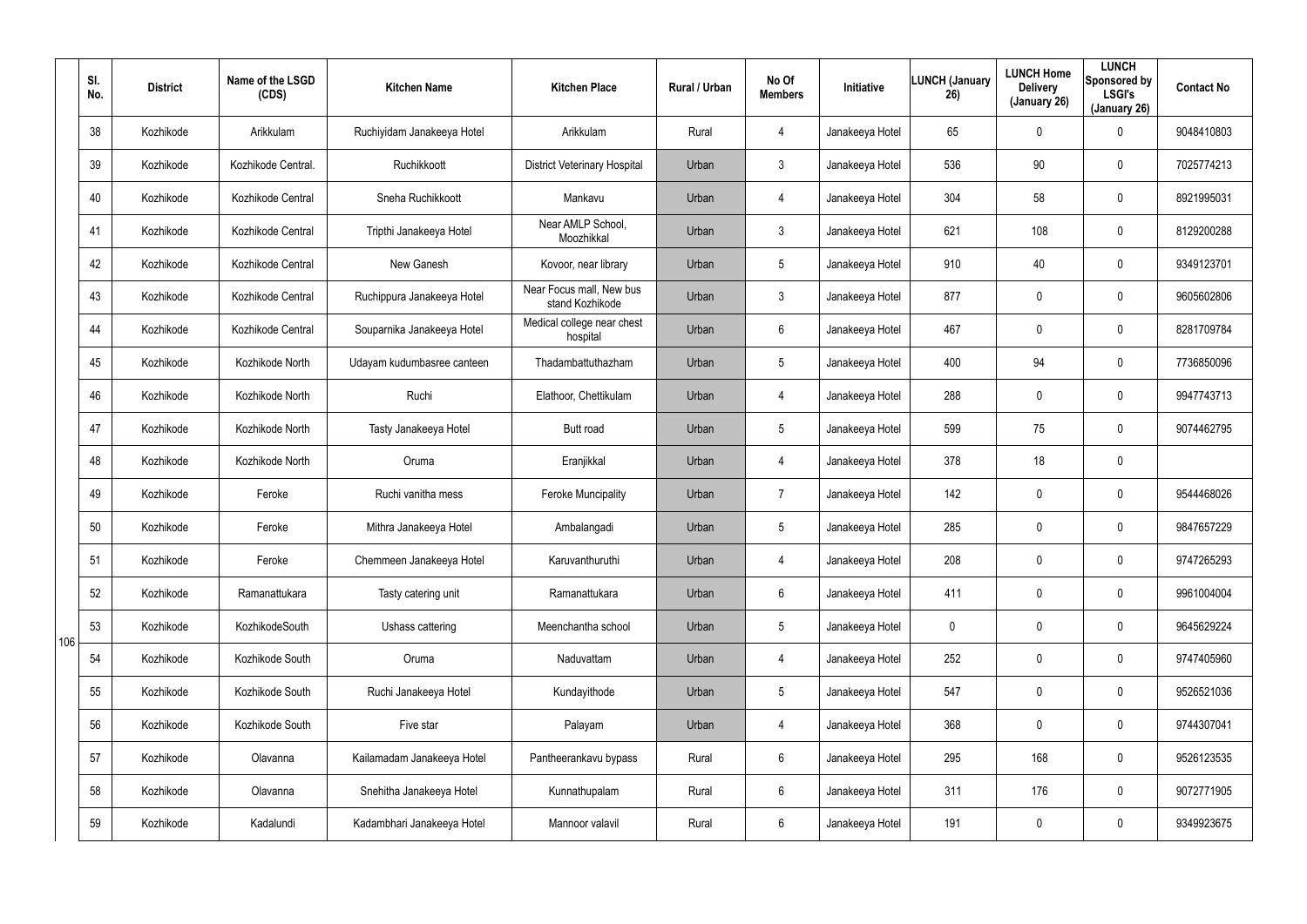| SI.<br>No. | <b>District</b> | Name of the LSGD<br>(CDS) | <b>Kitchen Name</b>                       | <b>Kitchen Place</b>               | Rural / Urban | No Of<br><b>Members</b> | Initiative      | <b>LUNCH (January</b><br>26) | <b>LUNCH Home</b><br><b>Delivery</b><br>(January 26) | <b>LUNCH</b><br>Sponsored by<br><b>LSGI's</b><br>(January 26) | <b>Contact No</b> |
|------------|-----------------|---------------------------|-------------------------------------------|------------------------------------|---------------|-------------------------|-----------------|------------------------------|------------------------------------------------------|---------------------------------------------------------------|-------------------|
| 60         | Kozhikode       | Mukkam                    | Mukkam Friends Janakeeya hotel            | Mukkam                             | Urban         | 4                       | Janakeeya Hotel | 408                          | $\mathbf 0$                                          | 0                                                             | 9497215604        |
| 61         | Kozhikode       | Mukkam                    | Oottupura Janakeeya Hotel                 | Manassery                          | Urban         | $\overline{4}$          | Janakeeya Hotel | 243                          | $\mathbf 0$                                          | 0                                                             | 9645563417        |
| 62         | Kozhikode       | Chathamangalam            | Prakruthi                                 | Chathamangalam vipanana<br>kendram | Rural         | 5                       | Janakeeya Hotel | 40                           | $\boldsymbol{0}$                                     | $\pmb{0}$                                                     | 9745828787        |
| 63         | Kozhikode       | Perumanna                 | Thushara Janakeeya Hotel                  | Vallikkunnu                        | Rural         | 5                       | Janakeeya Hotel | 152                          | $\mathbf 0$                                          | 0                                                             | 8113873612        |
| 64         | Kozhikode       | Kodiyathur                | Kanivu                                    | Eranjimavu                         | Rural         | $\overline{4}$          | Janakeeya Hotel | 0                            | $\mathbf 0$                                          | $\pmb{0}$                                                     | 9048094053        |
| 65         | Kozhikode       | Karassery                 | Karassery CDS Janakeeya Hotel             | Near karassery panchayath          | Rural         | 4                       | Janakeeya Hotel | 164                          | $\mathbf 0$                                          | 0                                                             | 9645120636        |
| 66         | Kozhikode       | Kuruvattoor               | Nanma Janakeeya Hotel                     | Payambra                           | Rural         | $\overline{4}$          | Janakeeya Hotel | 105                          | 0                                                    | $\mathbf 0$                                                   | 8547413299        |
| 67         | Kozhikode       | Mavoor                    | Koottayma Janakeeya Hotel                 | Mavoor                             | Rural         | $\overline{4}$          | Janakeeya Hotel | 348                          | 0                                                    | $\mathbf 0$                                                   | 9961856227        |
| 68         | Kozhikode       | Peruvayal                 | Tripthi Janakeeya Hotel                   | Velliparambu                       | Rural         | 5                       | Janakeeya Hotel | 120                          | 0                                                    | $\mathbf 0$                                                   | 6238723687        |
| 69         | Kozhikode       | Kunnamangalam             | Snehapuram Janakeeya Hotel                | Karanthoor                         | Rural         | 3                       | Janakeeya Hotel | 0                            | 0                                                    | $\mathbf 0$                                                   | 9048545152        |
| 70         | Kozhikode       | Kuttiadi                  | Janakeeya Hotel                           | Kuttiadi Town                      | Rural         | 9                       | Janakeeya Hotel | 215                          | 0                                                    | $\mathbf 0$                                                   | 8606099575        |
| 71         | Kozhikode       | Kavilumpara               | Kavilumpara panchayath Janakeeya<br>Hotel | Thottilpalam                       | Rural         | 4                       | Janakeeya Hotel | 308                          | 0                                                    | $\mathbf 0$                                                   | 8157900256        |
| 72         | Kozhikode       | Maruthonkara              | Thanima Janakeeya Hotel                   | Adukkath                           | Rural         | 5                       | Janakeeya Hotel | 231                          | $\boldsymbol{0}$                                     |                                                               | 9846974198        |
| 73         | Kozhikode       | Velom                     | Samridhi                                  | Kallumpuram - Theekkuni            | Rural         | 5                       | Janakeeya Hotel | 168                          | $\pmb{0}$                                            | 0                                                             | 9846813401        |
| 74         | Kozhikode       | Kunnummal                 | Ruchi Janakeeya Hotel                     | Kakkattil                          | Rural         | $5\phantom{.0}$         | Janakeeya Hotel | 325                          | $\pmb{0}$                                            | 0                                                             | 9605800608        |
| 75         | Kozhikode       | Naripatta                 | Sthree sakthi Janakeeya Hotel             | Kaiveli                            | Rural         | 5                       | Janakeeya Hotel | 152                          | $\pmb{0}$                                            | 0                                                             | 9645339232        |
| 76         | Kozhikode       | Kayakkodi                 | Samridhi Janakeeya Hotel                  | Kayakkodi                          | Rural         | $5\phantom{.0}$         | Janakeeya Hotel | 204                          | $\pmb{0}$                                            | 0                                                             | 9495587551        |
| 77         | Kozhikode       | Thurayur                  | Cds coffee house                          | Thurayur                           | Rural         | 5                       | Janakeeya Hotel | 174                          | $\pmb{0}$                                            | $\pmb{0}$                                                     | 9048028293        |
| 78         | Kozhikode       | Payyoli                   | Mithra                                    | Payyoli Municipality               | Urban         | 5                       | Janakeeya Hotel | 230                          | $\pmb{0}$                                            | $\pmb{0}$                                                     | 8606505900        |
| 79         | Kozhikode       | Meppayur                  | Ruchi canteen                             | Meppayur                           | Rural         | 5                       | Janakeeya Hotel | 250                          | $\pmb{0}$                                            | $\pmb{0}$                                                     | 9447469729        |
| 80         | Kozhikode       | Thikkodi                  | Kaippunnyam Janakeeya Hotel               | Thikkodi                           | Rural         | 5                       | Janakeeya Hotel | 0                            | $\pmb{0}$                                            | $\pmb{0}$                                                     | 9526071250        |
| 81         | Kozhikode       | Keezhariyur               | Tripthi Janakeeya Hotel                   | Arayanattu para                    | Rural         | 8                       | Janakeeya Hotel | 276                          | $\boldsymbol{0}$                                     | 0                                                             | 8592834034        |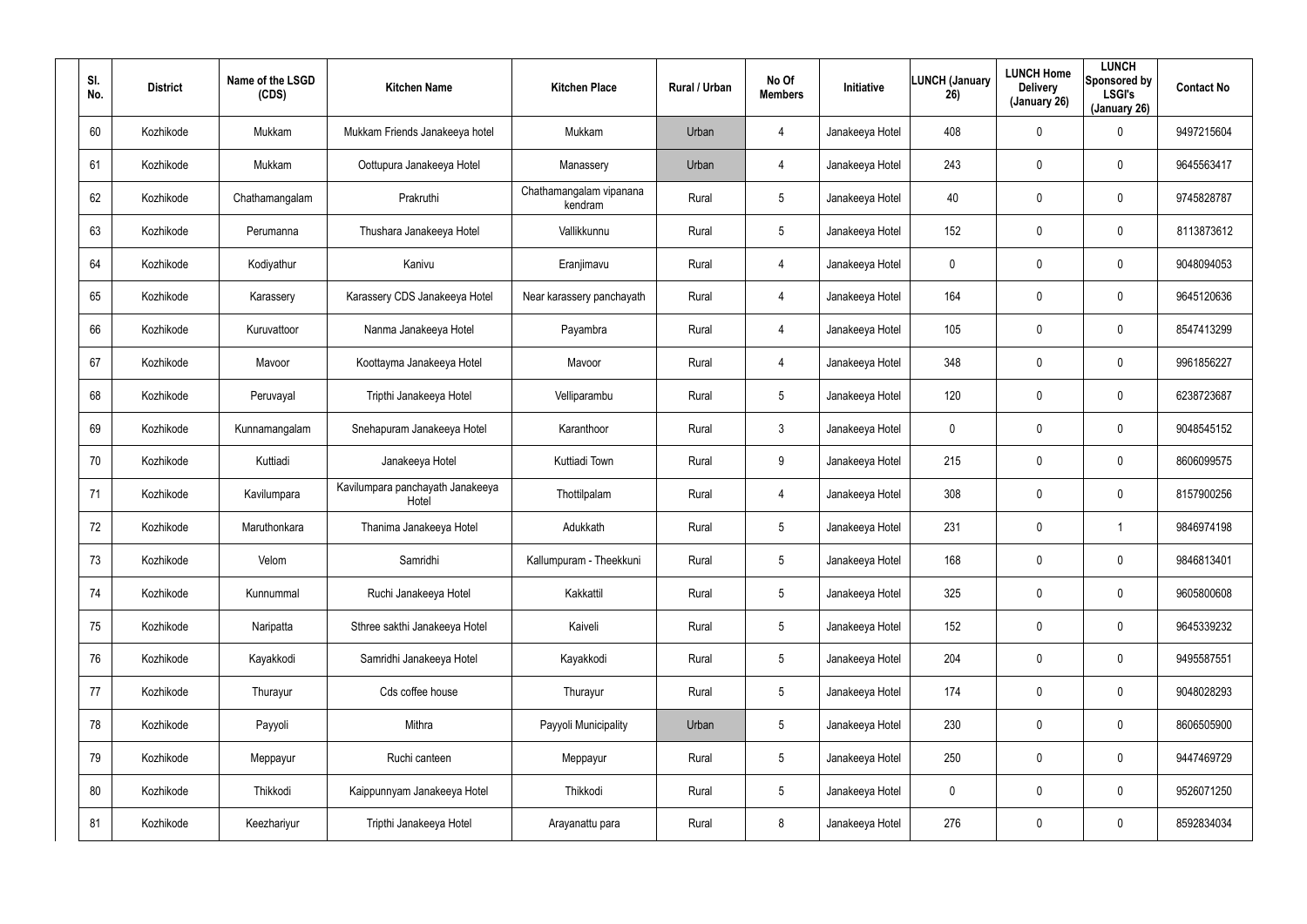| SI.<br>No. | <b>District</b> | Name of the LSGD<br>(CDS) | <b>Kitchen Name</b>                                  | <b>Kitchen Place</b>                               | Rural / Urban | No Of<br><b>Members</b> | Initiative      | <b>LUNCH (January</b><br>26) | <b>LUNCH Home</b><br><b>Delivery</b><br>(January 26) | <b>LUNCH</b><br>Sponsored by<br><b>LSGI's</b><br>(January 26) | <b>Contact No</b> |
|------------|-----------------|---------------------------|------------------------------------------------------|----------------------------------------------------|---------------|-------------------------|-----------------|------------------------------|------------------------------------------------------|---------------------------------------------------------------|-------------------|
| 82         | Kozhikode       | Chakkittappara            | Chakkittapara cds Hotel                              | Chakkittapara CDS                                  | Rural         | $\mathbf{3}$            | Janakeeya Hotel | 271                          | $\mathbf 0$                                          | 0                                                             | 9526881089        |
| 83         | Kozhikode       | Cheruvannur               | Vanitha canteen                                      | near cheruvannur panchayath<br>office, Cheruvannur | Rural         | 5                       | Janakeeya Hotel | 121                          | $\mathbf 0$                                          | $\mathbf 0$                                                   | 9400676505        |
| 84         | Kozhikode       | Koothali                  | Salkara stationary cum Coffee house<br>and photostat | Near Koothali panchayath<br>office                 | Rural         | 6                       | Janakeeya Hotel | 153                          | $\mathbf 0$                                          | $\mathbf 0$                                                   | 9847642496        |
| 85         | Kozhikode       | Changaroth                | Changorath Janakeeya Hotel                           | Near Vadakkumbad HSS                               | Rural         | 5                       | Janakeeya Hotel | 115                          | $\mathbf 0$                                          | $\mathbf 0$                                                   | 9747353283        |
| 86         | Kozhikode       | Perambra                  | Perambra Janakeeya Hotel                             | Perambra                                           | Rural         | $\overline{4}$          | Janakeeya Hotel | 257                          | $\mathbf 0$                                          | $\mathbf 0$                                                   | 6238677483        |
| 87         | Kozhikode       | Kayanna                   | Kudumbashree Janakeeya Hotel<br>Kayanna              | Kayanna Bazar                                      | Rural         | $\mathbf{3}$            | Janakeeya Hotel | 50                           | $\mathbf 0$                                          | $\mathbf 0$                                                   | 9496130121        |
| 88         | Kozhikode       | Nochad                    | Kudumbashree Janakeeya Hotel                         | Muliyangal                                         | Rural         | 5                       | Janakeeya Hotel | 156                          | $\mathbf 0$                                          | $\mathbf 0$                                                   | 7034944936        |
| 89         | Kozhikode       | Ayenchery                 | Janakeeya Hotel Ayanchery                            | Ayanchery                                          | Rural         | 4                       | Janakeeya Hotel | 179                          | 0                                                    | 0                                                             | 8078369520        |
| 90         | Kozhikode       | Maniyur                   | Ruchikoott Vanitha Hotel                             | Near maniyur panchayath<br>office, Navodaya stop   | Rural         | 4                       | Janakeeya Hotel | 0                            | $\mathbf 0$                                          | $\mathbf 0$                                                   | 9400097895        |
| 91         | Kozhikode       | Villiappally              | Janakeeya Hotel Villiappally                         | Keezhal Mukku                                      | Rural         | 4                       | Janakeeya Hotel | 184                          | 0                                                    | $\mathbf 0$                                                   | 8086472039        |
| 92         | Kozhikode       | Thiruvallur               | Ruchi Janakeeya Hotel                                | Thiruvallur                                        | Rural         | 5                       | Janakeeya Hotel | 189                          | $\mathbf 0$                                          | $\mathbf 0$                                                   | 9400723619        |
| 93         | Kozhikode       | Edachery                  | Kudumbasree cafe and helpdesk                        | Edachery                                           | Rural         | 4                       | Janakeeya Hotel | 120                          | $\mathbf 0$                                          | 0                                                             | 7736287974        |
| 94         | Kozhikode       | Nadapuram                 | Uttupura canteen and catering                        | Kallachi                                           | Rural         | 6                       | Janakeeya Hotel | 325                          | $\mathbf 0$                                          | 0                                                             | 9946448011        |
| 95         | Kozhikode       | Chekkyad                  | Ruchi vanitha hotel                                  | Puliyav                                            | Rural         | 4                       | Janakeeya Hotel | 249                          | $\mathbf 0$                                          | 0                                                             | 9048541152        |
| 96         | Kozhikode       | Valayam                   | Nanma Janakeeya Hotel                                | Valayam                                            | Rural         | $5\phantom{.0}$         | Janakeeya Hotel | 170                          | $\overline{0}$                                       | $\pmb{0}$                                                     | 9207821783        |
| 97         | Kozhikode       | Purameri                  | Nanma Janakeeya Hotel                                | Purameri                                           | Rural         | $6\phantom{.}6$         | Janakeeya Hotel | 292                          | $\mathbf 0$                                          | $\pmb{0}$                                                     | 9745393164        |
| 98         | Kozhikode       | Vanimel                   | Vanimel Janakeeya Hotel                              | Bhoomivathukkal                                    | Rural         | $5\phantom{.0}$         | Janakeeya Hotel | 134                          | $\overline{0}$                                       | $\pmb{0}$                                                     | 9048163049        |
| 99         | Kozhikode       | Tuneri                    | Menma Oottupura Janakeeya Hotel                      | Tuneri                                             | Rural         | 3 <sup>1</sup>          | Janakeeya Hotel | 150                          | $\mathbf 0$                                          | 0                                                             | 9745251928        |
| 100        | Kozhikode       | Onchiyam                  | Adukkala                                             | Kannookkara                                        | Rural         | 3 <sup>1</sup>          | Janakeeya Hotel | 180                          | $\pmb{0}$                                            | 0                                                             | 8606115054        |
| 101        | Kozhikode       | Chorode                   | Janani Hotel and Catering Unit                       | Chorode                                            | Rural         | $\overline{4}$          | Janakeeya Hotel | 260                          | $\mathbf 0$                                          | 0                                                             | 9645426343        |
| 102        | Kozhikode       | Eramala                   | Janakeeya Hotel - Eramala                            | Orkkatteri                                         | Rural         | 8                       | Janakeeya Hotel | 0                            | $\pmb{0}$                                            | 0                                                             | 9645239675        |
| 103        | Kozhikode       | Vadakara West             | Janakeeya Hotel - Vadakara west                      | Vadakara                                           | Urban         | $\mathfrak{Z}$          | Janakeeya Hotel | 0                            | $\mathbf 0$                                          | 0                                                             | 8943703596        |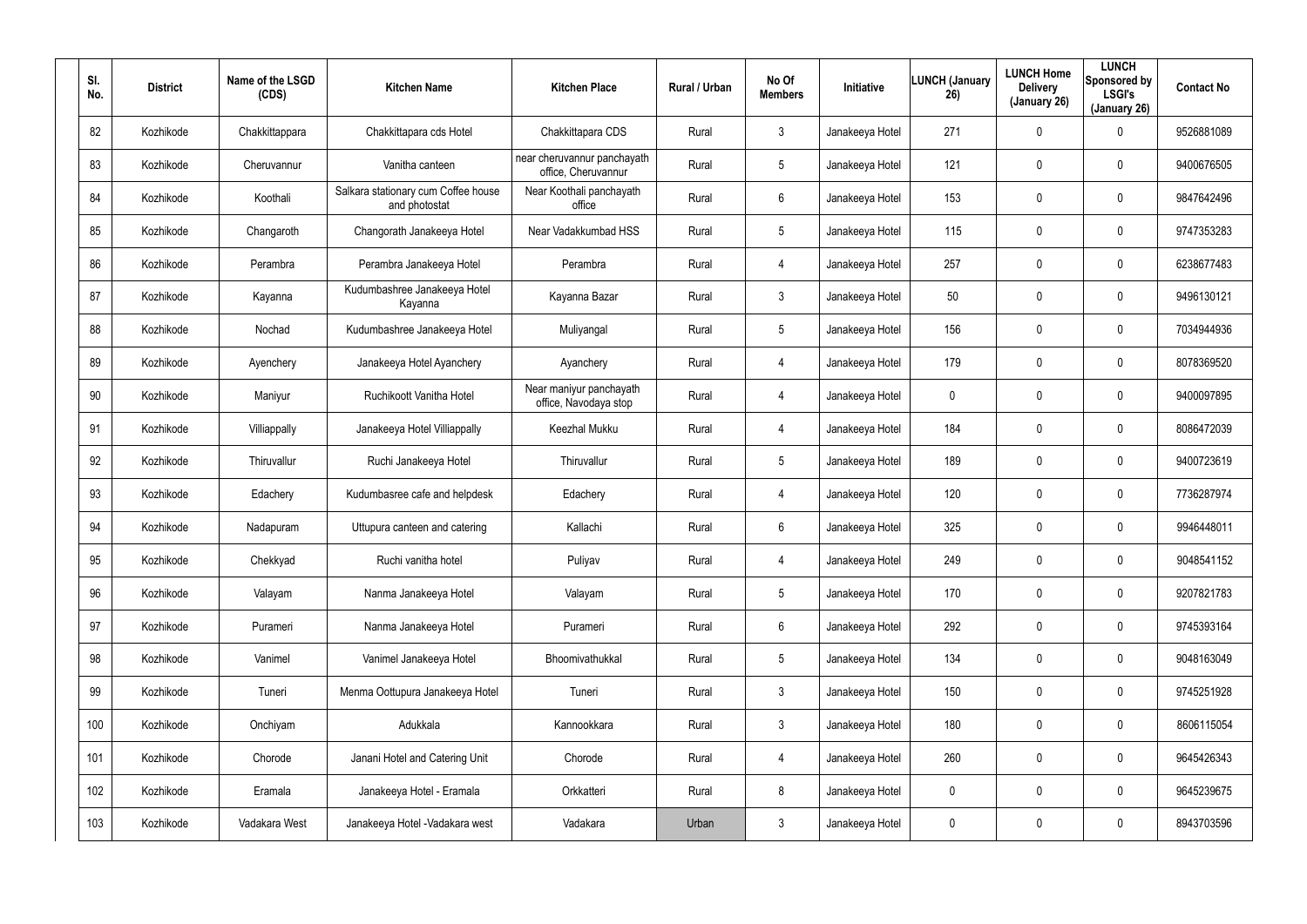|     | SI.<br>No.      | <b>District</b> | Name of the LSGD<br>(CDS) | <b>Kitchen Name</b>                   | <b>Kitchen Place</b>                     | Rural / Urban | No Of<br><b>Members</b> | Initiative      | LUNCH (January<br>26) | <b>LUNCH Home</b><br><b>Delivery</b><br>(January 26) | <b>LUNCH</b><br>Sponsored by<br><b>LSGI's</b><br>(January 26) | <b>Contact No</b> |
|-----|-----------------|-----------------|---------------------------|---------------------------------------|------------------------------------------|---------------|-------------------------|-----------------|-----------------------|------------------------------------------------------|---------------------------------------------------------------|-------------------|
|     | 104             | Kozhikode       | Vadakara West             | Chithra Janakeeya Hotel               | Vadakara New bus stand                   | Urban         | $\mathbf{3}$            | Janakeeya Hotel | 253                   | 0                                                    | $\mathbf 0$                                                   | 9387762939        |
|     | 105             | Kozhikode       | Vadakara East             | Janakeeya Hotel Vadakara Municipality | Edodi                                    | Urban         | 6                       | Janakeeya Hotel | 351                   | 0                                                    | $\mathbf 0$                                                   | 9207604876        |
|     | 106             | Kozhikode       | Azhiyoor                  | Janakeeya Hotel Azhiyoor              | Chombala near Block Office               | Rural         | 3 <sup>1</sup>          | Janakeeya Hotel |                       | 0                                                    | $\mathbf 0$                                                   | 8086159250        |
| 106 |                 |                 |                           |                                       |                                          |               | 501                     |                 | 25385                 | 827                                                  | 5 <sub>5</sub>                                                |                   |
|     |                 | Malappuram      | Triprangode               | Vishista Vanitha Canteen              | Ottumpuram                               | Rural         | $5\phantom{.0}$         | Janakeeya Hotel | 186                   | 26                                                   | $\mathbf 0$                                                   | 9526951352        |
|     | $\overline{2}$  | Malappuram      | Kondotty-2                | Amrutham Janakeeya Hotel              | Kondotty busstand                        | Urban         | $\overline{4}$          | Janakeeya Hotel | 536                   | 0                                                    | 4                                                             | 7356582539        |
|     | 3               | Malappuram      | Ponmundam                 | Janakeeya hotel                       | Athanikkal                               | Rural         | $\overline{4}$          | Janakeeya Hotel | 190                   | 0                                                    | $\mathbf 0$                                                   |                   |
|     | 4               | Malappuram      | Ponnani-1                 | Samridhi                              | Ponnani                                  | Urban         | $5\phantom{.0}$         | Janakeeya Hotel | 86                    | 0                                                    | $\mathbf 0$                                                   |                   |
|     | $5\overline{)}$ | Malappuram      | Parappanangadi            | Thathoos janakeeya hotel              | Parappanangadi                           | Urban         | $\mathbf{3}$            | Janakeeya Hotel | 183                   | 115                                                  | $\mathbf 0$                                                   |                   |
|     | 6               | Malappuram      | Edayur                    | mathuraka vanita hotel                | vattaparamb                              | Rural         | $\mathbf{3}$            | Janakeeya Hotel | 113                   | 0                                                    | $\mathbf 0$                                                   |                   |
|     | 7               | Malappuram      | Kaladi                    | Thripthi Janakeeya Hotel              | Naripparamb                              | Rural         | 4                       | Janakeeya Hotel | 142                   | 0                                                    | $\mathbf 0$                                                   |                   |
|     | 8               | Malappuram      | Tavanur                   | Snehitha                              | Ayankalam                                | Rural         | $5\overline{)}$         | Janakeeya Hotel | 0                     | 0                                                    | $\mathbf 0$                                                   |                   |
|     | 9               | Malappuram      | Karulai                   | Janakeeya Hotel                       | Karulayi Town                            | Rural         | 4                       | Janakeeya Hotel | 87                    | 18                                                   | $\mathbf 0$                                                   | 9388070564        |
|     | 10              | Malappuram      | Melattur                  | Melattur Janakeeya Hotel              | Melattur                                 | Rural         | $5\phantom{.0}$         | Janakeeya Hotel | 263                   | 0                                                    | $\pmb{0}$                                                     | 9497644650        |
|     | 11              | Malappuram      | Vallikkunnu               | Ruchikootu                            | Anangadi                                 | Rural         | $\overline{4}$          | Janakeeya Hotel | 151                   | 147                                                  | $\mathsf{0}$                                                  | 9846828029        |
|     | 12              | Malappuram      | Parappanangadi            | Sobhika Janakeeya hotel               | Parappanangadi                           | Urban         | $5\phantom{.0}$         | Janakeeya Hotel | 385                   | 155                                                  | $\mathsf{0}$                                                  | 9048220552        |
|     | 13              | Malappuram      | Vazhakkad                 | Ruchi hotel vazhakkad                 | Gup school vazhakkad                     | Rural         | $5\phantom{.0}$         | Janakeeya Hotel | 212                   | 243                                                  | $\mathsf{0}$                                                  | 9656316072        |
|     | 14              | Malappuram      | Amarambalam               | Janakeeya Hotel                       | Opposite Federal Bank<br>Pookkottumpadam | Rural         | $\overline{4}$          | Janakeeya Hotel | 90                    | 4                                                    | $\mathfrak{Z}$                                                | 8157060589        |
|     | 15              | Malappuram      | Marakkara                 | Famous Hotel                          | marakkara                                | Rural         | $\mathbf{3}$            | Janakeeya Hotel | 89                    | 0                                                    | $\mathbf 0$                                                   | 6238909658        |
|     | 16              | Malappuram      | Ozhur                     | Archana Vanitha Canteen               | Pulparambu                               | Rural         | $2^{\circ}$             | Janakeeya Hotel | 150                   | 0                                                    | $\pmb{0}$                                                     | 9645906084        |
|     | 17              | Malappuram      | Keezhuparambu             | Sisiram hotel keezhuparambu           | New bazar kuniyil                        | Rural         | $5\phantom{.0}$         | Janakeeya Hotel | 77                    | 43                                                   | $\mathbf 0$                                                   | 8086830582        |
|     | 18              | Malappuram      | Irimbiliyam               | nandanam vanita hotel                 | kotappuram                               | Rural         | $\sqrt{5}$              | janakeeya Hotel | 112                   | 0                                                    | $\pmb{0}$                                                     | 7306302029        |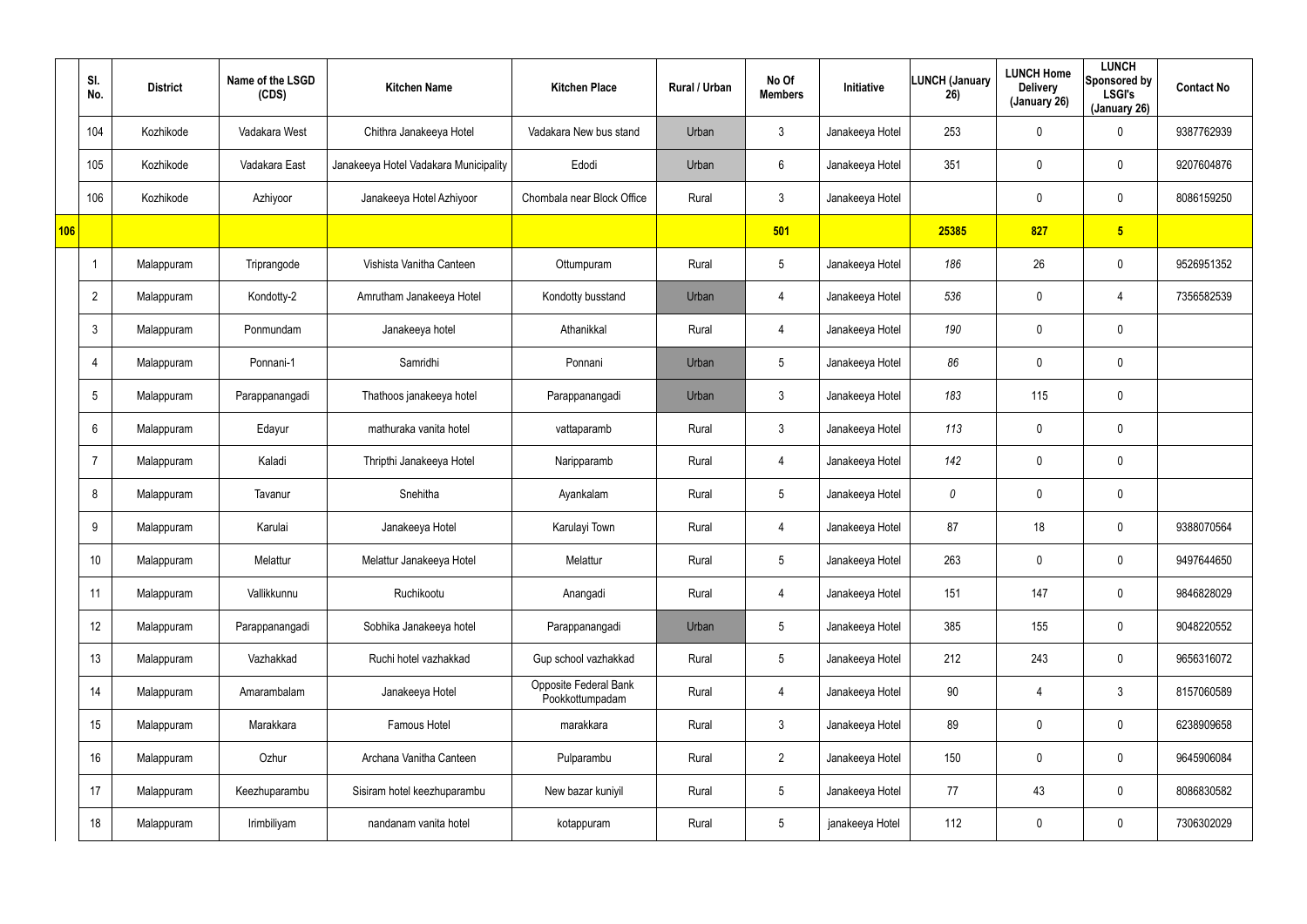| SI.<br>No. | <b>District</b> | Name of the LSGD<br>(CDS) | <b>Kitchen Name</b>         | <b>Kitchen Place</b> | Rural / Urban | No Of<br><b>Members</b> | Initiative      | <b>LUNCH (January</b><br>26) | <b>LUNCH Home</b><br><b>Delivery</b><br>(January 26) | <b>LUNCH</b><br>Sponsored by<br><b>LSGI's</b><br>(January 26) | <b>Contact No</b> |
|------------|-----------------|---------------------------|-----------------------------|----------------------|---------------|-------------------------|-----------------|------------------------------|------------------------------------------------------|---------------------------------------------------------------|-------------------|
| 19         | Malappuram      | Porur                     | Kudumbasree vanitha canteen | Cherukod             | Rural         | 4                       | Janakeeya Hotel | 200                          | $\pmb{0}$                                            | 0                                                             | 9745425647        |
| 20         | Malappuram      | Tirunavaya                | Vibhava Cafesree            | Karathoor            | Rural         | $\overline{4}$          | Janakeeya Hotel | 95                           | 18                                                   | 0                                                             | 9645414837        |
| 21         | Malappuram      | Moothedam                 | Moothedam janakeeya hotel   | Karappuram           | Rural         | $\mathbf{3}$            | Janakeeya Hotel | 229                          | $\pmb{0}$                                            | 0                                                             | 9447630154        |
| 22         | Malappuram      | Vazhayur                  | Three Star Janakeeya Hotel  | Karad                | Rural         | 4                       | Janakeeya Hotel | 225                          | 50                                                   | 0                                                             | 9744305921        |
| 23         | Malappuram      | urngattiri                | Oottupura                   | Therattummal         | Rural         | 5                       | Janakeeya Hotel | 121                          | 125                                                  | 0                                                             | 9562851125        |
| 24         | Malappuram      | Maranchery                | Janakeeya Hotel maranchey   | Panambad             | Rural         | 5                       | Janakeeya Hotel | 87                           | 205                                                  | 0                                                             | 9048081621        |
| 25         | Malappuram      | Athavanad                 | Janakeeya Bhakshanasala     | Vettichira           | Rural         | $5\phantom{.0}$         | Janakeeya Hotel | 0                            | $\pmb{0}$                                            | $\mathbf 0$                                                   | 9495291580        |
| 26         | Malappuram      | Pothukal                  | Vanitha Canteen             | Nettikulam           | Rural         | 6                       | Janakeeya Hotel | 50                           | $\boldsymbol{0}$                                     | $\mathbf 0$                                                   | 9048501397        |
| 27         | Malappuram      | Mampad                    | <b>Bismi Cafe</b>           | Mampad               | Rural         | $\mathbf{3}$            | Janakeeya Hotel | 106                          | $\overline{0}$                                       | $\mathbf 0$                                                   | 9961170251        |
| 28         | Malappuram      | Marakkara                 | Ruchikoottu                 | <b>AC Nirappu</b>    | Rural         | $5\phantom{.0}$         | Janakeeya Hotel | 55                           | $\mathbf 0$                                          | $\mathbf 0$                                                   | 9745625415        |
| 29         | Malappuram      | Alipparambu               | Oottupura                   | Alipparambu          | Rural         | $5\phantom{.0}$         | Janakeeya Hotel | 0                            | $\pmb{0}$                                            | $\mathbf 0$                                                   | 9847690941        |
| 30         | Malappuram      | Valanchery                | Janakkeeya Hotel            | Valanchery           | Urban         | $5\phantom{.0}$         | Janakeeya Hotel | 103                          | $\boldsymbol{0}$                                     | 0                                                             | 8593812408        |
| 31         | Malappuram      | Chaliyar                  | Chaliyar Janakeeya Hotel    | Akambaadam           | Rural         | $\mathbf{3}$            | Janakeeya Hotel | 148                          | 29                                                   | $\mathbf 0$                                                   | 9605274841        |
| 32         | Malappuram      | Kalikavu                  | Friends Janakeeya Hotel     | Kalikavu             | Rural         | 4                       | Janakeeya Hotel | 86                           | $\overline{4}$                                       | $\pmb{0}$                                                     | 9745751684        |
| 33         | Malappuram      | Angadipuram               | Janakeeya Hotel             | Angadipuram          | Rural         | $\overline{4}$          | Janakeeya Hotel | 168                          | $\mathbf 0$                                          | $\pmb{0}$                                                     | 7902314724        |
| 34         | Malappuram      | Puzhakkattri              | Jasmin                      | Puzhakkattiri        | Rural         | $5\phantom{.0}$         | Janakeeya Hotel | 147                          | 98                                                   | $\pmb{0}$                                                     | 9495497872        |
| 35         | Malappuram      | Nannamukku                | Tanima                      | Nannamukku           | Rural         | $5\phantom{.0}$         | Janakeeya Hotel | 137                          | 175                                                  | $\pmb{0}$                                                     | 8943417885        |
| 36         | Malappuram      | Moorkkanad                | Oruma Janakeeya Hotel       | Moorkkanad           | Rural         | $5\phantom{.0}$         | Janakeeya Hotel | 55                           | 47                                                   | 0                                                             | 9605728248        |
| 37         | Malappuram      | Edavanna                  | Souhrtham Janakeeya Hotel   | Edavanna             | Rural         | $5\phantom{.0}$         | Janakeeya Hotel | 219                          | 78                                                   | 0                                                             | 9746986110        |
| 38         | Malappuram      | Tirur                     | Ruchi Janakeeya Hotel       | Tirur                | Urban         | $\overline{4}$          | Janakeeya Hotel | 427                          | 57                                                   | 0                                                             | 9895409528        |
| 39         | Malappuram      | Tirur                     | Amrutham Janakeeya Hotel    | Tirur                | Urban         | $\overline{4}$          | Janakeeya Hotel | 289                          | $\mathbf 0$                                          | 0                                                             | 9745074259        |
| 40         | Malappuram      | Edappal                   | Daya Cafesree               | Edappal              | Rural         | $5\phantom{.0}$         | Janakeeya Hotel | 175                          | $\boldsymbol{0}$                                     | 0                                                             | 9895439056        |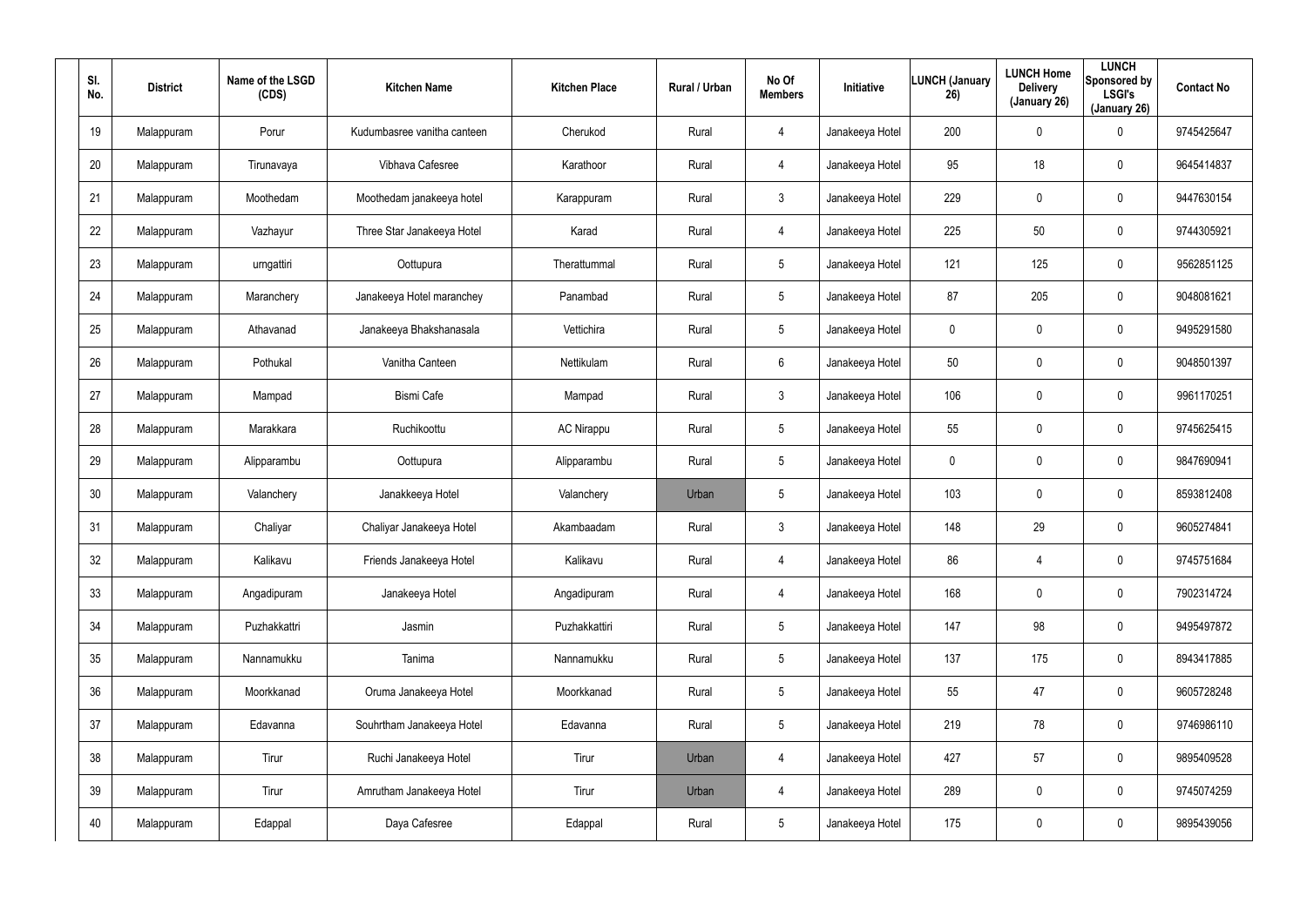| SI.<br>No. | <b>District</b> | Name of the LSGD<br>(CDS) | <b>Kitchen Name</b>                               | <b>Kitchen Place</b>   | Rural / Urban | No Of<br><b>Members</b> | Initiative      | <b>LUNCH (January</b><br>26) | <b>LUNCH Home</b><br><b>Delivery</b><br>(January 26) | <b>LUNCH</b><br>Sponsored by<br><b>LSGI's</b><br>(January 26) | <b>Contact No</b> |
|------------|-----------------|---------------------------|---------------------------------------------------|------------------------|---------------|-------------------------|-----------------|------------------------------|------------------------------------------------------|---------------------------------------------------------------|-------------------|
| 41         | Malappuram      | Koottilangadi             | Janakeeya Hotel                                   | Koottilangadi          | Rural         |                         | Janakeeya Hotel | 51                           | 25                                                   | $\overline{2}$                                                | 9539471939        |
| 42         | Malappuram      | Vattamkulam               | Vibhava Janakeeya Hotel                           | Edappal                | Rural         | $\overline{4}$          | Janakeeya Hotel | 121                          | $\mathbf 0$                                          | 0                                                             | 9744844512        |
| 43         | Malappuram      | Nilambur                  | Annapporna Janakeeya Hotel                        | Nilambur               | Urban         | 8                       | Janakeeya Hotel | 298                          | 99                                                   | 0                                                             | 8547795364        |
| 44         | Malappuram      | Puzhakkattri              | PT Group                                          | Ramapuram              | Rural         | $\overline{4}$          | Janakeeya Hotel | 148                          | 56                                                   | 0                                                             | 9745108676        |
| 45         | Malappuram      | Vazhikkadavu              | Vanitha Janakeeya Hotel                           | Manimooli              | Rural         | $\overline{4}$          | Janakeeya Hotel | 151                          | 95                                                   | 0                                                             | 8943046755        |
| 46         | Malappuram      | Chungathara               | Chungathara Annapoorna Vanitha<br>Janakeeya Hotel | Chalikkulam            | Rural         | $\mathbf{3}$            | Janakeeya Hotel | 21                           | $\mathbf 0$                                          | $\mathbf 0$                                                   | 9745674102        |
| 47         | Malappuram      | Vallikunnu                | Punathil Janakeeya Hotel                          | Vallikunnu             | Rural         | $\overline{4}$          | Janakeeya Hotel | 116                          | 262                                                  | $\mathbf 0$                                                   | 9946051042        |
| 48         | Malappuram      | Tirurangadi               | Nirmalyam Janakeeya Hotel                         | Chanthappadi           | Urban         | $5\overline{)}$         | Janakeeya Hotel | 0                            | 0                                                    | 0                                                             | 9895168511        |
| 49         | Malappuram      | Purathur                  | Purathur Janakeeya Hotel                          | Kavilakkad             | Rural         | $\mathbf{3}$            | Janakeeya Hotel | 90                           | 86                                                   | $\mathbf 0$                                                   | 9645170119        |
| 50         | Malappuram      | Kuruva                    | Swad                                              | Ambalaparamb           | Rural         | 4                       | Janakeeya Hotel | 31                           | 76                                                   | 0                                                             | 9495993543        |
| 51         | Malappuram      | Perumanna Klari           | Perumanna Klari Janakeeya Hotel                   | Near Panjayathu office | Rural         | $\mathbf{3}$            | Janakeeya Hotel | 96                           | $\mathbf 0$                                          | $\mathbf 0$                                                   | 7306197556        |
| 52         | Malappuram      | Kuttippuram               | Janakeeya Hotel Kuttippurram                      | Kuttipuram             | Rural         | $5\phantom{.0}$         | Janakeeya Hotel | 194                          | $\mathbf 0$                                          | 0                                                             | 8921459017        |
| 53         | Malappuram      | Niramaruthur              | Annapporna Janakeeya Hotel                        | Mangad                 | Rural         | $\mathbf{3}$            | Janakeeya Hotel | 150                          | $\overline{0}$                                       | 0                                                             | 9746334349        |
| 54         | Malappuram      | Veliyancode               | Cafe Kudumbashree                                 | Eramangalam            | Rural         | $\mathbf{3}$            | Janakeeya Hotel | 126                          | 93                                                   | 0                                                             | 9567575145        |
| 55         | Malappuram      | Pulilkal                  | Ruchi Koottu Janakeeya Hotel                      | Pulikkal               | Rural         | $\overline{4}$          | Janakeeya Hotel | 145                          | 22                                                   | $\pmb{0}$                                                     | 9947039208        |
| 56         | Malappuram      | Karuvarakund              | Janakeeya Hotel                                   | Karuvarakund           | Rural         | $\overline{4}$          | Janakeeya Hotel | 172                          | 13                                                   | $\pmb{0}$                                                     | 9562233316        |
| 57         | Malappuram      | Thuvvur                   | Janakeeya Hotel                                   | Thuvvur                | Rural         | $5\phantom{.0}$         | Janakeeya Hotel | 112                          | 35                                                   | $\pmb{0}$                                                     | 8075365565        |
| 58         | Malappuram      | Kottakkal                 | Kottakkal Janakeeya Hotel                         | Kottakkal              | Urban         | 3 <sup>1</sup>          | Janakeeya Hotel | 372                          | $\mathbf 0$                                          | 0                                                             | 9946216609        |
| 59         | Malappuram      | Kuzhimanna                | Mythri Janakkeeya Hotel                           | Cheruparamb            | Rural         | $\overline{4}$          | Janakeeya Hotel | 102                          | 72                                                   | 0                                                             | 9961738543        |
| 60         | Malappuram      | Talakkad                  | Talakkad Janakeeya Hotel                          | <b>BP</b> Angadi       | Rural         | $\overline{4}$          | Janakeeya Hotel | $\mathbf{0}$                 | $\mathbf 0$                                          |                                                               | 9447824517        |
| 61         | Malappuram      | Areecode                  | Haritha sree Janakeeya Hotel                      | Pookottuchola          | Rural         | $\overline{4}$          | Janakeeya Hotel | 110                          | 16                                                   | 0                                                             | 7025072558        |
| 62         | Malappuram      | Cherukkavu                | Kitchen Hut Janakeeya Hotel                       | Chevayoor              | Rural         | $\overline{4}$          | Janakeeya Hoel  | 173                          | 49                                                   | 0                                                             | 9895195887        |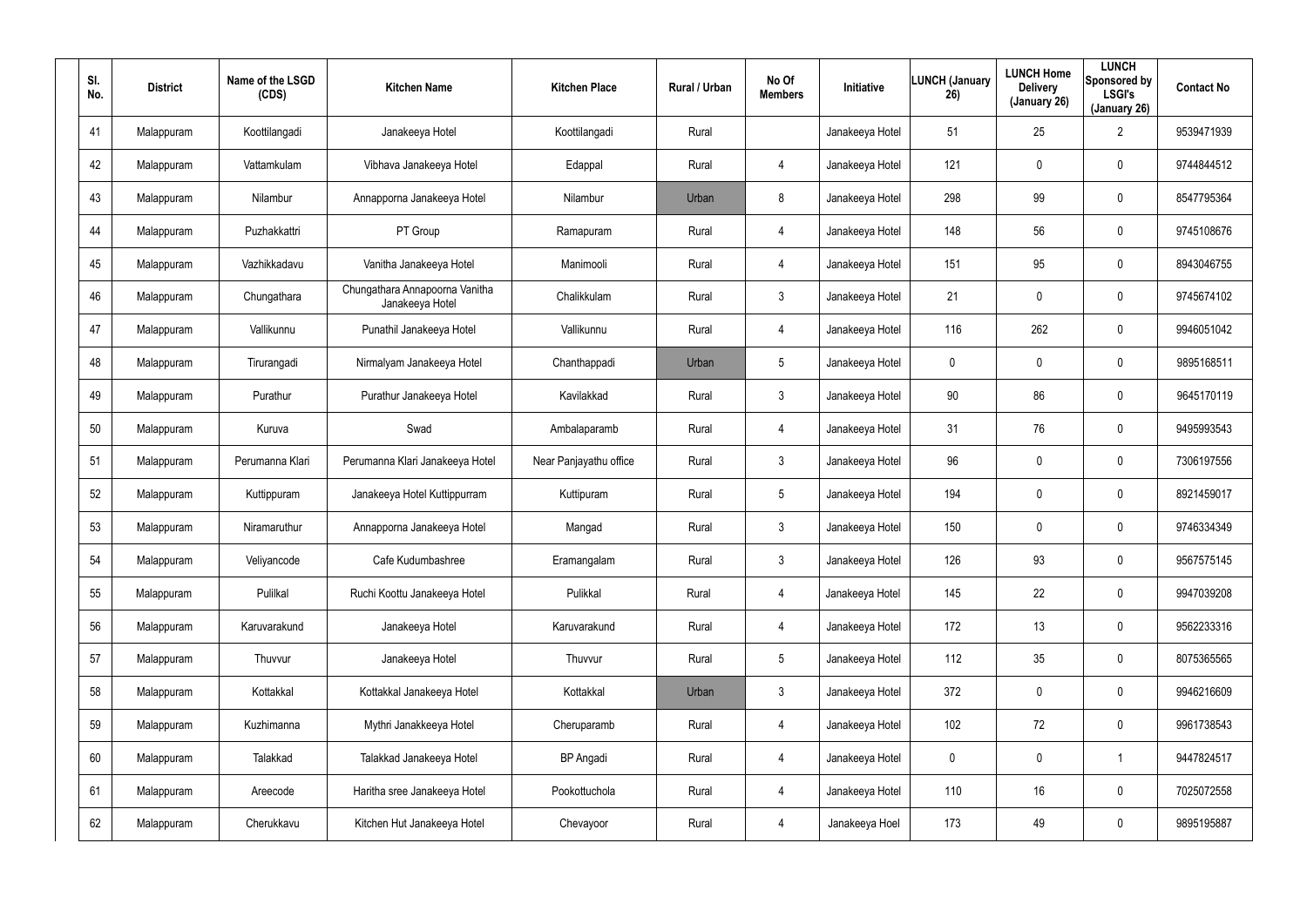|     | SI.<br>No. | <b>District</b> | Name of the LSGD<br>(CDS) | <b>Kitchen Name</b>        | <b>Kitchen Place</b> | Rural / Urban | No Of<br><b>Members</b> | Initiative      | <b>LUNCH (January</b><br>26) | <b>LUNCH Home</b><br><b>Delivery</b><br>(January 26) | <b>LUNCH</b><br>Sponsored by<br><b>LSGI's</b><br>(January 26) | <b>Contact No</b> |
|-----|------------|-----------------|---------------------------|----------------------------|----------------------|---------------|-------------------------|-----------------|------------------------------|------------------------------------------------------|---------------------------------------------------------------|-------------------|
|     | 63         | Malappuram      | Thiruvali                 | Janakeeya hotel            | Thiruvali            | Rural         | $5\overline{)}$         | Janakeeya Botal | 0                            | 0                                                    | $\mathbf 0$                                                   | 9746385945        |
| 127 | 64         | Malappuram      | Alamcode                  | Janakeeya hotel            | Alamcode             | Rural         | $5\phantom{.0}$         | Janakeeya Hotal | 112                          | 96                                                   | $\mathbf 0$                                                   | 8129368109        |
|     | 65         | Malappuram      | Manjeri 1                 | Cafe Janakeeya hotel       | Manjeri              | Urban         | 6                       | Janakeeya Hotal | 189                          | 38                                                   | $\mathbf 0$                                                   | 7336671011        |
|     | 66         | Malappuram      | kalpakanchery             | Janakeeya HOTEL            | Kalpakanchery        | Rural         | $\overline{4}$          | Janakeeya Hotel | 80                           | 0                                                    | $\mathbf 0$                                                   | 9048929947        |
|     | 67         | Malappuram      | Kodur                     | Janakeeya hotel            | vadakkemanna         | Rural         | $\mathbf{3}$            | Janakeeya hotel | 0                            | 0                                                    | $\mathbf 0$                                                   | 9605430938        |
|     | 68         | Malappuram      | Anakayam                  | janakeeya hotel            | Anakayam             | Rural         | $5\phantom{.0}$         | Janakeeya hotel | 256                          | 0                                                    | $\mathbf 0$                                                   | 7025840671        |
|     | 69         | Malappuram      | Malappuram                | Janakeeya Hotel            | Malappuram           | Urban         | $\mathbf{3}$            | Janakeeya Hotal | 203                          | 51                                                   | $\mathbf 0$                                                   | 8281125864        |
|     | 70         | Malappuram      | Tanur                     | Azhimukham Janakeeya hotel | tanur                | Urban         | $\mathbf{3}$            | Janakeeya Hotel | 99                           | 0                                                    | 8                                                             | 7594914843        |
|     | 71         | Malappuram      | Elamkulam                 | Janapriya                  | Kunnakav             | Rural         | 4                       | Janakeeya Hotel | 165                          | 0                                                    | $\mathbf 0$                                                   | 9496725446        |
|     | 72         | Malappuram      | Wandoor                   | Janakeeya Hotel            | wandoor              | Rural         | 4                       | Janakeeya Hotel | 167                          | 0                                                    | $\mathbf 0$                                                   | 8086064498        |
|     | 73         | Malappuram      | Perinthalmanna            | samrthi janakeeya hotei    | Perinthalmanna       | Urban         | $5\phantom{.0}$         | Janakeeya hotel | 0                            | 0                                                    | $\mathbf 0$                                                   | 7994259773        |
|     | 74         | Malappuram      | Munniyur                  | Oottupura                  | Munniyur             | Rural         | $5\phantom{.0}$         | Janakeeya Hotel | 199                          | 208                                                  | $\mathbf 0$                                                   |                   |
|     | 75         | Malappuram      | AR Nagar                  | Aiswarya                   | AR Nagar             | Rural         | $\mathbf{3}$            | Janakeeya Hotel | 144                          | 0                                                    | $\mathbf 0$                                                   |                   |
|     | 76         | Malappuram      | Thenjippalam              | Nanma                      | Thenjippalam         | Rural         |                         | Janakeeya Hotel | 221                          | 64                                                   | $\pmb{0}$                                                     |                   |
|     | 77         | Malappuram      | Peruvallur                | Anugraha                   | Super bazar          | Rural         | $5\phantom{.0}$         | Jankeeya Hotel  | 162                          | 103                                                  | $\overline{2}$                                                | 9747037665        |
|     | 78         | Malappuram      | Muthuvallur               | Nanma janakeeya hotel      | Muthuparambu         | Rural         | 3 <sup>1</sup>          | Janakeeya hotel | 404                          | 0                                                    | $\pmb{0}$                                                     | 9744406501        |
|     | 79         | Malappuram      | mankada                   | janakeeya hatel            | Aryiranazhipadi      | Rural         | $\mathbf{3}$            | janakeeya hotel | 152                          | 163                                                  | $\pmb{0}$                                                     | 9539855520        |
|     | 80         | Malappuram      | Vengara                   | Ponnoos hotel              | Vengara              | Rural         | 4                       | Janakeeya hotel | 260                          | 0                                                    | $\pmb{0}$                                                     | 9947424618        |
|     | 81         | Malappuram      | Pulpatta                  | Santhwanam Janakeeya hotel | Padikkal parambil    | Rural         | $5\phantom{.0}$         | Janakeeya hotel | 246                          | 218                                                  | $\pmb{0}$                                                     | 9526367569        |
|     | 82         | Malappuram      | Keezhattur                | Keezhattur Janakeeya hotel | Keezhattur           | Rural         | $\boldsymbol{4}$        | Janakeeya hotel | $\mathbf 0$                  | 0                                                    | $\pmb{0}$                                                     | 9539209640        |
|     | 83         | Malappuram      | Cherumundam               | Nanma janakeeya hotel      | Manchingapara        | Rural         | 4                       | Janakeeya hotel | 103                          | 0                                                    | $\mathsf{0}$                                                  | 9496048689        |
|     | 84         | Malappuram      | Chelambre                 | Soorya Janakeeya hotel     | Pulluparamb          | Rural         | $\mathbf{3}$            | Janakeeya hotel | 79                           | 102                                                  | $\pmb{0}$                                                     | 7994179285        |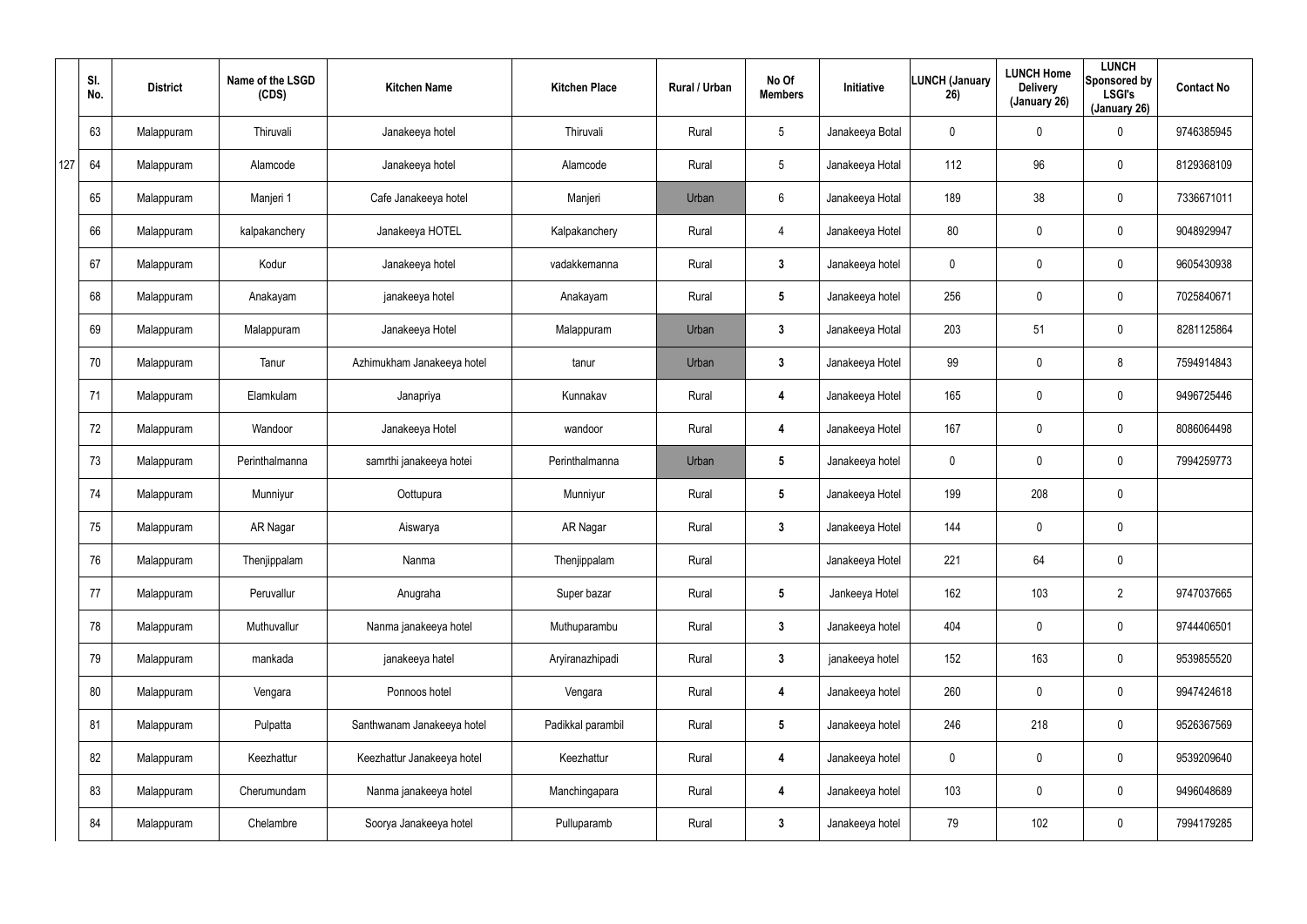| SI.<br>No. | <b>District</b> | Name of the LSGD<br>(CDS) | <b>Kitchen Name</b>      | <b>Kitchen Place</b> | Rural / Urban | No Of<br><b>Members</b> | Initiative      | <b>LUNCH (January</b><br>26) | <b>LUNCH Home</b><br><b>Delivery</b><br>(January 26) | <b>LUNCH</b><br>Sponsored by<br><b>LSGI's</b><br>(January 26) | <b>Contact No</b> |
|------------|-----------------|---------------------------|--------------------------|----------------------|---------------|-------------------------|-----------------|------------------------------|------------------------------------------------------|---------------------------------------------------------------|-------------------|
| 85         | Malappuram      | Ponmala                   | Janakeeya hotel          | Chappangadi          | Rural         | 4                       | Janakeeya hotel | 228                          | 0                                                    | $\mathbf 0$                                                   | 9605811748        |
| 86         | Malappuram      | Thennala                  | <b>Bismi Hotel</b>       | Pookkiparamb         | Rural         | 4                       | Jankeeya Hotel  | 260                          | 0                                                    | $\pmb{0}$                                                     | 9995757092        |
| 87         | Malappuram      | Tanalur                   | Janakeeya Hotel          | Tanalur              | Rural         |                         | Jankeeya Hotel  | 243                          | 0                                                    | $\pmb{0}$                                                     |                   |
| 88         | Malappuram      | Parappur                  | Janakeeya Hotel          | chullipparambu       | Rural         | $5\phantom{.0}$         | Janakeeya Hotel | 206                          | 0                                                    | $\pmb{0}$                                                     | 9961091317        |
| 89         | Malappuram      | Edarikkode                | Janakeeya Hotel          | Edarikkod            | Rural         | $\mathbf{3}$            | Janakeeya Hotel | 0                            | 0                                                    | $\pmb{0}$                                                     | 8089003770        |
| 90         | Malappuram      | Oorakam                   | Ammoos                   | Panchayath padi      | Rural         | $\mathbf{3}$            | Janakeeya Hotel | 258                          | 0                                                    | $\mathbf 0$                                                   | 9526449294        |
| 91         | Malappuram      | Nannambra                 | Veeturuchi               | Kundoor Athani       | Rural         | 4                       | Janakeeya Hotel | 32                           | 227                                                  | $\mathbf 0$                                                   | 9400618659        |
| 92         | Malappuram      | Pandikkad                 | Janakeeya Hotel          | Pandikkad            | Rural         | 4                       | Janakeeya Hotel | 190                          | $\mathbf 0$                                          | $\mathbf 0$                                                   | 9995504081        |
| 93         | Malappuram      | Chokkad                   | Natturuchi               | Chokkad              | Rural         |                         | Janakeeya Hotel | 77                           | 19                                                   | $\pmb{0}$                                                     |                   |
| 94         | Malappuram      | Cheekode                  | Cheekode Janakeeya Hotel | Cheekode             | Rural         |                         | Janakeeya Hotel | 63                           | 73                                                   | $\mathbf 0$                                                   |                   |
| 95         | Malappuram      | Makkarapparamb            | Subiksha                 | Makkarapparamb       | Rural         | $\mathbf{3}$            | Janakeeya Hotel | 53                           | 18                                                   | $\pmb{0}$                                                     | 8089003770        |
| 96         | Malappuram      | Ponnani-1                 | Devi Janakeeya Hotel     | Ponnani              | Urban         | $5\phantom{.0}$         | Janakeeya Hotel | 0                            | $\mathbf 0$                                          | $\mathbf 0$                                                   | 9961919097        |
| 97         | malappuram      | mangalam                  | Soubagya                 | mangalam             | Rural         | $5\phantom{.0}$         | janakeeya hotel | 81                           | 111                                                  | $\pmb{0}$                                                     |                   |
| 98         | Malappuram      | Trikkalangode             | janakeeya hotel          | karakkunnu           | Rural         | $6\phantom{.}$          | Janakeeya Hotel | 207                          | $\mathbf 0$                                          | $\pmb{0}$                                                     |                   |
| 99         | Malppuram       | Morayoor                  | Janakeeya hotel          | Valanchery           | Rural         | $3\phantom{a}$          | Janakeeya hotel | 102                          | $\mathbf 0$                                          | $\mathbf 0$                                                   |                   |
| 100        | Malappuram      | Perumbadapp               | Janakeeya hotel          | Perumbadapp          | Rural         | $\overline{\mathbf{4}}$ | Janakeeya hotel | $\mathbf 0$                  | $\mathbf 0$                                          | $\mathbf 0$                                                   |                   |
| 101        | Malappuram      | Tirur                     | Samruthi Janakeeya Hotel | Vettom               | <b>RURAL</b>  |                         | Janakeeya hotel | 167                          | 225                                                  | $\mathbf 0$                                                   |                   |
| 102        | Malappuram      | Kondotty                  | Janakeeya hotel          | vazhakad             | <b>RURAL</b>  |                         | janakeeya hotel | 334                          | 225                                                  | $\pmb{0}$                                                     |                   |
| 103        | Malappuram      | Perinthalmanna            | Janakeeya hotel          | pulamanthole         | <b>RURAL</b>  | 4                       | Janakeeya hotel | 188                          | 0                                                    | $\mathbf 0$                                                   |                   |
| 104        | Malappuram      | Tanur                     | Jankeeya hotel           | Valavannur           | <b>RURAL</b>  |                         | Janakeeya hotel | 200                          | $\pmb{0}$                                            | $\pmb{0}$                                                     |                   |
| 105        | Malappuram      | kottakkal                 | Janakeeya hotel          | kotakkal             | <b>URBAN</b>  |                         | Janakeeya hotel | 241                          | 0                                                    | $\mathbf 0$                                                   |                   |
| 106        | Malappuram      | Vettom                    | Thripthi Janakeeya Hotel | vettom               | <b>RURAL</b>  |                         | Janakeeya hotel | 98                           | 12                                                   | $\pmb{0}$                                                     |                   |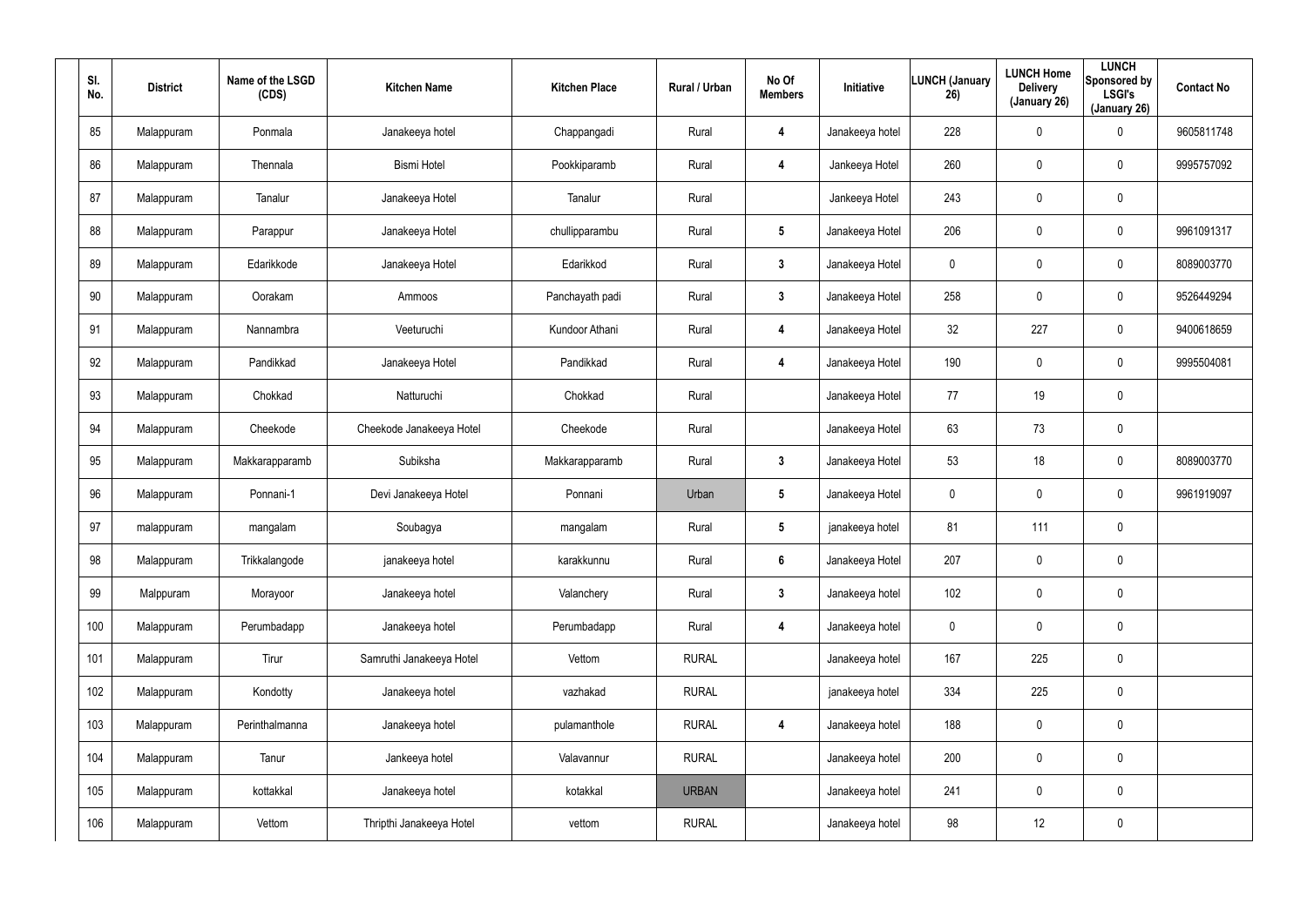|     | SI.<br>No. | <b>District</b> | Name of the LSGD<br>(CDS) | <b>Kitchen Name</b>        | <b>Kitchen Place</b> | Rural / Urban | No Of<br><b>Members</b> | Initiative      | <b>LUNCH (January</b><br>26) | <b>LUNCH Home</b><br><b>Delivery</b><br>(January 26) | <b>LUNCH</b><br>Sponsored by<br><b>LSGI's</b><br>(January 26) | <b>Contact No</b> |
|-----|------------|-----------------|---------------------------|----------------------------|----------------------|---------------|-------------------------|-----------------|------------------------------|------------------------------------------------------|---------------------------------------------------------------|-------------------|
|     | 107        | Malappuram      | Nilambur                  | Janakeeya hotel            | nilambur             | <b>URBAN</b>  |                         | Janakeeya hotel | 230                          | 20                                                   | $\pmb{0}$                                                     |                   |
|     | 108        | Malappuram      | Nilambur                  | Janakeeya hotel            | nilambur             | <b>URBAN</b>  |                         | Janakeeya hotel | 308                          | 0                                                    | $\mathbf 0$                                                   |                   |
|     | 109        | Malappuram      | Vallikkunn                | Rasakkut                   |                      | Rural         |                         | janakeeyahotel  | 143                          | 142                                                  | $\mathbf 0$                                                   |                   |
|     | 110        | Malappuram      | kuruva                    | Ruchi                      |                      | Rural         | $5\phantom{.0}$         | Janakeeyahotel  | 88                           | 30                                                   | $\mathbf 0$                                                   | 9745414800        |
|     | 111        | Malappuram      | Kannamangalam             | Ruchikoott                 |                      | Rural         |                         | Janakeeya Hotel | 284                          | 0                                                    | $\mathbf 0$                                                   |                   |
|     | 112        | Malappuram      | Othungal                  | janakeeya hotel            | Othukkungal          | Rural         | $5\phantom{.0}$         | Janakeeya Hotel | 250                          | 0                                                    | $\mathbf 0$                                                   | 9656716066        |
|     | 113        | Malappuram      | Pookkottur                | janakeeya hotel            | valluvambram         | Rural         | 4                       | Janakeeya Hotel | 196                          | $\mathbf 0$                                          | $\mathbf 0$                                                   | 9447334084        |
|     | 114        | Malappuram      | Edakkara                  | Edakkara janakeeya hotel   |                      | Rural         |                         | janakeeya hotel | 0                            | 0                                                    | $\mathbf 0$                                                   |                   |
|     | 115        | Malappuram      | porur                     | Thanima Janakeeya Hotel    |                      | Rural         |                         | janakeeya hotel | 120                          | $\mathbf 0$                                          | $\mathbf 0$                                                   | 9539928567        |
|     | 116        | Malappuram      | pulikkal                  | Janakeeya Hotel            | pulikkal             | Rural         |                         | Janakeeya Hotel | 110                          | 49                                                   | $\mathbf 0$                                                   |                   |
|     | 117        | malappuram      | thanur                    | amma janakeeyahottel       |                      | <b>URBAN</b>  | $5\phantom{.0}$         | janakeeyahottel | 366                          | $\mathbf 0$                                          | $\mathbf 0$                                                   |                   |
|     | 118        | malappuram      | pallikkal                 | padheyam janakeeyahottel   |                      | Rural         | $5\phantom{.0}$         | janakeeyahotel  | 76                           | 56                                                   | $\mathbf 0$                                                   |                   |
|     | 119        | Malappuram      | chelembra                 | janakeeyahotel2            |                      | Rural         |                         | janakeeyahotel  | 178                          | 76                                                   | $\pmb{0}$                                                     |                   |
|     | 120        | Malappuram      | Purathur                  | Safa Janakeeya Hotel       | Paravanna            | Rural         | $5\phantom{.0}$         | Janakeeya Hotel | 100                          | $30\,$                                               | $\pmb{0}$                                                     |                   |
|     | 121        | malappuram      | vazhayur                  | puthuma janakeeyahotel     |                      | Rural         |                         | janakeeyahotel  | 175                          | 25                                                   | $\pmb{0}$                                                     |                   |
|     | 122        | malappuram      | mangalam                  | janakeeyahotel2            |                      | Rural         |                         | janakeeyahotel  | 267                          | 184                                                  | $\pmb{0}$                                                     |                   |
|     | 123        | malappuram      | kuttippuram               | nilayoram janakeeya hotel  |                      |               | $\overline{\mathbf{4}}$ | janakeeyahotel  | 128                          | $\pmb{0}$                                            | $\pmb{0}$                                                     |                   |
|     | 124        | malapluram      | thazhekode                | Thazhekode Janakeeya Hotel |                      | Rural         |                         |                 | 432                          | 0                                                    | $\pmb{0}$                                                     |                   |
|     | 125        | malappuram      | munniyur                  | my kitchen                 | Alinchuvad           | Rural         | $5\phantom{.0}$         | janakeeya hotel | 164                          | 221                                                  | $\overline{2}$                                                | 8589809765        |
|     | 126        | Malappuram      | Mangalam                  | Ruchikkoottu               | Mangalam             | Rural         | $\overline{\mathbf{4}}$ | Janakeeya hotel | 101                          | 27                                                   | $\pmb{0}$                                                     |                   |
|     | 127        | Malappuram      | Ponnani                   | Thripthi jh                | ponnani              | urban         |                         | janakeeya hotel | $\mathbf 0$                  | $\mathbf 0$                                          | $\mathbf 0$                                                   |                   |
| 127 |            |                 |                           |                            |                      |               |                         |                 | 19138                        | 5449                                                 | 22                                                            |                   |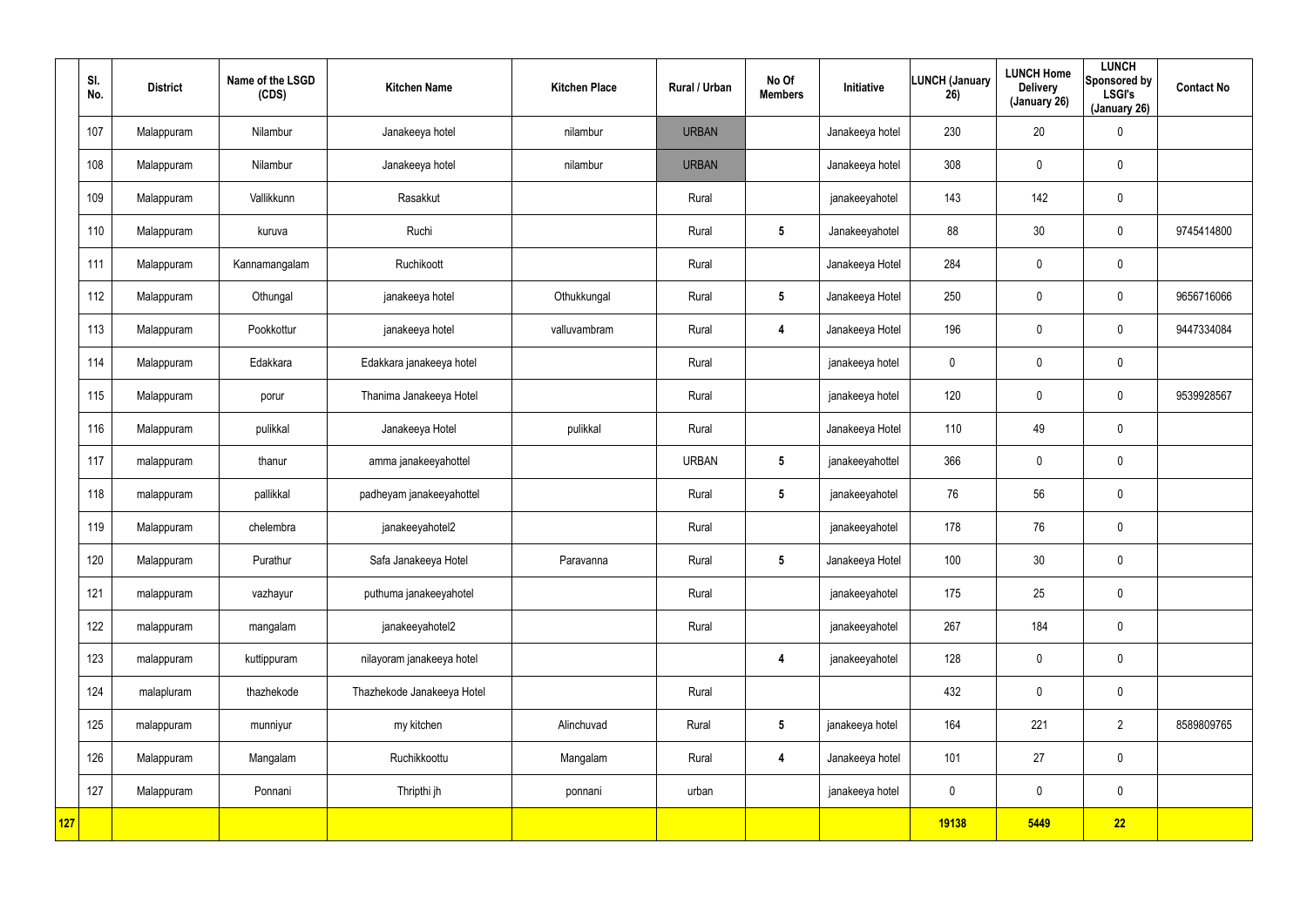| SI.<br>No.      | <b>District</b> | Name of the LSGD<br>(CDS) | <b>Kitchen Name</b>             | <b>Kitchen Place</b>                      | <b>Rural / Urban</b> | No Of<br><b>Members</b> | <b>Initiative</b> | <b>LUNCH (January</b><br>26) | <b>LUNCH Home</b><br><b>Delivery</b><br>(January 26) | <b>LUNCH</b><br>Sponsored by<br><b>LSGI's</b><br>(January 26) | <b>Contact No</b> |
|-----------------|-----------------|---------------------------|---------------------------------|-------------------------------------------|----------------------|-------------------------|-------------------|------------------------------|------------------------------------------------------|---------------------------------------------------------------|-------------------|
|                 | Palakkad        | Elapully                  | Nakshathra Vanitha canteen      | Canteen                                   | Rural                | 4                       | Janakeeya Hotel   | 188                          | $\mathbf{0}$                                         | 0                                                             | 8547384972        |
| $\overline{2}$  | Palakkad        | Nalleppilly               | Vanitha Canteen                 | Canteen                                   | Rural                | 4                       | Janakeeya Hotel   | 140                          | 0                                                    | 0                                                             | 9656232569        |
| 3               | Palakkad        | Chittur                   | Thanal vanitha Canteen          | Thathamangalam, Mettuvalavu               | Urban                | $\mathbf{3}$            | Janakeeya Hotel   | 357                          | 0                                                    | 0                                                             | 9447105400        |
| $\overline{4}$  | Palakkad        | chittur                   | urapp janakeeya hotel           | Anicode junction                          | urban                | 5                       | Janakeeya hotel   | 147                          | $\mathbf 0$                                          | 0                                                             | 9349930549        |
| 5               | Palakkad        | polpully                  | subiksha janakeeya hotel        | kallootiyal                               | Rural                | $5\overline{)}$         | Janakeeya hotel   | 170                          | 0                                                    | 0                                                             | 9495197498        |
| 6               | Palakkad        | Eruthenpathy              | Nila janakeeya hotel            | Mooniilmada muniyappan<br>kshethram near  | Rural                | 5                       | Janakeeya hotel   | 126                          | 0                                                    | 0                                                             | 9037290925        |
| $\overline{7}$  | Palakkad        | Perumatty                 | Nanam Janakeeya hotel           | kannimari                                 | Rural                | $\mathbf{3}$            | Janakeeya hotel   | 135                          | $\mathbf 0$                                          | 0                                                             | 9605529657        |
| 8               | Palakkad        | Vadakarapathy             | soubhagya janakeeya hotel       | vadakarapathy panchayath                  | Rural                | 5                       | Janakeeya hotel   | 135                          | 0                                                    | 0                                                             | 9633578756        |
| 9               | Palakkad        | Kozhinjampara             | Sreesakthi Janakeeya hotel      | Kozhinjampara<br>gramapanchayth, near bus | Rural                | $\overline{\mathbf{5}}$ | Janakeeya hotel   | 175                          | $\mathbf 0$                                          | 0                                                             | 9847121105        |
| 10 <sup>°</sup> | Palakkad        | Vadakkenchery             | Oottupura Vanitha Canteen       | Panchayath building,<br>Vadakkenchery     | Rural                | 4                       | Janakeeya Hotel   | 175                          | 0                                                    | 0                                                             | 9656360141        |
| 11              | Palakkad        | <b>PKD North</b>          | Cafesree                        | opp. ksrtc bus stand,<br>Manjakulam road  | Urban                | 5                       | Janakeeya Hotel   | 0                            | 0                                                    | 0                                                             | 9037332005        |
| 12              | Palakkad        | Ongallur                  | Amma canteen                    | Ongallur vipanana kendram                 | Rural                | 4                       | Janakeeya Hotel   | 114                          | 0                                                    | 0                                                             | 7560924507        |
| 13              | Palakkad        | Muthuthala                | Sreelakshmi vanitha canteen     | Muthuthala panchayath                     | Rural                | 4                       | Janakeeya Hotel   | 0                            | $\mathbf 0$                                          | 0                                                             | 7558865485        |
| 14              | Palakkad        | Koppam                    | Natturuchi kudumbashree cafe    | Near koppam village                       | Rural                | 5                       | Janakeeya Hotel   | 111                          | 0                                                    | 0                                                             | 8075779172        |
| 15              | Palakkad        | Paruthur                  | Mamatty vanitha canteen         | Near panchayath                           | Rural                | $5\phantom{.0}$         | Janakeeya Hotel   | 0                            | $\mathbf 0$                                          | 0                                                             | 9544847874        |
| 16              | Palakkad        | Vilayur                   | Souhritha caffesree (Ruchipura) | Near Vilayur Panchayath                   | Rural                | 6                       | Janakeeya Hotel   | 95                           | $\mathbf 0$                                          | 0                                                             | 9747342046        |
| 17              | palakkad        | Kulukkallur               | Snehitha Janakeeya hotel        | Kulukkallur panchayath                    | Rural                | $\sqrt{5}$              | Janakeeya hotel   | 48                           | $\mathbf 0$                                          | 0                                                             | 9746701454        |
| 18              | Palakkad        | Pattambi                  | Janakeeya hotel                 | near Govt samskritha college,<br>Pattambi | Urban                | 4                       | Janakeeya hotel   | 0                            | $\mathbf 0$                                          | 0                                                             | 9562043428        |
| 19              | Palakkad        | Erimayur                  | Thanima Vanitha Canteen         | Panchayath building, Erimayur             | Rural                | $5\phantom{.0}$         | Janakeeya Hotel   | 0                            | $\mathbf 0$                                          | 0                                                             | 9746440633        |
| 20              | Palakkad        | Kizhekkencheri            | Vanitha Canteen                 | Panchayath Building,<br>Kizhakkenchery    | Rural                | 4                       | Janakeeya Hotel   | 140                          | $\mathbf 0$                                          |                                                               | 9747923418        |
| 21              | Palakkad        | Peringottukkurrissi       | Aiswarya Vanitha canteen        | Panchayth building                        | Rural                | $\mathbf{3}$            | Janakeeya Hotel   | 0                            | $\mathbf 0$                                          | 0                                                             | 9048665884        |
| 22              | Palakkad        | Mundoor                   | Bharath vanitha canteen         | Panchayath building                       | Rural                | $\mathfrak{Z}$          | Janakeeya Hotel   | 0                            | $\mathbf 0$                                          | 0                                                             | 8592830607        |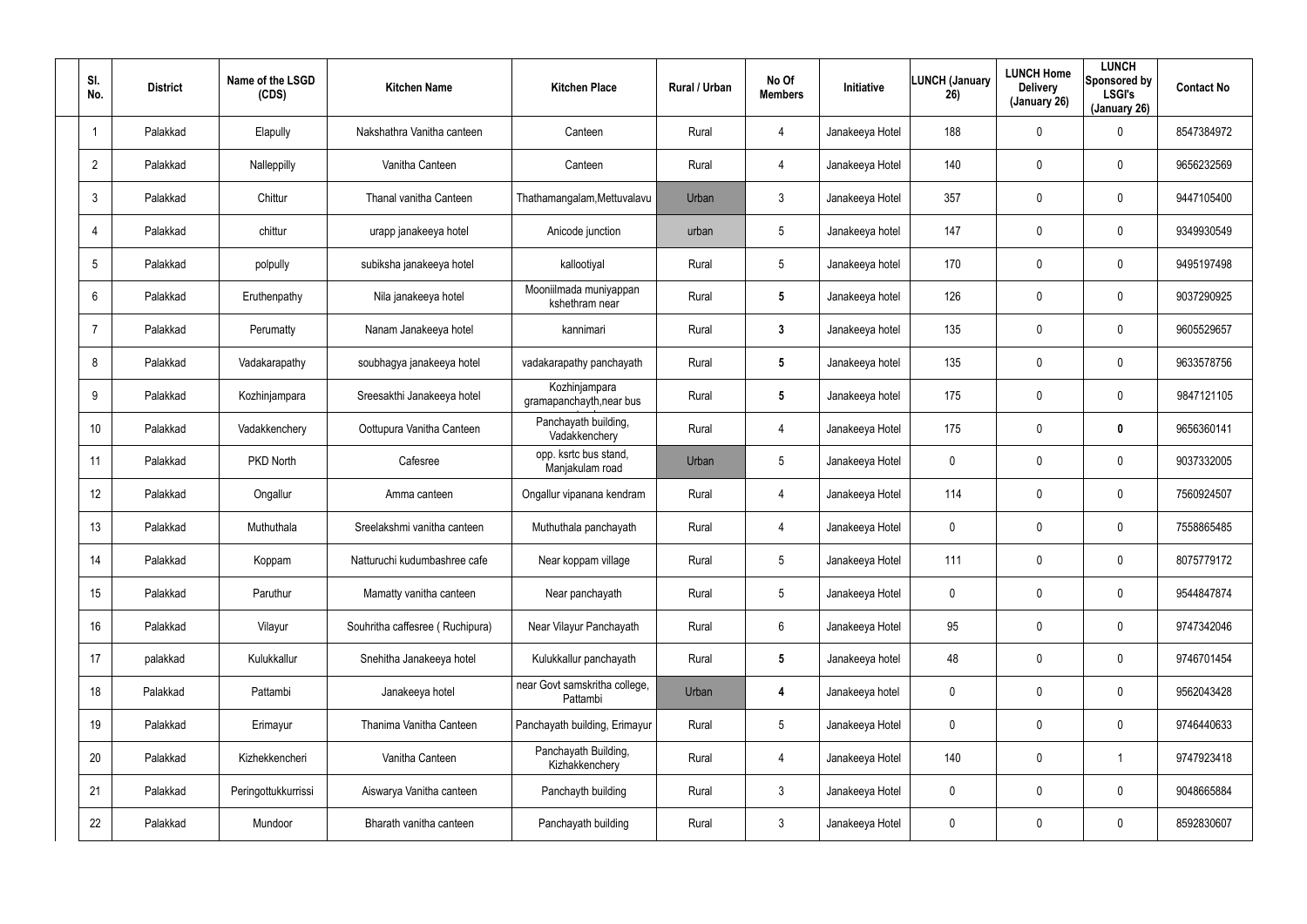| SI.<br>No. | <b>District</b> | Name of the LSGD<br>(CDS) | <b>Kitchen Name</b>                      | <b>Kitchen Place</b>                            | Rural / Urban | No Of<br><b>Members</b> | Initiative       | <b>LUNCH (January</b><br>26) | <b>LUNCH Home</b><br><b>Delivery</b><br>(January 26) | <b>LUNCH</b><br>Sponsored by<br><b>LSGI's</b><br>(January 26) | <b>Contact No</b> |
|------------|-----------------|---------------------------|------------------------------------------|-------------------------------------------------|---------------|-------------------------|------------------|------------------------------|------------------------------------------------------|---------------------------------------------------------------|-------------------|
| 23         | Palakkad        | Kodumbu                   | kripa                                    | kodumb panchayath                               | Rural         | $\overline{4}$          | Janakeeya HoteL  | 35                           | $\mathbf 0$                                          | 0                                                             | 9048682860        |
| 24         | Palakkad        | Thirumittakode            | Thirumuttam Janakeeya Hotel              | Karukaputhur                                    | Rural         | 6                       | Janakeeya Hotel  | 118                          | $\mathbf 0$                                          | 0                                                             | 9072841599        |
| 25         | Palakkad        | Akathethara               | Nanma canteen                            | kalyanamandapam                                 | Rural         | $\mathbf{3}$            | Janakeeya Hotel  | 0                            | $\mathbf 0$                                          | 0                                                             | 7025563510        |
| 26         | Palakkad        | Marutharoad               | flavours cantteen                        | panchayath                                      | Rural         | 5                       | Janakeeya Hotela | 0                            | $\mathbf 0$                                          | $\mathbf 0$                                                   | 9746227966        |
| 27         | Palakkad        | Trithala                  | Kairali Vanitha Hotel                    | Thirthala                                       | Rural         | 5                       | Janakeeya Hotel  | 0                            | $\mathbf 0$                                          | 0                                                             | 9048710155        |
| 28         | Palakkad        | Kongad                    | Annapoorna vanitha canteen               | Near Kongad village office                      | Rural         | 5                       | Janakeeya Hotel  | 142                          | $\mathbf 0$                                          | 0                                                             | 9645425774        |
| 29         | Palakkad        | Sreekrishnapuram          | Subiksha canteen                         | Near panchayath office                          | Rural         | $\mathbf{3}$            | Janakeeya Hotel  | 131                          | $\mathbf 0$                                          | $\mathbf 0$                                                   | 8086697226        |
| 30         | Palakkad        | Pallassana                | dhanalakshmi vanitha canteen             | pallassana panchayath<br>building               | Rural         | 5                       | Janakeeya Hotel  | 218                          | 0                                                    | 0                                                             | 8943225892        |
| 31         | Palakkad        | Nenmmara                  | Nemmara Janakeeya hotel                  | Nemmara junction                                | Rural         | $\overline{4}$          | Janakeeya hotel  | 210                          | $\mathbf 0$                                          | $\mathbf 0$                                                   | 8157850935        |
| 32         | Palakkad        | Ayilur                    | Janakeeya hotel                          | Thalavettanpara, Ayilur                         | Rural         | $\mathbf{3}$            | Janakeeya hotel  | 99                           | 0                                                    | 0                                                             | 9539517856        |
| 33         | Palakkad        | Melarkode                 | Janakeeya Hotel                          | near Melarkode panchayath                       | Rural         | 4                       | Janakeeya hotel  | 0                            | $\mathbf 0$                                          | $\mathbf 0$                                                   | 8606193918        |
| 34         | Palakkad        | Vandazhi                  | janakeeya hotel                          | Kaniyamangalam                                  | Rural         | $\mathbf{3}$            | Janakeeya hotel  | 59                           | 0                                                    | 0                                                             | 9645919937        |
| 35         | Palakkad        | Nelliayampathy            | Janakeeya hotel                          | near Panchayat, kaikaty                         | Rural         | 4                       | Janakeeya hotel  | 0                            | $\mathbf 0$                                          | 0                                                             | 9497123529        |
| 36         | Palakkad        | Elavanchery               | Snehatheeram                             | Near GUPS, Vattekkad                            | Rural         | $5\overline{)}$         | Janakeeya Hotel  | 210                          | $\mathbf 0$                                          | 0                                                             | 9744195274        |
| 37         | Palakkad        | Kollemkode                | Priya Vanitha Canteen                    | Block Panchayath Office,<br>Kollengode          | Rural         | $\overline{4}$          | Janakeeya Hotel  | 198                          | $\pmb{0}$                                            | 0                                                             | 9745456764        |
| 38         | Palakkad        | Koduvayur                 | Samridhi Kudumbashree Vanitha<br>Canteen | Panchayath Building                             | Rural         | 5                       | Janakeeya Hotel  | 118                          | $\mathbf 0$                                          | $\pmb{0}$                                                     | 8086263595        |
| 39         | Palakkad        | Pattanchery               | Sreelakshmi vanitha canteen              | Panchayath Building                             | Rural         | $\overline{4}$          | Janakeeya Hotel  | 20                           | $\pmb{0}$                                            | 0                                                             | 8086916932        |
| 40         | Palakkad        | Pudunagaram               | Janakeeya Hotel                          | Near KSEB, Pudunagaram                          | Rural         | 4                       | Janakeeya hotel  | 0                            | $\mathbf 0$                                          | 0                                                             | 9497241598        |
| 41         | Palakkad        | Vadavanoor                | Sree Muruka Janakeeya Hotel              | Vydhyasala, Vadavanoor                          | Rural         | $5\overline{)}$         | Janakeeya hotel  | 173                          | $\pmb{0}$                                            | 0                                                             | 9567011729        |
| 42         | Palakkad        | Peruvemba                 | Samridi Janakeeya Hotel                  | Peruvemba Junction                              | Rural         | $\boldsymbol{4}$        | Jankeeya hotel   | 18                           | $\pmb{0}$                                            | 0                                                             | 918089611261      |
| 43         | Palakkad        | Muthalamada               | Janakeeya Hotel                          | Chulliyarmedu                                   | Rural         | $\boldsymbol{4}$        | Jankeeya hotel   | 281                          | $\pmb{0}$                                            | 0                                                             | 9633730067        |
| 44         | Palakkad        | Cherppalasseri            | Swad Janakiyahotel, CPY                  | Scheduled caste coperative<br>society hall, cpy | Urban         | 5                       | Janakeeya Hotel  | 218                          | $\boldsymbol{0}$                                     | 0                                                             | 9447746082        |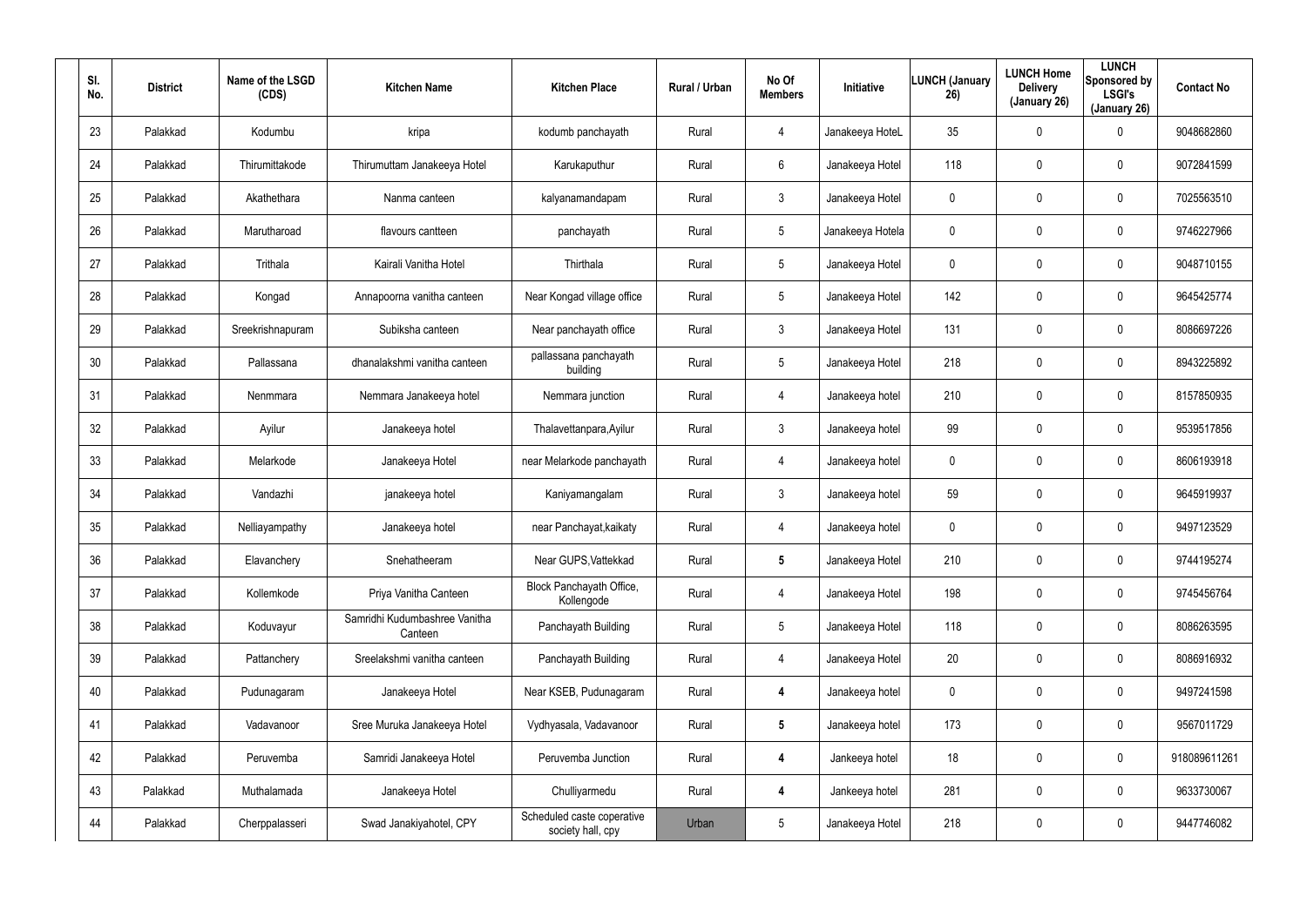|     | SI.<br>No. | <b>District</b> | Name of the LSGD<br>(CDS) | <b>Kitchen Name</b>                         | <b>Kitchen Place</b>                       | Rural / Urban | No Of<br><b>Members</b> | <b>Initiative</b> | <b>LUNCH (January</b><br>26) | <b>LUNCH Home</b><br><b>Delivery</b><br>(January 26) | <b>LUNCH</b><br>Sponsored by<br><b>LSGI's</b><br>(January 26) | <b>Contact No</b> |
|-----|------------|-----------------|---------------------------|---------------------------------------------|--------------------------------------------|---------------|-------------------------|-------------------|------------------------------|------------------------------------------------------|---------------------------------------------------------------|-------------------|
|     | 45         | Palakkad        | Vellinezhi                | Aiswarya kudumbashree                       | Adakkaputhur                               | Rural         | $\mathbf{3}$            | Janakeeya Hotel   | 99                           | 0                                                    | $\mathbf 0$                                                   | 9747730588        |
|     | 46         | Palakkad        | Keralasseri               | Bhagyasree janakeeya hotel                  | Near village office                        | Rural         | $\mathbf{3}$            | Janakeeya Hotel   | 58                           | 0                                                    | $\mathbf 0$                                                   | 8606125128        |
|     | 47         | Palakkad        | Kottayi                   | Kudumbashree Vanitha canteen                | Near Kottayi Panchayath                    | Rural         | $\overline{4}$          | Jankeeya hotel    | 0                            | 0                                                    | $\mathbf 0$                                                   | 9605699847        |
|     | 48         | Palakkad        | anakkara                  | udayasurya vanitha canteen                  | kumbidi                                    | rural         | $5\phantom{.0}$         | Janakeeya Hotel   | 140                          | 0                                                    | $\mathbf 0$                                                   | 9895947614        |
|     | 49         | Palakkad        | kappur                    | jeevanam hotel                              | kumaranellur                               | rural         | 6                       | Janakeeya Hotel   | 0                            | 0                                                    | $\mathbf 0$                                                   | 9605308385        |
| 102 | 50         | Palakkad        | Malampauzha               | Nandhanam canteen                           | near fantasy park                          | Rural         | $5\phantom{.0}$         | Janakeeya HotelT  | 121                          | 0                                                    | $\mathbf 0$                                                   | 807587062         |
|     | 51         | Palakkad        | Puduppariyaram            | Anaswara Canteen                            | Panchayath                                 | Rural         | $\overline{4}$          | Janakeeya Hotel   | 125                          | 0                                                    | $\mathbf 0$                                                   | 9526677781        |
|     | 52         | Palakkad        | kadambazhipuram           | Reshmi janakeeya hotel                      | 16 mail                                    | Rural         | $5\phantom{.0}$         | Janakeeya Hotel   | 130                          | 0                                                    | $\mathbf 0$                                                   | 9048375891        |
|     | 53         | Palakkad        | Kadambazhipuram           | Ardhram Janakeeya hotel                     | Pulapatta                                  | Rural         | $\mathbf{3}$            | Janakeeya Hotel   | 66                           | 0                                                    | $\mathbf 0$                                                   | 9495775246        |
|     | 54         | Palakkad        | Kannambra                 | Sree kurumba canteen                        | kannambra                                  | Rural         | 4                       | Janakeeya Hotel   | 199                          | 0                                                    | $\mathbf 0$                                                   | 8157815819        |
|     | 55         | Palakkad        | karakkurissi              | Janakiya hotel                              | Near ammus auditorium,<br>Ayappankavu      | Rural         | $\mathbf{3}$            | Janakeeya Hotel   | 130                          | 0                                                    | $\mathbf 0$                                                   | 6238788932        |
|     | 56         | Palakkad        | Thenkara                  | Subiksham janakeeya hotel                   | Ayurveda hospital compound<br>Then kara    | Rural         | $5\phantom{.0}$         | Janakeeya Hotel   | 175                          | 0                                                    | $\mathbf 0$                                                   | 9747557333        |
|     | 57         | Palakkad        | Alanallur                 | Keerthi vanitha canteen and catering        | Near panchayath Alanallur                  | Rural         | $5\phantom{.0}$         | Janakeeya hotel   | 88                           | 0                                                    | $\mathbf 0$                                                   | 9495447569        |
|     | 58         | Palakkad        | Pudur                     | Asil canteen                                | Pudur panchayath                           | Rural         | 4                       | Janakeeya hotel   | 47                           | 0                                                    | $\boldsymbol{0}$                                              | 8086968050        |
|     | 59         | Palakkad        | Parali                    | Annasree Janakeeya hotel                    | Near parali panchayath                     | Rural         | 4                       | Janakeeya hotel   | 102                          | 0                                                    | $\pmb{0}$                                                     | 8281829238        |
|     | 60         | Palakkad        | Mannur                    | Kudumbasree janakeeya hotel                 | Mannur panchayath                          | Rural         | $5\overline{)}$         | Janakeeya hotel   | 77                           | 0                                                    | $\pmb{0}$                                                     | 9495771095        |
|     | 61         | Palakkad        | Kuzhalmannam              | Janasree jankeeya hotel                     | Kuzhalmannam block<br>panchayth            | Rural         | $\mathfrak{Z}$          | Jankeeya hotel    | 110                          | 0                                                    | $\pmb{0}$                                                     | 9847364980        |
|     | 62         | Palakkad        | Kavassery                 | samridhi Janakeeya Hotel                    | Alathur road, kavasheery                   | Rural         | $6\overline{6}$         | Janakeeya hotel   | 80                           | 0                                                    | $\mathbf 0$                                                   | 9747570761        |
|     | 63         | palakkad        | chalissery                | Thanal janakeeya hotel                      | chalissery panchayath building             | Rural         | $\mathfrak{Z}$          | Janakeeya hotel   | 40                           | 0                                                    | $\pmb{0}$                                                     | 9562702284        |
|     | 64         | palakkad        | Kottopadam                | Iva canteen and catering janakeeya<br>hotel | Block building, Near<br>aryambavu junction | Rural         | 4                       | Janakeeya hotel   | 163                          | 0                                                    | $\mathbf 0$                                                   | 9074818126        |
|     | 65         | palakkad        | kumaramputhur             | Ruchi cafe janakeeya hotel                  | Panchayath kumaramputhur                   | Rural         | $3\phantom{a}$          | Janakeeya hotel   | $\mathbf 0$                  | 0                                                    | $\pmb{0}$                                                     | 8589968705        |
|     | 66         | palakkad        | Malampuzha                | Amma janakeeya hotel                        | kadukkamkunnu, Malampuzha                  | Rural         | $\mathbf{3}$            | Janakeeya hotel   | 380                          | 0                                                    | $\pmb{0}$                                                     | 9446521664        |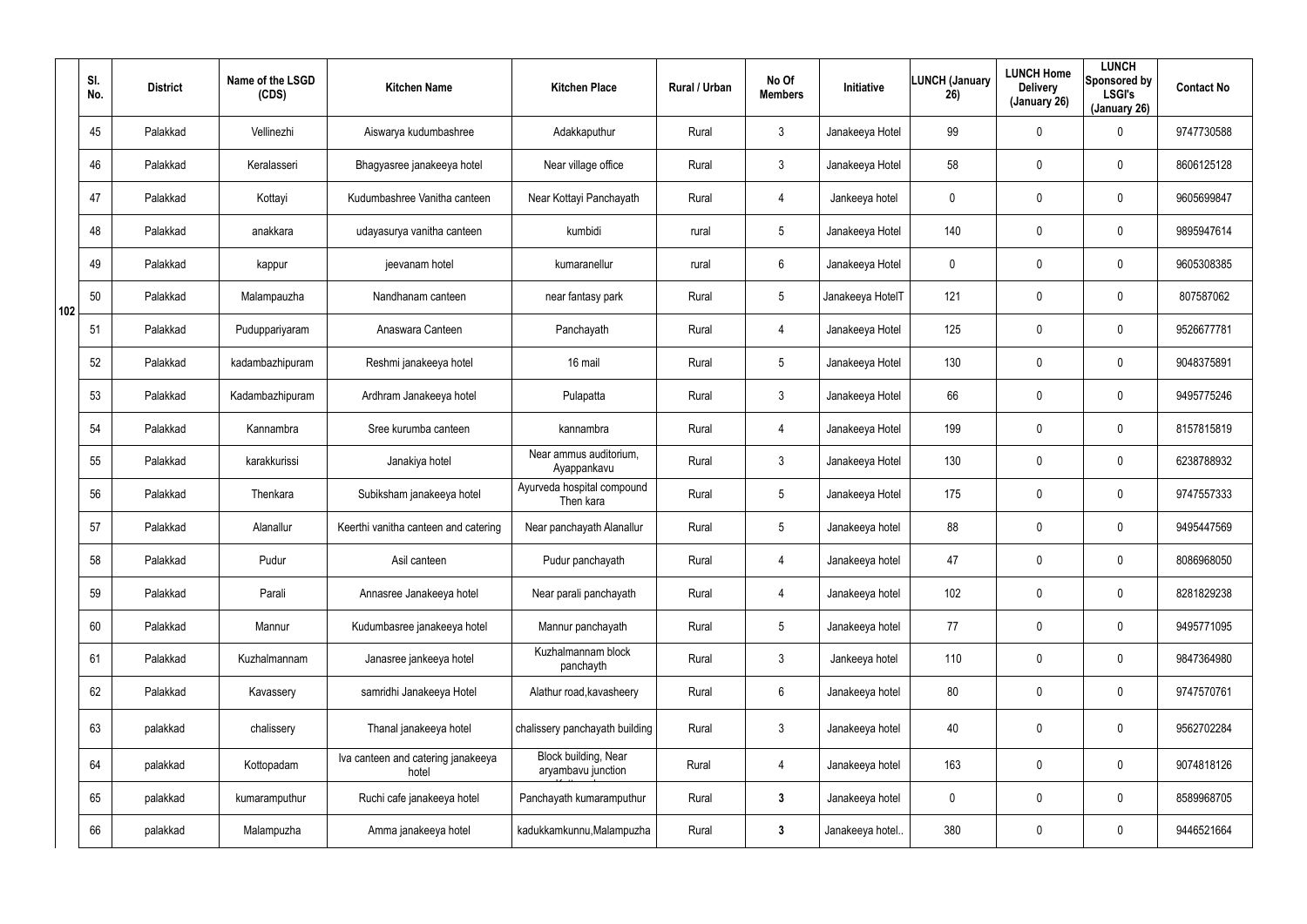| SI.<br>No. | <b>District</b> | Name of the LSGD<br>(CDS) | <b>Kitchen Name</b>         | <b>Kitchen Place</b>                | Rural / Urban | No Of<br><b>Members</b> | <b>Initiative</b> | <b>LUNCH (January</b><br>26) | <b>LUNCH Home</b><br><b>Delivery</b><br>(January 26) | <b>LUNCH</b><br>Sponsored by<br><b>LSGI's</b><br>(January 26) | <b>Contact No</b> |
|------------|-----------------|---------------------------|-----------------------------|-------------------------------------|---------------|-------------------------|-------------------|------------------------------|------------------------------------------------------|---------------------------------------------------------------|-------------------|
| 67         | palakkad        | Alathur                   | Rich Janakeeya hotel        | Near bus stand, Alathur             | Rural         | 4                       | Janakeeya hotel   | 260                          | $\mathbf 0$                                          | 6                                                             | 9947030779        |
| 68         | palakkad        | Karimpuzha                | Janakeeya hotel             | Karimpuzha panchayath               | Rural         | 3                       | Janakeeya hotel   | 87                           | 0                                                    | 0                                                             | 9961502739        |
| 69         | Palakkad        | Thenkurissi               | Eyeshee janakeeya hotel     | Panchayth building,<br>Thenkurissi  | Rural         | 4                       | Jankeeya hotel    | 77                           | 0                                                    | 0                                                             | 9995662723        |
| 70         | Palakkad        | Agali                     | Janakeeya Hotel             | Block Panchayath building,<br>Agali | Rural         | 5                       | Jankeeya hotel    | 146                          | 0                                                    | 0                                                             | 9037878897        |
| 71         | Palakkad        | Sholayur                  | Powrnami janakeeya hotel    | anakkatty bus stand                 | Rural         | 4                       | Jankeeya hotel    | 58                           | $\mathbf 0$                                          | 0                                                             | 9159556404        |
| 72         | Palakkad        | Puthushery                | Janakeeya hotel             | Puthushery panchayath               | Rural         | $\sqrt{5}$              | Janakeeya hotel.  | 0                            | 0                                                    | 0                                                             | 9562772723        |
| 73         | Palakkad        | Karimba                   | Janakeeya hotel             | Panchayath premise                  | Rural         | $\mathbf{3}$            | Janakeeya Hotel   | 146                          | 0                                                    | 0                                                             | 9562163979        |
| 74         | Palakkad        | Nagalasseri               | Janakeeya hotel             | near koottanad bus stand            | Rural         | 5                       | Janakeeya hotel   | 170                          | $\boldsymbol{0}$                                     | 0                                                             | 8921928291        |
| 75         | Palakkad        | Mathur                    | Nila janakeeya Hotel        | Near Panchayth, Mathur              | Rural         | 4                       | Jankeeya hotel    | 0                            | 0                                                    | 0                                                             | 9562356483        |
| 76         | Palakkad        | Chalavara                 | Janakeeya hotel             | Chalavara panchayath                | Rural         | 5                       | Janakeeya hotel   | 76                           | $\boldsymbol{0}$                                     | 0                                                             | 9544659942        |
| 77         | Palakkad        | Ananganadi                | vanitha cateen              | near Ananganadi panchayath          | Rural         | $\mathbf{3}$            | Janakeeya Hotel   | 0                            | 0                                                    | 0                                                             | 8921410495        |
| 78         | Palakkad        | Lakkidiperur              | Janakeeya hotel             | Lekkidi perur panchayath            | Rural         | 5                       | Jankeeya hotel    | 94                           | 0                                                    | 0                                                             | 6238921903        |
| 79         | Palakkad        | Nellaya                   | Janakeeya hotel             | Nellaya panchayath                  | Rural         | 4                       | Janakeeya hotel   | 0                            | $\mathbf 0$                                          | 0                                                             | 9562432883        |
| 80         | Palakkad        | Shornur                   | Oottupura Janakeeya hotel   | near bus stand, Shoranur            | Urban         | $\overline{\mathbf{5}}$ | Janakeeya hotel   | 221                          | 0                                                    | 0                                                             | 9747102377        |
| 81         | Palakkad        | Shornur                   | Snehadeepam Janakeeya hotel | Shoranur municipality               | Urban         | 4                       | Janakeeya hotel   | 0                            | $\mathbf 0$                                          | 0                                                             | 6238755729        |
| 82         | Palakkad        | Thrikkadiri               | Janakeeya hotel             | Samskarika nilayam                  | Rural         | 4                       | Janakeeya hotel   | 55                           | $\mathbf 0$                                          | 0                                                             | 9544806032        |
| 83         | palakkad        | Vaniyamkulam              | Janakeeya hotel             | near PK DAS hospital                | Rural         | $\mathbf{3}$            | Janakeeya hotel   | 210                          | $\boldsymbol{0}$                                     | $\mathfrak{Z}$                                                | 9947408415        |
| 84         | Palakkad        | Ambalappara               | Janakiya hotel              | ambalappara<br>kalyanamandapam      | Rural         | $5\phantom{.0}$         | Janakeeya Hotel   | 115                          | $\mathbf 0$                                          | 0                                                             | 8129562289        |
| 85         | Palakkad        | Vallappuzha               | Janakeeya hotel             | Hayath Complex, Vallappuzha         | Rural         | $5\phantom{.0}$         | Janakeeya Hotel   | 231                          | $\mathbf 0$                                          | 0                                                             | 8086406897        |
| 86         | Palakkad        | Shoranur                  | Ela janakeeya hotel         | Vpc market, kulappully              | Urban         | $\mathbf{3}$            | Janakeeya hotel   | 0                            | $\mathbf 0$                                          | 0                                                             | 8129769113        |
| 87         | Palakkad        | Mankara                   | Subiksha Janakeeya hotel    | Near Mankara Panchayath             | Rural         | $5\phantom{.0}$         | Janakeeya hotel   | 90                           | $\mathbf 0$                                          | 0                                                             | 8549045637        |
| 88         | Palakkad        | Kanjirapuzha              | Surya Janakeeya hotel       | Kanjirapuzha, panchayath            | Rural         | $5\phantom{.0}$         | Janakeeya hotel   | 91                           | $\mathbf 0$                                          | 0                                                             | 9048698194        |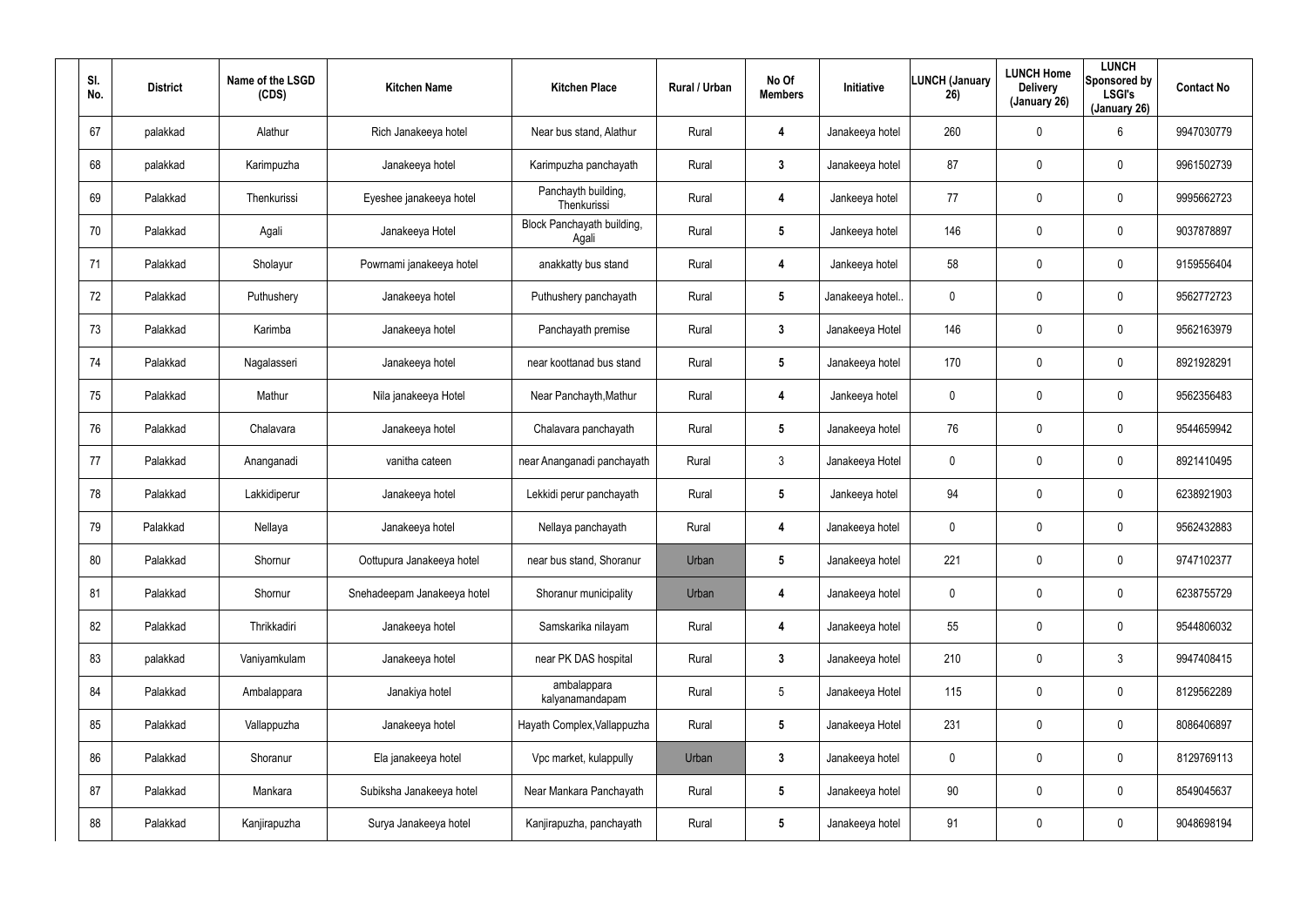|    | SI.<br>No.      | <b>District</b> | Name of the LSGD<br>(CDS) | <b>Kitchen Name</b>             | <b>Kitchen Place</b>                       | Rural / Urban | No Of<br><b>Members</b> | Initiative      | <b>LUNCH (January</b><br>26) | <b>LUNCH Home</b><br><b>Delivery</b><br>(January 26) | <b>LUNCH</b><br>Sponsored by<br><b>LSGI's</b><br>(January 26) | <b>Contact No</b> |
|----|-----------------|-----------------|---------------------------|---------------------------------|--------------------------------------------|---------------|-------------------------|-----------------|------------------------------|------------------------------------------------------|---------------------------------------------------------------|-------------------|
|    | 89              | Palakkad        | Thachanattukara           | Haritham janakeeya hotel        | 53 mile, Thachanattukara                   | Rural         | $\mathbf{3}$            | Janakeeya hotel | 0                            | 0                                                    | $\mathbf 0$                                                   | 9605097810        |
|    | 90              | Palakkad        | Puthukode                 | Puthuma jankeeya hotel          | Thachanadi junction                        | Rural         | $\boldsymbol{6}$        | Janakeeya hotel | 273                          | 0                                                    | $\pmb{0}$                                                     | 9744459080        |
|    | 91              | Palakkad        | Tarur                     | Jankeeya Hotel                  | Infront of vilage office, Tarurk           | Rural         | 4                       | Janakeeya hotel | 103                          | 0                                                    | $\mathbf 0$                                                   | 8606780959        |
|    | 92              | Palakkad        | Pirayiri                  | Janakeeya hotel                 | Near Panchayath office                     | Rural         | $5\phantom{.0}$         | Janakeeya hotel | 58                           | 0                                                    | $\boldsymbol{0}$                                              | 9037495586        |
|    | 93              | Palakkad        | Palakkad ulb              | Ruchi                           | Near Balaji hospital, Fort<br>Maidan       | Urban         | 4                       | Janakeeya hotel | 215                          | 0                                                    | $\mathbf 0$                                                   | 7994185687        |
|    | 94              | Palakkad        | Pookkottukavu             | Punya                           | Pookkottukavu Centre                       | Rural         | 4                       | Janakeeya Hotel | 110                          | 0                                                    | $\boldsymbol{0}$                                              | 9745511432        |
|    | 95              | Palakkad        | Kuthanoor                 | Suryodayam jankeeya hotel       | Kalapara, kuthanoor                        | Rural         | $5\phantom{.0}$         | Jankeeya hotel  | 70                           | 0                                                    | $\mathbf 0$                                                   | 9995159738        |
|    | 96              | Palakkad        | Thiruvegappura            | Janakeeya Hotel                 | Kaippuram                                  | Rural         | $5\phantom{.0}$         | Jankeeya hotel  | 152                          | 0                                                    | $\boldsymbol{0}$                                              | 8921882903        |
|    | 97              | Palakkad        | Thachampara               | Vanitha canteen Janakeeya Hotel | Thachampara town                           | Rural         | 4                       | Jankeeya hotel  | 118                          | 0                                                    | $\mathbf 0$                                                   | 9497826216        |
|    | 98              | Palakkad        | Kannadi                   | Sweet jankeeya hotel            | Yakkara junction                           | Rural         | $\mathbf{3}$            | Jankeeya hotel  | 202                          | 0                                                    | $\mathbf 0$                                                   | 9846918028        |
|    | 99              | Palakkad        | Pattithara                | Bavana janakeeya hotel          | kottappadam                                | Rural         | $5\phantom{.0}$         | Janakeeya hotel | 0                            | 0                                                    | $\mathbf 0$                                                   | 9074163402        |
|    | 100             | Palakkad        | Mannarkkad                | Janakeeya Hotel                 | muncipal building, busstand,<br>mannarkkad | Urban         | 4                       | Janakeeya hotel | 198                          | 0                                                    | $\mathbf 0$                                                   |                   |
|    | 101             | Palakkad        | Pirayiri                  | Kudumbashree janakeeya hotel    | Kallekkad Block Panchayath                 | Rural         | 5                       | janakeeya hotel | 70                           | 0                                                    | 0                                                             | 8137940343        |
|    | 102             | Palakkad        | Marutharoad               | Sreelakshmi janakeeya hotel     | Pirivusala                                 | Rural         | 4                       | janakeeya hotel | 232                          | 0                                                    | $\mathbf 0$                                                   | 9048636162        |
| 99 |                 |                 |                           |                                 |                                            |               | 434                     |                 | 10762                        | $\overline{0}$                                       | 10                                                            |                   |
|    | -1              | Pathanamthitta  | Anicadu                   | Janatha janakeeya hotel         | Nooromave                                  | Rural         | $\mathfrak{Z}$          | Janakeeya Hotel | 0                            | $\mathbf 0$                                          | $\mathbf 0$                                                   | 6282875679        |
|    | $\overline{2}$  | Pathanamthitta  | Kaviyoor                  | Janakeeya Hotel                 | Manakkachira                               | Rural         | 4                       | Janakeeya Hotel | 0                            | 0                                                    | $\mathsf{0}$                                                  | 9747886172        |
|    | $\mathfrak{Z}$  | Pathanamthitta  | Kottanadu                 | Janakeeya Hotel                 | Kottanadu                                  | Rural         | 4                       | Janakeeya Hotel | 0                            | $\mathbf 0$                                          | $\mathsf{0}$                                                  | 6282382608        |
|    | $\overline{4}$  | Pathanamthitta  | Kalloopara                | Janakeeya Hotel                 | Kalloopara                                 | Rural         | $5\phantom{.0}$         | Janakeeya Hotel | 91                           | $\pmb{0}$                                            | $\mathsf{0}$                                                  | 9947471024        |
|    | $5\phantom{.0}$ | Pathanamthitta  | Kunnamthanam              | Thripthi Hotel                  | Kunnamthanam                               | Rural         | $\mathfrak{Z}$          | Janakeeya Hotel | 0                            | $\pmb{0}$                                            | $\mathsf{0}$                                                  | 6235908328        |
|    | 6               | pathanamthitta  | mallappally               | janakeeya hotel                 | mallappally                                | Rural         | $\mathfrak{Z}$          | janakeeya hotel | 0                            | $\pmb{0}$                                            | $\mathsf{0}$                                                  | 9744194830        |
|    | $\overline{7}$  | Pathanamthitta  | kottangal                 | janakeeya hotel                 | kottangal                                  | Rural         | $\mathfrak{Z}$          | Janakeeya Hotel | 0                            | 0                                                    | $\bf{0}$                                                      | 9526690541        |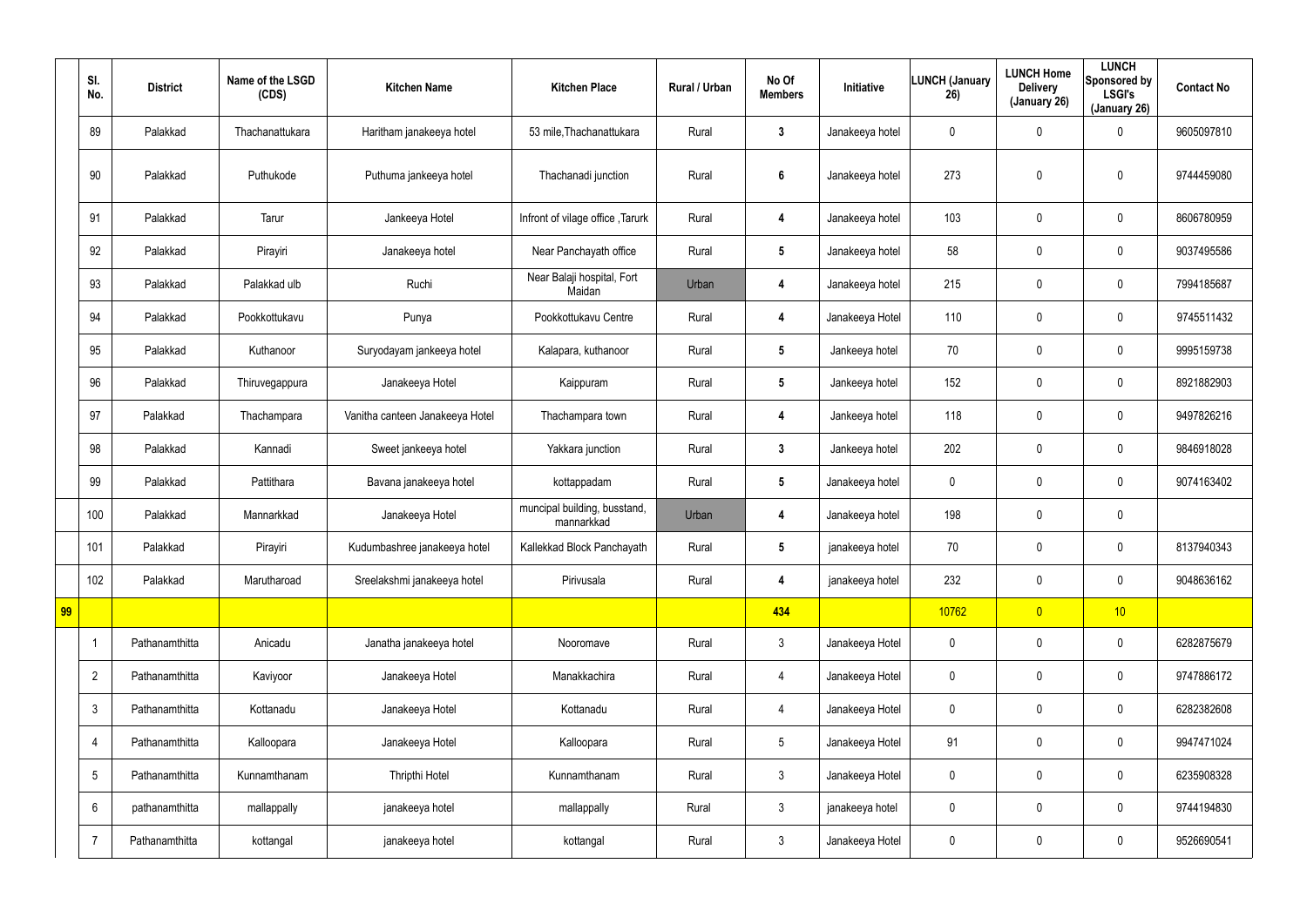| SI.<br>No. | <b>District</b> | Name of the LSGD<br>(CDS) | <b>Kitchen Name</b>             | <b>Kitchen Place</b>        | <b>Rural / Urban</b> | No Of<br><b>Members</b> | Initiative      | <b>LUNCH (January</b><br>26) | <b>LUNCH Home</b><br><b>Delivery</b><br>(January 26) | <b>LUNCH</b><br>Sponsored by<br><b>LSGI's</b><br>(January 26) | <b>Contact No</b> |
|------------|-----------------|---------------------------|---------------------------------|-----------------------------|----------------------|-------------------------|-----------------|------------------------------|------------------------------------------------------|---------------------------------------------------------------|-------------------|
| 8          | Pathanamthitta  | Nedumpuram                | Nedumpram Janakeeya Hotel       | Podiyadi                    | Rural                | $5\overline{)}$         | Janakeeya Hotel | 0                            | $\mathbf 0$                                          | $\mathbf 0$                                                   | 919188291409      |
| 9          | Pathanamthitta  | Niranam                   | Sakhi cafe                      | Niranam                     | Rural                | $\mathbf{3}$            | Janakeeya Hotel | 0                            | 0                                                    | $\mathbf 0$                                                   | 919526423710      |
| 10         | Pathanamthitta  | Peringara                 | Haritha samrudhi Catering       | <b>PMVHS Pringara</b>       | Rural                | $\overline{4}$          | Janakeeya Hotel | 0                            | 0                                                    | $\mathbf 0$                                                   | 919961219550      |
| 11         | Pathanamthitta  | Peringara                 | Pulari janakeeya Hotel          | swamipalam                  | Rural                | 4                       | Janakeeya hotel | 48                           | $\mathbf 0$                                          | $\mathbf 0$                                                   | 919656132036      |
| 12         | Pathanamthitta  | Kuttor                    | Nanma Catering                  | <b>GHS Kuttoor</b>          | Rural                | $\mathbf{3}$            | Janakeeya Hotel | 58                           | $\boldsymbol{0}$                                     | $\mathbf 0$                                                   | 919526323212      |
| 13         | Pathanamthitta  | Kadapra                   | Niradeepam janakeeya hotel      | Kadapra                     | Rural                | 4                       | Janakeeya Hotel | 0                            | 0                                                    | $\mathbf 0$                                                   | 9656512066        |
| 14         | Pathanamthitta  | Eraviperoor               | Avi cafe                        | Avi cafe                    | Rural                | 3                       | Janakeeya Hotel | 90                           | $\mathbf 0$                                          | $\mathbf 0$                                                   | 6238013293        |
| 15         | Pathanamthitta  | Koipuram                  | Ammas kudumbashree cafe         | Muttamon                    | Rural                | $5\overline{)}$         | Janakeeya Hotel | 0                            | $\mathbf 0$                                          | $\mathbf 0$                                                   | 9961485931        |
| 16         | Pathanamthitta  | Thottappuzhassery         | Thottapuzhassery Jankeeya Hotel | Thottapuzhassery            | Rural                | $\overline{4}$          | Janakeeya Hotel | 0                            | $\mathbf 0$                                          | $\mathbf 0$                                                   | 9656403054        |
| 17         | Pathanamthitta  | Puramattom                | Top N Taste                     | Puramattom                  | Rural                | 3                       | Janakeeya Hotel | 60                           | $\mathbf 0$                                          | $\mathbf 0$                                                   | 9526728230        |
| 18         | Pathanamthitta  | Ayroor                    | Janakeeya Hotel                 | Ayroor                      | Rural                | 6                       | Janakeeya Hotel | 33                           | $\mathbf 0$                                          | $\mathbf 0$                                                   | 8086653951        |
| 19         | Pathanamthitta  | Ezhumattor                | Swad Hotel                      | Thadiyoor                   | Rural                | 3                       | Janakeeya Hotel | 0                            | $\boldsymbol{0}$                                     | $\mathbf 0$                                                   | 9526857335        |
| 20         | Pathanamthitta  | Kozhencherry              | Ruchi Janakeeya hotel           | Community hall, kozhenchery | Rural                | $\overline{4}$          | Janakeeya Hotel | 0                            | $\mathbf 0$                                          | $\mathbf 0$                                                   | 9947387912        |
| 21         | Pathanamthitta  | Mallappuzhassery          | Snehadeepam                     | Paramootil                  | Rural                | 6                       | Janakeeya Hotel | 51                           | $\pmb{0}$                                            | $\pmb{0}$                                                     | 9847170052        |
| 22         | Pathanamthitta  | Chennerkara               | Thanal Kudumbasree Cafe         | Nallanikunnu                | Rural                | $5\phantom{.0}$         | Janakeeya Hotel | 31                           | $\mathbf 0$                                          | $\pmb{0}$                                                     | 9747469562        |
| 23         | Pathanamthitta  | Cherukole                 | Janakeeya Hotel                 | Cherukole                   | Rural                | $\mathfrak{Z}$          | Janakeeya Hotel | 60                           | $\boldsymbol{0}$                                     | $\pmb{0}$                                                     | 7907811728        |
| 24         | Pathanamthitta  | Elanthoor                 | Janakeeya Hotel                 | Vary                        | Rural                | $\overline{4}$          | Janakeeya Hotel | 0                            | $\mathbf 0$                                          | $\pmb{0}$                                                     | 9946047385        |
| 25         | Pathanamthitta  | naranganam                | janakeeya hotel                 | kadammanitta                | Rural                | $\mathbf{3}$            | janakeeya hotel | 125                          | $\mathbf 0$                                          | $\mathbf 0$                                                   | 9744478962        |
| 26         | Pathanamthitta  | Omalloor                  | Janakeeya Hotel                 | Omalloor                    | Rural                |                         | Janakeeya Hotel | 0                            | $\mathbf 0$                                          | $\pmb{0}$                                                     |                   |
| 27         | Pathanamthitta  | Chittar                   | Chittar janakiya hotel          | Koothattukulam              | Rural                | $\mathbf{3}$            | Janakeeya Hotel | 0                            | $\mathbf 0$                                          | $\pmb{0}$                                                     | 9072374618        |
| 28         | Pathanamthitta  | Naranammoozhi             | Thanima                         | Arakkamon                   | Rural                | $\mathbf{3}$            | Janakeeya Hotel | 0                            | $\mathbf 0$                                          | $\mathbf 0$                                                   | 9605021278        |
| 29         | Pathanamthitta  | Perunadu                  | Perunadu Janakeeya Hotel        | Perunadu                    | Rural                | $5\phantom{.0}$         | Janakeeya Hotel | 0                            | $\mathbf 0$                                          | $\pmb{0}$                                                     |                   |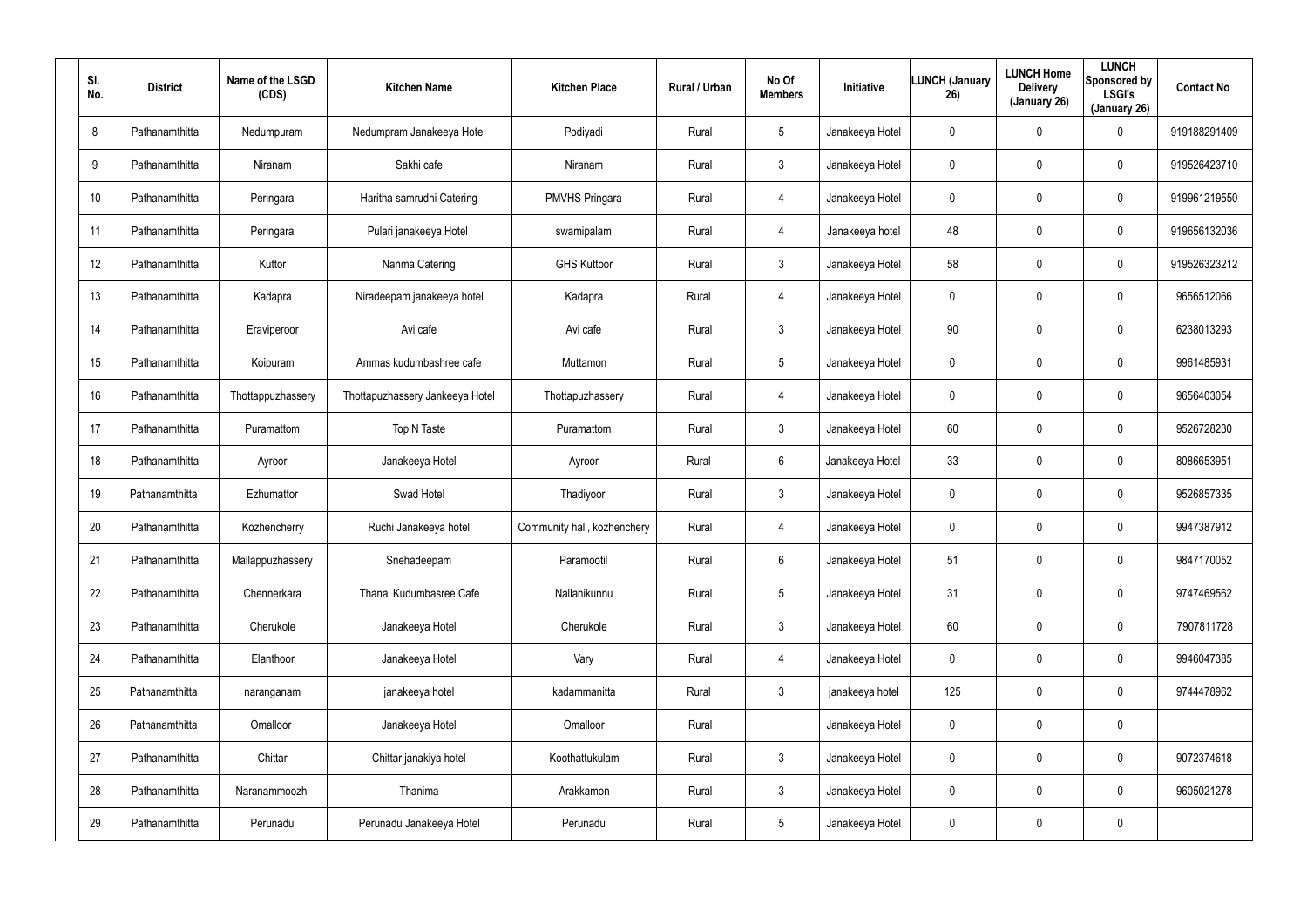|    | SI.<br>No. | <b>District</b> | Name of the LSGD<br>(CDS) | <b>Kitchen Name</b>        | <b>Kitchen Place</b>   | Rural / Urban | No Of<br><b>Members</b> | Initiative      | <b>LUNCH (January</b><br>26) | <b>LUNCH Home</b><br><b>Delivery</b><br>(January 26) | <b>LUNCH</b><br>Sponsored by<br><b>LSGI's</b><br>(January 26) | <b>Contact No</b> |
|----|------------|-----------------|---------------------------|----------------------------|------------------------|---------------|-------------------------|-----------------|------------------------------|------------------------------------------------------|---------------------------------------------------------------|-------------------|
| 58 | 30         | Pathanamthitta  | Ranni-Angadi              | Angadi Janakeeya Hotel     | Thoodathil church hall | Rural         | 5                       | Janakeeya Hotel | 0                            | $\mathbf 0$                                          | 0                                                             | 9961190622        |
|    | 31         | Pathanamthitta  | Ranni-Pazhavangadi        | Navami Hotel               | Makkappuzha            | Rural         | 4                       | Janakeeya Hotel | 0                            | $\pmb{0}$                                            | 0                                                             | 9562135824        |
|    | 32         | Pathanamthitta  | Seethathodu               | Thanima catering unit      | Seethathodu            | Rural         | $5\phantom{.0}$         | Janakeeya Hotel | 0                            | $\pmb{0}$                                            | 0                                                             | 9747622310        |
|    | 33         | Pathanamthitta  | Ranni                     | Janakeeya Hotel            | Ranni                  | Rural         | $\overline{4}$          | Janakeeya Hotel | 0                            | $\mathbf 0$                                          | 0                                                             | 99462338752       |
|    | 34         | Pathanamthitta  | Vechhoochira              | Annapoorneswary hotel      | Venkurinji             | Rural         | 4                       | Janakeeya Hotel | 0                            | $\pmb{0}$                                            | 0                                                             | 8547264134        |
|    | 35         | Pathanamthitta  | Vadasserikara             | Thannal Janakeeya Hotel    | Vadasserikara          | Rural         | $5\overline{)}$         | Janakeeya Hotel | 0                            | $\mathbf 0$                                          | 0                                                             | 8590107684        |
|    | 36         | Pathanamthitta  | Vallickodu                | Janakeeya Hotel            | Vallicodu              | Rural         | $5\phantom{.0}$         | Janakeeya Hotel | $\mathbf 0$                  | $\pmb{0}$                                            | 0                                                             | 8547121591        |
|    | 37         | Pathanamthitta  | Pramadom                  | Aishwarya Janakeeya Hotel  | Pramadom               | Rural         | $\mathbf{3}$            | Janakeeya Hotel | 168                          | $\pmb{0}$                                            | 0                                                             | 9495312020        |
|    | 38         | Pathanamthitta  | Aruvappulam               | Janakeeya Hotel            | Kallely                | Rural         | $\mathbf{3}$            | Janakeeya Hotel | 48                           | $\pmb{0}$                                            | 0                                                             | 9656700499        |
|    | 39         | Pathanamthitta  | mylapra                   | Manna janakeeya hotel      | mylapra                | Rural         | $\mathbf{3}$            | janakeeya hotel | 0                            | $\mathbf 0$                                          | 0                                                             | 9961750470        |
|    | 40         | Pathanamthitta  | Thannithodu               | Flowers janakeeya hotel    | Thannithodu            | Rural         | $\mathbf{3}$            | Janakeeya hotel | $\mathbf 0$                  | $\pmb{0}$                                            | 0                                                             | 9061295035        |
|    | 40         | Pathanamthitta  | Malayappuzha              | Janakeeya Hotel            | Malayappuzha           | Rural         | $\mathbf{3}$            | Janakeeya Hotel | 0                            | $\mathbf 0$                                          | 0                                                             |                   |
|    | 41         | Pathanamthitta  | Konni                     | Janakeeya Hotel            | Konni                  | Rural         | $\mathbf{3}$            | Janakeeya Hotel | 93                           | $\mathbf 0$                                          | 0                                                             |                   |
|    | 43         | Pathanamthitta  | Kalanjoor                 | Kalanjoor janakeeya Hotel  | Kalanjoor              | Rural         | 4                       | Janakeeya Hotel | 0                            | $\mathbf 0$                                          | 0                                                             | 6238045066        |
|    | 44         | Pathanamthitta  | Ezhamkulam                | Swad Catering Unit         | Enathu                 | Rural         | $5\phantom{.0}$         | Janakeeya Hotel | 327                          | $\mathbf 0$                                          | 0                                                             | 9747243317        |
|    | 45         | Pathanamthitta  | Kodumon                   | Ruchiyidam Janakeeya Hotel | Kodumon                | Rural         | $\overline{7}$          | Janakeeya Hotel | $\mathbf 0$                  | $\mathbf 0$                                          | 0                                                             | 75611017112       |
|    | 46         | Pathanamthitta  | Erathu                    | Janakeeya Hotel            | Erathu                 | Rural         | 4                       | Janakeeya Hotel | 0                            | $\mathbf 0$                                          | 0                                                             | 9645102262        |
|    | 47         | Pathanamthitta  | Enadimangalam             | Janakeeya Hotel            | Elamannoor             | Rural         | $\overline{4}$          | Janakeeya Hotel | $\mathbf 0$                  | $\mathbf 0$                                          | 0                                                             |                   |
|    | 48         | Pathanamthitta  | Kadampanadu               | Janakeeya Hotel            | Mannady                | Rural         | 3 <sup>1</sup>          | Janakeeya Hotel | 0                            | $\mathbf 0$                                          | 0                                                             |                   |
|    | 49         | Pathanamthitta  | Pallickal                 |                            |                        | Rural         |                         | Janakeeya Hotel | 0                            | $\mathbf 0$                                          | 0                                                             |                   |
|    | 50         | Pathanamthitta  | Thumpamon                 | Ruchi Cafe                 | Mampilali              | Rural         | $5\phantom{.0}$         | Janakeeya Hotel | 180                          | $\mathbf 0$                                          | 0                                                             | 9188300026        |
|    | 51         | Pathanamthitta  | Kulanada                  | Bhagyalekshmi cafe unit    | Kaipuzha               | Rural         | $\mathfrak{Z}$          | Janakeeya Hotel | 80                           | $\boldsymbol{0}$                                     | 0                                                             |                   |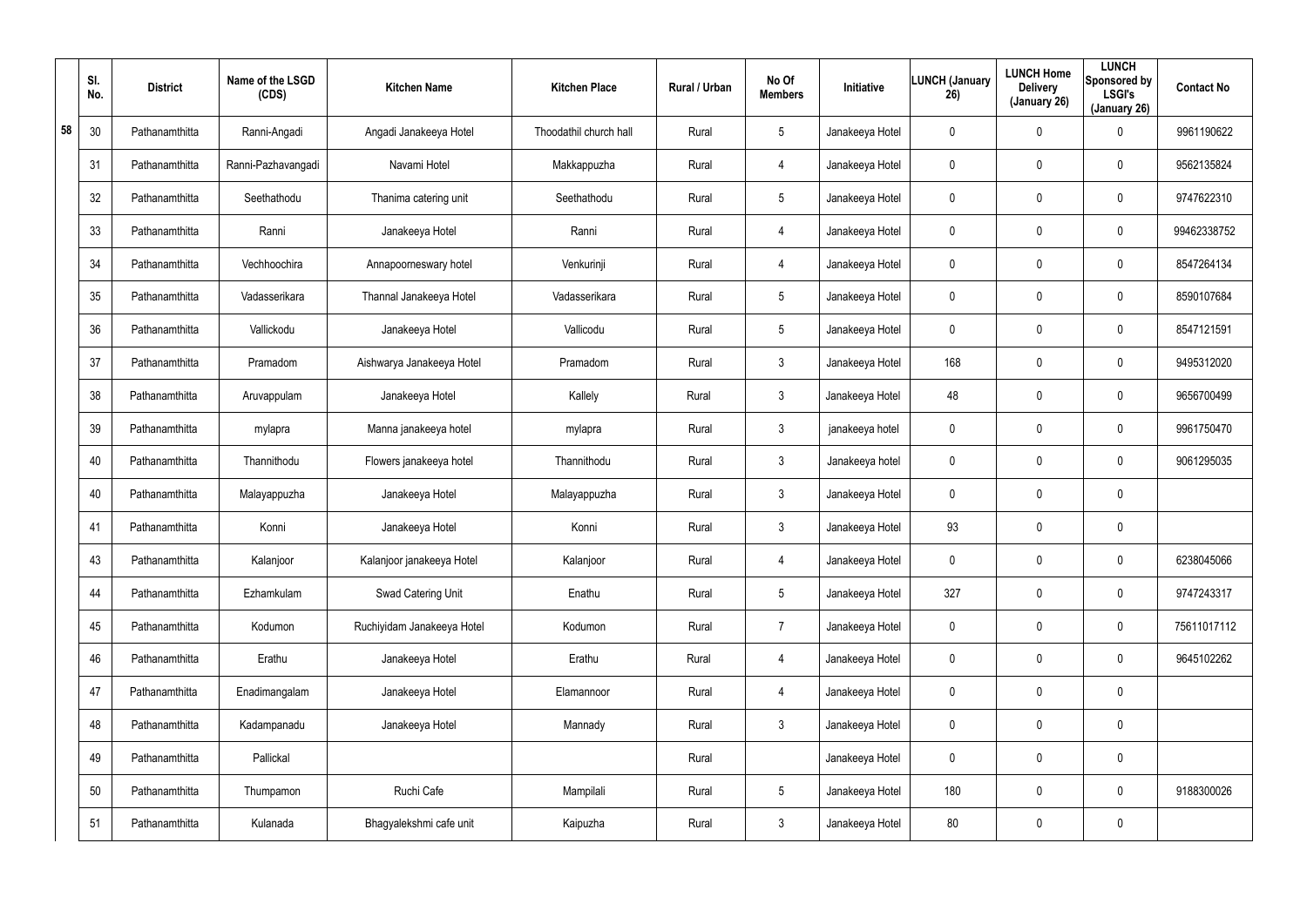|    | SI.<br>No.     | <b>District</b>    | Name of the LSGD<br>(CDS) | <b>Kitchen Name</b>                       | <b>Kitchen Place</b>                 | Rural / Urban | No Of<br><b>Members</b> | Initiative      | <b>LUNCH (January</b><br>26) | <b>LUNCH Home</b><br><b>Delivery</b><br>(January 26) | <b>LUNCH</b><br>Sponsored by<br><b>LSGI's</b><br>(January 26) | <b>Contact No</b> |
|----|----------------|--------------------|---------------------------|-------------------------------------------|--------------------------------------|---------------|-------------------------|-----------------|------------------------------|------------------------------------------------------|---------------------------------------------------------------|-------------------|
|    | 52             | Pathanamthitta     | Pandalam Thekkekara       | Pandalam Thekkekara                       | Thatta                               | Rural         | 3                       | Janakeeya Hotel | 151                          | 0                                                    | 0                                                             | 9526224922        |
|    | 53             | Pathanamthitta     | Aranmula                  | Janakeeya Hotel                           | Aranmula                             | Rural         | $5\phantom{.0}$         | Janakeeya Hotel | 0                            | 0                                                    | $\mathbf 0$                                                   | 9656296503        |
|    | 54             | Pathanamthitta     | Mezhuveli                 | Thripthi Janakeeya Hotel                  | Mezhuveli                            | Rural         | $\mathbf{3}$            | Janakeeya Hotel | 20                           | 0                                                    | $\mathbf 0$                                                   | 9495265971        |
|    | 55             | Pathanamthitta     | Adoor                     | Amma Catering Unit                        | Adoor                                | Urban         | $5\phantom{.0}$         | Janakeeya Hotel | 0                            | 0                                                    | $\mathbf 0$                                                   | 8606887490        |
|    | 56             | Pathanamthitta     | Pandalam                  | Ruchi catering                            | Sivarenjini Auditorium               | Urban         | $5\overline{)}$         | Janakeeya Hotel | 0                            | 0                                                    | $\mathbf 0$                                                   | 9846212739        |
|    | 57             | Pathanamthitta     | <b>Thiruvalla East</b>    | janakeeya hotel                           | near private bus stand<br>thiruvalla | Urban         | $5\phantom{.0}$         | Janakeeya Hotel | 316                          | 0                                                    | 50                                                            | 919847729416      |
|    | 58             | Pathanamthitta     | <b>Thiruvalla West</b>    | janakeeya hotel                           | kizhakkan muthoor                    | Urban         | $5\phantom{.0}$         | Janakeeya Hotel | 0                            | 0                                                    | $\mathbf 0$                                                   | 919656132036      |
|    | 59             | Pathanamthitta     | Pathanamthitta            | Janakeeya Hotel                           | Near Municipality Office             | Urban         | $5\phantom{.0}$         | Janakeeya Hotel | 0                            | 0                                                    | $\mathbf 0$                                                   |                   |
| 58 |                |                    |                           |                                           |                                      |               | 229                     |                 | 2030                         | $\overline{\mathbf{0}}$                              | 50                                                            |                   |
|    |                | Thiruvananthapuram | Parassala                 | Bhagyalekshmi janakeeya hotel             | Mundaplavila                         | Rural         | $5\phantom{.0}$         | Janakeeya Hotel | 316                          | 0                                                    | $\mathbf 0$                                                   | 9895463718        |
|    | $\overline{2}$ | Thiruvananthapuram | Karode                    | Karode janakeeya hotel                    | Paavaara,<br>pazhaya uchakkada       | Rural         | $5\phantom{.0}$         | Janakeeya Hotel | 338                          | 0                                                    | $\mathbf 0$                                                   | 9605122139        |
|    | 3              | Thiruvananthapuram | Thirupuram                | Thirupuram janakeeya hotel                | Pazhayakada                          | Rural         | $5\phantom{.0}$         | Janakeeya Hotel | 207                          | 0                                                    | $\mathbf 0$                                                   | 7034723987        |
|    | -4             | Thiruvananthapuram | Chenkal                   | Karuna janakeeya hotel                    | Udiyankulangara                      | Rural         | $5\phantom{.0}$         | Janakeeya Hotel | 200                          | 0                                                    | $\mathbf 0$                                                   | 9746726109        |
|    |                | Thiruvananthapuram | Kulathoor                 | Nakshatra janakeeya hotel                 | Attapuram                            | Rural         | 5                       | Janakeeya Hotel | 337                          | 0                                                    | $\mathbf 0$                                                   | 8301924221        |
|    | 6              | Thiruvananthapuram | Neyyattinkara 1           | Oottupura                                 | Neyyattinkara                        | Urban         | $\overline{5}$          | Janakeeya Hotel | 360                          | 0                                                    | $\mathbf 0$                                                   | 8129192485        |
|    | $\overline{7}$ | Thiruvananthapuram | Neyyattinkara 1           | Cafesree Janakeeya Hotel                  | Vazhimukku                           | Urban         | $5\phantom{.0}$         | Janakeeya Hotel | 495                          | 0                                                    | $\pmb{0}$                                                     | 9995604997        |
|    | 8              | Thiruvananthapuram | Neyyattinkara 1           | Thripthi janakeeya Hotel                  | perumpazhuthoor                      | urban         | 4                       | janakeeya Hotel | 270                          | 0                                                    | $\mathbf 0$                                                   | 6282944199        |
|    | 9              | Thiruvananthapuram | Neyyattinkara 2           | Harsha catering unit                      | Neyyattinkara                        | Urban         | $5\phantom{.0}$         | Janakeeya Hotel | 245                          | 0                                                    | $\pmb{0}$                                                     | 9048822770        |
|    | 10             | Thiruvananthapuram | Neyyattinkara 2           | Devarose Janakeeya Hotel                  | Amaravila                            | Urban         | $5\phantom{.0}$         | Janakeeya Hotel | 135                          | 0                                                    | $\pmb{0}$                                                     | 9995028659        |
|    | 11             | Thiruvananthapuram | Kollayil                  | ems janakeeya hotel                       | Dhanuvachapuram                      | Rural         | $5\phantom{.0}$         | Janakeeya Hotel | 414                          | 0                                                    | $\pmb{0}$                                                     | 8157880624        |
|    | 12             | Thiruvananthapuram | Kunnathukal               | Aiswarya Janakeeya Hotel -<br>Kunnathukal | Kuruwad, paliyodu                    | Rural         | $\mathfrak{Z}$          | Janakeeya Hotel | 0                            | 0                                                    | $\pmb{0}$                                                     | 9539549507        |
|    | 13             | Thiruvananthapuram | Vellarada                 | Eden Janakeeya Hotel                      | Panachamoodu, Vellarada              | Rural         | $5\phantom{.0}$         | Janakeeya Hotel | 680                          | 0                                                    | $\mathbf 0$                                                   | 8547973305        |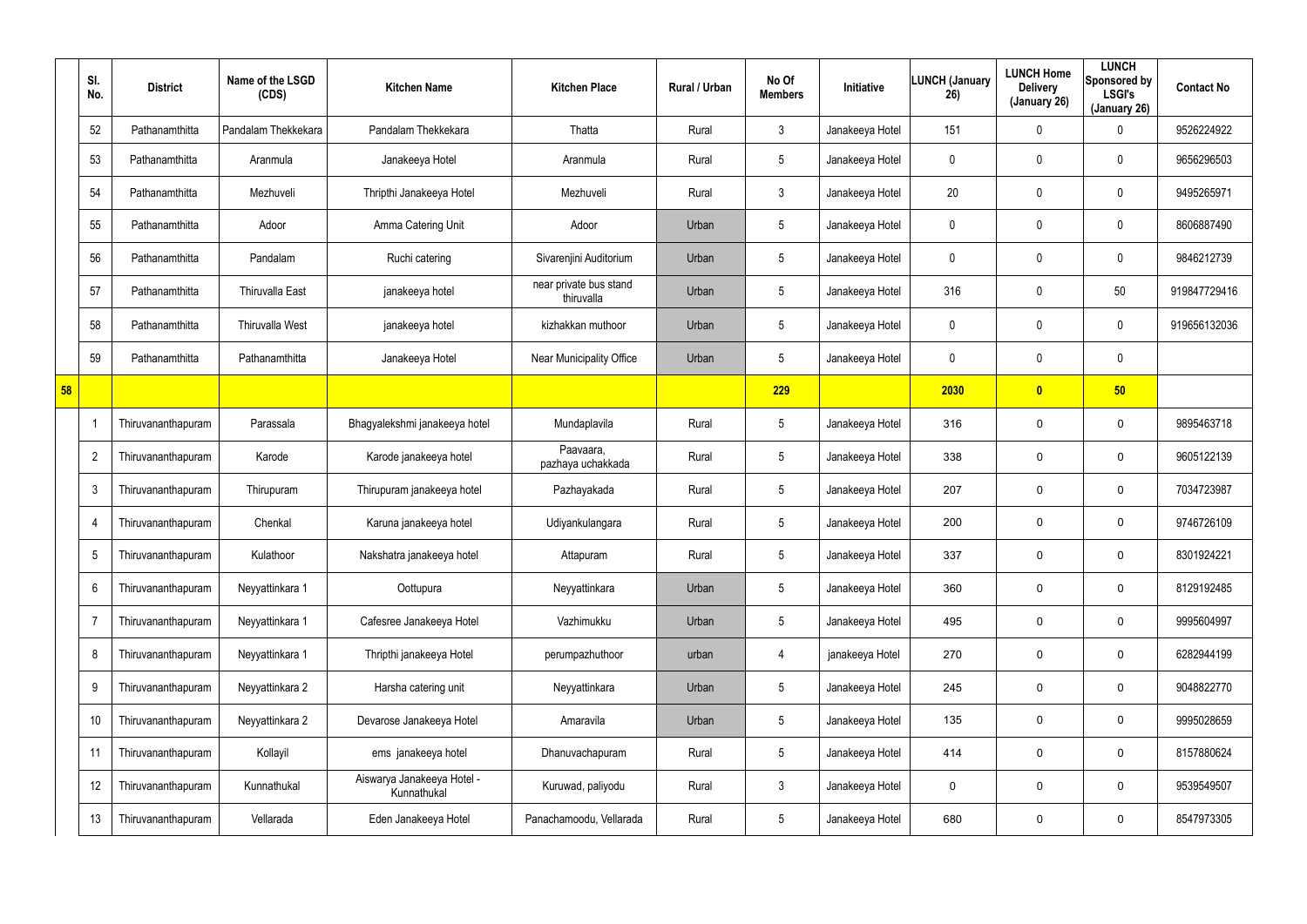| SI.<br>No. | <b>District</b>    | Name of the LSGD<br>(CDS) | <b>Kitchen Name</b>                   | <b>Kitchen Place</b>                       | <b>Rural / Urban</b> | No Of<br><b>Members</b> | Initiative      | <b>LUNCH (January</b><br>26) | <b>LUNCH Home</b><br><b>Delivery</b><br>(January 26) | <b>LUNCH</b><br>Sponsored by<br><b>LSGI's</b><br>(January 26) | <b>Contact No</b> |
|------------|--------------------|---------------------------|---------------------------------------|--------------------------------------------|----------------------|-------------------------|-----------------|------------------------------|------------------------------------------------------|---------------------------------------------------------------|-------------------|
| 14         | Thiruvananthapuram | Vellarada                 | Chandrika Janakeeya Hotel - Vellarada | Vellarada                                  | Rural                | 6                       | Janakeeya Hotel | 121                          | 0                                                    | 0                                                             | 9539366295        |
| 15         | Thiruvananthapuram | Aryankode                 | Aryan Janakeeya Hotel - Aryankode     | Aryankode                                  | Rural                | 5                       | Janakeeya Hotel | 189                          | 0                                                    | $\mathbf 0$                                                   | 9746905408        |
| 16         | Thiruvananthapuram | Aryankode                 | stree souhritha jh                    | chemboor                                   | Rural                | 5                       | Janakeeya Hotel | 113                          | 0                                                    | $\mathbf 0$                                                   |                   |
| 17         | Thiruvananthapuram | Ottashekharamangala<br>m  | Minnaram Janakeeya Hotel              | Kuravara, Near<br>Ottashekharamangalam UPS | Rural                | 4                       | Janakeeya Hotel | 218                          | 0                                                    | 0                                                             | 9567553161        |
| 18         | Thiruvananthapuram | Kollayil                  | Janakeeya Hotel                       | Mylakkara                                  | Rural                | $5\overline{)}$         | Janakeeya Hotel | 149                          | 0                                                    | $\mathbf 0$                                                   | 9605076268        |
| 19         | Thiruvananthapuram | perunkadavila             | shankholi janakeeya hotel             | perunkadavila                              | rural                | 3                       | Janakeeya Hotel | 193                          | 0                                                    | $\mathbf 0$                                                   |                   |
| 20         | Thiruvananthapuram | Amboori                   | Janakeeya Hotel                       | Amboori                                    | Rural                | $5\overline{)}$         | Janakeeya Hotel | 106                          | 0                                                    | 0                                                             | 9747169098        |
| 21         | Thiruvananthapuram | Athiyanoor                | Kudumbashree janakeeya hotel          | Venpakal                                   | Rural                | 4                       | Janakeeya Hotel | 0                            | 0                                                    | $\mathbf 0$                                                   | 919562752580      |
| 22         | Thiruvananthapuram | Kottukal                  | Vismaya janakeeya hotel               | Uchakkada                                  | Rural                | $5\overline{)}$         | Janakeeya Hotel | 345                          | 0                                                    | $\mathbf 0$                                                   | 6282447041        |
| 23         | Thiruvananthapuram | Kanjiramkulam             | Padaswaram unit                       | Kanjiramkulam                              | Rural                | 4                       | Janakeeya Hotel | 0                            | 0                                                    | $\mathbf 0$                                                   | 919072899432      |
| 24         | Thiruvananthapuram | Karumkulam                | Alil Janakeeya Hotel                  | Pallam                                     | Rural                | $5\overline{)}$         | Janakeeya Hotel | 0                            | 0                                                    | $\mathbf 0$                                                   | 917736513673      |
| 25         | Thiruvananthapuram | Venganoor                 | Venganoor Ruchi janakeeya hotel       | Peringamala                                | Rural                | 10                      | Janakeeya Hotel | 100                          | 0                                                    | $\mathbf 0$                                                   | 9656309710        |
| 26         | Thiruvananthapuram | Vilavoorkkal              | Priyam Janakeeya Hotel                | Chanthamukku, Peyadu Jn                    | Rural                | 5                       | Janakeeya Hotel | 321                          | 0                                                    | 0                                                             | 7902504494        |
| 27         | Thiruvananthapuram | Vilavoorkal               | Vilavoorkal janakeeya hotel           | Pottayil                                   | Rural                | 5                       | Janakeeya Hotel | 298                          | 0                                                    | 0                                                             | 9497883130        |
| 28         | Thiruvananthapuram | Kalliyoor                 | Stree Shakthi Janakeeya Hotel         | Kalliyoor                                  | Rural                | $5\overline{)}$         | Janakeeya Hotel | 0                            | 0                                                    | 0                                                             | 9074998782        |
| 29         | Thiruvananthapuram | Maranalloor               | Mayooram Janakeeya Hotel              | Mannadikkonam                              | Rural                | 4                       | Janakeeya Hotel | 175                          | 0                                                    | 0                                                             | 9847371025        |
| 30         | Thiruvananthapuram | Pallichal                 | Vandhanam Janakeeya hotel             | Naruvamoodu                                | Rural                | 4                       | Janakeeya Hotel | 232                          | 0                                                    | 0                                                             | 9562636222        |
| 31         | Thiruvananthapuram | Vilappil                  | Sreebhadra janakeey a hotel           | peyad                                      | Rural                | 5                       | Janakeeya Hotel | 234                          | 0                                                    | 0                                                             | 919496194745      |
| 32         | Thiruvananthapuram | Malayinkeezhu             | Thapasya janakeeya hotel              | Aruvacode                                  | Rural                | 5                       | Janakeeya Hotel | 175                          | 0                                                    | $\mathbf 0$                                                   | 9074329707        |
| 3,3        | Thiruvananthapuram | balaramapuram             | Karunya                               | balaramapuram                              | rural                | 5                       | Janakeeya Hotel | 0                            | 0                                                    | 0                                                             |                   |
| 34         | Thiruvananthapuram | Andoorkonam               | Thiruvathira janakeeya hotel          | Kaniyapuram                                | Rural                | $\mathbf{3}$            | Janakeeya Hotel | 220                          | 0                                                    | 0                                                             | 8921698989        |
| 35         | Thiruvananthapuram | Kadinamkulam              | Sabarmathi janakeeya hotel            | Chitattumukku                              | Rural                | 4                       | Janakeeya Hotel | 60                           | 0                                                    | $\mathbf 0$                                                   |                   |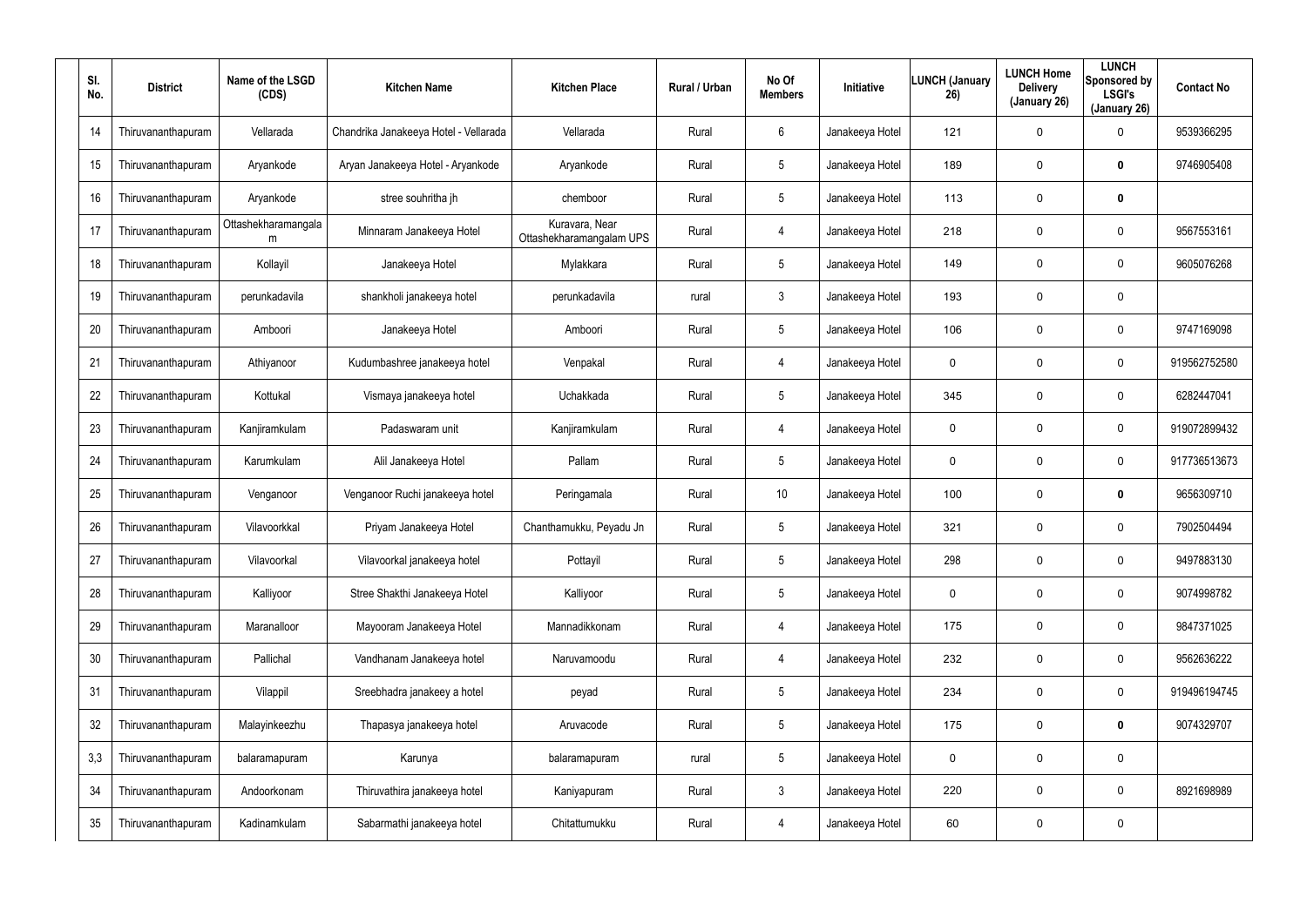|     | SI.<br>No. | <b>District</b>    | Name of the LSGD<br>(CDS)  | <b>Kitchen Name</b>                           | <b>Kitchen Place</b>                              | <b>Rural / Urban</b> | No Of<br><b>Members</b> | <b>Initiative</b> | <b>LUNCH (January</b><br>26) | <b>LUNCH Home</b><br><b>Delivery</b><br>(January 26) | <b>LUNCH</b><br>Sponsored by<br><b>LSGI's</b><br>(January 26) | <b>Contact No</b> |
|-----|------------|--------------------|----------------------------|-----------------------------------------------|---------------------------------------------------|----------------------|-------------------------|-------------------|------------------------------|------------------------------------------------------|---------------------------------------------------------------|-------------------|
|     | 36         | Thiruvananthapuram | Azhoor                     | Kudumbadsree janakeeya hotel                  | Azhoor                                            | Rural                | $\overline{4}$          | Janakeeya Hotel   | 50                           | 0                                                    | 0                                                             | 8129060294        |
|     | 37         | Thiruvanathapuram  | Pothencode                 | Pothencode Kudumbashree Janakeeya<br>hotel    | Pothencode ayiroorppara<br>Farmers centre         | Rural                | $5\phantom{.0}$         | Janakeeya Hotel   | 150                          | 0                                                    | 0                                                             | 9037832338        |
|     | 38         | Thiruvananthapuram | Mangalapuram               | Mangalapuram Kudumbashree<br>Janakeeya Hotel  | Managalapuram Junction,<br>Near Panchayath Office | Rural                | $5\phantom{.0}$         | Janakeeya Hotel   | 220                          | 0                                                    | 0                                                             | 9995459534        |
|     | 39         | Thiruvananthapuram | Mangalapuram               | Swad Kudumbashree Janakeeya hotel             | Murukkumpuzha                                     | Rural                | 3                       | Janakeeya Hotel   | 110                          | 0                                                    | 0                                                             | 8281624670        |
|     | 40         | Thiruvananthapuram | Mangalapuram               | Ruchisagaram Kudumbashree<br>Janakeeya Hotel  | Chembakamangalam                                  | Rural                | $5\phantom{.0}$         | Janakeeya Hotel   | 150                          | 0                                                    | 0                                                             | 8139079929        |
|     | 41         | Thiruvanathapuram  | <b>TVM Corporation CDS</b> | Krishnakripa Janakeeya hotel                  | Anayara                                           | Urban                | $5\phantom{.0}$         | Janakeeya Hotel   | 381                          | 0                                                    | 0                                                             | 9745823832        |
|     | 42         | Thiruvanathapuram  | <b>TVM Corporation CDS</b> | Vanitha Janakeeya Hotel                       | Manvila                                           | Urban                | $\overline{4}$          | Janakeeya Hotel   | 350                          | 0                                                    | 0                                                             | 8129412369        |
|     | 43         | Thiruvanathapuram  | <b>TVM Corporation CDS</b> | Bhagyalekshmi Kudumbashree<br>Janakeeya Hotel | EK Nayanar Trust, Medical<br>College              | Urban                | 6                       | Janakeeya Hotel   | 200                          | 0                                                    | $\mathbf 0$                                                   |                   |
|     | 44         | Thiruvanathapuram  | <b>TVM Corporation CDS</b> | Tripthi Janakeeya Hotel                       | Pallithura                                        | Urban                | $\mathbf{3}$            | Janakeeya Hotel   | 350                          | 0                                                    | $\mathbf 0$                                                   | 9387738568        |
|     | 45         | Thiruvanathapuram  | <b>TVM Corporation CDS</b> | soubhagya janakeeya Hotel                     | kazhakoottam                                      | Urban                | 3                       | janakeeya Hotel   | 421                          | 0                                                    | 0                                                             | 8921555192        |
|     | 46         | Thiruvanathapuram  | <b>TVM Corporation CDS</b> | Uthradam Janakeeya Hotel                      | Pattom                                            | Urban                | $\mathbf{3}$            | janakeeya Hotel   | 450                          | 0                                                    | 0                                                             | 8281062575        |
|     | 47         | Thiruvananthapuram | <b>TVM Corporation CDS</b> | Janakeeya hotel                               | Mannarakonam                                      | Urban                | 3                       | Janakeeya Hotel   | 600                          | 0                                                    | 0                                                             | 8281088923        |
|     | 48         | Thiruvananthapuram | <b>TVM Corporation CDS</b> | Kismath Janakeeya Hotel                       | Pottakuzhi                                        | Urban                | 3                       | Janakeeya Hotel   | 341                          | 0                                                    | 0                                                             | 8129179622        |
|     | 49         | Thiruvananthapuram | <b>TVM Corporation CDS</b> | Salt and Pepper                               | Poomalliyoorkkonam                                | Urban                | $\mathbf{3}$            | Janakeeya Hotel   | 321                          | 0                                                    | 0                                                             | 8593986935        |
|     | 50         | Thiruvananthapuram | <b>TVM Corporation CDS</b> | Sreebhadra Janakeeya Hotel                    | Pettah                                            | Urban                | 4                       | Janakeeya Hotel   | 325                          | 0                                                    | 0                                                             | 9847227647        |
|     | 51         | Thiruvananthapuram | <b>TVM Corporation CDS</b> | kalavara Janakeeya Hotel                      | vattiyoorkavu                                     | Urban                | $\mathbf{3}$            | Janakeeya Hotel   | 352                          | 0                                                    | 0                                                             | 9847655426        |
|     | 52         | Thiruvananthapuram | <b>TVM Corporation CDS</b> | punartham kudumbashree                        | kudappanakunnu                                    | Urban                | $\mathbf{3}$            | Janakeeya Hotel   | 169                          | 0                                                    | 0                                                             | 9747115789        |
|     | 53         | Thiruvananthapuram | <b>TVM Corporation CDS</b> | peroor JH                                     | Palayam                                           | Urban                | $\mathbf{3}$            | Janakeeya Hotel   | 326                          | 0                                                    | $\mathbf 0$                                                   | 8086119633        |
|     | 54         | Thiruvananthapuram | Aryanadu                   | Aryanad Janakeeya Hotel                       | Aryanad                                           | Rural                | 6                       | Janakeeya Hotel   | 238                          | 0                                                    | 0                                                             | 9207447839        |
| 109 | 55         | Thiruvananthapuram | Kuttichal                  | Kutichal Janakeeya Hotel                      | Kuttichal                                         | Rural                | $5\phantom{.0}$         | Janakeeya Hotel   | 256                          | 0                                                    | $\mathbf 0$                                                   | 9446331479        |
|     | 56         | Thiruvananthapuram | Poovachal                  | Poovachal Janakeeya Hotel                     | Poovachal Panchayath                              | Rural                | $5\phantom{.0}$         | Janakeeya Hotel   | 0                            | 0                                                    | 0                                                             | 9495225046        |
|     | 57         | Thiruvananthapuram | Vithura                    | Navodaya Janakeeya hotel                      | Koppam, Vithura                                   | Rural                | 4                       | Janakeeya Hotel   | 127                          | 0                                                    | $\pmb{0}$                                                     | 9946837014        |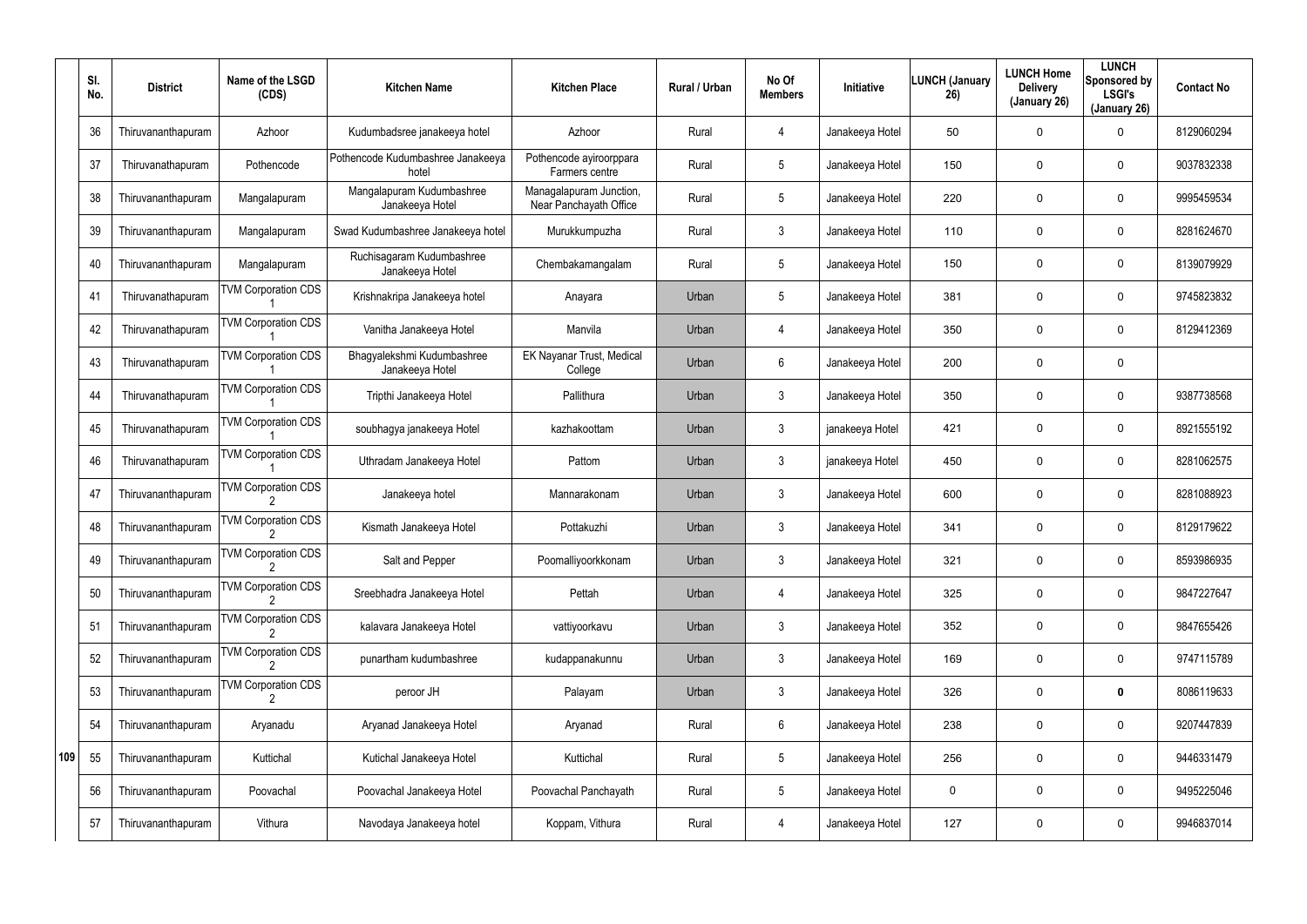| SI.<br>No. | <b>District</b>    | Name of the LSGD<br>(CDS) | <b>Kitchen Name</b>                  | <b>Kitchen Place</b>                              | <b>Rural / Urban</b> | No Of<br><b>Members</b> | Initiative      | <b>LUNCH (January</b><br>26) | <b>LUNCH Home</b><br><b>Delivery</b><br>(January 26) | <b>LUNCH</b><br>Sponsored by<br><b>LSGI's</b><br>(January 26) | <b>Contact No</b> |
|------------|--------------------|---------------------------|--------------------------------------|---------------------------------------------------|----------------------|-------------------------|-----------------|------------------------------|------------------------------------------------------|---------------------------------------------------------------|-------------------|
| 58         | Thiruvananthapuram | Tholicode                 | Tholicode Janakeeya Hotel            | Pulimoodu, Near Bharath<br>Petrol Pump, Tholicode | Rural                | $\overline{4}$          | Janakeeya Hotel | 0                            | $\mathbf 0$                                          | 0                                                             | 9539995862        |
| 59         | Thiruvananthapuram | Vellanad                  | vellanad JH                          | kulacode vellanad                                 | Rural                | $\mathbf{3}$            | Janakeeya Hotel | 0                            | 0                                                    | 0                                                             | 9048295005        |
| 60         | Thiruvananthapuram | uzhamalackal              | mazhavil jh                          | Puthukulangara                                    | Rural                | $5\phantom{.0}$         | Janakeeya Hotel | 702                          | 0                                                    | 0                                                             | 96457 54988       |
| 61         | Thiruvananthapuram | <b>TVPM Corpn CDS 4</b>   | Maithri Janakeeya Hotel              | Poozhyakkunnu, Nemom, TVM                         | Urban                | $5\phantom{.0}$         | Janakeeya Hotel | 0                            | $\mathbf 0$                                          | 0                                                             | 9846905594        |
| 62         | Thiruvananthapuram | TVPM. Corpn. CDS III      | Janatha hotel                        | Over bridge                                       | Urban                | 9                       | Janakeeya Hotel | 0                            | $\mathbf 0$                                          | 0                                                             | 919746149160      |
| 63         | Thiruvananthapuram | TVPM. Corpn. CDS III      | Asraya Janakeeya Hotel               | <b>DPI</b>                                        | Urban                | $\overline{4}$          | Janakeeya Hotel | 765                          | $\mathbf 0$                                          | 0                                                             | 918113008306      |
| 64         | Thiruvananthapuram | TVPM. Corpn. CDS III      | Ruchikkoott                          | Mudavanmukal                                      | Urban                | 4                       | Janakeeya Hotel | 0                            | $\mathbf 0$                                          | 0                                                             | 917907579424      |
| 65         | Thiruvananthapuram | TVPM. Corpn. CDS IV       | Janakeeya hotel tvm corporation cds4 | Vallakkadavu                                      | Urban                | $5\phantom{.0}$         | Janakeeya Hotel | 287                          | $\mathbf 0$                                          | 0                                                             | 8129795072        |
| 66         | Thiruvananthapuram | TVPM. Corpn. CDS IV       | Karuna Janakeeya Hotel               | Avaduthura                                        | Urban                | $5\phantom{.0}$         | Janakeeya Hotel | 267                          | $\mathbf 0$                                          | 3                                                             | 9567523799        |
| 67         | Thiruvananthapuram | Anadu                     | Nanma anad                           | Govt LPS Anad                                     | Rural                | $\overline{4}$          | Janakeeya Hotel | 0                            | 0                                                    | 0                                                             | 9645709754        |
| 68         | Thiruvananthapuram | Vembayam                  | Liya canteen                         | Perumboor near panchayath<br>office               | Rural                | $5\phantom{.0}$         | Janakeeya Hotel | 0                            | $\mathbf 0$                                          | 0                                                             | 9544337362        |
| 69         | Thiruvananthapuram | Vembayam                  | Four's Janakeeya Hotel               | Naduveli Konchira                                 | Rural                | $\overline{4}$          | Janakeeya Hotel | 185                          | 0                                                    | 0                                                             | 9526253578        |
| 70         | Thiruvananthapuram | Nedumangad 1              | Subhiksham                           | Irinjayam                                         | Urban                | 4                       | Janakeeya Hotel | 0                            | 0                                                    | 0                                                             | 9745606588        |
| 71         | Thiruvananthapuram | Nedumangad 1              | Ootupura                             | Pazhakutty                                        | Urban                | 6                       | Janakeeya Hotel | 438                          | $\mathbf 0$                                          | 0                                                             | 7510910614        |
| 72         | Thiruvananthapuram | Nedumangad 2              | Niravu                               | Near ksrtc bus stand                              | Urban                | 4                       | Janakeeya Hotel | 521                          | $\boldsymbol{0}$                                     | 0                                                             | 9645958207        |
| 73         | Thiruvananthapuram | Nedumangad 2              | Ruchiyidam                           | <b>Near Municipality</b>                          | Urban                | $\mathbf 0$             | Janakeeya Hotel | 0                            | $\boldsymbol{0}$                                     | 0                                                             | 9846371353        |
| 74         | Thiruvananthapuram | Karakulam                 | Karakulam Vanitha hotel              | Karakulam Junction                                | Rural                | 4                       | Janakeeya Hotel | 338                          | $\boldsymbol{0}$                                     | 0                                                             | 9747176668        |
| 75         | Thiruvananthapuram | Panavoor                  | Kudumbashree vanitha hotel           | HI auditorium near panavoor<br>panchayath         | Rural                | 6                       | Janakeeya Hotel | 234                          | $\pmb{0}$                                            | 4                                                             | 9526740817        |
| 76         | Thiruvananthapuram | Aruvikara                 | Nanma                                | Aruvikara junction                                | Rural                | $\mathbf{3}$            | Janakeeya hotel | 0                            | $\mathbf 0$                                          | 0                                                             | 8606524464        |
| 77         | Thiruvananthapuram | Pullampara                | Janakeeya Hotel                      | Kalumkinmukham                                    | Rural                | $5\overline{)}$         | Janakeeya Hotel | 294                          | $\pmb{0}$                                            | 0                                                             |                   |
| 78         | Thiruvananthapuram | Pangode                   | Bhagyalekshmi janakeeya hotel        | Pangodu Panchayath Hall                           | Rural                | $5\phantom{.0}$         | Janakeeya Hotel | 232                          | $\boldsymbol{0}$                                     | 0                                                             |                   |
| 79         | Thiruvananthapuram | Manickal                  | Janakeeya hotel                      | Pirappancode                                      | Rural                | 6                       | Janakeeya Hotel | 172                          | $\boldsymbol{0}$                                     | 0                                                             | 9745874522        |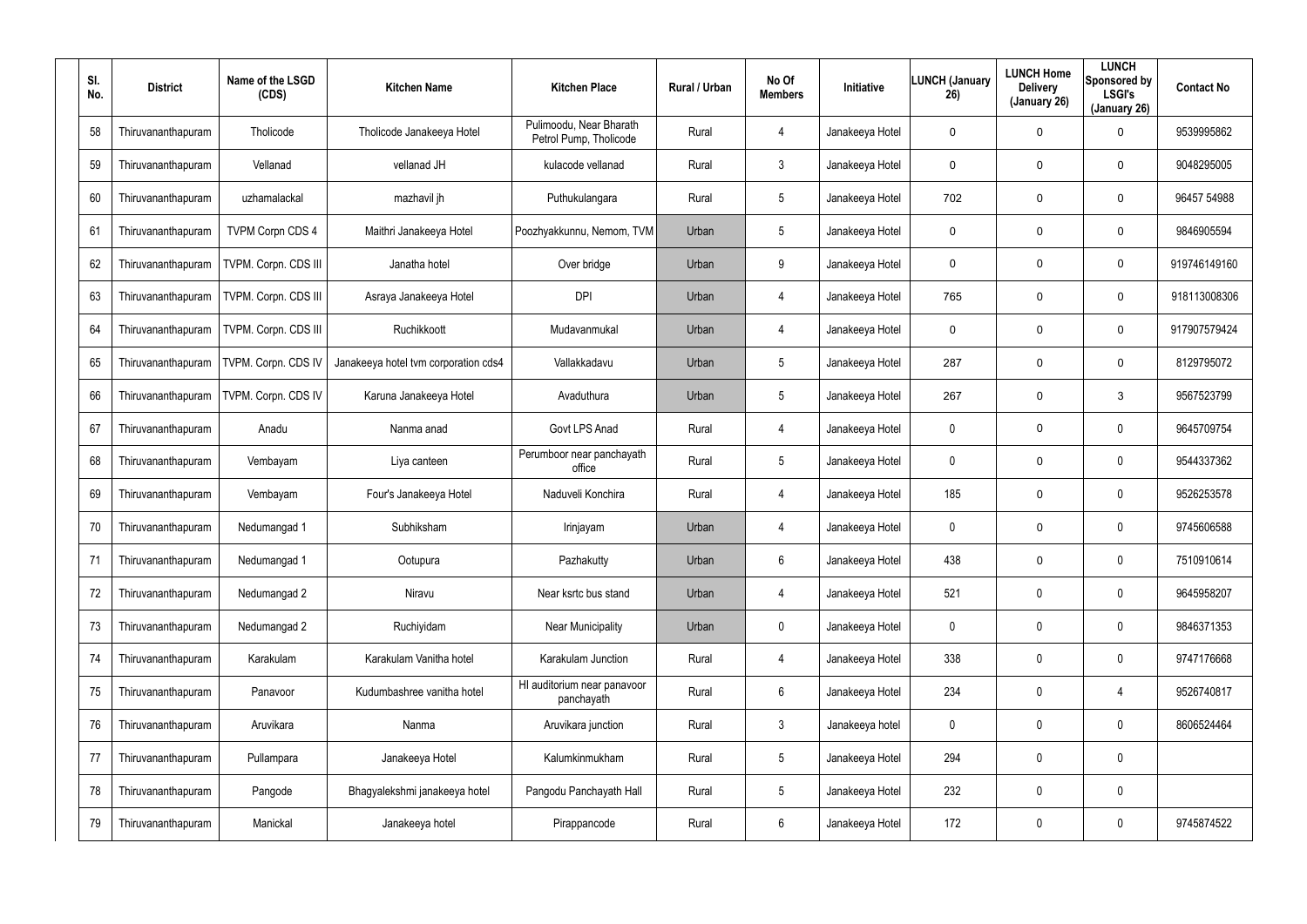| SI.<br>No. | <b>District</b>    | Name of the LSGD<br>(CDS) | <b>Kitchen Name</b>                 | <b>Kitchen Place</b>     | <b>Rural / Urban</b> | No Of<br><b>Members</b> | Initiative      | <b>LUNCH (January</b><br>26) | <b>LUNCH Home</b><br><b>Delivery</b><br>(January 26) | <b>LUNCH</b><br>Sponsored by<br><b>LSGI's</b><br>(January 26) | <b>Contact No</b> |
|------------|--------------------|---------------------------|-------------------------------------|--------------------------|----------------------|-------------------------|-----------------|------------------------------|------------------------------------------------------|---------------------------------------------------------------|-------------------|
| 80         | Thiruvananthapuram | Vamanapuram               | Pournami Kalamachal                 | Kalamachal               | Rural                | 5                       | Janakeeya Hotel | 236                          | 0                                                    | 0                                                             | 9846825964        |
| 81         | Thiruvananthapuram | kallara                   | Amma janakeeya hotel                | kallara                  | rural                | 4                       | Janakeeya Hotel | 367                          | 0                                                    | $\mathbf 0$                                                   | 8111891405        |
| 82         | Thiruvananthapuram | nellanad                  | Nellanad janakeeya hotel            | keezhayikkonam           | rural                | 6                       | Janakeeya Hotel | 276                          | 0                                                    | $\mathbf 0$                                                   | 9946994811        |
| 83         | Thiruvananthapuram | Pazhayakunnummel          | Chaitanya janakeeya hotel           | Pazhayakunnumel          | Rural                | 5                       | Janakeeya Hotel | $\mathbf 0$                  | $\mathbf 0$                                          | $\mathbf 0$                                                   | 9496997201        |
| 84         | Thiruvananthapuram | Karavaram                 | Takkolam, Karavaram janakeeya hotel | Pullurmukk, kallambalam  | Rural                | 5                       | Janakeeya Hotel | 170                          | 0                                                    | $\mathbf 0$                                                   | 9539723288        |
| 85         | Thiruvananthapuram | Kilimanoor                | Tanima vanitha canteen              | Kilimanoor               | Rural                | 4                       | Janakeeya Hotel | 185                          | 0                                                    | $\mathbf 0$                                                   | 9846657166        |
| 86         | Thiruvananthapuram | Pulimath                  | Iswarya catering unit               | Pulimath, Karet          | Rural                | $\overline{4}$          | Janakeeya Hotel | 225                          | 0                                                    | $\mathbf 0$                                                   | 9645514593        |
| 87         | Thiruvananthapuram | Navaikkulam               | Kudumbashree janakeeya hotel        | Kadambaattukonam         | Rural                | 5                       | Janakeeya Hotel | 98                           | 0                                                    | $\mathbf 0$                                                   | 9400619476        |
| 88         | Thiruvananthapuram | Nagaroor                  | Janakeeya Hotel                     | Altharamoodu             | Rural                | 5                       | Janakeeya Hotel | 133                          | 0                                                    | $\mathbf 0$                                                   | 7034964806        |
| 89         | Thiruvananthapuram | Pallikal                  | pallikkal janakeeya hotel           | pakalkkuri               | rural                | 4                       | Janakeeya Hotel | 90                           | 0                                                    | $\mathbf 0$                                                   | 9447886364        |
| 90         | Thiruvananthapuram | Madavoor                  | Madavoor janakeeya hotel            | madavoor                 | rural                | 5                       | Janakeeya Hotel | 142                          | $\boldsymbol{0}$                                     | $\mathbf 0$                                                   | 9526206002        |
| 91         | Thiruvananthapuram | Chirayinkeezh             | Sevenstar Janakeeya Hotel           | Sarkkara                 | Rural                | 5                       | Janakeeya Hotel | 213                          | 0                                                    | $\mathbf 0$                                                   | 8921556636        |
| 92         | Thiruvananthapuram | Kadaykkavoor              | Karmalamatha Janakeeya Hotel        | Kadakkavoor              | Rural                | 5                       | Janakeeya Hotel | 105                          | $\boldsymbol{0}$                                     | 0                                                             | 9645405591        |
| 93         | Thiruvananthapuram | Mudakkal                  | Sarovaram Janakeeya Hotel           | Valakkadu                | Rural                | 3                       | Janakeeya Hotel | 58                           | $\boldsymbol{0}$                                     | $\pmb{0}$                                                     | 8086240900        |
| 94         | Thiruvananthapuram | Vakkom                    | Jananai Janakeeya Hotel             | SN Junction, Jeeva Dhara | Rural                | $5\phantom{.0}$         | Janakeeya Hotel | 365                          | 0                                                    | 0                                                             | 8137014724        |
| 95         | Thiruvananthapuram | Vakkom                    | Diya Janakeeya Hotel                | Panayile Kadavu          | Rural                | $5\phantom{.0}$         | Janakeeya Hotel | 0                            | 0                                                    | 0                                                             | 8590439391        |
| 96         | Thiruvananthapuram | Kizhuvilam                | Kudumbashree vanitha canteen        | Kizhuvillam              | Rural                | 4                       | Janakeeya Hotel | 0                            | 0                                                    | 0                                                             | 9747361312        |
| 97         | Thiruvananthapuram | Anchuthengu               | Swad Janakeeya Hotel                | Anchuthengu              | Rural                | $5\phantom{.0}$         | Janakeeya Hotel | 156                          | $\mathbf 0$                                          | 0                                                             |                   |
| 98         | Thiruvananthapuram | Attingal                  | Bhagyashree janakeeya hotel         | Attingal                 | Urban                | 5                       | Janakeeya Hotel | 0                            | $\boldsymbol{0}$                                     | 0                                                             | 9539968503        |
| 99         | Thiruvananthapuram | Cherunniyoor              | Lekshmi janakeeya hotel             | Dhalavapuram             | Rural                | $\mathbf{3}$            | Janakeeya Hotel | 0                            | $\boldsymbol{0}$                                     | $\overline{2}$                                                | 9995391999        |
| 100        | Thiruvananthapuram | Chemmaruthi               | Dreams janakeeya hotel              | Mavinmoodu, muthana      | Rural                | 5                       | Janakeeya Hotel | 155                          | $\boldsymbol{0}$                                     | 0                                                             | 8129240185        |
| 101        | Thiruvananthapuram | Chemmaruthi               | Natturuchi janakeeya hotel          | Panayara&sivapuram       | Rural                | 5                       | Janakeeya Hotel | 296                          | $\boldsymbol{0}$                                     | 0                                                             | 8129240185        |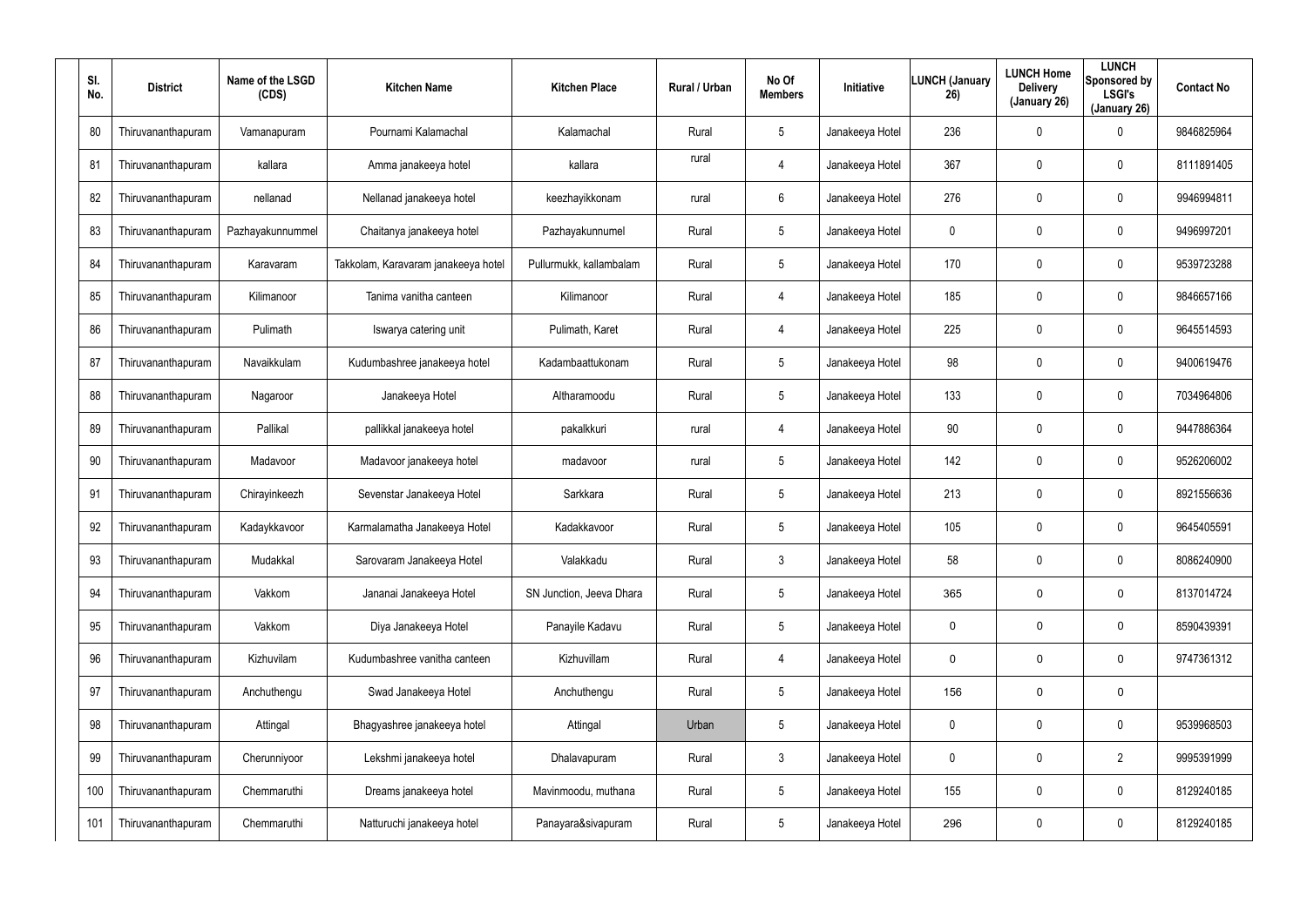|     | SI.<br>No.      | <b>District</b>    | Name of the LSGD<br>(CDS) | <b>Kitchen Name</b>                        | <b>Kitchen Place</b>                             | Rural / Urban | No Of<br><b>Members</b> | Initiative      | LUNCH (January<br>26) | <b>LUNCH Home</b><br><b>Delivery</b><br>(January 26) | <b>LUNCH</b><br>Sponsored by<br><b>LSGI's</b><br>(January 26) | <b>Contact No</b> |
|-----|-----------------|--------------------|---------------------------|--------------------------------------------|--------------------------------------------------|---------------|-------------------------|-----------------|-----------------------|------------------------------------------------------|---------------------------------------------------------------|-------------------|
|     | 102             | Thiruvananthapuram | Chemmaruthi               | Bhanusree                                  | Chavadimukku                                     | Rural         | 4                       | Janakeeya Hotel | 204                   | 0                                                    | $\mathbf 0$                                                   | 8129240185        |
|     | 103             | Thiruvananthapuram | Manamboor                 | Manamboor janakeeya hotel                  | Kavalayoor                                       | Rural         | $\overline{4}$          | Janakeeya Hotel | 98                    | 0                                                    | $2\$                                                          | 9074388684        |
|     | 104             | Thiruvananthapuram | Edava                     | Sreenandha janakeeyahotel                  | Kaappil                                          | Rural         | $5\overline{)}$         | Janakeeya Hotel | 156                   | 0                                                    | $\mathbf 0$                                                   | 9895337334        |
|     | 105             | Thiruvananthapuram | Elakamon                  | Sreenarayana janakeeya hotel               | Elakamon                                         | Rural         | 7                       | Janakeeya Hotel | 74                    | 0                                                    | 0                                                             | 8086637798        |
|     | 106             | Thiruvananthapuram | Elakamon                  | kudumbashree janakeeya hotel               | Elakamon                                         | Rural         | $5\overline{)}$         | janakeeya hotel | 0                     | 0                                                    | 0                                                             | 8590725126        |
|     | 107             | Thiruvananthapuram | Vettoor                   | Kashi janakeeya hotel                      | Vettoor                                          | Rural         | 4                       | Janakeeya Hotel | 38                    | 0                                                    | 0                                                             | 9061547396        |
|     | 108             | Thiruvananthapuram | Ottoor                    | Kudumbashree Janakeeya hotel               | ottoor                                           | rural         | $\mathbf{3}$            | Janakeeya Hotel | 42                    | 0                                                    | 0                                                             | 8590570561        |
|     | 109             | Thiruvanathapuram  | Varkala                   | Janakeeya hotel                            | Varkala municipality                             | Urban         | $5\phantom{.0}$         | Janakeeya Hotel | 28                    | 0                                                    | $\overline{2}$                                                | 8943261611        |
| 107 |                 |                    |                           |                                            |                                                  |               | 495                     |                 | 21478                 | $\overline{0}$                                       | 13                                                            |                   |
|     |                 | Thrissur           | Kadangodu                 | Janakeeya Hotel Kadangod                   | Kadangod                                         | Rural         | 4                       | Janakeeya Hotel | 61                    | 3                                                    | $\overline{7}$                                                |                   |
|     | $\overline{2}$  | Thrissur           | Chalakudy                 | Thripthy Janakeeya Hotel Chalakudy         | North Busstand Chalakudy                         | Urban         | 4                       | Janakeeya Hotel | 198                   | 145                                                  | $\mathbf 0$                                                   | 9544048190        |
|     | $\mathbf{3}$    | Thrissur           | Pananchery                | Pananchery Janakeeya Hotel                 | Pattikkad                                        | Rural         | $5\phantom{.0}$         | Janakeeya Hotel | 95                    | 33                                                   | $\mathbf 0$                                                   | 9746354118        |
|     | $\overline{4}$  | Thrissur           | Kadavallur                | Janakeeya Hotel Kadavalloor                | Panjayath Compound                               | Rural         | 4                       | Janakeeya Hotel | 39                    | 64                                                   | 0                                                             | 8943983995        |
|     | $5\overline{)}$ | Thrissur           | Kattoor                   | Janakeeya Hotel Kattoor                    | Kudumbashree Vipanana<br>Kendram, Katoor Bazzar, | Rural         | $5\phantom{.0}$         | Janakeeya Hotel | $\mathbf 0$           | 0                                                    | $\mathbf 0$                                                   |                   |
|     | $6\overline{6}$ | Thrissur           | Elavally                  | Janakeeya Hotel Elavally                   | Elavally Panchayath<br>Compound                  | Rural         | $\overline{4}$          | Janakeeya Hotel | 162                   | 0                                                    | $\mathbf 0$                                                   | 9744738247        |
|     | $\overline{7}$  | Thrissur           | Paralam                   | Paralam Janakeeya Hotel                    | Nanma Kudumbashree<br>canteen                    | Rural         | $\mathbf{3}$            | Janakeeya Hotel | 0                     | 0                                                    | 0                                                             | 9744441594        |
|     | 8               | Thrissur           | Kadukutty                 | Uppum Mulakum Janakeeya Hotel<br>Kadukutty | Kottamuri Junction                               | Rural         | $5\,$                   | Janakeeya Hotel | 20                    | 23                                                   | $\mathbf 0$                                                   | 9846634710        |
|     | 9               | Thrissur           | Thrissur 2                | Kuttanellur Janakeeya Hotel                | Kuttanellur                                      | Urban         | $5\,$                   | Janakeeya Hotel | 0                     | 0                                                    | $\mathbf 0$                                                   | 8330800498        |
|     | 10              | Thrissur           | Pazhayannur               | Janakeeya Hotel, Pazhayanoor               | Pazhayannur Panchayath                           | Rural         | 4                       | Janakeeya Hotel | 0                     | 0                                                    | $\mathbf 0$                                                   | 9400257329        |
|     | 11              | Thrissur           | Aloor                     | Aloor Janakeeya Hotel                      | Aloor                                            | Rural         | $5\phantom{.0}$         | Janakeeya Hotel | 0                     | 0                                                    | $\mathbf 0$                                                   | 9946922936        |
|     | 12              | Thrissur           | Muriyad                   | Jankeeya Hotel, Muriyad                    | Karuna Canteen, Muriyad                          | Rural         | $5\phantom{.0}$         | Janakeeya Hotel | 0                     | 0                                                    | $\mathbf 0$                                                   | 9961920358        |
|     | 13              | Thrissur           | Valapad                   | Janakeeya Hotel Valapad                    | Valapad Chanthapadi                              | Rural         | $6\,$                   | Janakeeya Hotel | 114                   | 0                                                    | $\overline{7}$                                                |                   |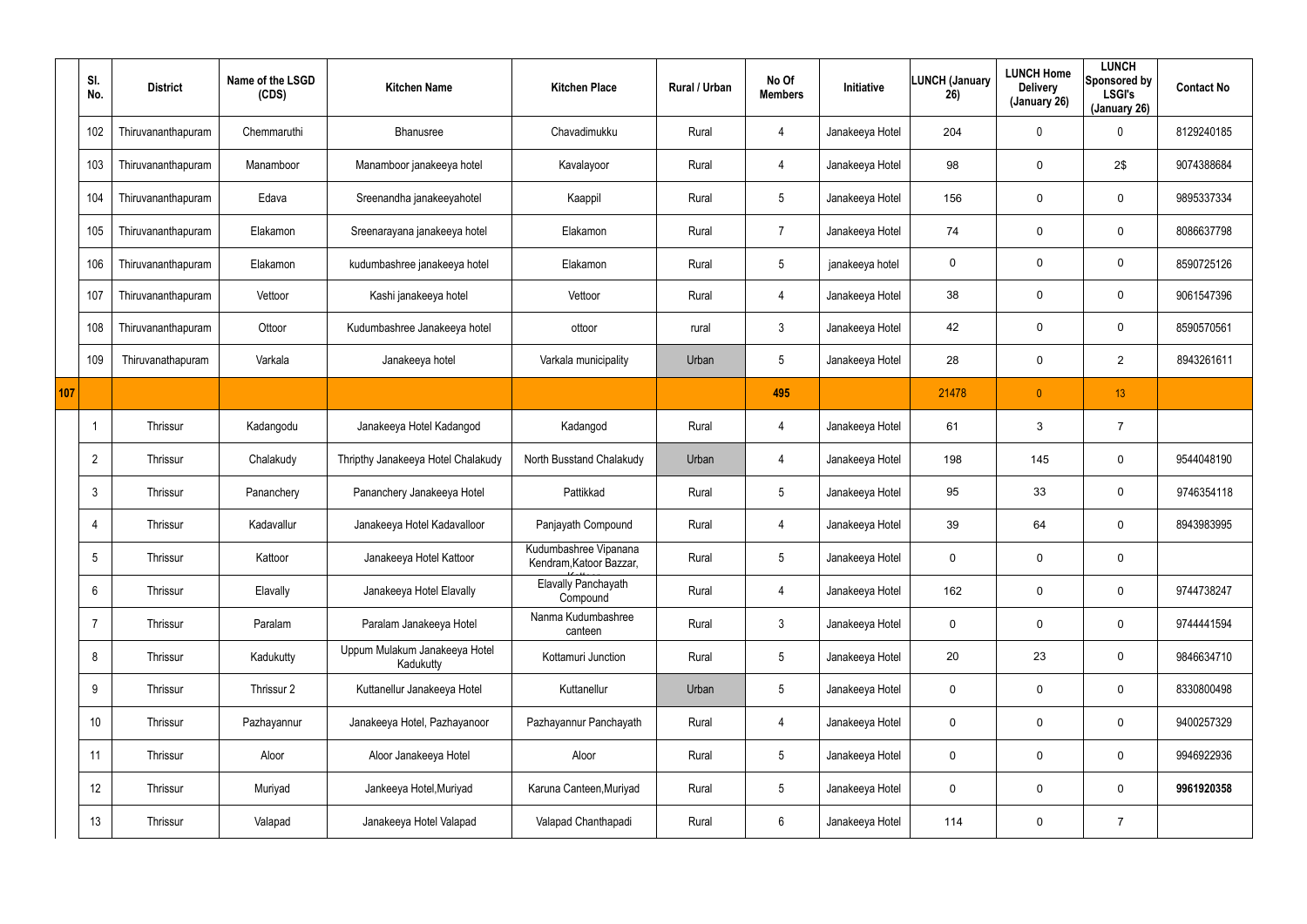| SI.<br>No. | <b>District</b> | Name of the LSGD<br>(CDS) | <b>Kitchen Name</b>                             | <b>Kitchen Place</b>                         | Rural / Urban | No Of<br><b>Members</b> | <b>Initiative</b> | <b>LUNCH (January</b><br>26) | <b>LUNCH Home</b><br><b>Delivery</b><br>(January 26) | <b>LUNCH</b><br>Sponsored by<br><b>LSGI's</b><br>(January 26) | <b>Contact No</b> |
|------------|-----------------|---------------------------|-------------------------------------------------|----------------------------------------------|---------------|-------------------------|-------------------|------------------------------|------------------------------------------------------|---------------------------------------------------------------|-------------------|
| 14         | Thrissur        | Kaipamangalam             | Kaipamngalam Janakeeya Hotel                    | Kaipamangalam Panchayath                     | Rural         | 3                       | Janakeeya Hotel   | 180                          | 0                                                    | $\overline{2}$                                                |                   |
| 15         | Thrissur        | Annamanada                | Snehitha Catering                               | Annamanada                                   | Rural         | $5\phantom{.0}$         | Janakeeya Hotel   | 0                            | 0                                                    | 0                                                             | 9747712615        |
| 16         | Thrissur        | Vellangallur              | Janakeeya Hotel Vellangallur                    | Panchayath Community Hall                    | Rural         | 6                       | Janakeeya Hotel   | 35                           | 39                                                   | $\mathbf 0$                                                   | 9947462258        |
| 17         | Thrissur        | Pavaratty                 | Janakeeya Hotel Pavaratty                       | Akashaya Vanitha Canteen                     | Rural         | $\mathbf{3}$            | Janakeeya Hotel   | 0                            | 0                                                    | $\mathbf 0$                                                   |                   |
| 18         | Thrissur        | Edathiruthy               | Janakeeya Hotel Edathuruthi (Nalinam<br>Stores) | Opposite of GLPS,<br>Chenthrappinni Centre   | Rural         | 4                       | Janakeeya Hotel   | 142                          | 0                                                    | $\mathbf{1}$                                                  |                   |
| 19         | Thrissur        | Adatt                     | Janakeeya Hotel Adat                            | Muthuvara                                    | Rural         | $\overline{7}$          | Janakeeya Hotel   | 69                           | 49                                                   | 0                                                             | 6235203703        |
| 20         | Thrissur        | Irinjalakuda 1            | Janakeeya Hotel Irinjalakuda Cds1               | Irinjalakuda Muncipality                     | Urban         | 4                       | Janakeeya Hotel   | 35                           | 0                                                    | 0                                                             | 9526912506        |
| 21         | Thrissur        | Parapookkara              | Janakeeya Hotel , Parapookkara                  | Panchayath Canteen                           | Rural         | $5\overline{)}$         | Janakeeya Hotel   | 50                           | 0                                                    | $\mathbf 0$                                                   | 9605428611        |
| 22         | Thrissur        | Puthanchira               | Annapoorna Janakeeya Hotel<br>Puthenchira       | Panchayath Community Hall                    | Rural         | $5\phantom{.0}$         | Janakeeya Hotel   | 16                           | 16                                                   | $\mathbf 0$                                                   | 9383421350        |
| 23         | Thrissur        | SreeNarayanapuram         | Sree Narayana Puram Janakeeya<br>Hotel          | Sreenarayanapuram<br>Panchayath              | Rural         | $5\overline{)}$         | Janakeeya Hotel   | 160                          | 0                                                    | $\mathbf{1}$                                                  |                   |
| 24         | Thrissur        | Nadathara                 | Nadathara Janakeeya Hotel                       | Moorkanikkara                                | Rural         | $5\phantom{.0}$         | Janakeeya Hotel   | 42                           | 52                                                   | 2\$                                                           | 9744611176        |
| 25         | Thrissur        | Vallachira                | Vallachira Janakeeya Hotel                      | Vallachira Gramapanchayath                   | Rural         | 4                       | Janakeeya Hotel   | 0                            | 33                                                   | $\mathbf 0$                                                   | 9744804256        |
| 26         | Thrissur        | Poyya                     | Janakeeya Hotel, Poyya                          | Poyya Junction                               | Rural         | $5\phantom{.0}$         | Janakeeya Hotel   | 0                            | 25                                                   | $\mathbf 0$                                                   | 7902318250        |
| 27         | Thrissur        | Wadakanchery 1            | Vrindavan Janakeeya Hotel                       | Ottupara                                     | Urban         | 5                       | Janakeeya Hotel   | 230                          | 0                                                    | 0                                                             |                   |
| 28         | Thrissur        | Varandarappilly           | Janakeeya Hotel                                 | Varandarappilly Panchayath                   | Rural         | $5\phantom{.0}$         | Janakeeya Hotel   | 70                           | 27                                                   | 0                                                             | 9048283463        |
| 29         | Thrissur        | Nenmanikkara              | Vanitha Janakeeya Hotel                         | Paliyekkara, Nenmanikkara<br>Gramapanchayath | Rural         | $5\phantom{.0}$         | Janakeeya Hotel   | 0                            | 0                                                    | $\mathbf 0$                                                   | 9747494386        |
| 30         | Thrissur        | Kodakara                  | Nanma Janakeeya Hotel                           | Kodakara Bus Stand                           | Rural         | $5\phantom{.0}$         | Janakeeya Hotel   | 198                          | 225                                                  | 0                                                             | 9946283762        |
| 31         | Thrissur        | Thekkumkkara              | Janakeeya Hotel Thekkumkara                     | Vanitha Canteen, Thekkumkara                 | Rural         | 4                       | Janakeeya Hotel   | 0                            | 0                                                    | $\mathbf 0$                                                   |                   |
| 32         | Thrissur        | Alagappa Ngar             | Janakeeya Hotel                                 | Amballur                                     | Rural         | $5\phantom{.0}$         | Janakeeya Hotel   | 160                          | 58                                                   | 3                                                             | 8606553521        |
| 33         | Thrissur        | Kolazhy                   | Janakeeya Hotel Kolazhy                         | <b>ZMLP School</b>                           | Rural         | 4                       | Janakeeya Hotel   | 0                            | 120                                                  | $\mathbf 0$                                                   | 9645535725        |
| 34         | Thrissur        | Manalur                   | Janakeeya Hotel Manalur                         | Govt High School, Manaloor                   | Rural         | 6                       | Janakeeya Hotel   | 46                           | 23                                                   | 0                                                             | 9446619441        |
| 35         | Thrissur        | Arimpur                   | Janakeeya Hotel Arimbur                         | Kudumbashree Vanitha<br>Canteen, Arimbur     | Rural         | $5\phantom{.0}$         | Janakeeya Hotel   | 125                          | 75                                                   | $\mathbf 0$                                                   | 9946789338        |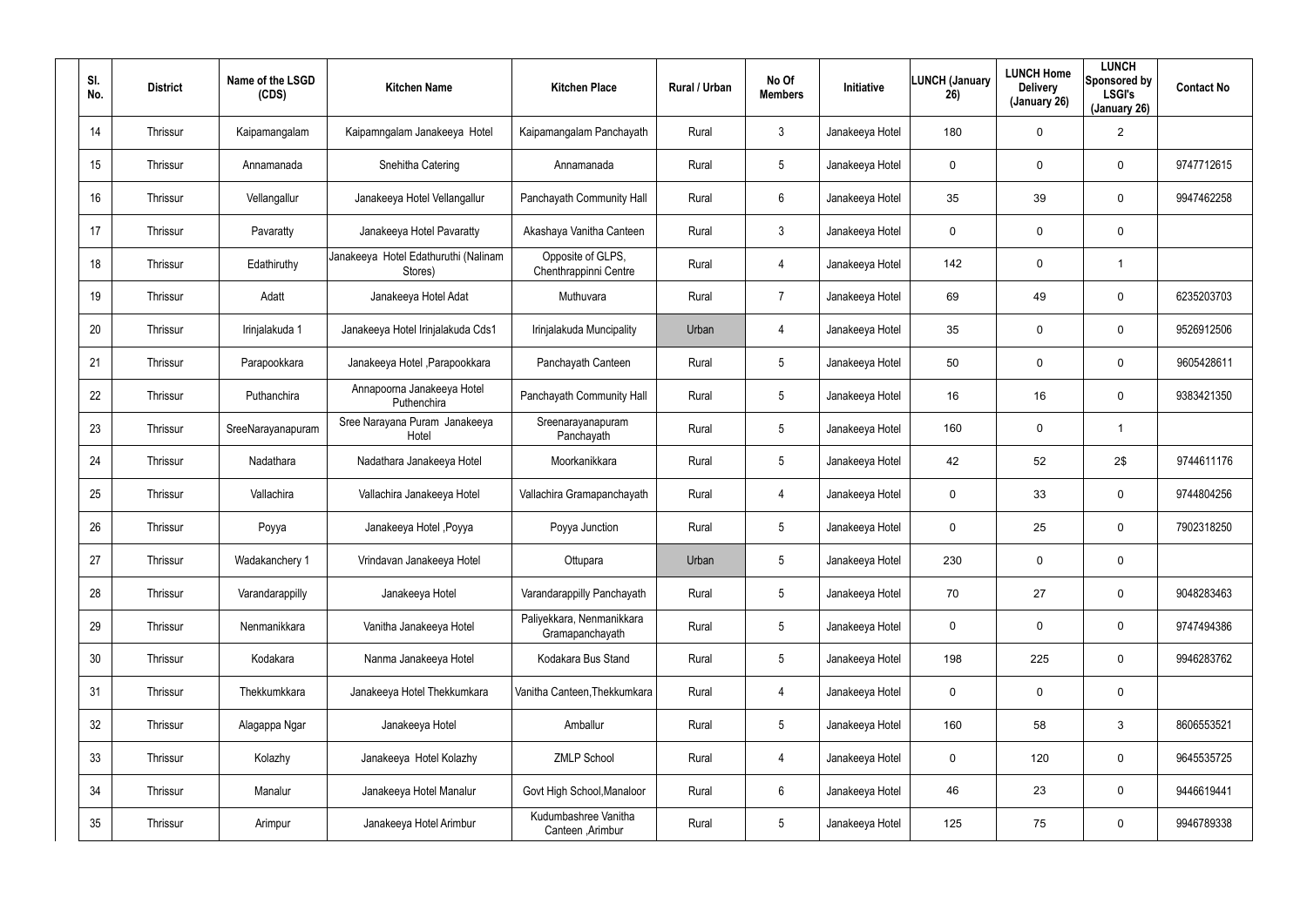|    | SI.<br>No. | <b>District</b> | Name of the LSGD<br>(CDS) | <b>Kitchen Name</b>                        | <b>Kitchen Place</b>               | <b>Rural / Urban</b> | No Of<br><b>Members</b> | Initiative      | <b>LUNCH (January</b><br>26) | <b>LUNCH Home</b><br><b>Delivery</b><br>(January 26) | <b>LUNCH</b><br>Sponsored by<br><b>LSGI's</b><br>(January 26) | <b>Contact No</b> |
|----|------------|-----------------|---------------------------|--------------------------------------------|------------------------------------|----------------------|-------------------------|-----------------|------------------------------|------------------------------------------------------|---------------------------------------------------------------|-------------------|
|    | 36         | Thrissur        | Thanniyam                 | Thannyam Janakeeya Hotel                   | Peringottukara                     | Rural                | $\overline{4}$          | Janakeeya Hotel | $\mathbf 0$                  | 0                                                    | 0                                                             | 9048570194        |
|    | 37         | Thrissur        | Madakkathara              | Madakkathara Annapoorna Janakeeya<br>Hotel | Madakkathara                       | Rural                | 6                       | Janakeeya Hotel | 97                           | 34                                                   | 3                                                             | 9388431507        |
|    | 38         | Thrissur        | Athirappilly              | Panchayath Kudumbashree Canteen            | Athirappilly                       | Rural                | $\mathbf{3}$            | Janakeeya Hotel | $\mathbf 0$                  | 0                                                    | $\mathbf 0$                                                   | 9496151187        |
|    | 39         | Thrissur        | Kodassery                 | Five Star Janakeeya Hotel                  | Kodassery                          | Rural                | $\overline{4}$          | Janakeeya Hotel | 129                          | 57                                                   | $\mathbf 0$                                                   | 9846464927        |
|    | 40         | Thrissur        | Mattathur                 | Karunya<br>kudumbShree                     | Vellikkulangara                    | Rural                | 4                       | Janakeeya Hotel | 151                          | 94                                                   | $\mathbf 0$                                                   | 9539102486        |
|    | 41         | Thrissur        | Koratty                   | Ruchi Janakeeya Hotel                      | Koratty                            | Rural                | 4                       | Janakeeya Hotel | 0                            | 0                                                    | $\mathbf 0$                                                   | 9496527583        |
|    | 42         | Thrissur        | Thrikkoor                 | Susthira Janakeeya Hotel                   | Alengaad                           | Rural                | $\mathbf{3}$            | Janakeeya Hotel | 146                          | 38                                                   | 4.00\$                                                        | 8111847055        |
|    | 43         | Thrissur        | Venkitangu                | Ottupura<br>Janakeeya Hotel Vengidangu     | Vengidangu Panchayath              | Rural                | $\mathbf{3}$            | Janakeeya Hotel | 0                            | 0                                                    | $\mathbf 0$                                                   | 8156981840        |
|    | 44         | Thrissur        | Padiyoor                  | Padiyoor<br>Janakeya Hotel                 | HDC School, Kakkathuruthy          | Rural                | $5\phantom{.0}$         | Janakeeya Hotel | 65                           | 87                                                   | $\mathbf 0$                                                   | 9048817359        |
|    | 45         | Thrissur        | Pariyaram                 | Samridhi Janakeeya Hotel                   | Pariyaram                          | Rural                | $5\phantom{.0}$         | Janakeeya Hotel | 87                           | 67                                                   | $\mathbf 0$                                                   | 7025950795        |
|    | 46         | Thrissur        | Wadakanchery cds2         | Janakeeya Hotel, Wadakanchery cds2         | Minaloor                           | Urban                | $\mathfrak{Z}$          | Janakeeya Hotel | 94                           | 0                                                    | $\mathbf 0$                                                   |                   |
|    | 47         | Thrissur        | Kodungaloor cds2          | Jathikka Janakeeya Hotel                   | Arakkulam                          | Urban                | 4                       | Janakeeya Hotel | 82                           | 0                                                    | $\mathbf 0$                                                   | 9745397171        |
|    | 48         | Thrissur        | Punnayur                  | Kaipunnyam Janakeeya Hotel                 | Edakazhiyur                        | Rural                | $5\phantom{.0}$         | Janakeeya Hotel | 74                           | 66                                                   | $\mathbf 0$                                                   | 9744680885        |
| 96 | 49         | Thrissur        | Velookkara                | Velookkara Janakeeya Hotel                 | Panchayath shopping complex        | Rural                | $\mathbf{3}$            | Janakeeya Hotel | 40                           | 0                                                    | $\mathbf 0$                                                   | 9048756685        |
|    | 50         | Thrissur        | Meloor                    | Thanima Janakeeya Hotel Meloor             | Meloor centre                      | Rural                | 4                       | Janakeeya Hotel | 97                           | 36                                                   | 0                                                             | 7902354039        |
|    | 51         | Thrissur        | Vallathol Nagar           | Janakeeya Hotel, Vallathol Nagar           | near youth welfare center          | rural                | $5\overline{)}$         | Janakeeya Hotel | $\mathbf 0$                  | 0                                                    | 0                                                             | 9961296574        |
|    | 52         | Thrissur        | Eriyad                    | janakeeya Hotel, eriyad                    | community hall                     | Rural                | 4                       | Janakeeya Hotel | $\mathbf 0$                  | 0                                                    | $\mathbf 0$                                                   |                   |
|    | 53         | Thrissur        | Edavilangu                | Janakeeya Hotel, Edavilangu                | Edavilangu Center                  | Rural                | 4                       | Janakeeya Hotel | 285                          | 0                                                    | 0                                                             |                   |
|    | 54         | Thrissur        | Avanoor                   | Janakeeya Hotel, Avanoor                   | near panchayath office,<br>Avanoor | Rural                | $5\,$                   | Janakeeya Hotel | 55                           | 75                                                   | 0                                                             | 9447343516        |
|    | 55         | Thrissur        | Mala                      | Janakeeya hotel Mala                       | Near panchayath office, Mala       | Rural                | 4                       | Janakeeya Hotel | 66                           | 25                                                   | $\mathbf 0$                                                   | 9946442260        |
|    | 56         | Thrissur        | Guruvayur1                | Guruvayur Janakeeya Hotel                  | Guruvayur                          | Urban                | $\mathbf{3}$            | Janakeeya Hotel | 362                          | 279                                                  | $\mathbf 0$                                                   | 9961227858        |
|    | 57         | Thrissur        | Vadakkekad                | Kudumbasree janakeeya hotel                | Nalam kallu                        | Rural                | 4                       | Janakeeya Hotel | 63                           | 52                                                   | 0                                                             | 9645190166        |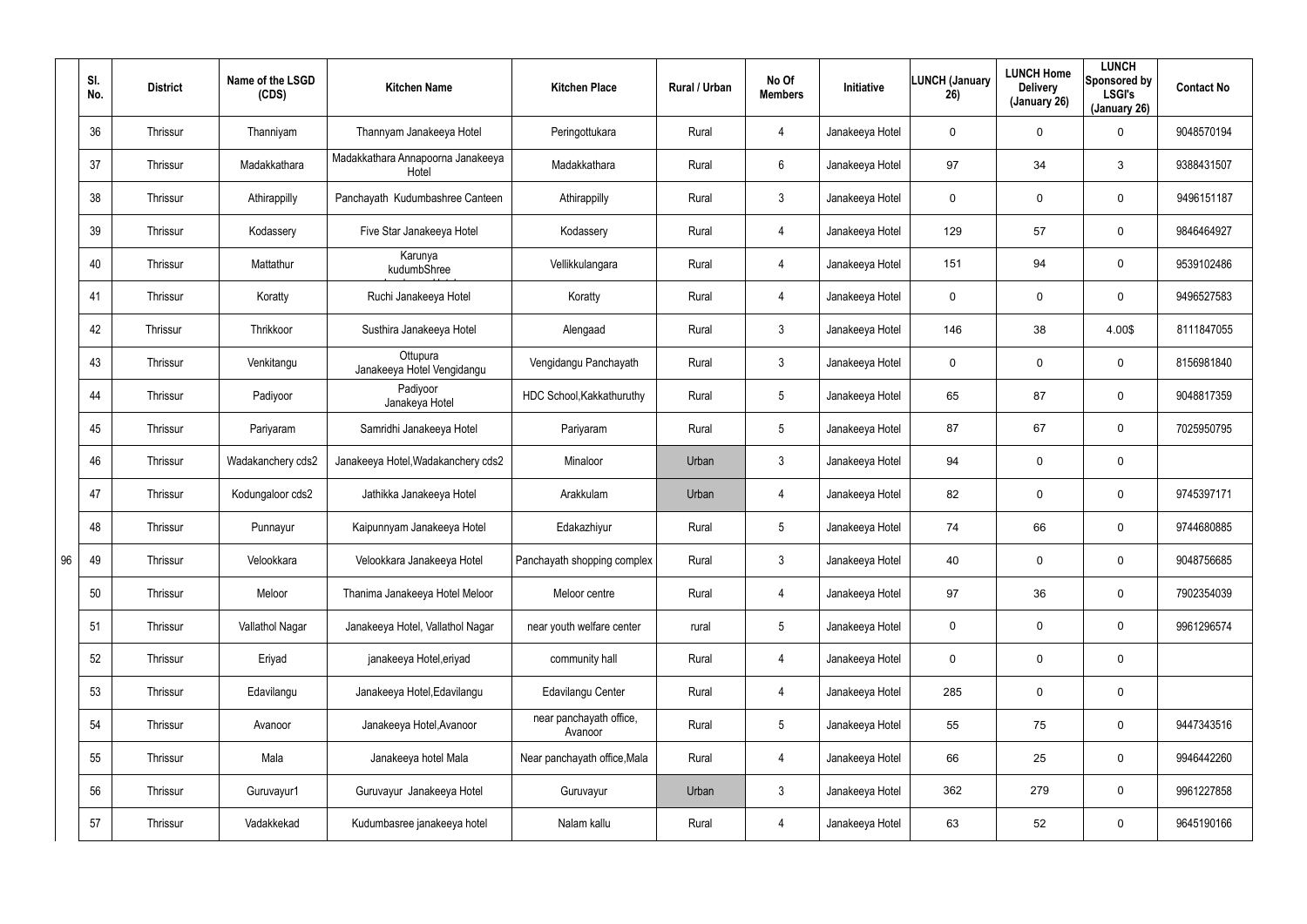| SI.<br>No. | <b>District</b> | Name of the LSGD<br>(CDS) | <b>Kitchen Name</b>               | <b>Kitchen Place</b>              | Rural / Urban | No Of<br><b>Members</b> | Initiative      | <b>LUNCH (January</b><br>26) | <b>LUNCH Home</b><br><b>Delivery</b><br>(January 26) | <b>LUNCH</b><br>Sponsored by<br><b>LSGI's</b><br>(January 26) | <b>Contact No</b> |
|------------|-----------------|---------------------------|-----------------------------------|-----------------------------------|---------------|-------------------------|-----------------|------------------------------|------------------------------------------------------|---------------------------------------------------------------|-------------------|
| 58         | Thrissur        | Kadappuram                | Kadappuram janakeeya hotel        | Kadappuram panchayath<br>building | Rural         | 4                       | Janakeeya Hotel | 0                            | 0                                                    | 0                                                             | 8156984319        |
| 59         | Thrissur        | Chavakkad                 | Chavakkad Janakeeya hotel         | Chavakkad, near bus stand         | Urban         | $5\phantom{.0}$         | Janakeeya Hotel | 173                          | 48                                                   | 0                                                             | 7560874804        |
| 60         | Thrissur        | Engadiyoor                | pavithra janikeeya hotel          | Pokulangara                       | Rural         | $5\phantom{.0}$         | Janakeeya Hotel | 0                            | $\mathbf 0$                                          | 0                                                             | 9562239618        |
| 61         | Thrissur        | Varavoor                  | Friends janakeeya hotel, Varavoor | Thichur                           | Rural         | $\mathbf{3}$            | Janakeeya Hotel | 0                            | 0                                                    | 0                                                             |                   |
| 62         | Thrisssur       | Punnayurkulam             | Punnayurkkulam janakeeya hotel    | Althara centre                    | Rural         | $5\phantom{.0}$         | Janakeeya Hotel | 0                            | $\mathbf 0$                                          | 0                                                             | 8086093454        |
| 63         | Thrissur        | Thiruwilamala             | Villuadry Janakeeya hotel         | Thiruwilamala                     | Rural         | $5\phantom{.0}$         | Janakeeya Hotel | 0                            | 0                                                    | $\mathbf 0$                                                   | 9846174729        |
| 64         | Thrissur        | Kattakampal               | Janakeeya Hotel Kattakampal       | Chirakkal                         | Rural         | 4                       | Janakeeya Hotel | 0                            | $\mathbf 0$                                          | 0                                                             |                   |
| 65         | Thrissur        | Kandanassery              | kandanassery janakeeya hotel      | kandanassery                      | Rural         | $5\overline{)}$         | Janakeeya Hotel | 37                           | 27                                                   | 0                                                             |                   |
| 66         | Thrissur        | Kaiparambu                | Janakeeya Hotel Kaiparambu        | Near mundoor health center        | Rural         | $5\phantom{.0}$         | janakeeya hotel | 80                           | 55                                                   | 0                                                             | 9645828069        |
| 67         | Thrissur        | Thrissur 2(new)           | kitchen girls janakeeya hotel     | Olari                             | urban         | 4                       | janakeeya hotel | 103                          | 87                                                   | 0                                                             | 9388828112        |
| 68         | Thrissur        | Kuzhur                    |                                   | kuzhur                            | Rural         | 4                       | janakeeya hotel | 0                            | $\mathbf 0$                                          | 0                                                             | 9526566073        |
| 69         | Thrissur        | Chazhur                   | Chazur Janakeeya Hotel            | Pazhuvil Center                   | Rural         | 4                       | janakeeya hotel | 98                           | 18                                                   | 0                                                             | 9061946216        |
| 70         | Thrissur        | Nattika                   | uttupura                          | Thriprayar                        | Rural         | $5\overline{)}$         | janakeeya hotel | 154                          | 0                                                    | 0                                                             | 9544055637        |
| 71         | Thrissur        | Thalikulam                | Nidhi janakeeya hotel             | Puthenthodu                       | Rural         | 5                       |                 | 189                          | $\mathsf{O}$                                         | 0                                                             | 8606213960        |
| 72         | Thrissur        | Vadanapilly               | vadanappilly janakeeya hotel      | vadanapilly                       | Rural         | $5\phantom{.0}$         | janakeeya hotel | 225                          | $\mathsf{O}$                                         | 0                                                             | 9947728948        |
| 73         | Thrissur        | orumanayur                | orumanayur janakeeya hotel        | orumanayur                        | rural         | $5\phantom{.0}$         | janakeeya hotel | 71                           | 49                                                   | 0                                                             | 9995588758        |
| 74         | Thrissur        | Panjal                    | Five-star Janakeeya hotel         | Panjal                            | Rural         | $5\phantom{.0}$         | janakeeya hotel | 0                            | $\mathsf{O}$                                         | 0                                                             | 9746847353        |
| 75         | Thrissur        | veloor                    | Veloor Janakeeya hotel            | veloor                            | Rural         | $5\phantom{.0}$         | janakeeya hotel | 0                            | $\mathsf{O}$                                         | 0                                                             | 9447724685        |
| 76         | Thrissur        | Chowanoor                 | Chowanoor Janakeeya hotel         | Chowanoor                         | Rural         | $\mathbf{3}$            | janakeeya hotel | 0                            | $\mathsf{O}$                                         | 0                                                             | 9,526,340,307     |
| 77         | Thrissur        | Puthur                    | Puthur janakeeyahotel             | puthur                            | Rural         | $5\phantom{.0}$         | janakeeya hotel | 49                           | 50                                                   | 0                                                             | 6238101595        |
| 78         | Thrissur        | Erumapetty                | subhiksha janakeeya hotel         | Erumapetty                        | Rural         | $5\phantom{.0}$         | janakeeya hotel | 132                          | 30                                                   | 0                                                             | 9207201880        |
| 79         | Thrissur        | Kondazhy                  | Santhwanam Janakeeya Hotel        | Kondazhy                          | Rural         | $\overline{4}$          | janakeeya hotel | 0                            | 0                                                    | 0                                                             | 9526401759        |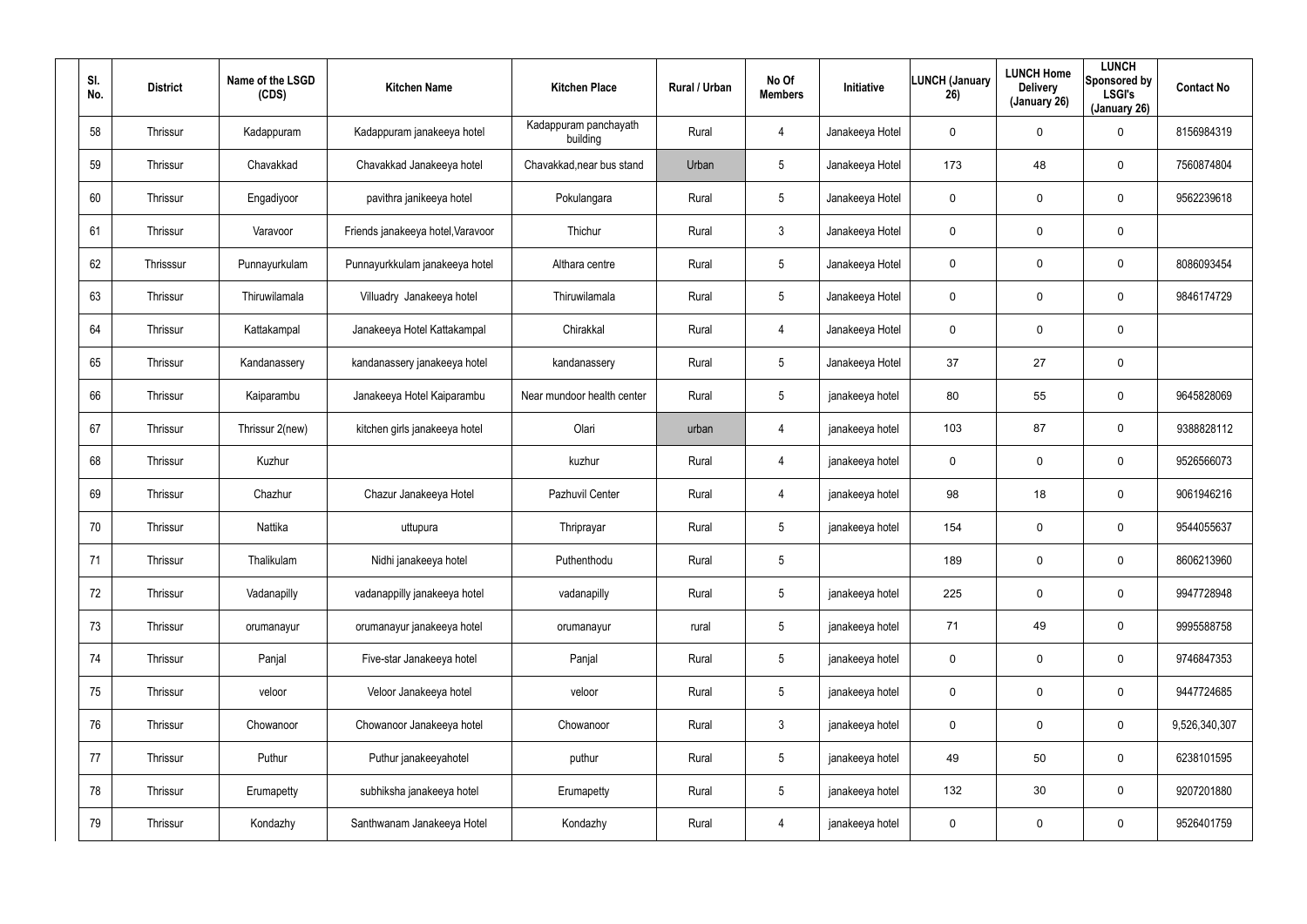| SI.<br>No.     | <b>District</b> | Name of the LSGD<br>(CDS) | <b>Kitchen Name</b>         | <b>Kitchen Place</b>                   | Rural / Urban | No Of<br><b>Members</b> | Initiative      | LUNCH (January<br>26) | <b>LUNCH Home</b><br><b>Delivery</b><br>(January 26) | <b>LUNCH</b><br>Sponsored by<br><b>LSGI's</b><br>(January 26) | <b>Contact No</b> |
|----------------|-----------------|---------------------------|-----------------------------|----------------------------------------|---------------|-------------------------|-----------------|-----------------------|------------------------------------------------------|---------------------------------------------------------------|-------------------|
| 80             | Thrissur        | Mullurkkara               | Kaniv Janakeeya Hotel       | Atoor                                  | Rural         | 4                       | janakeeya hotel | $\mathbf 0$           | 0                                                    | $\mathbf 0$                                                   |                   |
| 81             | Thrissur        | Porkkulam                 | Porkulam janakeeya hotel    | Parempadam                             | Rural         | $5\phantom{.0}$         | Janakeeya hotel | $\mathbf 0$           | 0                                                    | $\mathbf 0$                                                   | 8129017841        |
| 82             | Thrissur        | Puthukkad                 | Puthukkad Janakeeya Hotel   | Puthukkad                              | Rural         | $5\overline{)}$         | Janakeeya hotel | $\mathbf 0$           | 0                                                    | $\mathbf 0$                                                   | 7356668644        |
| 83             | Thrissur        | Choondal                  | Choondal Janakeeya Hotel    | <b>Kechery Centre</b>                  | Rural         | 8                       | Janakeeya Hotel | $\mathbf 0$           | 0                                                    | $\mathbf 0$                                                   |                   |
| 84             | Thrissur        | Cherpu                    | Cherpu Janakeeya Hotel      | Cherpu                                 | Rural         | 3                       | Janakeeya Hotel | $\mathbf 0$           | 80                                                   | $\mathbf 0$                                                   | 9605375648        |
| 85             | Thrissur        | Mathilakam                | Mathilakam Janakeeya hotel  | Mathilakam gramapanchayath<br>compound | Rural         | 3                       | Janakeeya hotel | 15                    | 0                                                    | $\mathbf 0$                                                   | 9995986808        |
| 86             | Thrissur        | Anthikad                  | Anthikad Janakeeya hotel    | Anthikad                               | Rural         | 4                       | Janakeeya hotel | $\mathbf 0$           | 0                                                    | $\mathbf 0$                                                   |                   |
| 87             | Thrissur        | Mullassery                | Mullassery Janakeeya Hotel  | Mullassery centre                      | Rural         | 5                       | Janakeeya hotel | $\mathbf 0$           | 0                                                    | $\mathbf 0$                                                   |                   |
| 88             | Thrissur        | Karalam                   | Karalam Janakeeya Hotel     |                                        | Rural         | 4                       | Janakeeya hotel | 79                    | 0                                                    | 0                                                             | 6282924636        |
| 89             | Thrissur        | Poomangalam               | Poomangalam Janakeeya Hotel | Edakkulam                              | Rural         | 3                       | Janakeeya hotel | 76                    | 22                                                   | $\mathbf 0$                                                   |                   |
| 90             | Thrissur        | MG Kavu                   | Annapoorna Janakeeya Hotel  | <b>MG Kavu</b>                         | Rural         | 4                       | Janakeeya hotel | 142                   | 38                                                   | $\mathbf 0$                                                   | 7558080131        |
| 91             | Thrissur        | chelakkara                | Nila janakeeya hotel        | chelakkara                             | rural         | 5                       | janakeeya hotel | $\mathbf 0$           | 0                                                    | $\mathbf 0$                                                   |                   |
| 92             | Thrissur        | Avinissery                | Avinissery Janakeeya Hotel  | Palakkal                               | Rural         | 4                       | janakeeya hotel | $\mathbf 0$           | 0                                                    | 0                                                             | 9446800192        |
| 93             | Thrissur        | Nadathara 2               | Grandmaas Janakeeya hotel   | Nadathara                              | Rural         | 5                       | Janakeeya Hotel | 0                     | $\pmb{0}$                                            | $\pmb{0}$                                                     |                   |
| 94             | Thrissur        | Chavakkad                 | Janakeeya hotel             | Chavakkad                              | Urban         | $5\overline{)}$         | Janakeeya hotel | 152                   | 31                                                   | $\mathbf 0$                                                   | 7034752180        |
| 95             | Thrissur        | Mala 2                    | Janakeeya hotel             |                                        | Rural         | $5\overline{)}$         | janakeeya hotel | 60                    | 49                                                   | $\mathbf 0$                                                   |                   |
| 96             | Thrissur        | Thrissur1                 | Janakeeya hotel             | <b>Mannuthy</b>                        | Urban         | $5\phantom{.0}$         | janakeeya hotel | 88                    | 29                                                   | $\mathbf 0$                                                   | 919746287281      |
|                |                 |                           |                             |                                        |               | 430                     |                 | 6063                  | 2533                                                 | 30                                                            |                   |
|                | Wayanad         | Vellamunda                | Thanima mess                | 8/4 vellamuda                          | Rural         | 4                       | janakeeya Hotel | 192                   | $\mathbf 0$                                          | $\mathbf 0$                                                   | 7025659685        |
| $\overline{2}$ | Wayanad         | Thavinjal                 | Sobhagya Vanitha mess       | Thalappuzha<br>chungam                 | Rural         | 4                       | janakeeya Hotel | 0                     | $\mathbf 0$                                          | $\mathsf{0}$                                                  | 9497247541        |
| $\mathbf{3}$   | Wayanad         | Vythiri                   | Dharshana catering          | Vythiri                                | Rural         | 4                       | janakeeya Hotel | 202                   | $\mathbf 0$                                          | $\mathbf 0$                                                   | 9074598184        |
| $\overline{4}$ | Wayanad         | Mullankolly               | Kairali catering group      | Mullankolli                            | Rural         | $\mathfrak{Z}$          | janakeeya Hotel | 121                   | 0                                                    | $\mathsf{0}$                                                  | 9526706627        |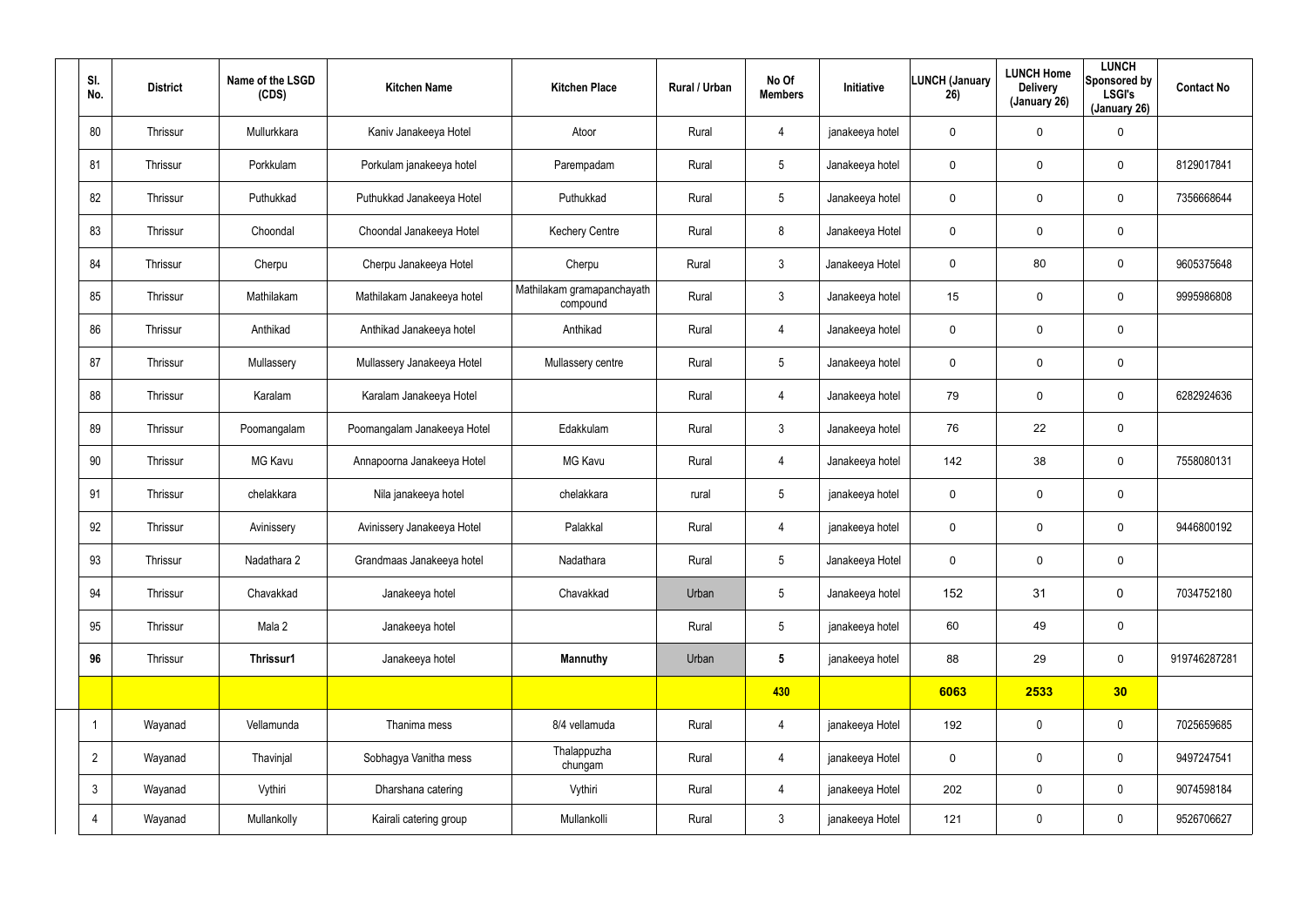|    | $^{\circ}$ SI.<br>No. | <b>District</b> | Name of the LSGD<br>(CDS) | <b>Kitchen Name</b>              | <b>Kitchen Place</b>                   | Rural / Urban | No Of<br><b>Members</b> | Initiative      | LUNCH (January<br>26) | <b>LUNCH Home</b><br><b>Delivery</b><br>(January 26) | <b>LUNCH</b><br>Sponsored by<br><b>LSGI's</b><br>(January 26) | <b>Contact No</b> |
|----|-----------------------|-----------------|---------------------------|----------------------------------|----------------------------------------|---------------|-------------------------|-----------------|-----------------------|------------------------------------------------------|---------------------------------------------------------------|-------------------|
|    | $5\overline{)}$       | Wayanad         | Poothadi                  | Mary matha mess                  | Kenichira                              | Rural         | $5\phantom{.0}$         | janakeeya Hotel | 155                   | 0                                                    | $\mathbf 0$                                                   | 9526376970        |
|    | 6                     | Wayanad         | Meppadi                   | Cafe Kudumbashree                | Meppadi                                | Rural         | $5\phantom{.0}$         | janakeeya Hotel | 198                   | 0                                                    | $\mathbf 0$                                                   | 9207935764        |
|    | 7                     | Wayanad         | Pozhuthana                | Dhanya mess                      | Pozhuthana                             | Rural         | $\mathbf{3}$            | janakeeya Hotel | 199                   | 0                                                    | $\mathbf 0$                                                   | 8111838165        |
|    | 8                     | Wayanad         | Thondernad                | Thanima canteen                  | Korom                                  | Rural         | $\mathbf{3}$            | janakeeya Hotel | 53                    | 0                                                    | $\mathbf 0$                                                   | 8943476943        |
|    | 9                     | Wayanad         | Meenangady                | Haritham Janakeeya Hotel         | Opposite police station,<br>Meenangadi | Rural         | 6                       | janakeeya Hotel | 150                   | 0                                                    | $\mathbf 0$                                                   | 9526895975        |
|    | 10                    | Wayanad         | Nenmeni                   | Minnaram Mess and Chappathi Unit | Cheeral                                | Rural         | $5\phantom{.0}$         | janakeeya Hotel | 165                   | 0                                                    | $\mathbf 0$                                                   | 8086835886        |
|    | 11                    | Wayanad         | Thirunelli                | Adigamanai Mess and Catering     | Kartikulam                             | Rural         | $5\phantom{.0}$         | janakeeya Hotel | 99                    | 0                                                    | $\mathbf 0$                                                   | 9207406211        |
|    | 12                    | Wayanad         | Mananthavady              | Dhanasree canteen                | Mananthavadi                           | Urban         | $5\phantom{.0}$         | janakeeya Hotel | 252                   | 0                                                    | $\mathbf 0$                                                   | 9496997382        |
|    | 13                    | Wayanad         | Ambalavayal               | <b>Ruchi Catering</b>            | kalathuvayal                           | Rural         | $5\phantom{.0}$         | janakeeya Hotel | 273                   | 0                                                    | $\mathbf 0$                                                   | 9495084437        |
| 28 | 14                    | Wayanad         | Kaniyambetta              | sree Vinayaka                    | millumukk                              | rural         | $5\phantom{.0}$         | janakeeya Hotel | 176                   | 0                                                    | $\mathbf 0$                                                   | 9061486938        |
|    | 15                    | Wayanad         | Pulpally                  | Vinayaka catering                | Pulpally                               | Rural         | $5\phantom{.0}$         | janakeeya Hotel | 230                   | 0                                                    | $\mathbf 0$                                                   | 9947319307        |
|    | 16                    | Wayanad         | Noolpuzha                 | Friends catering                 | Naikketty                              | Rural         | $5\phantom{.0}$         | janakeeya Hotel | 175                   | 0                                                    | $\mathbf 0$                                                   | 7558019388        |
|    | 17                    | Wayanad         | Panamaram                 | Testy mess                       | Panamaram                              | Rural         | $\overline{4}$          | janakeeya Hotel | 197                   | 0                                                    | $\mathbf 0$                                                   | 9605814620        |
|    | 18                    | wayanad         | Moopainad                 | vanitha mess                     | vaduvanchal                            | Rural         | $5\phantom{.0}$         | janakeeya Hotel | 176                   | 0                                                    | $\mathbf 0$                                                   | 974596708         |
|    | 19                    | wayanad         | Edavaka                   | <b>Teasty Mess</b>               | Irumbupalam                            | Rural         | 4                       | janakeeya Hotel | 116                   | 0                                                    | $\mathbf 0$                                                   | 9847842390        |
|    | 20                    | wayanad         | kalpetta                  | shiya catering                   | pallithazhe, kalpetta town             | urban         | $\mathbf{3}$            | janakeeya Hotel | 256                   | 0                                                    | $\pmb{0}$                                                     | 6282822890        |
|    | 21                    | wayanad         | sulthan bathery           | preethis                         | near telephone exchange                | urban         | $5\phantom{.0}$         | janakeeya Hotel | 290                   | 0                                                    | $\mathbf 0$                                                   | 9961088393        |
|    | 22                    | wayanad         | Muttil                    | swad cattering                   | Muttil bus stand                       | Rural         | 5 <sup>5</sup>          | janakeeya Hotel | 0                     | 0                                                    | $\mathbf 0$                                                   | 9074461322        |
|    | 23                    | wayanad         | padinjarathara            | oruma                            | padinjarathara town                    | Rural         | $5\phantom{.0}$         | janakeeya Hotel | 297                   | 0                                                    | $\mathbf 0$                                                   | 9495814542        |
|    | 24                    | wayanad         | kalpetta                  | Anjuse cattering                 | kalpetta town                          | Urban         | $5\phantom{.0}$         | janakeeya Hotel | 315                   | 0                                                    | $\mathbf 0$                                                   | 9745883809        |
|    | 25                    | wayanad         | Thariyode                 | Haritham                         | kavumadham town                        | Rural         | 3 <sup>1</sup>          | janakeeya Hotel | $\mathbf 0$           | 0                                                    | $\mathbf 0$                                                   | 9074095457        |
|    | 26                    | wayanad         | Mananthavady              | chothis mess                     | Kozhikode road,<br>Mananthavady        | Urban         | 3 <sup>1</sup>          | janakeeya Hotel | 160                   | 0                                                    | $\mathbf 0$                                                   | 9947376596        |
|    | 27                    | wayanad         | vengapalli                | Annapoorna                       | vengapalli town                        | Rural         | $5\phantom{.0}$         | janakeeya Hotel | 263                   | 0                                                    | $\pmb{0}$                                                     | 7592831851        |
|    | 28                    | Wayanad         | Kottathara                | Jyothi vanitha mess              | Venniyod                               | Rural         | $\mathfrak{Z}$          | janakeeya Hotel | 148                   | 0                                                    | $\pmb{0}$                                                     | 9961844026        |
| 28 |                       |                 |                           | 765                              |                                        |               | 122                     |                 | 4858                  | 0                                                    | $\mathbf 0$                                                   |                   |
|    |                       |                 |                           |                                  |                                        | <b>TOTAL</b>  | 4638                    |                 | 9524                  | 9491                                                 |                                                               |                   |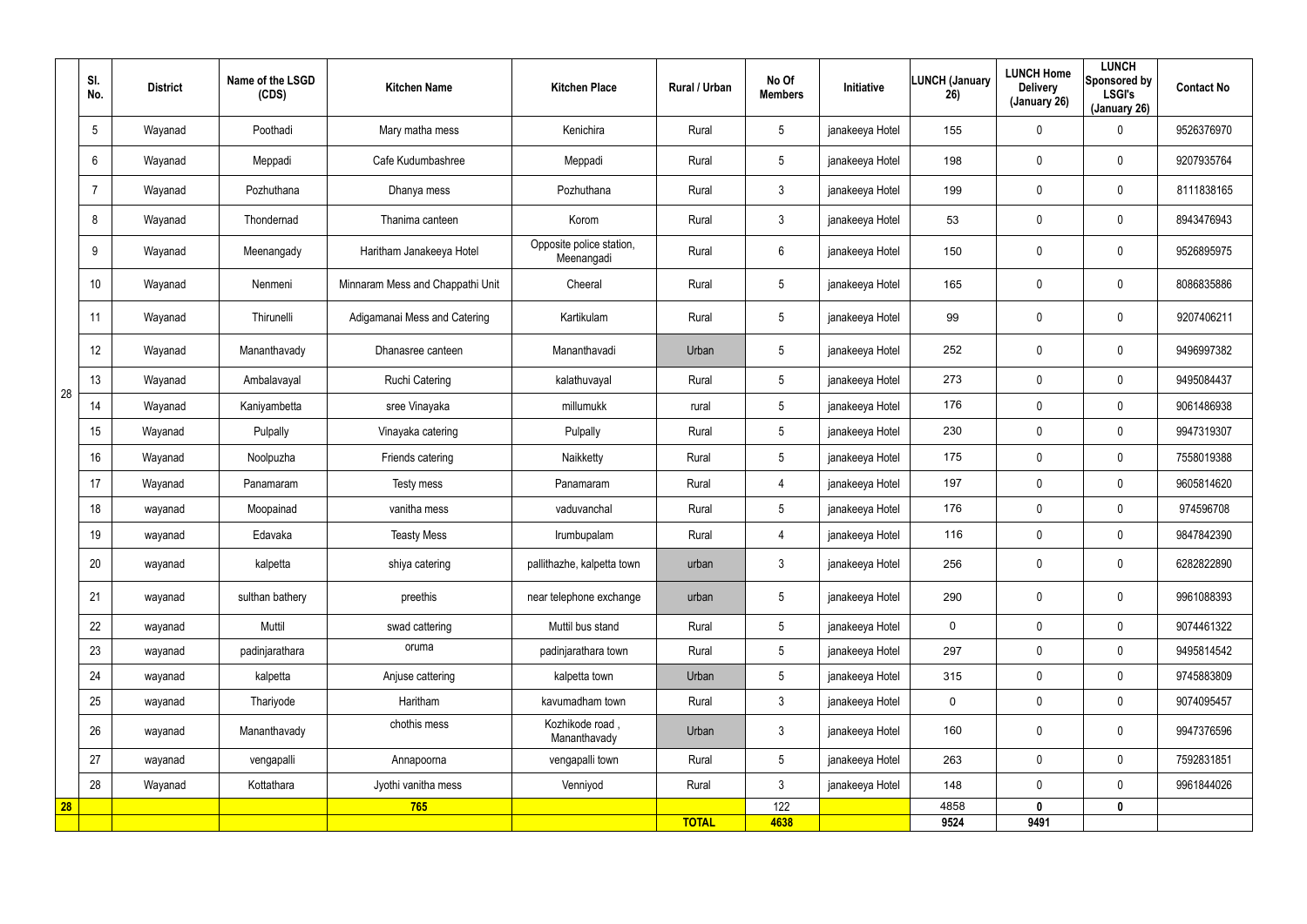| vı.<br>No. |  | <b>District</b> | Name of the LSGD<br>(CDS) | <b>Kitchen Name</b> | Kitchen Place | <b>Rural / Urbar</b> | No Of<br><b>Members</b> | nitiative | <b>LUNCH (January</b><br>26) | <b>LUNCH Home</b><br><b>Delivery</b><br>(January 26) | <b>LUNCH</b><br>Sponsored by<br><b>LSGI's</b><br>(January 26) | <b>Contact No</b> |
|------------|--|-----------------|---------------------------|---------------------|---------------|----------------------|-------------------------|-----------|------------------------------|------------------------------------------------------|---------------------------------------------------------------|-------------------|
|------------|--|-----------------|---------------------------|---------------------|---------------|----------------------|-------------------------|-----------|------------------------------|------------------------------------------------------|---------------------------------------------------------------|-------------------|

|  |                 |                                                                                                  | STATUS OF JANAKEEYA HOTELS FUNCTIONING IN DISTRICT |                       | STATUS OF FOOD DISTRIBUTED THROUGH JANAKEEYA HOTELS AS ON 26.01.2022 |                         |                                              |                                          |  |
|--|-----------------|--------------------------------------------------------------------------------------------------|----------------------------------------------------|-----------------------|----------------------------------------------------------------------|-------------------------|----------------------------------------------|------------------------------------------|--|
|  | <b>District</b> | <b>Total</b><br>Janakeeya Hotels                                                                 | <b>Rural Units</b>                                 | <b>Urban</b><br>units | <b>STATUS OF</b><br><b>FOOD</b>                                      | Home<br><b>Delivery</b> | Food Sponsored<br>by LSGIs                   | <b>TOTAL Meals</b><br><b>Distributed</b> |  |
|  | <b>TVM</b>      | 108                                                                                              | 78                                                 | 30 <sub>1</sub>       | 21,478                                                               | $\overline{0}$          | 13                                           | 21,491                                   |  |
|  | KLM             | 82                                                                                               | 72                                                 | 10 <sub>1</sub>       | 10004                                                                | $\overline{0}$          | 8 <sub>1</sub>                               | 10,012                                   |  |
|  | PTA             | 59                                                                                               | 54                                                 | 5 <sup>1</sup>        | 2030                                                                 | $\overline{0}$          | 50                                           | 2,080                                    |  |
|  | <b>ALP</b>      | 89                                                                                               | 79                                                 | 10 <sub>1</sub>       | 6344                                                                 | 1451                    | 39                                           | 7,834                                    |  |
|  | <b>KTM</b>      | 82                                                                                               | 73                                                 | 9 <sup>°</sup>        | 6646                                                                 | 198                     | $\mathbf{3}$                                 | 6,847                                    |  |
|  | <b>IDK</b>      | $-51$                                                                                            | 50                                                 |                       | 5108                                                                 | $\overline{0}$          | $\mathbf{3}$                                 | 5,111                                    |  |
|  | <b>EKM</b>      | 114                                                                                              | 81                                                 | 33                    | 14044                                                                | 1566                    | $\overline{2}$                               | 15,612                                   |  |
|  | <b>TSR</b>      | 96                                                                                               | 85                                                 | 11 <sub>1</sub>       | 6,063                                                                | 2,533                   | 30                                           | 8,626                                    |  |
|  | PGT             | $1021$                                                                                           | 92 <sup>°</sup>                                    | 10 <sup>°</sup>       | 10,762                                                               | $\overline{0}$          | 10                                           | 10,772                                   |  |
|  | <b>MLP</b>      | 130                                                                                              | 114                                                | 16 <sup>°</sup>       | 19,138                                                               | 5449                    | 22                                           | 24,609                                   |  |
|  | <b>WYD</b>      | 28                                                                                               | 23                                                 | 5 <sub>1</sub>        | 4858                                                                 | $\overline{0}$          | $\overline{0}$                               | 4,858                                    |  |
|  | <b>KKD</b>      | 106                                                                                              | 75                                                 | 31                    | 25,385                                                               | 827                     | 5 <sup>1</sup>                               | 26,217                                   |  |
|  | KNR             | 88                                                                                               | 74                                                 | 14                    | 15,976                                                               | $\overline{0}$          | 16                                           | 15,992                                   |  |
|  | <b>KSG</b>      | 42                                                                                               | 36                                                 | 6 <sup>1</sup>        | 5405                                                                 | $\overline{0}$          | $\overline{0}$                               | 5,405                                    |  |
|  | <b>Total</b>    | 1177                                                                                             | 986                                                | 191                   | 153,241                                                              | 12,024                  | 201                                          | 165,466                                  |  |
|  |                 |                                                                                                  | 2246                                               |                       |                                                                      | 165,466                 |                                              |                                          |  |
|  | <b>Date</b>     | <b>Grand Total of meals</b><br><b>Distributed through</b><br>Janakeeya hotel as<br>on 26.01.2022 | Urban<br>units                                     | <b>Total</b><br>units | Rs. 20 /Lunch<br><b>Parcel</b>                                       | Home<br><b>Delivery</b> | <b>LUNCH</b><br>sponsored by<br><b>LSGIs</b> | <b>Total Meals</b>                       |  |
|  | 26.01.2022      | 986                                                                                              | 191                                                | 1177                  | 153,241                                                              | 12,024                  | 201                                          | 165,466                                  |  |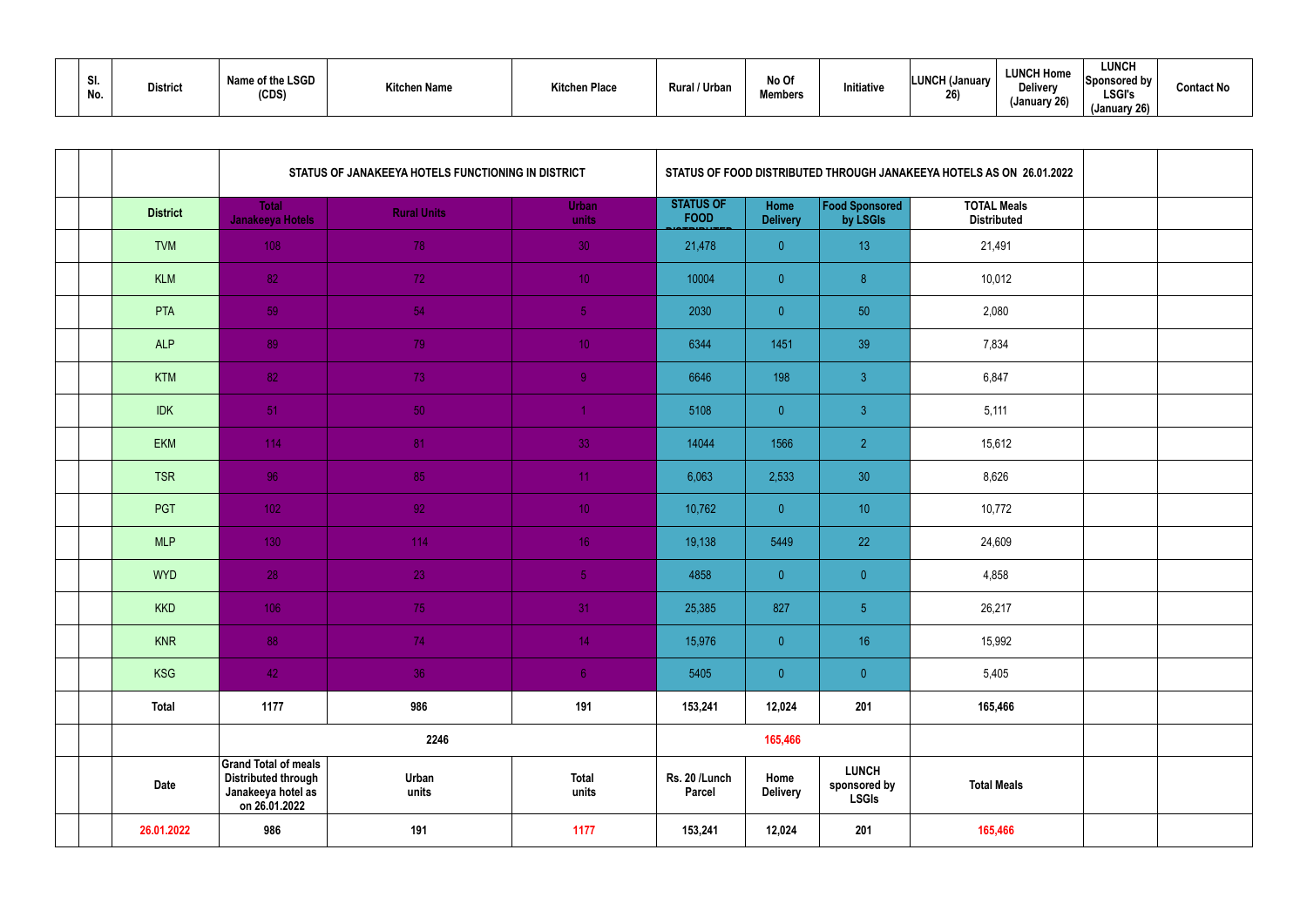| Districts with same number of hotels<br>(Each district use seperate cell for filling the | tvm                                                                                                                                                                                                                                                                                                                                                                                                                                                                                                                                                                    | Wayanad                                                                                                                                                                                                                                                                                                                                                                                                                                                        | Alappuzha                     | Malappuram     | Kozhikode                                                           | Thrissur       | Kollam      |  |  |
|------------------------------------------------------------------------------------------|------------------------------------------------------------------------------------------------------------------------------------------------------------------------------------------------------------------------------------------------------------------------------------------------------------------------------------------------------------------------------------------------------------------------------------------------------------------------------------------------------------------------------------------------------------------------|----------------------------------------------------------------------------------------------------------------------------------------------------------------------------------------------------------------------------------------------------------------------------------------------------------------------------------------------------------------------------------------------------------------------------------------------------------------|-------------------------------|----------------|---------------------------------------------------------------------|----------------|-------------|--|--|
| details)                                                                                 | Kannur                                                                                                                                                                                                                                                                                                                                                                                                                                                                                                                                                                 | Kasaragod                                                                                                                                                                                                                                                                                                                                                                                                                                                      | Kottayam                      | Palakkad       | Pathanamthitta                                                      | Ernakulam      | Kasaragod   |  |  |
| Districts with number of hotels increased                                                |                                                                                                                                                                                                                                                                                                                                                                                                                                                                                                                                                                        |                                                                                                                                                                                                                                                                                                                                                                                                                                                                |                               |                |                                                                     |                |             |  |  |
| (Each district use seperate cell for filling the<br>details)                             |                                                                                                                                                                                                                                                                                                                                                                                                                                                                                                                                                                        |                                                                                                                                                                                                                                                                                                                                                                                                                                                                |                               |                |                                                                     |                |             |  |  |
| Districts with number of hotels with zero entry of<br>meals                              | Thrissur (36)                                                                                                                                                                                                                                                                                                                                                                                                                                                                                                                                                          | Kasargod (8)                                                                                                                                                                                                                                                                                                                                                                                                                                                   | Kottayam(15)                  | Alappuzha (55) | malappuram (13)                                                     | Kozhikode (10) | Kannur- (9) |  |  |
| (Each district use seperate cell for filling the<br>details)                             | pathanamthitta(40)                                                                                                                                                                                                                                                                                                                                                                                                                                                                                                                                                     | Trivandrum (22)                                                                                                                                                                                                                                                                                                                                                                                                                                                | ERNAKULAM (42)   Palakkad(24) |                | Wayanad (3)                                                         | Idukki(13)     | Kollam (23) |  |  |
| New hotels started (numbers)                                                             |                                                                                                                                                                                                                                                                                                                                                                                                                                                                                                                                                                        |                                                                                                                                                                                                                                                                                                                                                                                                                                                                |                               |                |                                                                     |                |             |  |  |
| New hotels started at (location)                                                         |                                                                                                                                                                                                                                                                                                                                                                                                                                                                                                                                                                        |                                                                                                                                                                                                                                                                                                                                                                                                                                                                |                               |                |                                                                     |                |             |  |  |
|                                                                                          | TVM-Poovachal, Tholicode, Vellanad, Tvm cds 4IIAttingal, kizhuvilamKunnathukal - Aiswarya JHathiyannoor karumkulam kanjiramkulam janatha ruchikkoottCherunniyoor, ElakamonAnad, vembayam liya,                                                                                                                                                                                                                                                                                                                                                                         |                                                                                                                                                                                                                                                                                                                                                                                                                                                                |                               |                | aruvikkara, nedumangad subhisham, ruchiyidam kalliyoorpazhakunnumel |                |             |  |  |
|                                                                                          |                                                                                                                                                                                                                                                                                                                                                                                                                                                                                                                                                                        | Kottayam-Chembu,Kottayam north,kozhuvanal,pampady,melukav,TVPuram, kangazha,kurichi,vazhoor,kadaplamattam, kaduthuruthy,kooroppada,manjoor,meenadom,Ramapuram                                                                                                                                                                                                                                                                                                  |                               |                |                                                                     |                |             |  |  |
|                                                                                          | Alappuzha - Alappuzha North Alappuzha North Alappuzha South Alappuzha South Ambalappuzha North Ambalappuzha North Arattupuzha Arookutty Aroor Aryad Budhanoor Chambakulam Chenganoor<br>Chennam Pallippuram Cheppad Cherthala Municipality Cherthala Municipality Cherthala South Chettikulangara Edathua Ezhupunna Harippad Kadakkarappally Kainakary Kandalloor Kanjikuzhy<br>Karthikappally Karuvatta Kavalam Kodamthurath Kuthiyathode Mannanchery Mararikulam South Mavelikara Municipality Mavelikkara Thekkekara Muhamma Muttar Nedumudy Neelamperoor Panavally | Pandanad Pattanakkad Perumbalam Pulincunnu Punnapra South Purakad Ramankary Thaicattussery Thakazhy Thalavady Thannermukkom Thuravoor Vayalar Veeyapuram Veliyanad                                                                                                                                                                                                                                                                                             |                               |                |                                                                     |                |             |  |  |
|                                                                                          |                                                                                                                                                                                                                                                                                                                                                                                                                                                                                                                                                                        | Ernakulam -angamaly, ayavana,arakkuzha,asamanoor,chengamanad,cheranallor,chendamangalam, edathala,elanji, kadungalloor,kalady,kalamassery West,karumaloor,keerampra, kalloorkad,kochi<br>east3hotel,kochi West hotel,koothattukulam,kumbalangi,kuttambuzha,marady,maradu,mazhuvanoor,manjalloor,mudakkuzha,mulavukad,pambakkuda,perumbavoor,pindimana,piravam,poothrik,<br>rayamangalam, thirimarady, thripoonithura, thuravoor, vadavukod, valakom, njarakkal |                               |                |                                                                     |                |             |  |  |
|                                                                                          | Wayanad:-Thavinjal, Thariyode, Muttil                                                                                                                                                                                                                                                                                                                                                                                                                                                                                                                                  |                                                                                                                                                                                                                                                                                                                                                                                                                                                                |                               |                |                                                                     |                |             |  |  |
|                                                                                          | Kozhikode- Kunnamangalam, Vadakara west, Madavoor, Omassery, .Eramala, Thikkodi, Chengottukavu, kkd south-1, Kodiyathur, Maniyur (Today off)                                                                                                                                                                                                                                                                                                                                                                                                                           |                                                                                                                                                                                                                                                                                                                                                                                                                                                                |                               |                |                                                                     |                |             |  |  |
|                                                                                          | Idukki - Adimaly, Edavetty, Kamakshy, Kodikkulam, Kokkayar, Konnathady, Kumaramangalam, Nedumkandam, Peermedu, Vannappuram, Velliyamattom, Senapathy, Vathikkudy (karthika)- Today off                                                                                                                                                                                                                                                                                                                                                                                 |                                                                                                                                                                                                                                                                                                                                                                                                                                                                |                               |                |                                                                     |                |             |  |  |
|                                                                                          | Thrissur- Nadathara2,Mullassery,Choondal,Puthukad,Porkulam,Kondazhy,Chowanoor,Veloor,Panjal,Thiruvilwamala,Valathol nagar,Venkidangu,Koratty,Athirappily,Thekumkara,Nenmanikara,Pavarattty,<br>Annamanada,Muriyad,Aloor,Pazhayanoor,Thrissur2,Paralam,Katoor,Varavoor,Engandiyoor,Kadapuram, Punnayurkulam,Eriyad, Kattakampal,Mulloorkara, Anthikkad, Chelakkara, Kuzhur, Thanniyam,<br>Avinissery                                                                                                                                                                    |                                                                                                                                                                                                                                                                                                                                                                                                                                                                |                               |                |                                                                     |                |             |  |  |

|                                                                                                                    | Kollam                                                                                                                                                                                                    |  |  |  |  |  |  |  |  |  |
|--------------------------------------------------------------------------------------------------------------------|-----------------------------------------------------------------------------------------------------------------------------------------------------------------------------------------------------------|--|--|--|--|--|--|--|--|--|
|                                                                                                                    | Kasaragod                                                                                                                                                                                                 |  |  |  |  |  |  |  |  |  |
|                                                                                                                    |                                                                                                                                                                                                           |  |  |  |  |  |  |  |  |  |
|                                                                                                                    |                                                                                                                                                                                                           |  |  |  |  |  |  |  |  |  |
|                                                                                                                    | Kannur- (9)                                                                                                                                                                                               |  |  |  |  |  |  |  |  |  |
|                                                                                                                    | Kollam (23)                                                                                                                                                                                               |  |  |  |  |  |  |  |  |  |
|                                                                                                                    |                                                                                                                                                                                                           |  |  |  |  |  |  |  |  |  |
|                                                                                                                    |                                                                                                                                                                                                           |  |  |  |  |  |  |  |  |  |
|                                                                                                                    | uchikkoottCherunniyoor, ElakamonAnad, vembayam liya,                                                                                                                                                      |  |  |  |  |  |  |  |  |  |
|                                                                                                                    | cooroppada,manjoor,meenadom,Ramapuram                                                                                                                                                                     |  |  |  |  |  |  |  |  |  |
|                                                                                                                    | utty Aroor Aryad Budhanoor Chambakulam Chenganoor<br>d Kadakkarappally Kainakary Kandalloor Kanjikuzhy<br>I Muhamma Muttar Nedumudy Neelamperoor Panavally<br>kkom Thuravoor Vayalar Veeyapuram Veliyanad |  |  |  |  |  |  |  |  |  |
|                                                                                                                    | nassery West,karumaloor,keerampra, kalloorkad,kochi<br>bakkuda,perumbavoor,pindimana,piravam,poothrik,                                                                                                    |  |  |  |  |  |  |  |  |  |
|                                                                                                                    |                                                                                                                                                                                                           |  |  |  |  |  |  |  |  |  |
| odiyathur, Maniyur (Today off)                                                                                     |                                                                                                                                                                                                           |  |  |  |  |  |  |  |  |  |
| iyamattom,Senapathy,Vathikkudy(karthika)- Today off                                                                |                                                                                                                                                                                                           |  |  |  |  |  |  |  |  |  |
| Gratty, Athirappily, Thekumkara, Nenmanikara, Pavarattty,<br>ulloorkara, Anthikkad, Chelakkara, Kuzhur, Thanniyam, |                                                                                                                                                                                                           |  |  |  |  |  |  |  |  |  |